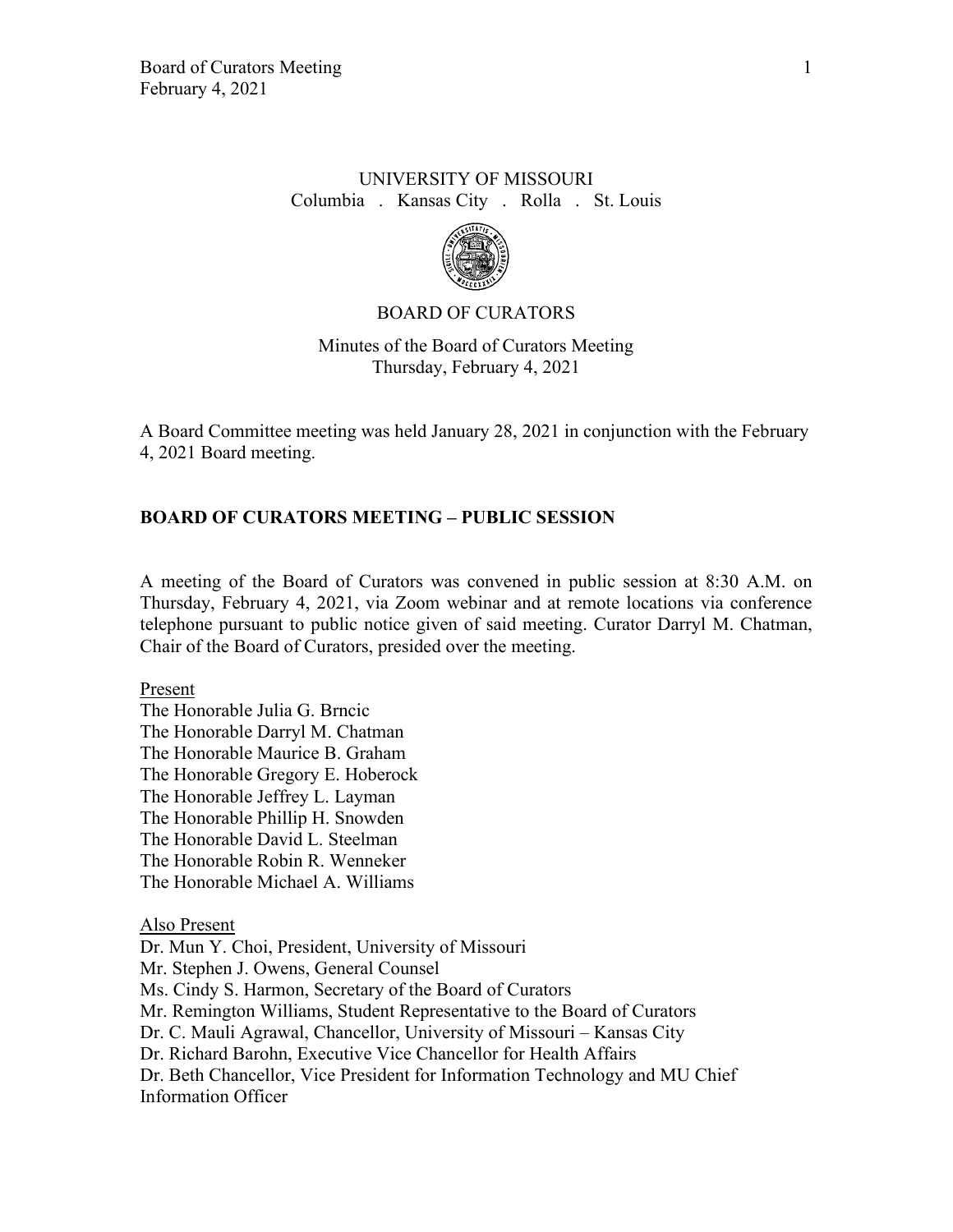- Dr. Mohammad Dehghani, Chancellor, Missouri University of Science and Technology
- Ms. Kamrhan Farwell, Chief Marketing and Communications Officer
- Ms. Marsha Fischer, Vice President for Human Resources and Chief Human Resources **Officer**
- Dr. Steven W. Graham, Senior Associate Vice President for Academic Affairs
- Ms. Christine Holt, Chief of Staff, UM System
- Ms. Michelle M. Piranio, Chief Audit and Compliance Officer
- Mr. Ryan D. Rapp, Vice President for Finance and Chief Financial Officer
- Dr. Kristin Sobolik, Chancellor for University of Missouri-St. Louis
- Dr. Marshall Stewart, Vice Chancellor, Extension and Engagement
- Mr. Christian Basi, Director of Media Relations

Media representatives

# **General Business**

University of Missouri Board Chair's Report – presented by Chair Chatman

Chair Chatman recognized Curators' Distinguished Professors designations from University of Missouri - Columbia; Frank Bowman III, Noah Heringman, Tim Lewis, Anand Prahlad and Tuwen Zhang. He also recognized an outstanding researcher from each university; Laine M. Young-Walker from University of Missouri - Columbia, Ken Cheng from University of Missouri - Kansas City, Laura Bartlett from Missouri University of Science and Technology and Beth Huebner from the University of Missouri - St. Louis. Chair Chatman expressed appreciation on behalf of the Board for the great ongoing research at each university. He plans to share outstanding researchers at each Board meeting this year.

# University of Missouri System President's Report – presented by President Choi (slides on file)

President Choi presented a report that included:

- Research and creative works compact update
	- o Major grants and awards for each university
	- o NextGen Precision Health update
- Student success compact update
	- o Faculty, staff and student achievements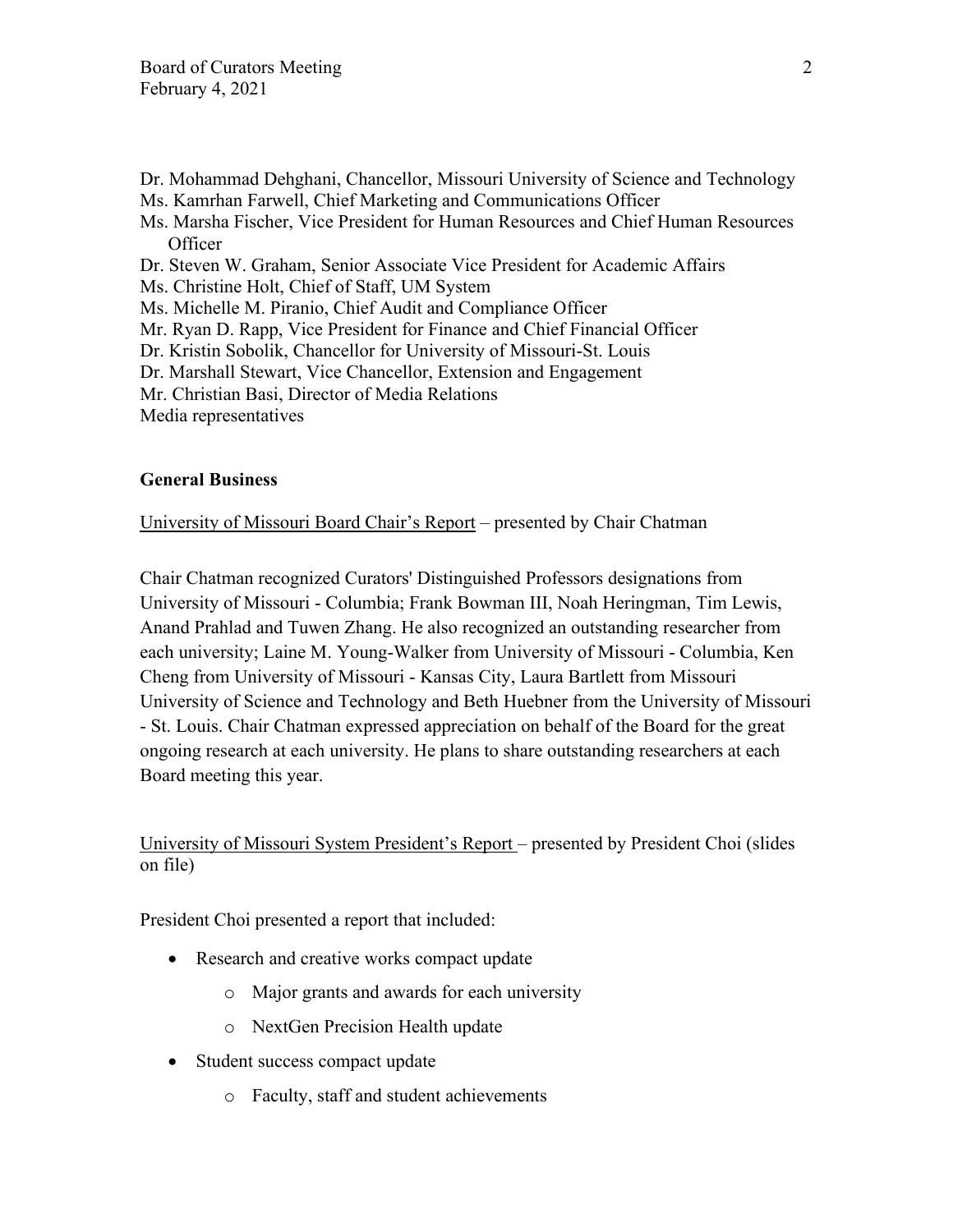- o Recognized Presidential Awardees from University of Missouri Columbia
	- Rigel Oliveri, President's Award for Community Engagement
	- Ray Massey, C. Brice Ratchford Memorial Fellowship Award
	- Randall Miles, Thomas Jefferson Award
	- Laurie Kingsley, President's Award for University Citizenship-Service
	- **Heather Carver, President's Award for University Citizenship-**Leadership
	- Antionette Landor, President's Award for Early Career Excellence
	- Shelly Rodgers, President's Award for Sustained Career Excellence
	- **Thomas Spencer, President's Award for Sustained Career** Excellence
	- Chung-Ho Lin, President's Award for Economic Development
	- Ginny Ramseyer Winter, President's Award for Intercampus Collaboration
- Funding for the University of Missouri System
- Focus on achieving excellence

Student Representative to the Board of Curators Report – presented by Remington Williams (slides on file)

Student Representative to the Board of Curators presented a report that highlighted students from each university involved in cutting-edge research. An update of Intercampus Student Council initiatives was also presented.

### Approval, Board Executive Committee and Standing Committees Appointments

It was recommended by Chair Chatman, moved by Curator Graham and seconded by Curator Williams, that the following Board of Curators Executive Committee and Standing Committees appointments be approved for 2021: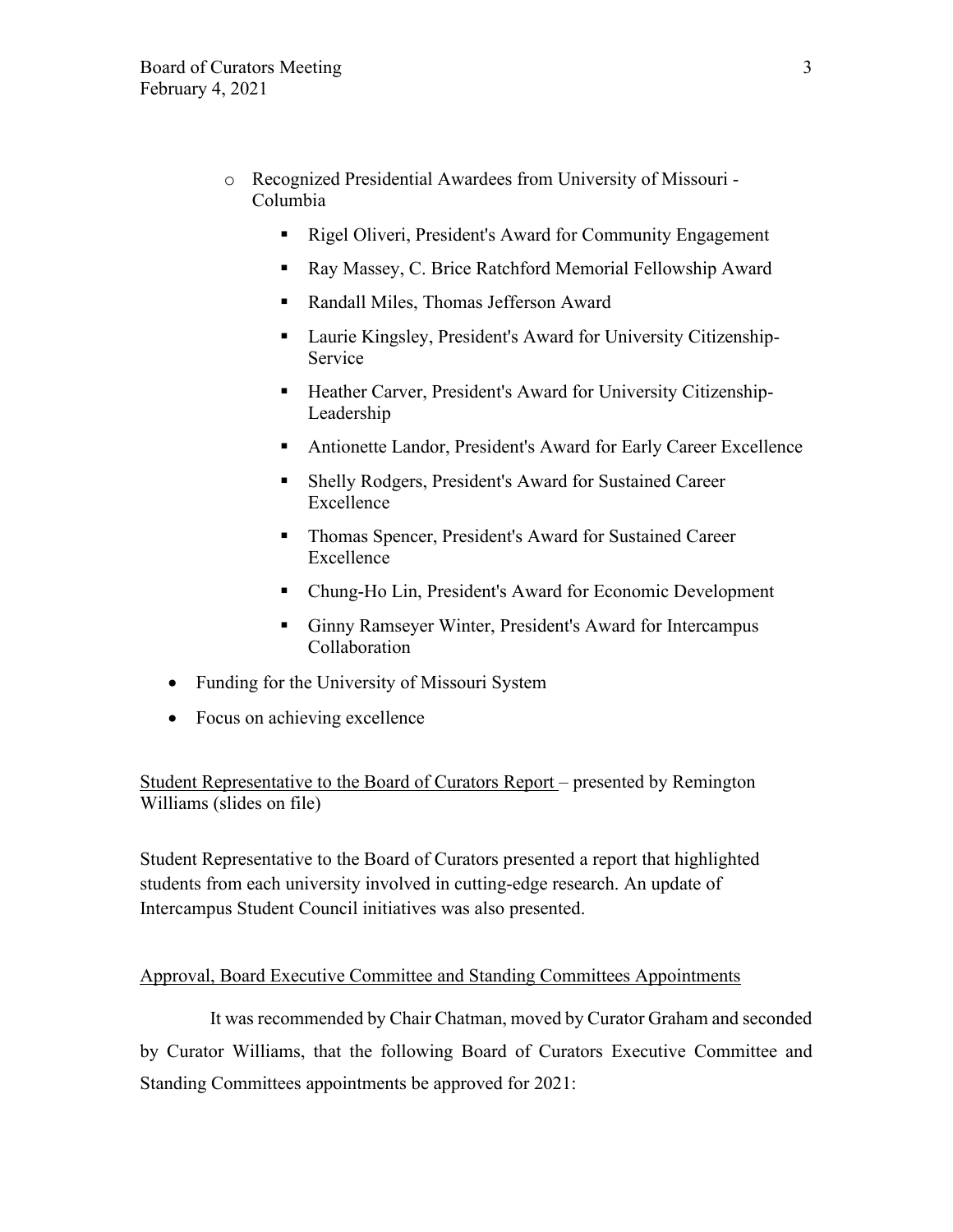### **Executive Committee**

Darryl M. Chatman, Chair Greg E. Hoberock David L. Steelman

#### **Academic, Student Affairs, Research and Economic Development Committee**

Robin R. Wenneker, Chair Greg E. Hoberock Jeff L. Layman Phil H. Snowden

## **Audit, Compliance and Ethics Committee**

Jeff L. Layman, Chair Julia G. Brncic Maurice B. Graham Phil H. Snowden

### **Governance, Compensation and Human Resources Committee**

Michael A. Williams, Chair Julia G. Brncic Jeff L. Layman David L. Steelman

### **Finance Committee**

Greg E. Hoberock, Chair David L. Steelman Robin R. Wenneker Michael A. Williams

# **Health Affairs Committee**

 David L. Steelman, Chair Maurice B. Graham Robin R. Wenneker Michael A. Williams Ronald G. Ashworth (non-curator) John R. Phillips (non-curator)

The motion carried unanimously (9-0) by voice vote with no abstentions.

Review of Consent Agenda – No discussion.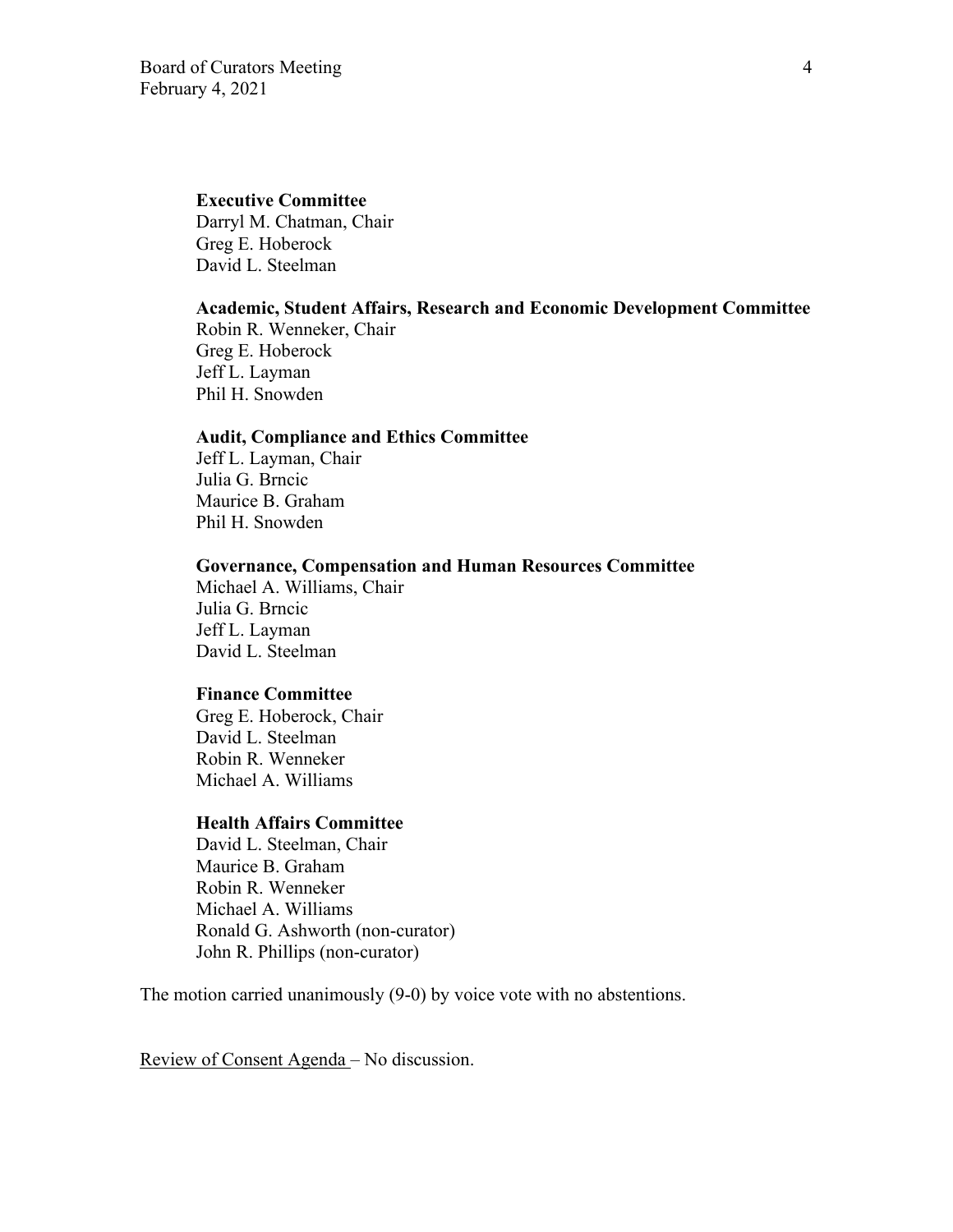# **Consent Agenda**

It was endorsed by President Choi, moved by Curator Steelman and seconded by Curator Graham, that the following items be approved by consent agenda:

# **CONSENT AGENDA**

# Action

- 1. Minutes, November 19, 2020 Board of Curators Meeting
- 2. Minutes, November 10 and 12, 2020 Board of Curators Committee Meetings held in conjunction with the November 19, 2020 Board of Curators Meeting
- 3. Minutes, December 6, 2020 Board of Curators Special Meeting and Executive Committee Meeting
- 4. Amendments to Collected Rules and Regulations:
	- a. 600.030, Resolution Process for Resolving Complaints of Sexual Harassment under Title IX – for matters involving conduct alleged to have occurred on or after August 14, 2020;
	- b. 600.040 Equity Resolution Process for Resolving Complaints of Discrimination and Harassment against a Faculty Member or Student or Student Organization – for matters involving conduct alleged to have occurred on or after August 14, 2020; and
	- c. 600.050 Equity Resolution Process for Resolving Complaints of Discrimination and Harassment against a Staff Member or the University of Missouri – for matters involving conduct alleged to have occurred on or after August 14, 2020
- 5. Amendment, Collected Rule and Regulation 340.130, Work-Incurred Injury or Illness
- 6. Amendment, Collected Rule and Regulation 520.010, Benefit Programs
- 7. Amendment, Collected Rule and Regulation 350.020, Labor Union Recognition
- 8. Amendment, Collected Rule and Regulation 350.030, Checkoff of Union Dues
- 9. Sole Source, Hydrogen Steelmaking Pilot Reactor, Missouri S&T
- 1. Minutes, November 19, 2020 Board of Curators Meeting as provided to the Curators for review and approval.
- 2. Minutes, November 10 and 12, 2020 Board of Curators Committee Meetings held in Conjunction with the November 19, 2020 Board of Curators Meeting – as provided to the Curators for review and approval.
- 3. Minutes, December 6, 2020 Board of Curators Special Meeting and Executive Committee Meeting – as provided to the Curators for review and approval.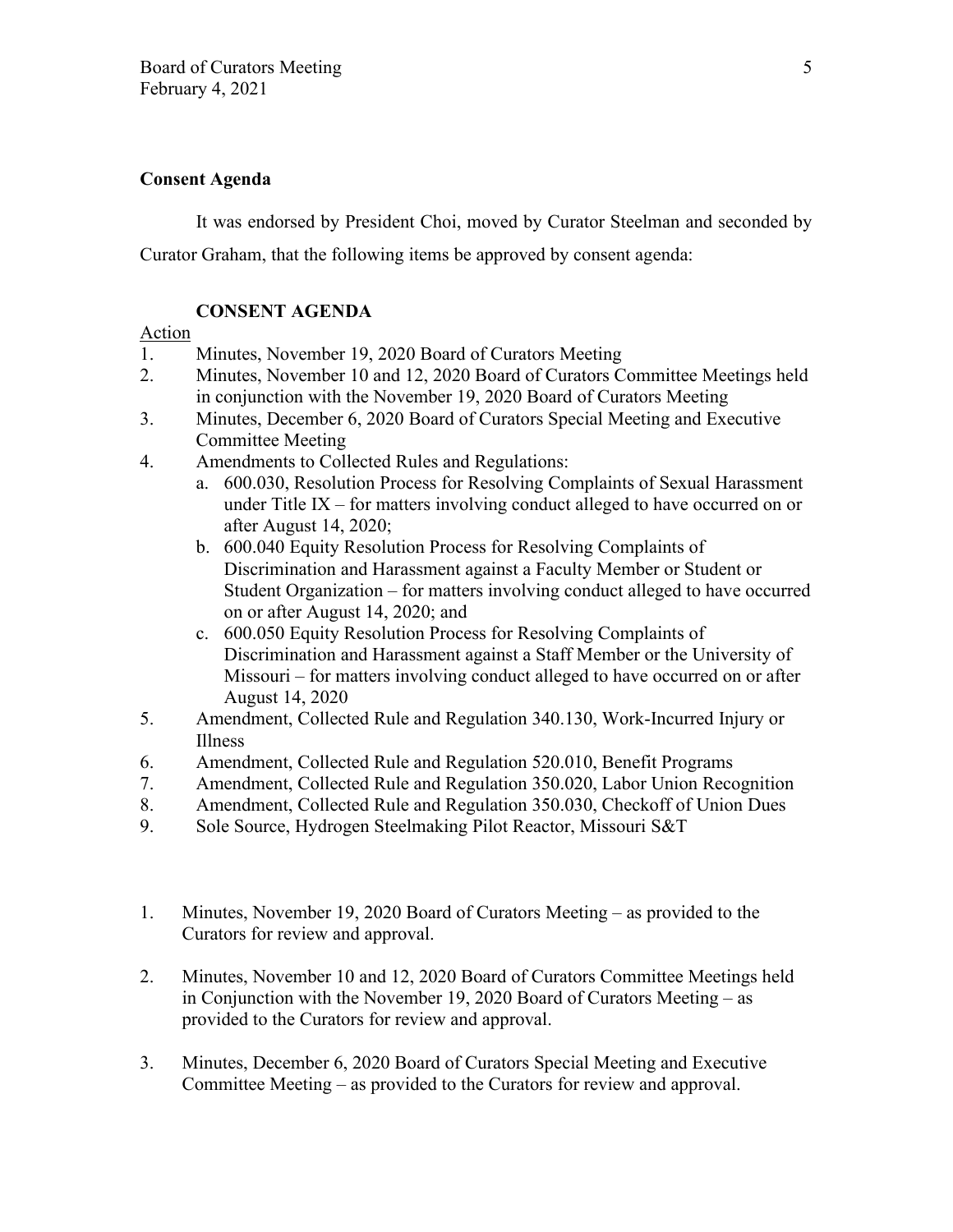- 4. Amendments to Collected Rules and Regulations:
	- a. 600.030, Resolution Process for Resolving Complaints of Sexual Harassment under Title IX – for matters involving conduct alleged to have occurred on or after August 14, 2020;
	- b. 600.040 Equity Resolution Process for Resolving Complaints of Discrimination and Harassment against a Faculty Member or Student or Student Organization – for matters involving conduct alleged to have occurred on or after August 14, 2020; and
	- c. 600.050 Equity Resolution Process for Resolving Complaints of Discrimination and Harassment against a Staff Member or the University of Missouri – for matters involving conduct alleged to have occurred on or after August 14, 2020

# **600.030 Resolution Process for Resolving Complaints of Sexual Harassment under Title IX - for matters involving conduct alleged to have occurred on or after August 14, 2020**

Executive Order 41, 9-22-14; Amended 2-09-17 with effective date of 3-1- 17; Revised 7-28-20 with effective date of 8-14-20; Amended 02-04-21.

- A. **General.** The University will promptly and appropriately respond to any report of violation of the University's Title IX policies.
- B. **Jurisdiction.** Jurisdiction of the University of Missouri under the Title IX policies shall be limited to sexual harassment which occurs in an education program or activity of the University of Missouri against a person in the United States. For purposes of this policy, "education program or activity" includes locations, events, or circumstances over which the University exercised substantial control over both the Respondent and the context in which the conduct occurs, and includes any building owned or controlled by a student organization that is officially recognized by the University. This policy does not apply to sexual harassment which occurs outside of the United States, even when the conduct occurs in an education program or activity of the University.

If a Complainant alleges or the investigation suggests that another University policy violation occurred in concert with an alleged violation of the University's Title IX policies, the University shall have the authority to investigate and take appropriate action regarding the alleged violations of other University policies pursuant to this process. In conducting such investigations, the Title IX Coordinator(s), and/or their Investigator may consult with and/or seek guidance from the Equity Officer, Student Conduct Coordinator, or other University officials as appropriate. If the allegations in a Formal Complaint that fall under this policy are dismissed, the University may discontinue the process under this policy and proceed under the applicable University procedure for all remaining allegations in the Formal Complaint.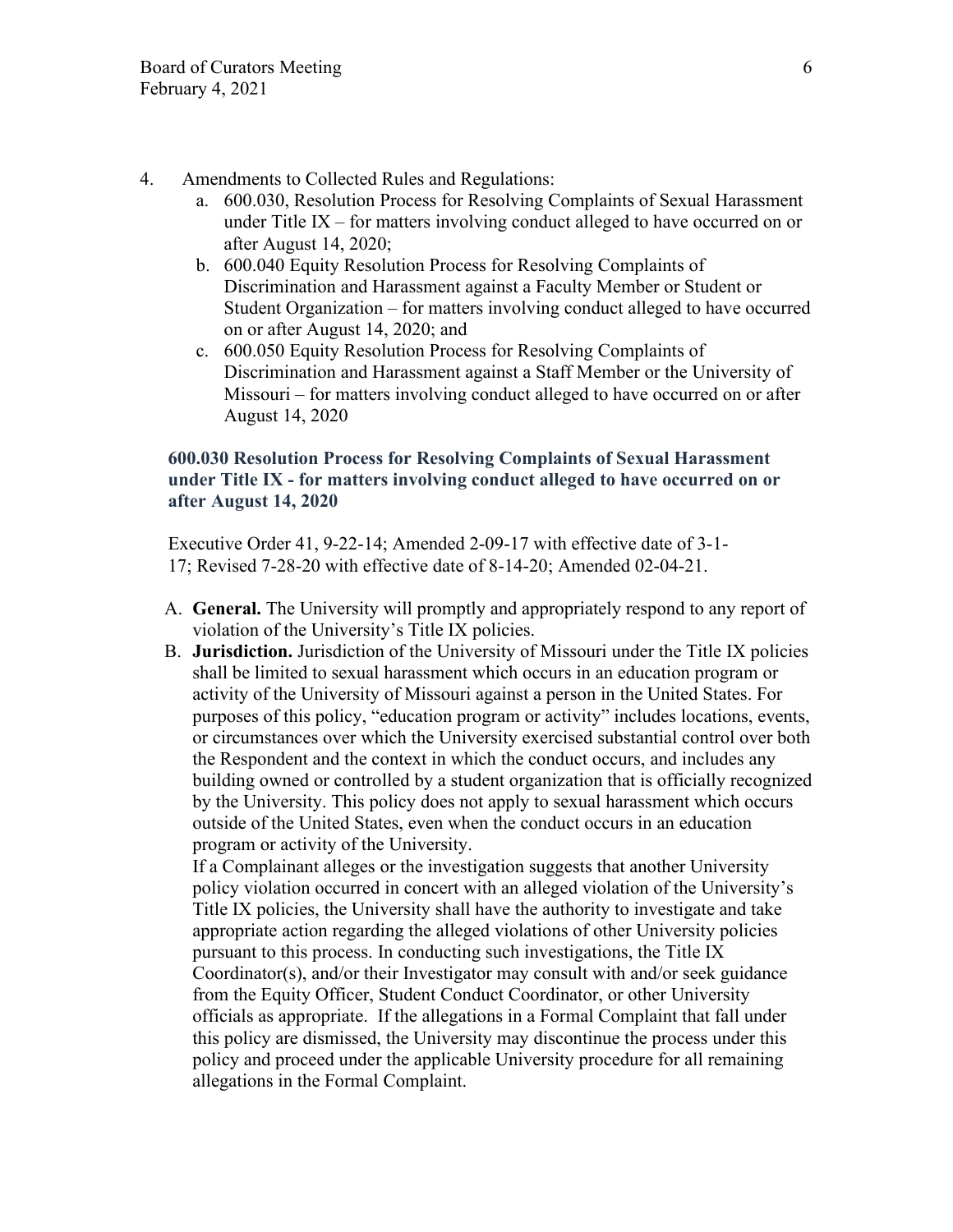# C. **Definitions:**

- 1. **Academic Medical Center.** University of Missouri Hospitals and Clinics, and other Academic Medical Centers as may be designated by the University in the future.
- 2. **Academic Medical Center Resolution Process**. Resolution of a Formal Complaint by a decision-maker making a finding on each of the alleged policy violations and a finding on sanctions.
- 3. **Administrative Resolution.** A voluntary informal resolution process where a decision-maker makes a finding on each of the alleged policy violations in a Formal Complaint and a finding on sanctions without a hearing.
- 4. **Advisors.** The individuals selected by the Complainant and the Respondent, or if a Party does not have their own Advisor, selected by the University, to conduct all cross-examination and other questioning on behalf of a Party at a hearing; an Advisor may, but is not required to, be an attorney.
- 5. **Alternate Methods of Notice**: Methods of providing Notice to a Party other than in person or by email to the Party's University email account; these include email to another email account specified by the Party, or a Party's designation of an address to which Notice may be mailed via U.S. Mail; a Party seeking to designate an Alternate Method of Notice must provide such designation in writing to the Title IX Coordinator.
- 6. **Complainant.** "Complainant" means an individual who is alleged to be the victim of conduct that could constitute sexual harassment.
- 7. **Emergency Removal Appeal Individual/Committee**: An individual or committee of three (3) individuals appointed by the Chancellor (or Designee) to hear appeals of an Emergency Removal decision by the Title IX Coordinator.
- 8. **Equity Resolution Appellate Officer.** For Staff, Student(s) or Student Organization Respondents, a trained, senior-level administrator appointed by the Chancellor (or Designee) to hear all appeals stemming from the Title IX Resolution Process. For Faculty Respondents, the Chancellor (or Designee).
- 9. **Equity Resolution Hearing Panel ("Hearing Panel").** A group of two (2) trained Equity Resolution Hearing Panelist Pool members who, together with the Hearing Officer, serve as the Hearing Panel for a specific Formal Complaint. A good faith attempt will be made for the Hearing Panel to include at least one faculty member and one administrator or staff member. The Hearing Officer shall serve as the Chair of the Hearing Panel.
- 10. **Equity Resolution Hearing Panelists Pool ("Hearing Panelist Pool").** A group of at least five (5) faculty and five (5) administrators and/or staff selected by the Chancellor (or Designee) to serve as hearing panel members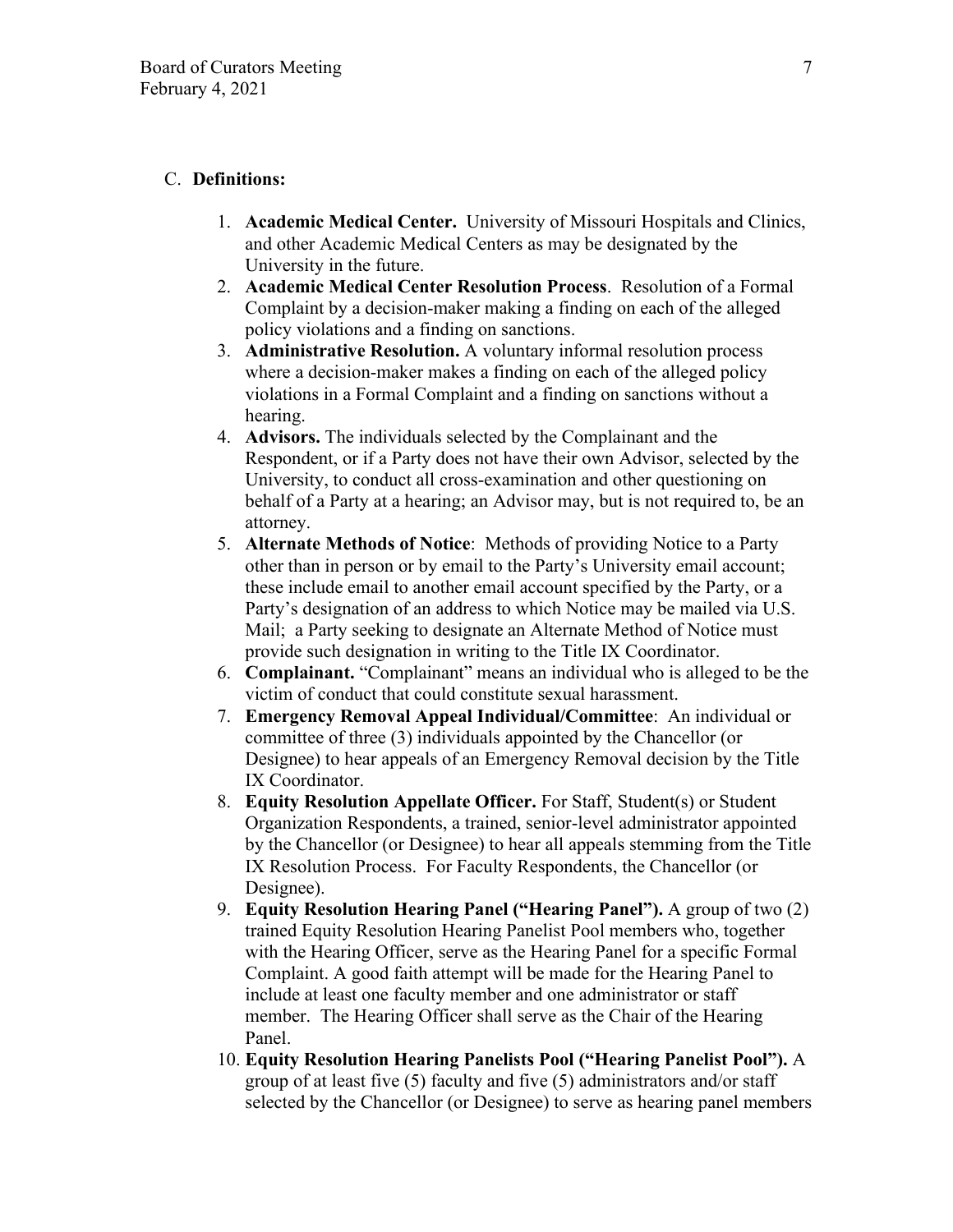in the Hearing Panel Resolution process. The faculty hearing panel members selected by the Chancellor (or Designee) shall be selected from a list of no less than ten (10) faculty members proposed by the faculty council/senate. Selection of hearing panel pool members shall be made with an attempt to recognize the diversity of the University community. Hearing Panel members from one University may be asked to serve on a hearing panel involving another University.

- 11. **Formal Complaint.** Formal Complaint means a written document filed by a Complainant or signed by the Title IX Coordinator alleging sexual harassment against a Respondent and requesting that the University investigate the allegation of sexual harassment. The phrase "document filed by a Complainant" means a document or electronic submission (such as by electronic mail or an online portal provided for this purpose by the University) that contains the Complainant's physical or digital signature, or otherwise indicates that the Complainant is the person filing the Formal Complaint.
- 12. **Hearing Officer.** A trained individual appointed by the Chancellor (or Designee) to preside over a hearing and act as a member of the Hearing Panel, and to rule on objections and the relevancy of questions and evidence during the hearing.
- 13. **Hearing Panel Decision.** Resolution of a Formal Complaint by an Equity Resolution Hearing Panel recommending or making a finding on each of the alleged policy violations and sanctions, if applicable.
- 14. **Hearing Panelist Pool Chair ("Pool Chair").** The Hearing Panelist Pool Chair is selected by the Chancellor (or Designee). The Pool Chair randomly selects and coordinates the hearing panel members to serve on the Hearing Panel for a specific Formal Complaint. The Pool Chair may serve as a panel member for a specific Formal Complaint.
- 15. **Informal Resolution.** A voluntary resolution process using alternative dispute resolution mechanisms such as mediation, facilitated dialogue, administrative resolution, or restorative justice.
- 16. **Investigators.** Investigators are trained individuals appointed by the Title IX Coordinator (or designee) to conduct investigations of the alleged violations of the University's Title IX Policies.
- 17. **Parties.** The Complainant and the Respondent are collectively referred to as the Parties.
- 18. **Record of the Case.** The Record of the Case in the Section 600.030 Process includes, when applicable: All Notices to the Parties; investigative report; recordings of Party and witness interviews; exhibits used at a hearing or at the Academic Medical Center (AMC) Meeting; recordings of meetings between the AMC decision-maker and Parties and witnesses, if any; the hearing record (an audio or audiovisual record of the hearing); any determination of dismissal of all or part of a Formal Complaint; the determination on each of the alleged policy violations and sanctions by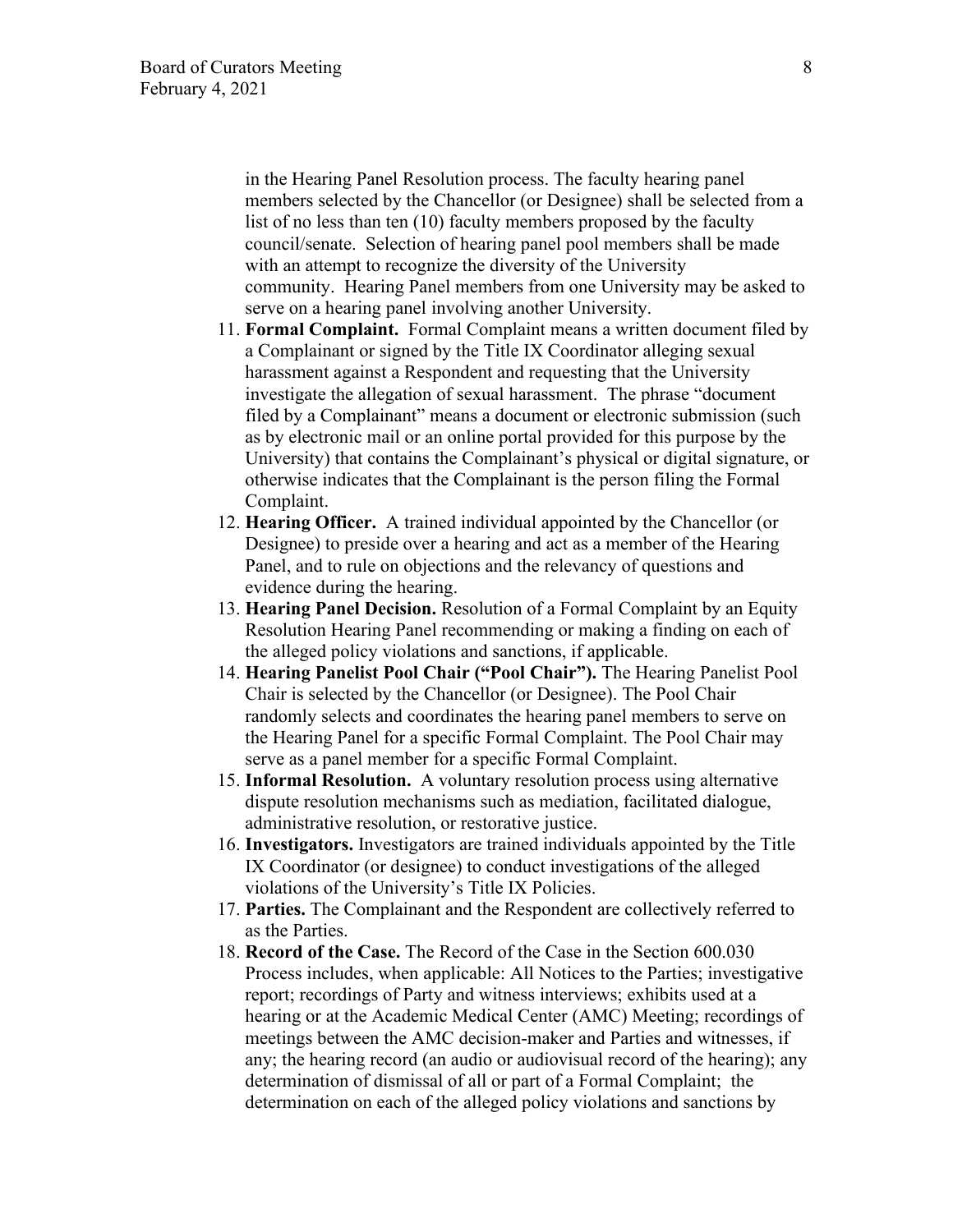either the Hearing Panel or decision-maker; and the decision on the appeal, if any, including the request for appeal, any additional evidence submitted for the appeal, and written arguments of the Parties.

- 19. **Report.** Any verbal or written communication or notice of an alleged violation of the University's Title IX Policies.
- 20. **Respondent.** Respondent means an individual who has been reported to be the perpetrator of conduct that could constitute sexual harassment.
- 21. **Rules of Decorum.** Hearing process rules to which Parties and their Advisors must adhere during any Hearing under this policy.
- 22. **Student.** A person having once been admitted to the University who has not completed a course of study and who intends to or does continue a course of study in or through one of the Universities of the University System. For the purpose of these rules, student status continues whether or not the University's academic programs are in session.
- 23. **Student Organization**. A recognized student organization which has received Official Approval in accordance with Section 250.010 of the Collected Rules and Regulations. Three members of the organization may represent the student organization as the Party.
- 24. **Support Person**. An individual selected by a Party to accompany the Party to all meetings and interviews to provide support for the Party throughout the Title IX Process. A Support Person may not attend a hearing under the Title IX process unless also serving as a Party's Advisor.
- 25. **Title IX Coordinator.** The Title IX Coordinator is a trained administrator designated by the Chancellor (or Designee) to respond to reports of sexual harassment; and to receive and assist with the Title IX process for Formal Complaints alleging violation of the University's Sexual Harassment in Employment/Education Policy. All references to "Title IX Coordinator" throughout this policy refer to the Title IX Coordinator or the Title IX Coordinator's designee.
- 26. **University's Title IX Policies.** The University's Title IX Policies include this Policy and the Sexual Harassment in Employment/Education Policy located at Section 600.020 of the Collected Rules and Regulations (CRR).
- D. **Making a Report.** Any person (whether or not the person reporting is the Complainant) may report sexual harassment to the Title IX Coordinator. Such Reports may be made in person, or at any time (including during non-business hours) by mail, by telephone, or by electronic mail, using the contact information listed for the Title IX Coordinator, by an online portal set up by the University for this purpose, or by any other means that results in the Title IX Coordinator receiving the person's verbal or written report. Individuals may also contact University police if the alleged offense may also constitute a crime. In order to foster reporting and participation, the University may provide amnesty to Parties and witnesses accused of minor student conduct violations ancillary to the incident.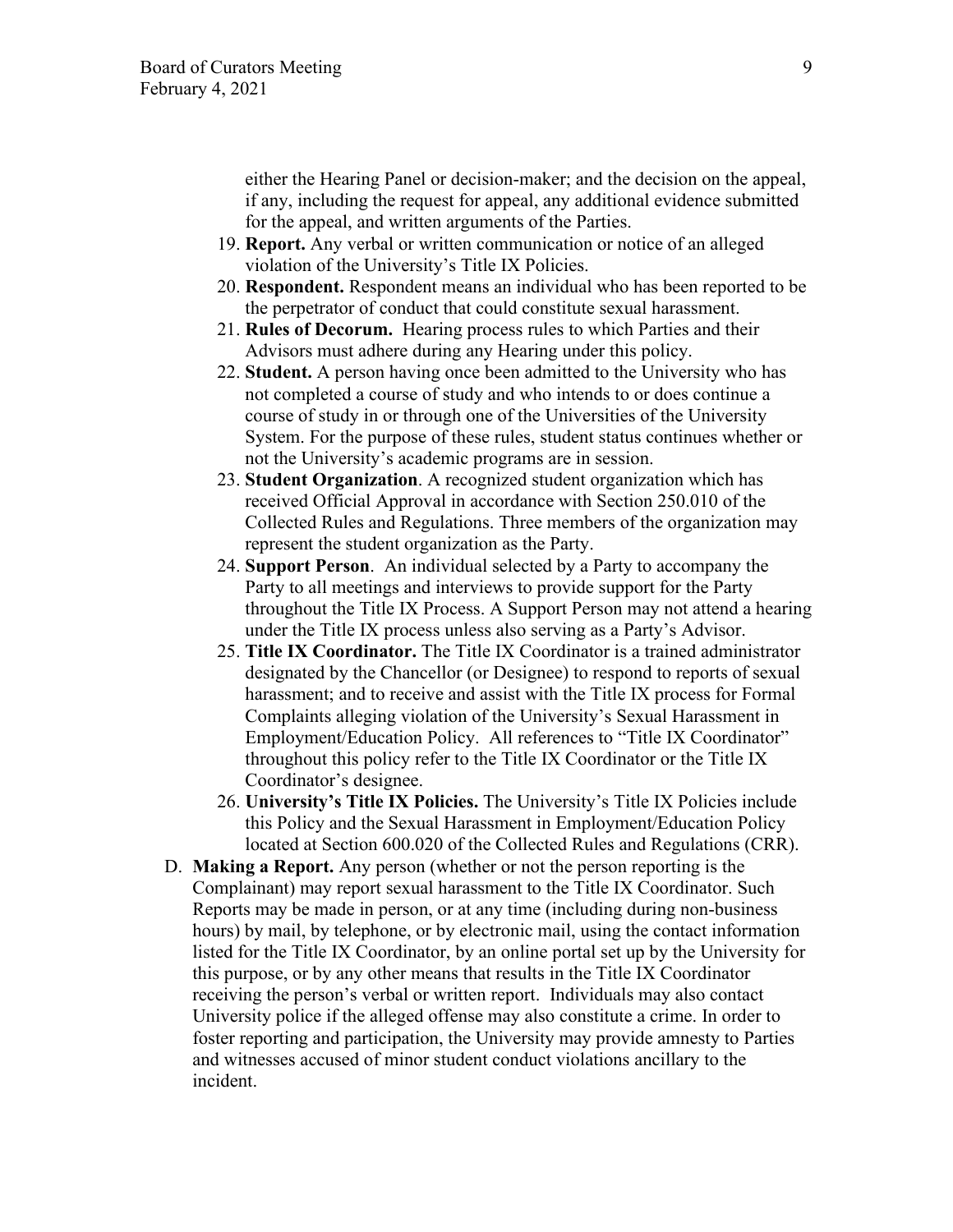- E. **Preliminary Contact.** Upon receiving a Report, the Title IX Coordinator shall promptly contact the Complainant to discuss the availability of Supportive Measures as defined herein, consider the Complainant's wishes with respect to Supportive Measures, inform the Complainant of the availability of Supportive Measures with or without the filing of a Formal Complaint, and explain to the Complainant the process for filing a Formal Complaint. If the identity of the Complainant is unknown, the Title IX Coordinator may conduct a limited investigation sufficient to identify the Complainant to the extent possible.
- F. **Filing of a Formal Complaint.** A Complainant may file a Formal Complaint with the Title IX Coordinator in person, by mail, or by electronic mail, by using the contact information set forth in CRR 600.020, or through an online portal provided for this purpose by the University. At the time of filing a Formal Complaint, the Complainant must be participating in or attempting to participate in an education program or activity of the University. The Title IX Coordinator may sign a Formal Complaint when they believe that with or without the Complainant's desire to participate in this process, a nondeliberately indifferent response to the allegations requires an investigation. Where the Title IX Coordinator signs a Formal Complaint, the Title IX Coordinator is not a Complainant or otherwise a Party under this policy. If the Respondent files a Formal Complaint against the Complainant within ten (10) business days of the date of the Notice of Allegations where the allegations of sexual harassment in both Formal Complaints arise out of the same facts or circumstances, the University will consolidate the Formal Complaints for purposes of investigation and resolution in accordance with this policy. The University may consolidate Formal Complaints as to allegations of sexual harassment against more than one Respondent, or by more than one Complainant against one or more Respondents, or by one Party against the other Party where the allegations of sexual harassment arise out of the same facts or circumstances. If the Respondent files a Formal Complaint against the Complainant more than ten (10) business days after the date of the Notice of Allegations where the allegations of sexual harassment in both Formal Complaints arise out of the same facts or circumstances, the University may consolidate the Formal Complaints for purposes of investigation and resolution in accordance with this policy. Where this process involves more than one Complainant or more than one Respondent, each Complainant and each Respondent shall be entitled and subject to all of the rights and obligations set forth herein.

# G. **Notice of Allegations:**

- 1. Upon receipt of a Formal Complaint, the Title IX Coordinator will provide a written notice to the known Parties that includes the following:
	- a. A description of the University's Title IX Process, including Informal Resolution;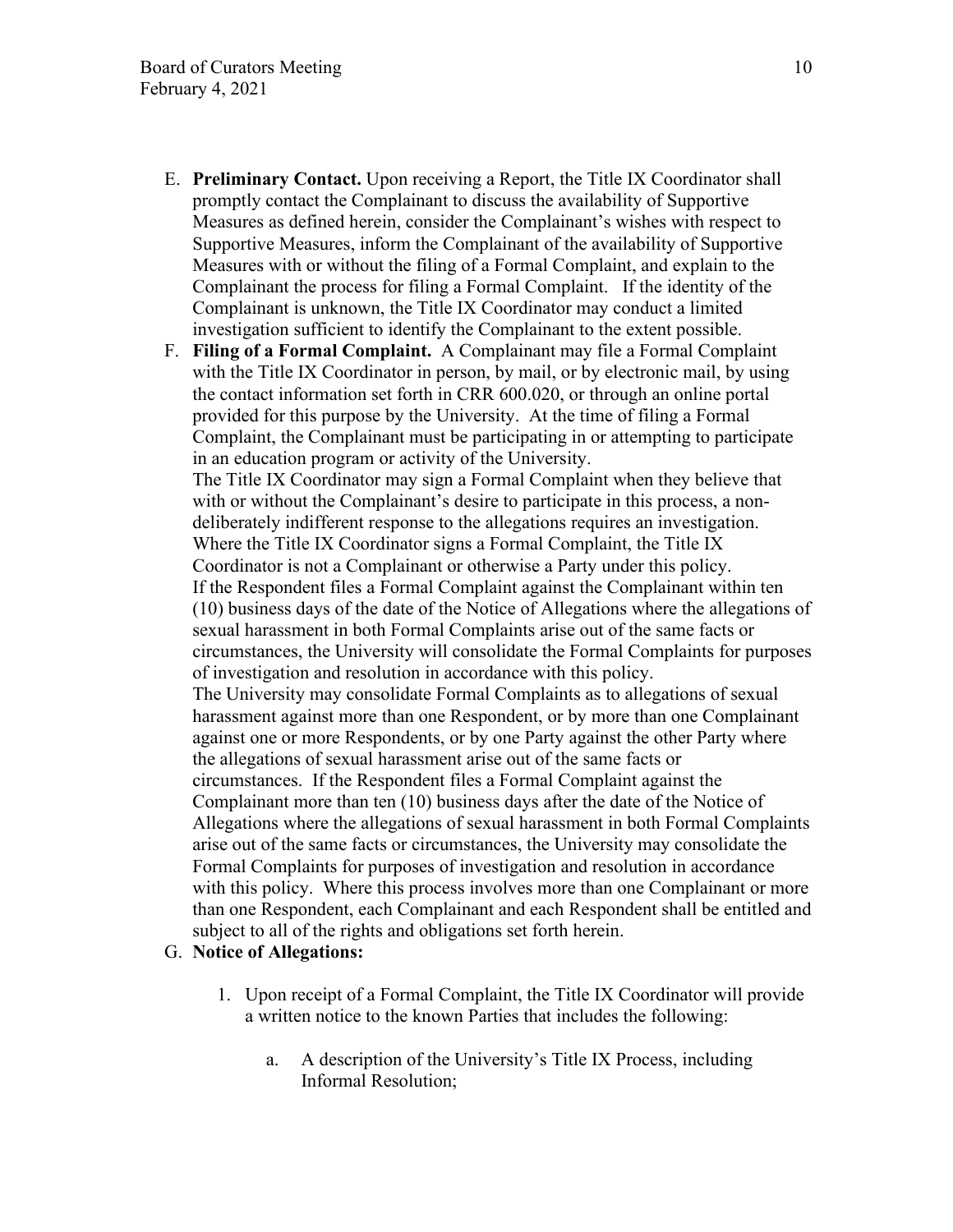- b. Notice of the allegations of sexual harassment, including sufficient details known at the time. Sufficient details include the identities of the Parties involved in the incident, if known; the conduct allegedly constituting the sexual harassment; and the date and location of the alleged incident.
- c. A statement that the Respondent is presumed not responsible for the alleged conduct and that a determination regarding responsibility is made at the conclusion of the Title IX process.
- d. A statement reminding the Respondent that they have the right to file a report or Formal Complaint with the Title IX Coordinator; however, both Parties are advised that retaliation against any Party is prohibited.
- e. A statement notifying the Parties of the availability of Supportive Measures.
- f. A statement notifying the Parties of their right to have an Advisor of their choice, who may be, but is not required to be, an attorney. The Parties will be advised that if they do not have an Advisor to conduct cross-examination at a hearing on their behalf, the University will appoint such an Advisor; this Advisor may be, but is not required to be, an attorney. (This provision does not apply to matters proceeding under the process for Academic Medical Centers set forth in Section R).
- g. A statement notifying the Parties that they may have a Support Person selected by a Party accompany the Party to all meetings and interviews to provide support for the Party throughout the Title IX Process. A Support Person may not attend a hearing under the Title IX process unless also serving as a Party's Advisor.
- h. A statement notifying the Parties that they will be permitted to inspect and review any evidence obtained as part of the investigation that is directly related to the allegations raised in the Formal Complaint, including the evidence upon which the University does not intend to rely in reaching a determination regarding responsibility, and including inculpatory and exculpatory evidence whether obtained from a Party or other source.
- i. A statement notifying the Parties that they must be truthful when making any statement or providing any information or evidence to the University throughout the Title IX process, and all documentary evidence must be genuine and accurate. False statements and fraudulent evidence by an employee may be the basis for personnel action pursuant to CRR 370.010 or HR 601, or other applicable University policies, or for disciplinary action pursuant to CRR 200.010 for students.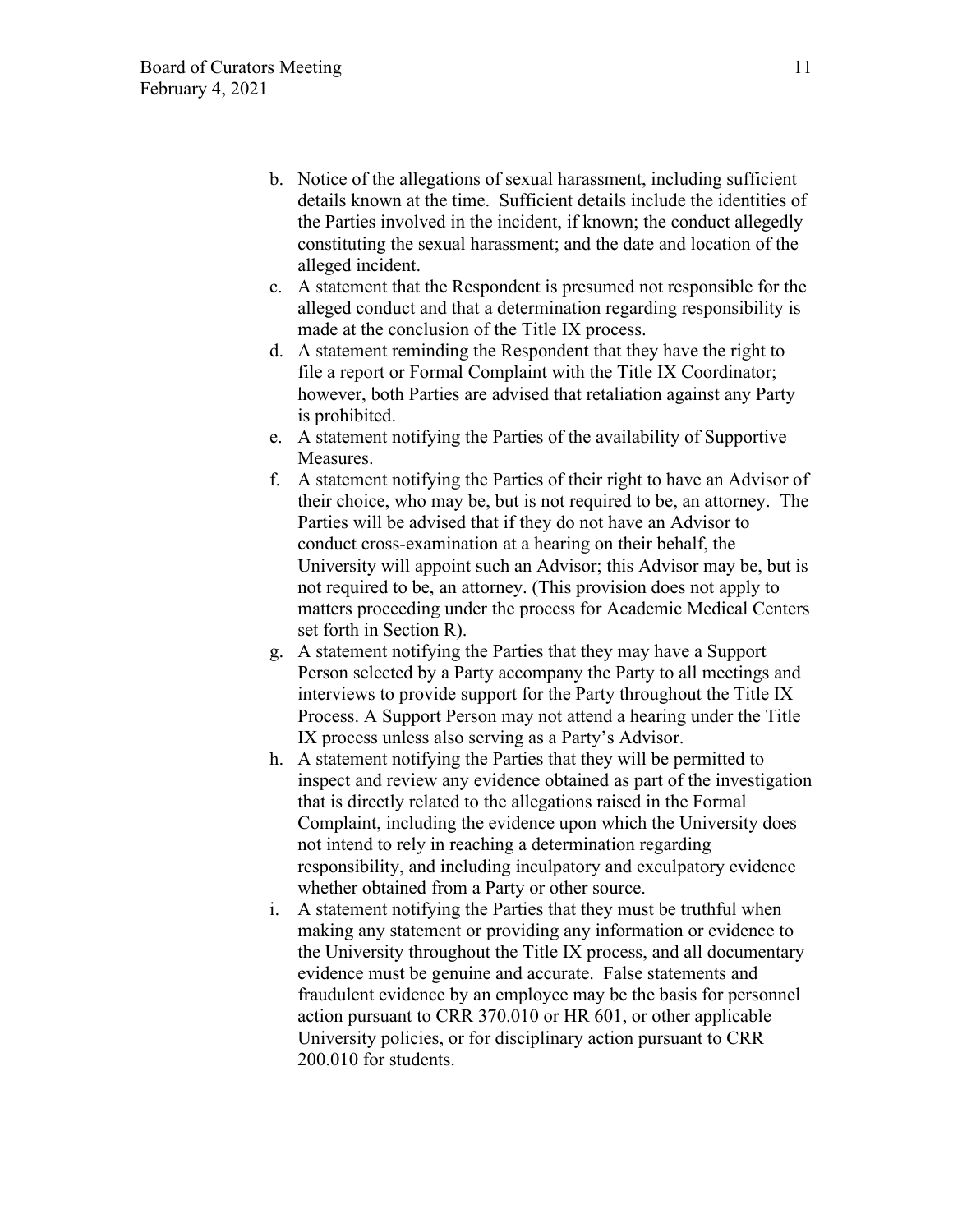- j. A statement that nothing in the Title IX process is intended to supersede nor expand any rights the individual may have under applicable state or federal statutory laws or the U.S. Constitution.
- k. A statement informing a Party that all notices hereafter will be sent via their University-issued email account, unless they provide to the Title IX Coordinator an alternate method of notification. If a Party does not have a University-issued email account, all notices will be via U.S. Mail unless they provide the Title IX Coordinator with a preferred method of notification.
- 2. The Notice of Allegations will be made in writing to the Parties by email to the Party's University-issued email account, with a read-receipt or reply email requested. If a read-receipt or reply email is not returned within three (3) business days or the Party does not have a University-issued email account, the Notice of Allegations shall be sent via U.S. Mail postage prepaid to the last known address of the Party. Notice also may be provided in person to either Party. Notice is presumptively deemed delivered, when: 1) provided in person, 2) emailed to the individual, or 3) when mailed.
- **H. Supportive Measures, Emergency Removal, Interim Suspension of Student Organization, and Administrative Leave** 
	- 1. **Supportive Measures.** Supportive measures are non-disciplinary, nonpunitive individualized services offered as appropriate, as reasonably available, and without fee or charge to the Complainant or the Respondent before or after the filing of a Formal Complaint or where no Formal Complaint has been filed. These measures are designed to restore or preserve equal access to the University's education program or activity without unreasonably burdening the other Party, including measures designed to protect the safety of all Parties or the University's education environment, or deter sexual harassment. The University will maintain as confidential any Supportive Measures provided to the Complainant or Respondent, to the extent that maintaining such confidentiality would not impair the ability of the University to provide the Supportive Measures. The Title IX Coordinator is responsible for the effective implementation of Supportive Measures. Supportive Measures may include:
		- a. Referral and facilitating contact for the Complainant or Respondent for counseling or other support services.
		- b. Mutual restrictions on contact between the Parties.
		- c. Providing campus escort services to the Parties.
		- d. Increased security and monitoring of certain areas of the campus.
		- e. Adjusting the extracurricular activities, work schedules, work assignments, supervisory responsibilities, or work arrangements of the Complainant and/or the Respondent, as appropriate.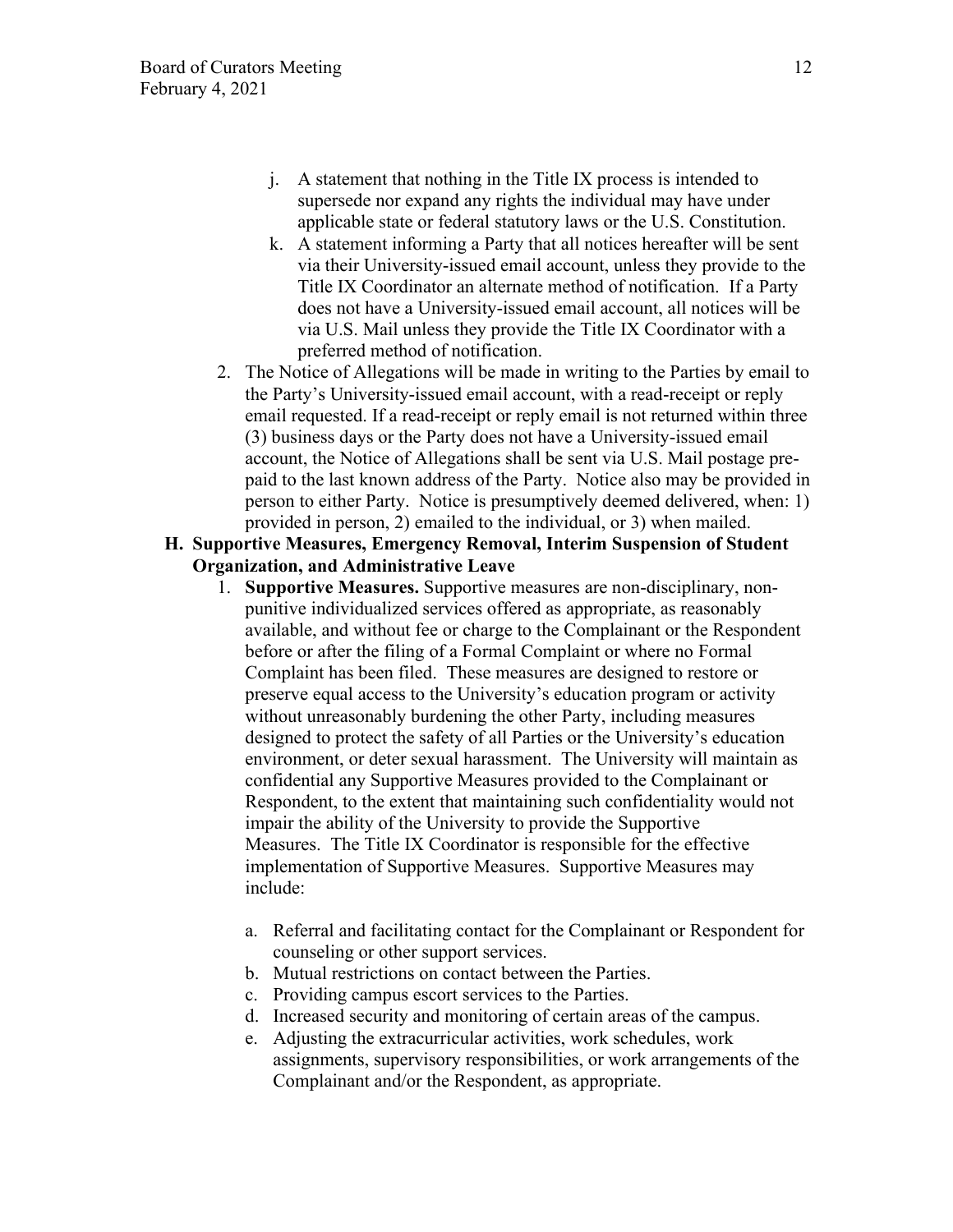- f. If either Party is a student:
	- (1) Referral of that Party to academic support services and any other services that may be beneficial to the Party.
	- (2) Adjusting the courses, assignments, and/or exam schedules of the Party.
	- (3) Altering the on-campus housing assignments, dining arrangements, or other campus services for the Party.
- g. Providing limited transportation accommodations for the Parties.
- h. Informing the Parties of the right to notify law enforcement authorities of the alleged incident and offering to help facilitate such a report.
- 2. **Emergency Removal.** The Title IX Coordinator may implement a removal of a Respondent from the University's education program or activity on an emergency basis, if the Title IX Coordinator, after conducting an individualized safety and risk analysis, determines that an immediate threat to the physical health or safety of any student or other individual arising from the allegations of sexual harassment, justifies removal.
	- a. In all cases in which an Emergency Removal is imposed, the Respondent will immediately be given notice and an opportunity to challenge the decision of the Title IX Coordinator either prior to such Removal being imposed, or as soon thereafter as reasonably possible but no later than five (5) business days following the Removal. Any challenge by Respondent shall be made in writing and directed to the Title IX Coordinator and must show cause why the Removal should not be implemented. The Title IX Coordinator will forward the challenge to the Emergency Removal Appeal Individual/Committee, which will make a final decision on Removal within three (3) business days.
	- b. Violation of an Emergency Removal under this policy may be grounds for discipline under applicable University conduct policy.
- 3. **Interim Suspension of Student Organization**. The Title IX Coordinator may suspend, on an interim basis, a Respondent Student Organization's operations, University recognition, access to and use of the University campus/facilities/events and/or all other University activities or privileges for which the Respondent Student Organization might otherwise be eligible, pending the completion of the Title IX Process when the Title IX Coordinator finds and believes from available information that the presence of the student organization on campus would seriously disrupt the University or constitute a danger to the health, safety, or welfare of members of the University community. The appropriate procedure to determine the future status of the student organization will be initiated within seven (7) business days.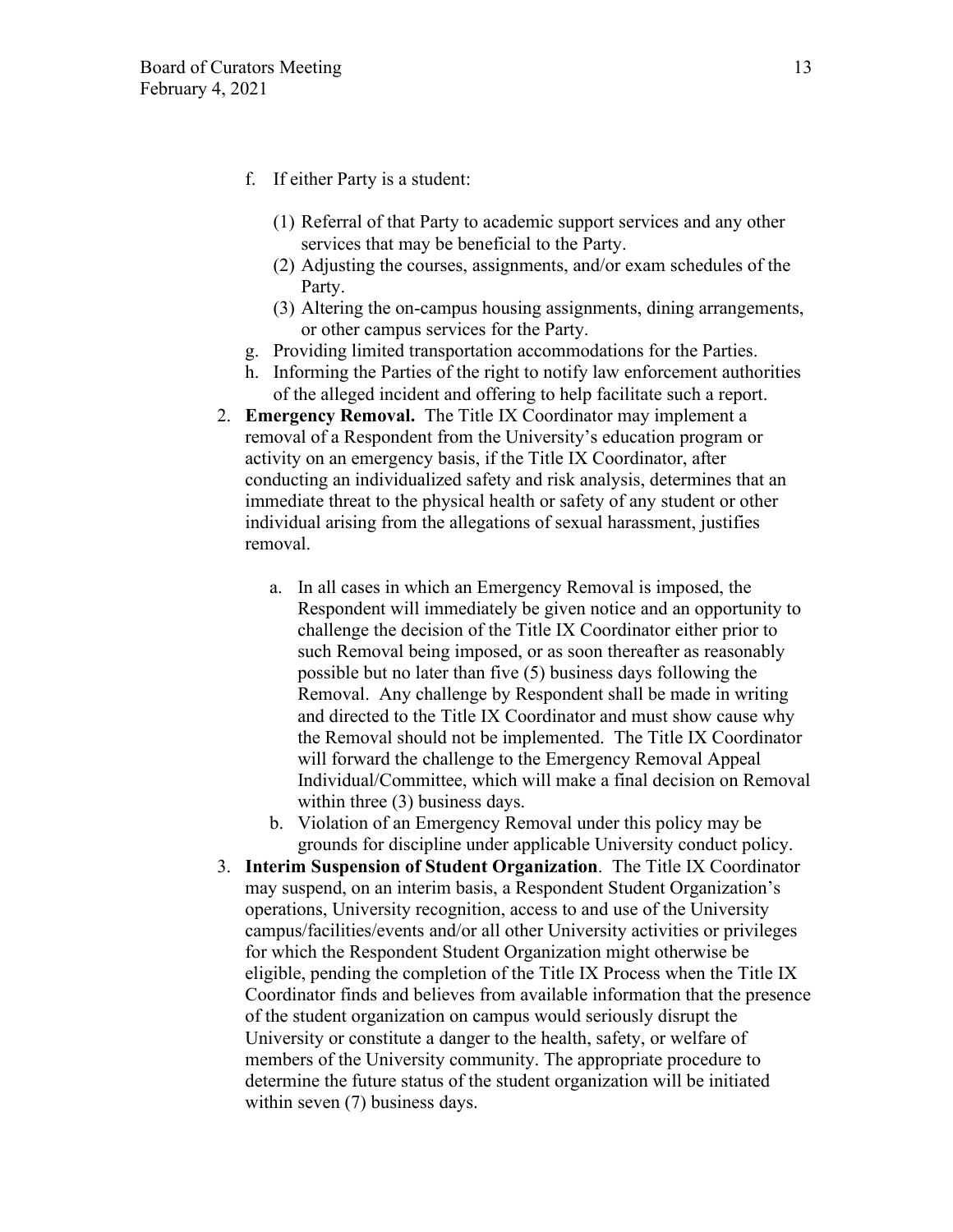- 4. **Administrative Leave.** The Title IX Coordinator may implement an administrative leave for an employee in accordance with University Human Resources Policies. Administrative leave for an employee is not an Emergency Removal under this policy.
- I. **Employees and Students Participating in the Title IX Process.** All University employees and students must be truthful when making any statement or providing any information or evidence to the University throughout the process, including but not limited to the Investigator, Title IX Coordinator, the Hearing Panel and/or the Equity Resolution Appellate Officer, and all documentary evidence must be genuine and accurate. False statements or fraudulent evidence provided in this process, including but not limited to the Investigator, Title IX Coordinator, Hearing Panel and/or the Equity Resolution Appellate Officer, by an employee may be the basis for personnel action pursuant to CRR 370.010 or HR 601, or other applicable University policies, or if by a student may be the basis for disciplinary action pursuant to the provisions of CRR 200.010. However, this obligation does not supersede nor expand any rights the individual may have under applicable state or federal statutory law or the U.S. Constitution. Nothing in this provision is intended to require a Party or witness to participate in the process. The fact that a determination has been made that a Respondent has or has not violated any policy is not sufficient grounds, by itself, to declare that a false statement or fraudulent evidence has been provided by a Party or witness. No employee or student, directly or through others, should take any action which may interfere with the investigation. Employees and students are prohibited from attempting to or actually intimidating or harassing any potential witness. Failure to adhere to these requirements may lead to disciplinary action, up to and including expulsion or termination.

# J. **Rights of the Parties in the Title IX Process**

- 1. To be treated with respect by University officials.
- 2. To be free from retaliation.
- 3. To have access to University support resources (such as counseling and mental health services and University health services).
- 4. To request a no contact directive between the Parties.
- 5. To have a Support Person of the Party's choice accompany the party to all interviews and meetings (excluding hearings) throughout the Title IX Process.
- 6. To refuse to have an allegation resolved through the Informal Resolution Processes.
- 7. To receive prior to a hearing or other time of determination regarding responsibility, an investigative report that fairly summarizes the relevant evidence in an electronic format or hard copy for their review and written response.
- 8. To have an opportunity to present a list of potential witnesses and provide evidence to the Investigator.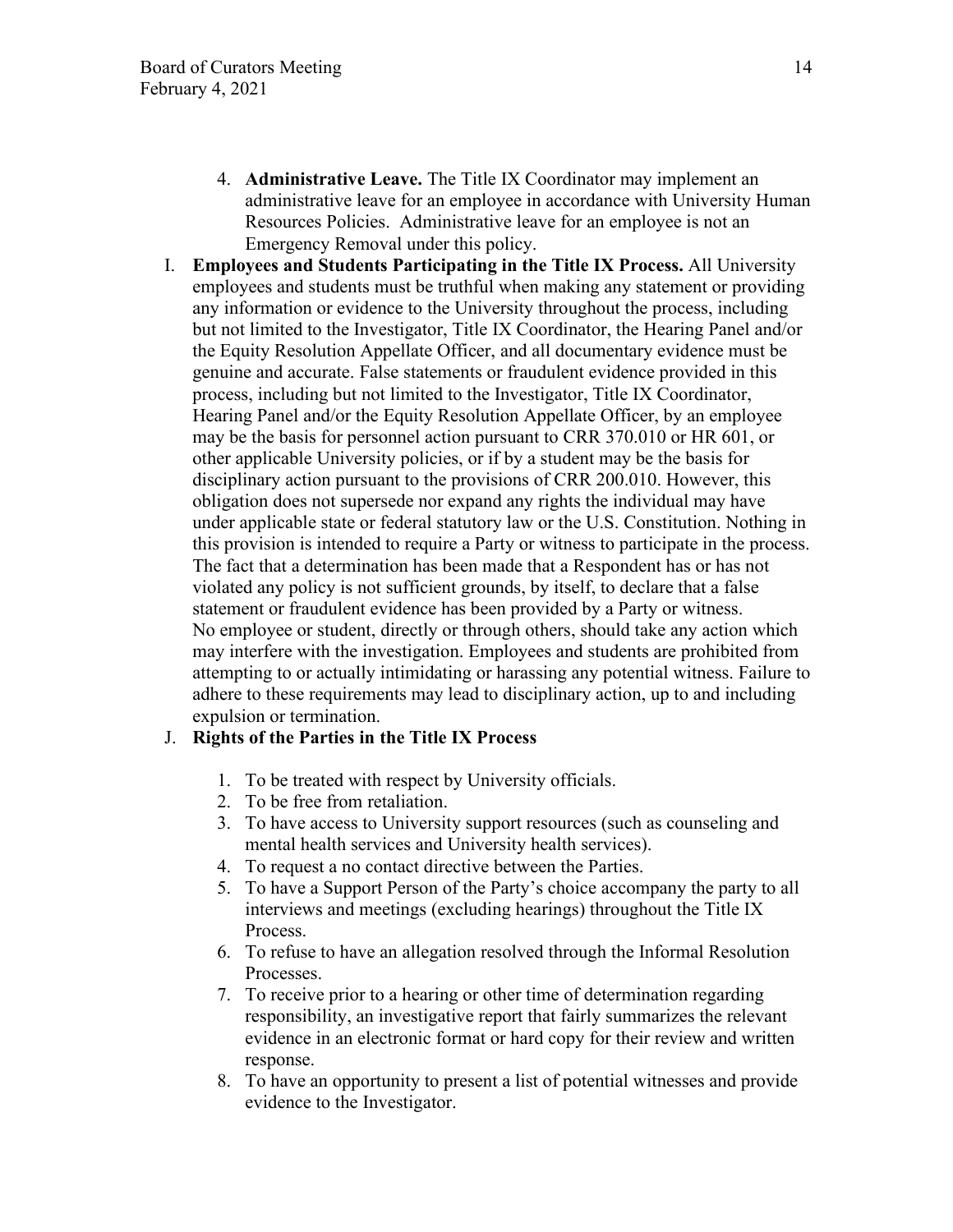- 9. To have Formal Complaints heard in substantial accordance with these procedures.
- 10. To receive written notice of any delay of this process or limited extension of time frames for good cause which may include considerations such as the absence of a Party, a Party's Advisor or a witness; concurrent law enforcement activity; or the need for language assistance or accommodation of disabilities.
- 11. To be informed of the finding, rationale, sanctions and remedial actions.
- 12. To report the matter to law enforcement (if applicable) and to have assistance in making that report.
- 13. To have an opportunity to appeal the dismissal of all or a portion of a Formal Complaint, and appeal the determination of a Hearing Panel or other decision-maker.
- 14. Additional Rights for Students as a Party:
	- a. To request reasonable housing, living and other accommodations and remedies consistent with Section 600.030.H.
	- b. To receive amnesty for minor student misconduct that is ancillary to the incident, at the discretion of the Title IX Coordinator.
- 15. Additional Rights for Hearing Panel Resolution:
	- a. To receive notice of a hearing.
	- b. To have the names of witnesses who may participate in the hearing and copies of all documentary evidence gathered in the course of the investigation and any investigative report prior to the hearing.
	- c. To be present at the hearing, which right may be waived by either written notification to the Hearing Officer or by failure to appear.
	- d. To have present an Advisor during the hearing and to consult with such Advisor during the hearing, and have the Advisor conduct cross-examination and other questioning on behalf of the Party at the hearing.
	- e. To have an Advisor of the University's selection appointed for a Party where the Party does not have an Advisor of their own choice at a hearing.
	- f. To testify at the hearing or refuse to testify at the hearing; however, if a Party or witness fails to submit to cross-examination at the hearing, the Hearing Panel shall not rely on any statement of that Party or witness in reaching a determination regarding responsibility. The Hearing Panel shall not draw any inference about the determination regarding responsibility based solely on a Party's or witness's failure to submit to cross-examination.
	- g. To have an equal opportunity to present and question witnesses, including fact and expert witnesses, and present relevant evidence.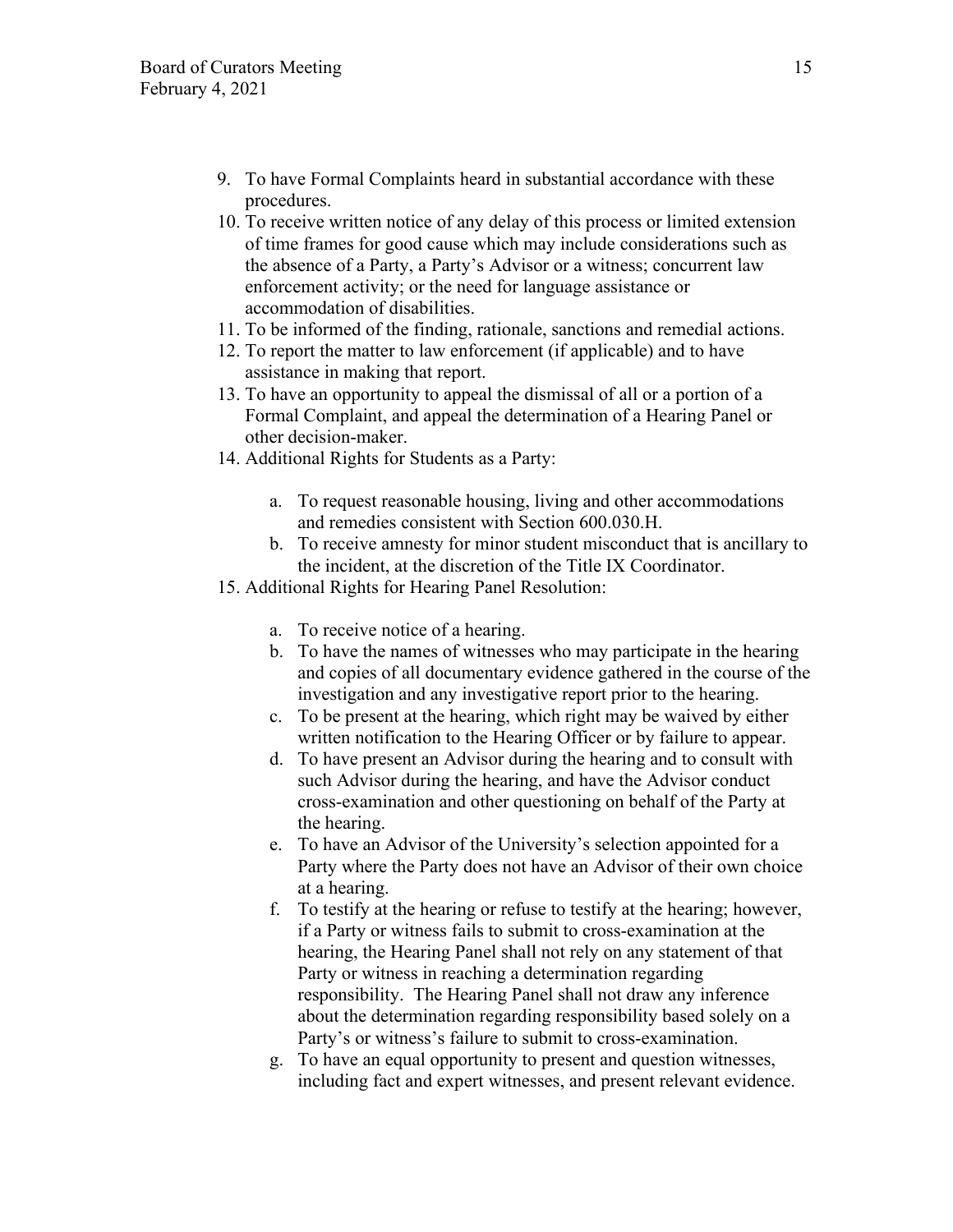- h. To request that the hearing be held virtually, with technology enabling participants simultaneously to see and hear each other. 16. Additional Rights for Academic Medical Center Process:
	- a. To receive notice of the meeting with the decision-maker.
	- b. To submit written, relevant questions that a Party wants asked of any Party or witness and to be provided with the answers to such questions.
	- c. To be allowed additional, limited follow-up questions.

### K. **Role of Support Persons and Advisors.**

- 1. **Support Persons.** Each Complainant and Respondent is allowed to have one Support Person of their choice present with them for all Title IX Process interviews and meetings. The Parties may select whomever they wish to serve as their Support Person, including an attorney or parent. The Support Person may also act as the Party's Advisor. If requested by a student Party, the Title IX Coordinator may assign a Trained Support Person to explain the Title IX process and attend interviews and meetings with a Party. University Trained Support Person(s) are administrators, faculty, or staff at the University trained on the Title IX Process. A Trained Support Person cannot be called upon as a witness by a Party in a hearing to testify about matters learned while that individual was acting in their capacity as a Trained Support Person.
- 2. **Advisors**. Each Party may have an Advisor of their choice present at the hearing to conduct cross-examination and other questioning for that Party. A Party may not directly question any other Party or any witness; all cross-examination and other questioning on behalf of a Party must be conducted by their Advisor. The Advisor may be, but is not required to be, an attorney. If a Party does not have an Advisor of their choice present at the hearing, the University will provide, without fee or charge to that Party, an Advisor of the University's choice to conduct cross-examination and other questioning on behalf of that Party. The Parties may not require that the assigned Advisor have specific qualifications such as being an attorney. At the hearing, a Party's Advisor may ask the other Party and any witnesses all relevant questions and follow-up questions, including that challenging credibility. An Advisor may conduct cross-examination and other questioning for a Party, and object to questions on limited grounds as specified in the Rules of Decorum. The Advisor may not make a presentation or otherwise represent the Complainant or the Respondent during the hearing. The Advisor may consult with the Party quietly or in writing, or outside the hearing during breaks, but may not speak on behalf of the Party, other than to conduct cross-examination or other questioning for the Party. Advisors who do not follow the Rules of Decorum will be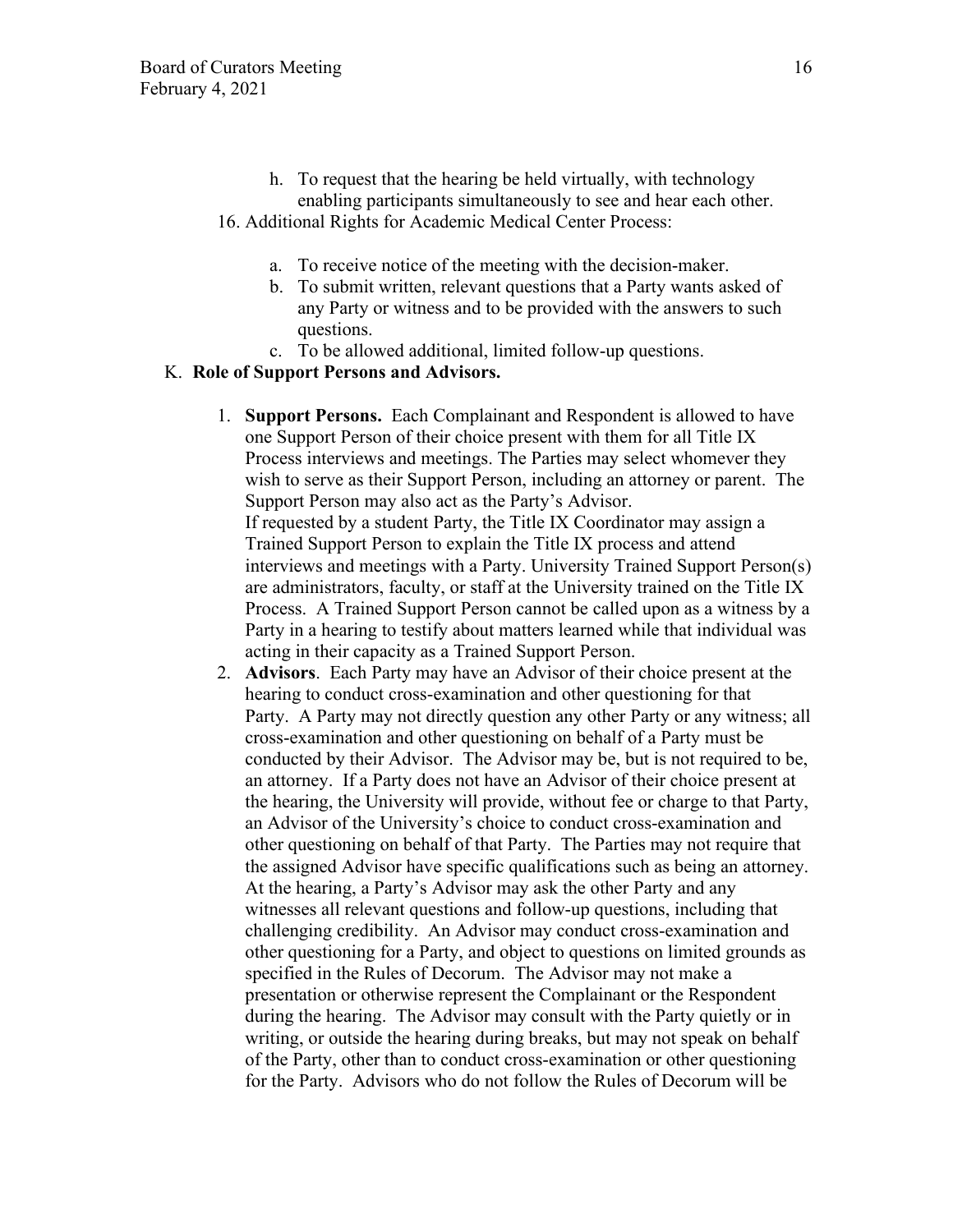warned or dismissed from the hearing at the discretion of the Hearing Officer.

L. **Investigation.** If a Formal Complaint is filed, then the Title IX Coordinator will promptly appoint a trained Investigator or a team of trained Investigators to investigate.

The burden of proof and the burden of gathering evidence sufficient to reach a determination regarding responsibility rests on the University.

For purposes of the Investigation, the University cannot access, consider, disclose, or otherwise use a Party's records that are made or maintained by a physician, psychiatrist, or other recognized professional or paraprofessional acting in the professional's or paraprofessional's capacity, or assisting in that capacity, and which are made and maintained in connection with the provision of treatment to the Party, unless the University obtains that Party's voluntary, written consent to do so for use in the Title IX process.

The Parties are not prohibited from discussing the allegations under investigation or from gathering and presenting relevant evidence. The Parties may present witnesses, including fact and expert witnesses, and other inculpatory and exculpatory evidence; all such evidence must be relevant.

A Party whose participation is expected or invited at a hearing, interview or other meeting, shall receive written notice of the date, time, location, participants, and purpose of all hearings, investigative interviews, or other meetings, with sufficient time for the Party to prepare to participate.

The Parties may be accompanied to any related meeting or interview by a Support Person of their choice, who may be, but is not required to be, an attorney; however, the Support Person may only participate in the proceedings as set forth in this policy.

The Parties shall be permitted to inspect and review any evidence obtained as part of the investigation that is directly related to the allegations raised in the Formal Complaint, including the evidence upon which the University does not intend to rely in reaching any determination regarding responsibility, and inculpatory or exculpatory evidence whether obtained from a Party or other source and copies of recordings of all interviews conducted during the investigation, in sufficient time for the Parties to meaningfully respond to the evidence prior to the conclusion of the investigation.

Prior to completion of the investigative report, the University will make available to each Party and the Party's Advisor, if any, the evidence subject to inspection and review in an electronic format or a hard copy, and the Parties will have ten (10) business days to submit a written response to the Investigator, which the Investigator will consider prior to completion of the investigative report. The final investigative report will fairly summarize the relevant evidence, and prior to a hearing or other time of determination regarding responsibility, the investigator will send to each Party and the Party's Advisor, if any, the final

investigative report in an electronic format or a hard copy, for their review and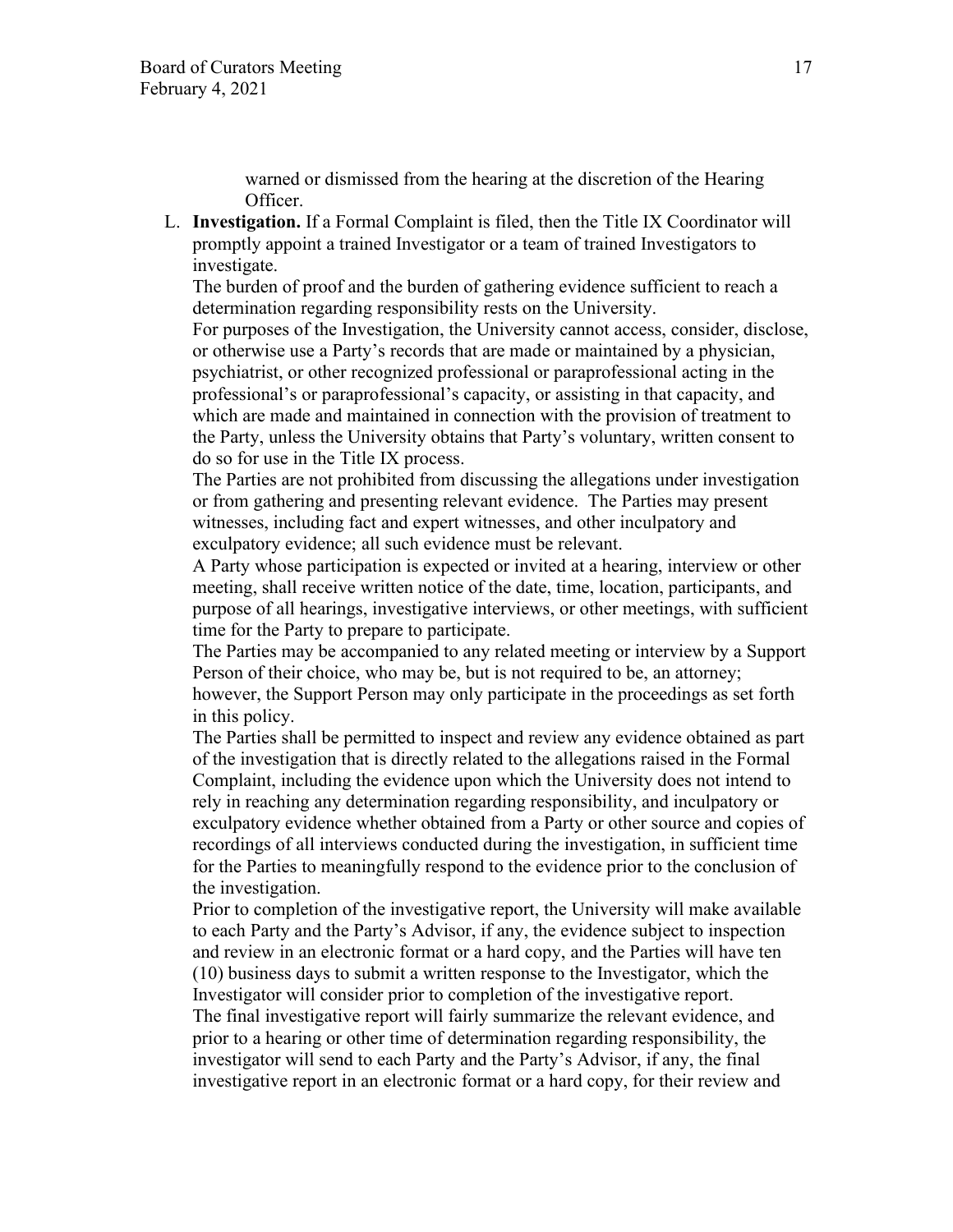written response. If a written response is received from either Party, that response will be shared with the other Party and their Advisor, if any.

All investigations will be thorough, reliable and impartial. All interviews shall be recorded. In the event that recording is not possible due to technological issues, the investigator shall take thorough notes and such notes shall be provided to the Parties in lieu of recordings. The investigator shall document the reason the recording was not possible and such documentation shall become part of the Record of the Case.

The investigation of reported sexual harassment should be completed expeditiously, normally within thirty (30) business days of the filing of the Formal Complaint. Investigation of a Formal Complaint may take longer based on the nature and circumstances of the Formal Complaint.

M. **Impact of Optional Report to Law Enforcement**. A delay may also occur when criminal charges on the basis of the same behaviors that invoke this process are being investigated, to allow for evidence collection by the law enforcement agency. However, University action will not typically be altered or precluded on the grounds that civil cases or criminal charges involving the same incident have been filed or that such charges have been dismissed or reduced.

The Title IX Coordinator will not wait for the conclusion of a criminal investigation or criminal proceeding to begin the Title IX process. However, a Title IX investigation and resolution process may be temporarily delayed for good cause, which can include concurrent law enforcement activity. In such instances, written notice of the delay or extension with reasons for the action will be sent to each Party.

If delayed, the Title IX Coordinator will promptly resume the Title IX investigation as soon as notified by the law enforcement agency that it has completed the evidence-gathering process. The Title IX Coordinator will implement appropriate supportive measures during the law enforcement agency's investigation period to provide for the safety of all Parties, the University community and the avoidance of retaliation or sexual harassment.

N. **Dismissal of a Formal Complaint.** During or upon the completion of the investigation, the Title IX Coordinator will review the Formal Complaint and the investigative report, if available, to determine if the Formal Complaint is subject to dismissal. A Formal Complaint shall be dismissed: (1) if the conduct alleged in the Formal Complaint would not constitute sexual harassment, as defined in CRR 600.020 even if proved; (2) the conduct alleged in the Formal Complaint did not occur in the University's education program or activity, or (3) the conduct alleged in the Formal Complaint did not occur against a person in the United States. A dismissal under this provision does not preclude action under other applicable University processes.

A Formal Complaint or any allegations therein, may be dismissed at any time during the investigation or hearing if (1) the Complainant notifies the Title IX Coordinator in writing that the Complainant would like to withdraw the Formal Complaint or any allegations therein; (2) the Respondent is no longer enrolled or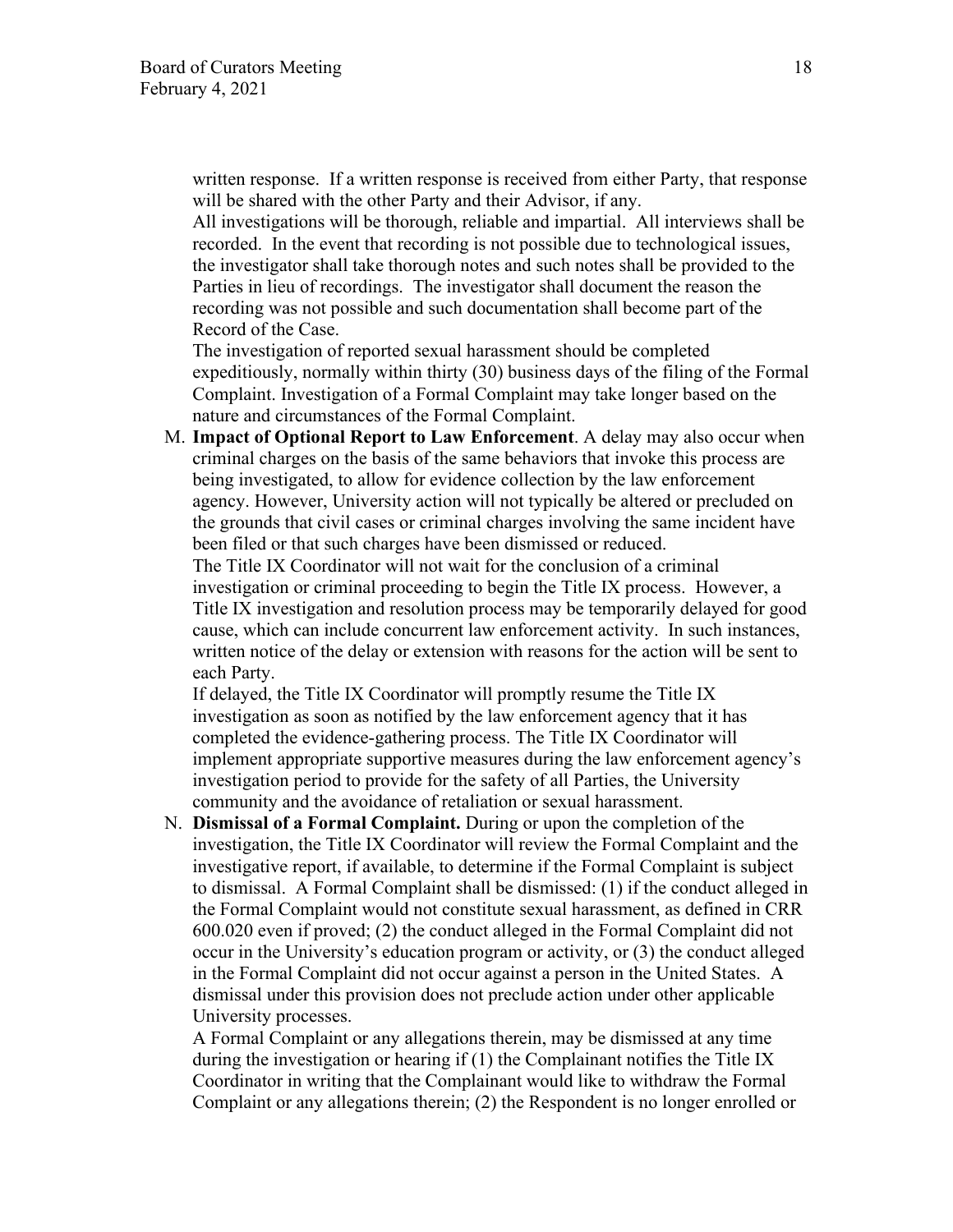employed by the University; or (3) specific circumstances prevent the University from gathering evidence sufficient to reach a determination as to the Formal Complaint or the allegations therein.

Upon a dismissal required or permitted under this provision, the University will promptly send written notice of the dismissal and reason(s) therefor simultaneously to the Parties. Either Party may appeal a dismissal as set forth in Section U herein.

If the Title IX Coordinator determines there is a sufficient basis to proceed with the Formal Complaint, then the Title IX Coordinator will direct the process to continue. The Formal Complaint will then be resolved through Informal Resolution or Hearing Panel Resolution, or the Academic Medical Center (AMC) Process, if applicable.

O. **Informal Resolution.** Upon the filing of a Formal Complaint, the Parties may choose to engage in Informal Resolution. The decision of the Parties to engage in Informal Resolution must be voluntary, informed, and in writing. The Parties are not required to engage in Informal Resolution as a condition of enrollment or continuing enrollment, or employment or continuing employment, or enjoyment of any other right. The Parties are not required to waive their right to an investigation of a Formal Complaint or a right to a hearing process, or AMC Process, if applicable. At any time prior to agreeing to (or in Administrative Resolution, rendering of) a final resolution, any Party has the right to withdraw from the Informal Resolution process and the matter will be referred back for further investigation and/or hearing as may be applicable.

Informal Resolution is never available to resolve allegations that an employee sexually harassed a student.

In Informal Resolution, which includes mediation or facilitated dialogue, a neutral facilitator will foster a dialogue with the Parties to an effective resolution, if possible. The Complainant's and the Respondent's Support Persons may attend the Informal Resolution meeting. The Parties will abide by the terms of the agreed-upon resolution. Failure to abide by the terms of the agreed-upon resolution may be referred to the Title IX Coordinator for review and referral to the appropriate University Process for discipline or sanctions. The Title IX Coordinator will keep records of any Informal Resolution that is reached. In the event the Parties are unable to reach a mutually agreeable resolution, the matter will be referred back for further investigation and/or hearing as may be applicable. The content of the Parties' discussions during the Informal Resolution Process will be kept confidential in the event the matter proceeds to the hearing process. The Parties' agreement to participate, refusal to participate in, or termination of participation in Informal Resolution shall not be factors in any subsequent decisions regarding whether a policy violation occurred. Among the resolutions which may be reached at this stage, the Respondent may voluntarily request to permanently separate from the University of Missouri System. If the Title IX Coordinator accepts the Respondent's proposal, the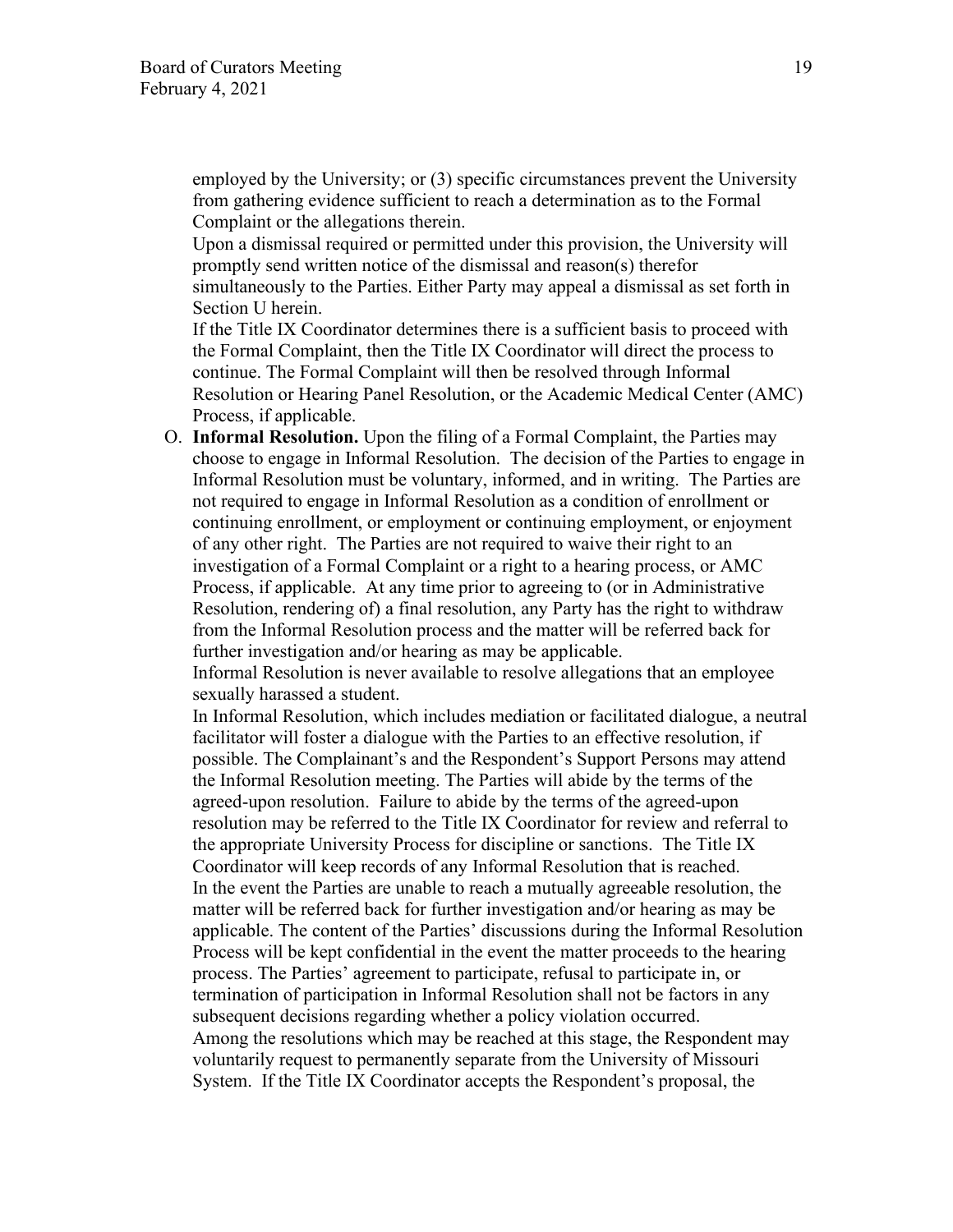Respondent must sign a Voluntary Permanent Separation and General Release agreement to effectuate their separation and terminate the Title IX Process.

P. **Procedural Details for Administrative Resolution.** The Parties may mutually choose to participate in a type of Informal Resolution called Administrative Resolution. The Administrative Resolution process is not available where a student has alleged that an employee sexually harassed the student. The Administrative Resolution process is not available to Academic Medical Centers (AMC).

The Administrative Resolution process is a process whereby the decision-maker will meet separately with the Parties and their Support Person, if any, and consider the evidence provided by the investigator, including the investigative report, and evidence provided by the Parties, and will make a determination of responsibility that is binding on both Parties. The decision of the Parties to participate in Administrative Resolution must be voluntary, informed and in writing provided to the investigator, and must include a knowing written waiver of their right to a hearing under the Title IX process. However, either Party may choose to leave the process and opt for a hearing at any time before a final determination has been rendered. In addition, the following will apply to the Administrative Resolution process:

- 1. The standard of proof will be "preponderance of the evidence," defined as determining whether the evidence shows it is more likely than not that a policy violation occurred.
- 2. The decision-maker has the discretion to determine the relevance of any witness or documentary evidence and may exclude information that is irrelevant, immaterial, cumulative, or more prejudicial than informative. In addition, the following rules shall apply to the introduction of evidence:
	- a. Questions and evidence about the Complainant's pre-disposition or prior sexual behavior are not relevant, unless such questions and evidence about the Complainant's prior sexual behavior are offered to prove that someone other than the Respondent committed conduct alleged by the Complainant, or if the questions and evidence concern specific incidents of the Complainant's prior sexual behavior with respect to the Respondent and are offered to prove consent.
	- b. Character evidence is information that does not directly relate to the facts at issue, but instead reflects upon the reputation, personality, or qualities of an individual, including honesty. Such evidence regarding either Party's character is of limited utility and shall not be admitted unless deemed relevant by the decision-maker.
	- c. Incidents or behaviors of the Respondent not directly related to the possible violation(s) will not be considered unless they show a pattern of related misconduct. History of related misconduct by the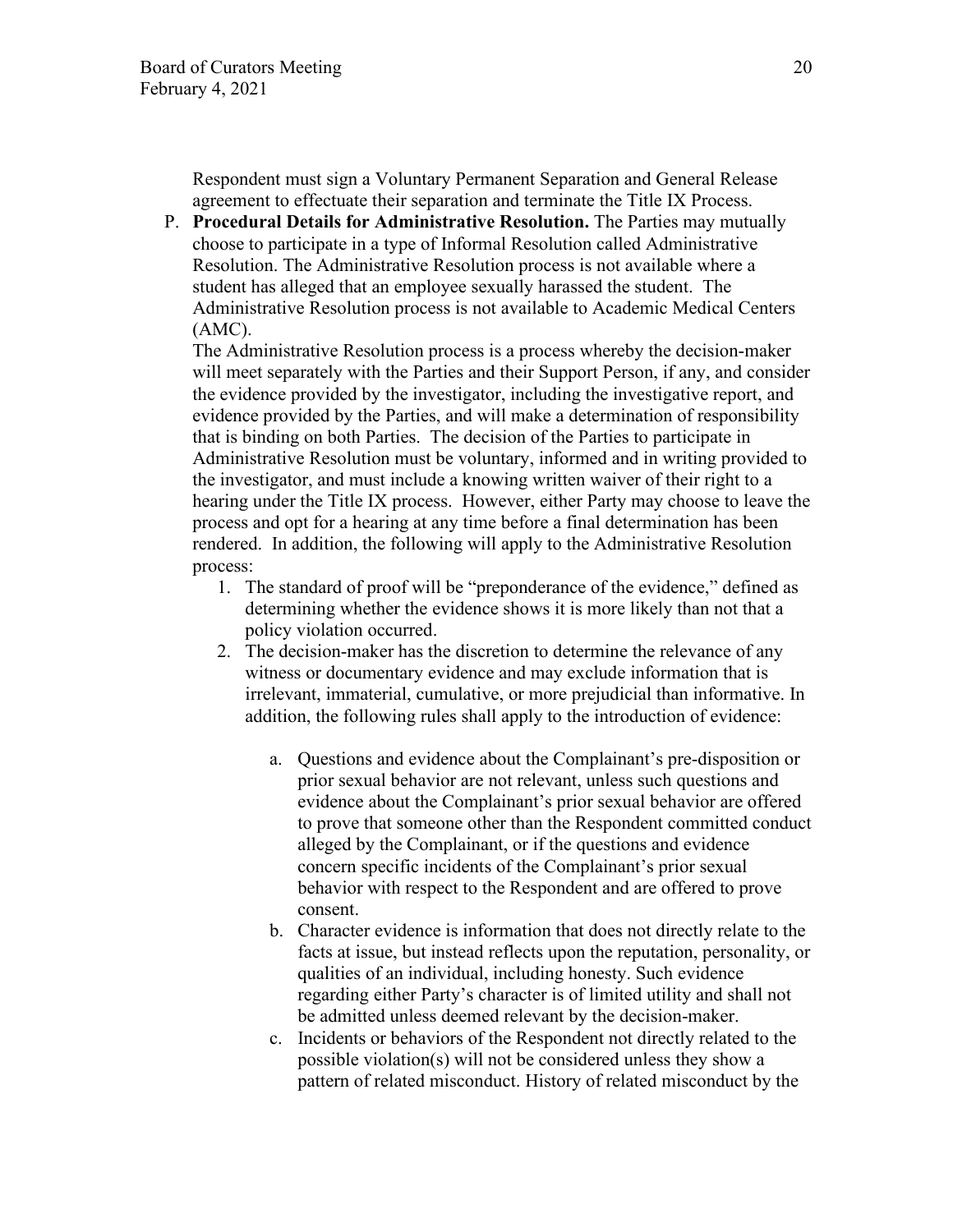Respondent that shows a pattern may be considered only if deemed relevant by the decision-maker.

- d. A Party's records that are made or maintained by a physician, psychiatrist, psychologist, or other recognized professional or paraprofessional acting in the professional's or paraprofessional's capacity, or assisting in that capacity, and which are made or maintained in connection with the provision of treatment to the Party, may not be used without that Party's express consent.
- e. The decision-maker shall not require, allow, rely upon, or otherwise use questions or evidence that constitute, or seek disclosure of, information protected under a legally recognized privilege, unless the person holding such privilege has waived the privilege.
- 3. In the Administrative Resolution Process, the Respondent and the Complainant may provide a list of questions for the decision-maker to ask the other Party. If those questions are deemed appropriate and relevant, they may be asked on behalf of the requesting Party; answers to such questions will be shared with the requesting Party.
- 4. At any time prior to a final determination being rendered, the Complainant and/or the Respondent may request that the Formal Complaint shift from the Administrative Resolution Process to the Hearing Panel Resolution Process. Upon receipt of such timely request from either Party, the Formal Complaint will shift to the Hearing Panel Resolution Process.
- 5. The Administrative Resolution process will normally be completed within sixty (60) business days of the decision-maker's receipt of the Formal Complaint. Deviations from this timeframe will be promptly communicated to both Parties.
- 6. For good cause, the decision-maker in the Administrative Resolution Process may, in their discretion, grant reasonable extensions to the time frames and limits provided.
- 7. The Administration Resolution process consists of:
	- a. A prompt, thorough and impartial investigation;
	- b. A separate meeting with each Party and their Support Person, if any, and the decision-maker;
	- c. A written finding by the decision-maker on each of the alleged policy violations;
	- d. A written finding by the decision-maker on sanctions and remedial actions for findings of responsibility; and
	- e. The decision-maker shall be as follows:

(1) For Student or Student Organization Respondents and Staff Respondents, the decision-maker will be the Title IX Coordinator; (2) For Faculty Respondents, the decision-maker will be as follows: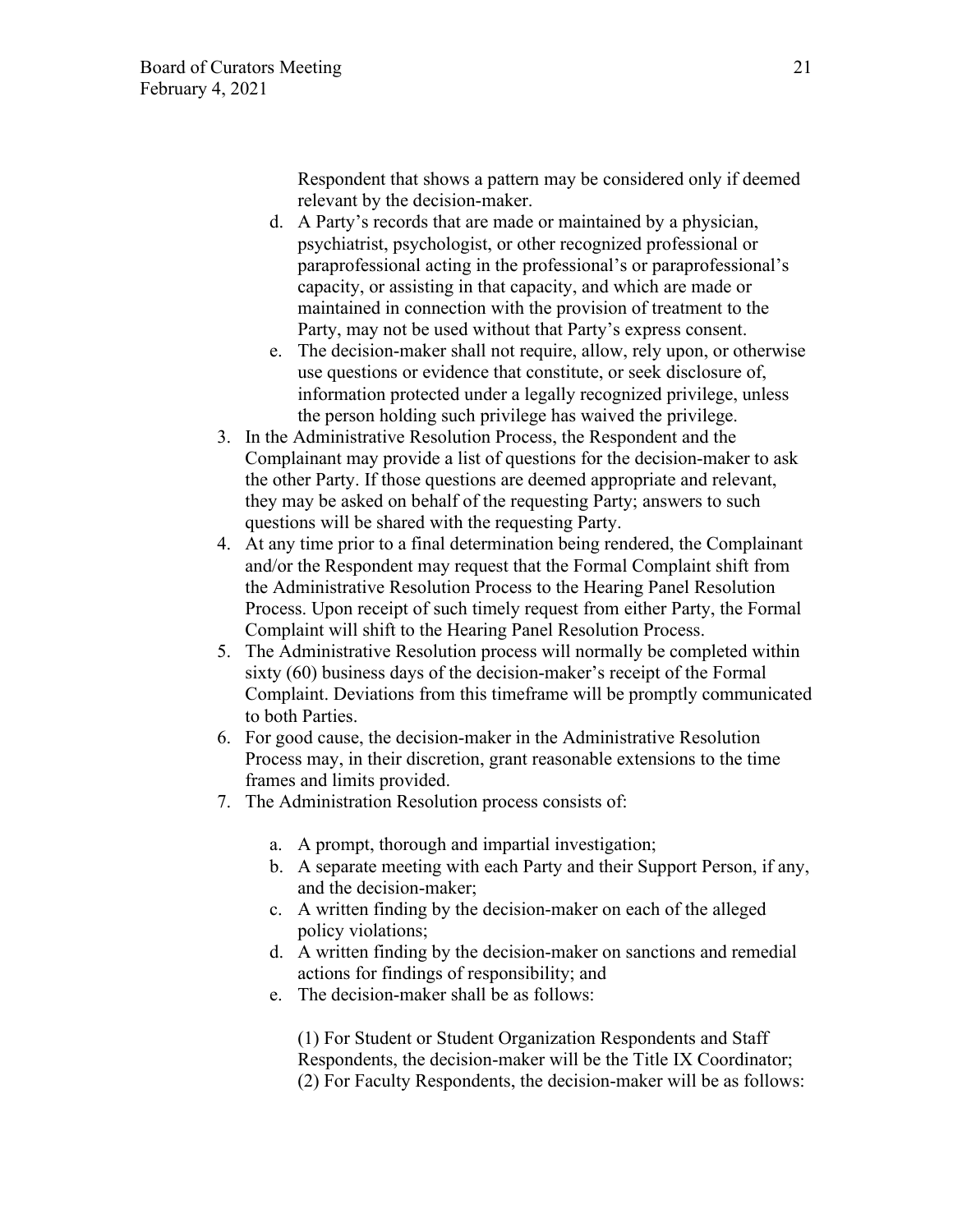(a) The Title IX Coordinator will act as decision-maker and make recommendation(s) on findings of responsibility and sanctions and remedial actions, if applicable, to the Provost who will be the final decision-maker.

(b) The Title IX Coordinator has the option to request that a designee from the Provost's office act as decision-maker in Administrative Resolution and make recommendation(s) regarding findings of responsibility and sanctions and remedial actions, if applicable, to the Provost who will be the final decision-maker.

- 8. At least fifteen (15) business days prior to meeting with the decision-maker or if no meeting is requested, at least fifteen (15) business days prior to the decision-maker rendering a finding(s), the Title IX Coordinator or Provost's designee, if applicable, will send a letter (Notice of Administrative Resolution) to the Parties with the following information:
	- a. A description of the alleged violation(s) and applicable policy or policies that are alleged to have been violated.
	- b. The name of the decision-maker.
	- c. Reference to or attachment of the applicable procedures.
	- d. A copy of the final investigative report.
	- e. The option and deadline of ten (10) business days from the date of the notice to request a meeting with the decision-maker.
	- f. An indication that the Parties may have the assistance of a Support Person of their choosing at the meeting, though the Support Person's attendance at the meeting is the responsibility of the respective Parties.
- 9. The sanctions of expulsion and termination are not available sanctions under the Administrative Resolution process in this Policy. Further, any suspension of a student under this Administrative Resolution process shall not exceed two (2) years. Any suspension of an employee under this Administrative Resolution process may be without pay, but may not exceed ten (10) business days.
- 10. The decision-maker can, but is not required to, meet with and question the Investigator and any identified witnesses. The decision-maker may request that the Investigator conduct additional interviews and/or gather additional information. The decision-maker will meet separately with the Complainant and the Respondent, and their Support Person, if any, to review the alleged policy violations and the investigative report. The Respondent may choose to admit responsibility for all or part of the alleged policy violations at any point in the process. If the Respondent admits responsibility, in whole or in part, the decision-maker will render a finding that the individual is in violation of University policy for the admitted conduct. For any disputed violations, the decision-maker will render a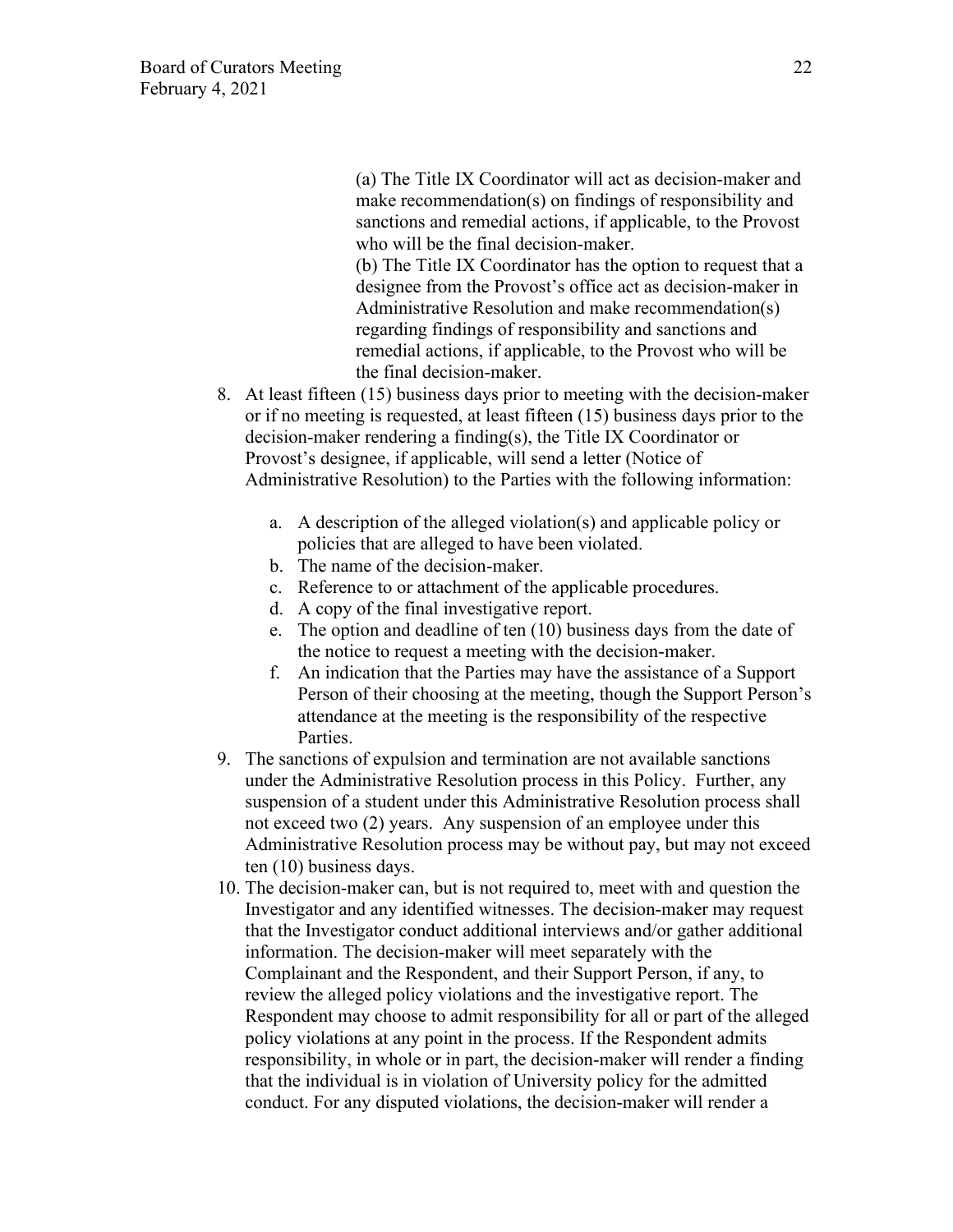finding using the preponderance of the evidence standard. The decisionmaker will also determine appropriate sanctions or remedial actions.

- 11. The decision-maker will inform the Respondent and the Complainant simultaneously of the finding on each of the alleged policy violations and the finding of sanctions, if applicable, in writing by email to the Party's University-issued email account, or by the method of notification previously designated in writing by the Party. Notice is presumptively deemed delivered, when: 1) provided in person, 2) emailed to the individual to their University-issued email account, or 3) when sent via the alternate method of notification specified by the Party.
- 12. Either Party may appeal a decision under Administrative Resolution in accordance with Section U of this policy.
- Q. **Hearing Panel Resolution.** This process is not available for Academic Medical Centers. See Section R.
	- 1. **Equity Resolution Hearing Panelist Pool.** Each University will create and annually train a pool of not less than five (5) faculty and five (5) administrators and/or staff to serve as hearing panel members in the Hearing Panel Resolution Process. The faculty hearing panel pool members selected by the Chancellor (or Designee) shall be selected from a list of no less than ten (10) faculty members proposed by the faculty council/senate. Pool members are selected by the Chancellor (or Designee) and serve a renewable one-year term. Selection of hearing panel pool members shall be made with an attempt to recognize the diversity of the University community. Hearing Panel members from one University may be asked to serve on a hearing panel involving another University. The Chancellor (or Designee) will select a Hearing Panelist Pool Chair ("Pool Chair"). The Pool Chair randomly selects and coordinates the hearing panel members to serve on the Hearing Panel for a specific Formal Complaint. The Pool Chair may serve as a panel member for a specific Formal Complaint.

Administrators, faculty, and staff will be removed from the Hearing Panelist Pool if they fail to satisfy the annual training requirements, as determined by the Title IX Coordinator. Under such circumstances, the Title IX Coordinator will notify the Chancellor (or Designee), who will inform the administrator, faculty, or staff member of the discontinuation of their term.

2. **Title IX Hearing Panel ("Hearing Panel").** When a Formal Complaint is not resolved through an Informal Resolution process, the Hearing Panelist Pool Chair will randomly select two (2) members from the Hearing Panelist Pool to serve on the specific Hearing Panel together with the Hearing Officer. A good faith attempt will be made for the Hearing Panel to include at least one faculty member and one administrator or staff member. Up to two (2) alternates may be designated to sit in throughout the process as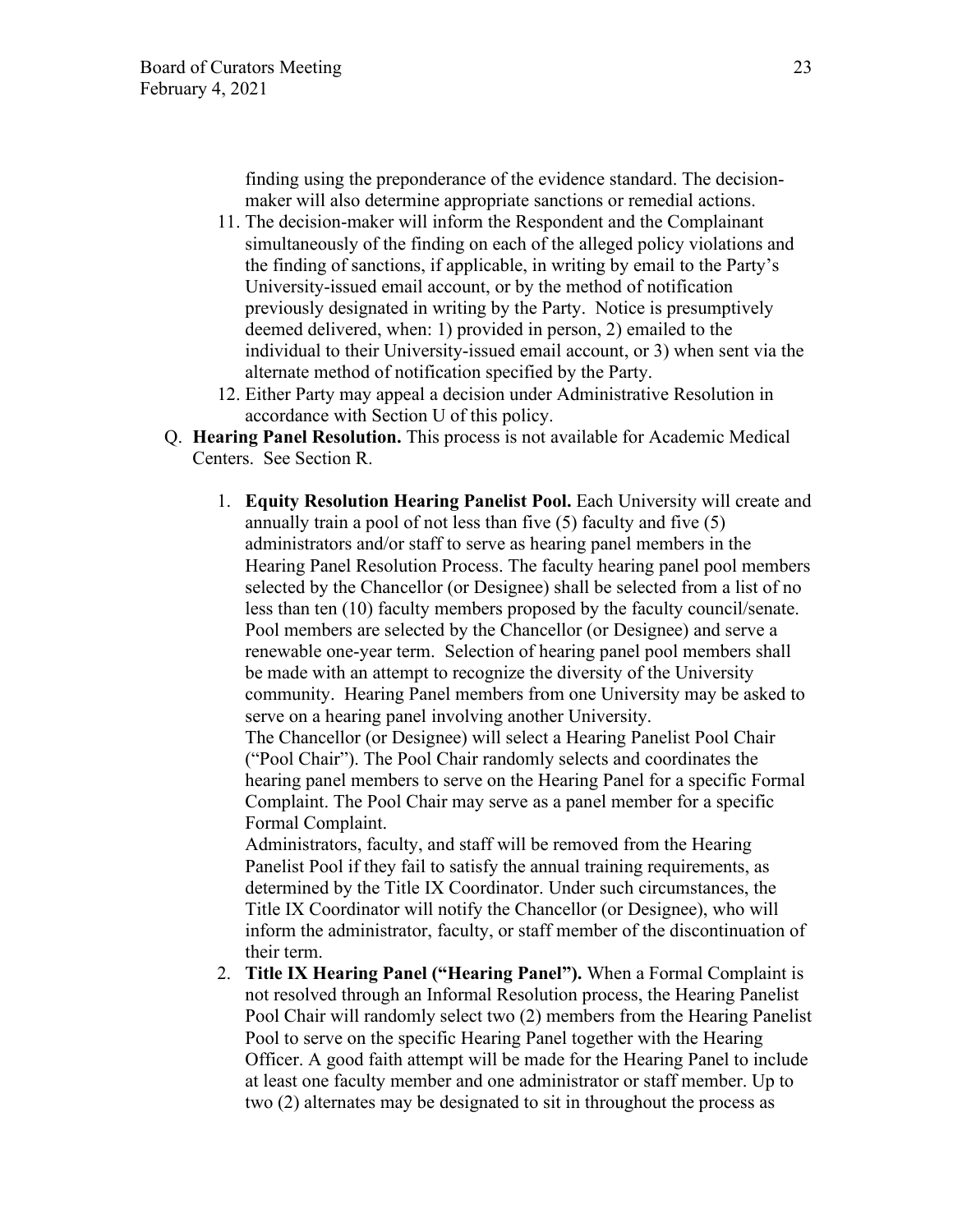needed. The University reserves the right to have its attorney present during the hearing and during deliberations to advise the Hearing Panel.

# 3. **Notice of Hearing.**

a. At least twenty (20) business days prior to the hearing, the Title IX Coordinator will send a letter (Notice of Hearing) to the Parties with the following information:

(1) A description of the alleged violation(s) and applicable policy or policies that are alleged to have been violated.

(2) A description of the applicable procedures.

(3) A statement that the Parties may have the assistance of an Advisor of their choosing, at the hearing; that the Party's Advisor will conduct all cross-examination and other questioning of the other Party and all witnesses on behalf of the Party they are advising; that if the Party does not have an Advisor, an Advisor will be provided by the University for the purpose of conducting crossexamination and other questioning for that Party; and the Advisor may be, but is not required to be, an attorney.

(4) The time, date and location of the hearing.

(5) A list of the names of each of the Hearing Panel members, including the Hearing Officer, and alternates, and information on how to raise an objection to any member of the Hearing Panel and the timeline in which to raise any objections.

(6) A copy of the final investigative report and exhibits.

(7) Notification to the Parties that all of the evidence gathered in the course of the investigation that is directly related to the allegations including inculpatory and exculpatory evidence, is available to the Parties and instructions regarding how to request access to that evidence.

(8) Notice that if a Party or witness does not submit to crossexamination at the hearing, the decision-maker(s) must not rely on any statement of that Party or witness in reaching a determination regarding responsibility, but no inference can be drawn from the fact that a Party or witness failed to submit to cross-examination. (9) Notice that the Parties may request a virtual hearing and/or any necessary accommodations.

b. The Notice of Hearing letter will be sent to each Party by email to their University-issued email account, or by the method of notification previously designated in writing by the Party. Notice is presumptively deemed delivered, when: 1) provided in person, 2) emailed to the individual to their University-issued email account, or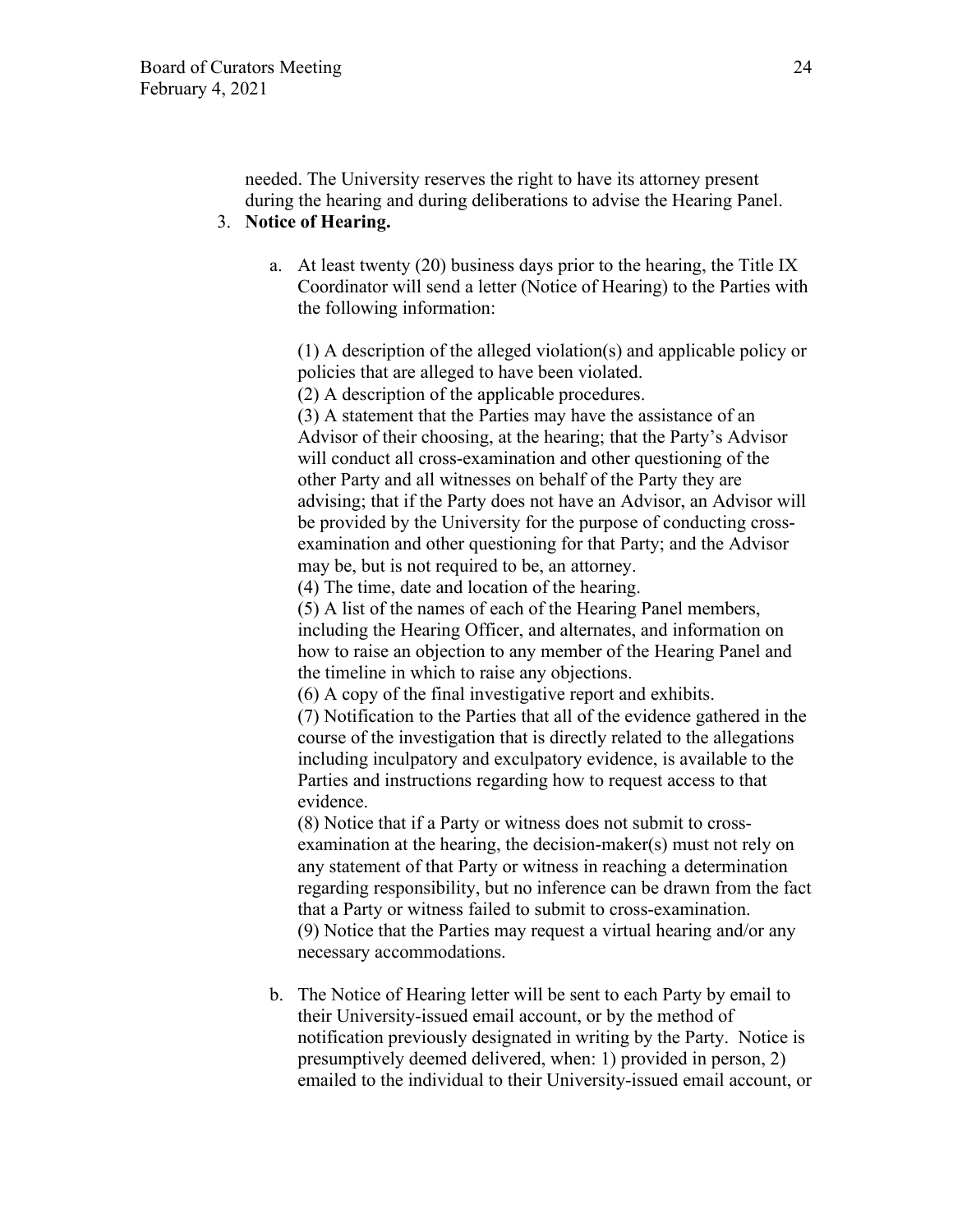3) when sent via the alternate method of notification specified by the Party.

# 4. **Pre-Hearing Witness List and Documentary Evidence.**

- a. At least fifteen (15) business days prior to the hearing, the Complainant and Respondent will provide to the Investigator a list of the names of the proposed witnesses and copies of all proposed documentary evidence that a Party intends to call or use at the hearing.
- b. At least ten (10) business days prior to the hearing, the Investigator will provide to each Party the names of proposed witnesses and proposed documentary evidence that the other Party intends to call or use at the hearing.
- c. No employee or student, directly or through others, should take any action which may interfere with the investigation or hearing procedures. Employees and students are prohibited from attempted or actual intimidation or harassment of any potential witness. Failure to adhere to these requirements may lead to disciplinary action, up to and including expulsion or termination.

### 5. **Objection to or Recusal of Hearing Panel Member.**

- a. Hearing Panel members, including the Hearing Officer, shall not have a conflict of interest or bias for or against Complainants or Respondents generally or an individual Complainant or Respondent. If a Hearing Panel member or Hearing Officer feels that they have a conflict of interest or bias, or cannot make an objective determination, they must recuse themselves from the proceedings in advance of the hearing.
- b. The Parties will have been given the names of the Hearing Panel members, including the Hearing Officer, in the Notice of Hearing. Should any Complainant or Respondent object to any panelist, they must raise all objections, in writing, to the Title IX Coordinator at least fifteen (15) business days prior to the hearing.
- c. Hearing Panel members will only be unseated and replaced if the Title IX Coordinator concludes that good cause exists for the removal of a panel member. Good cause may include, but is not limited to, bias that would preclude an impartial hearing or circumstances in which the Hearing Panel member's involvement could impact the Party's work or learning environment due to current or potential interactions with the Hearing Panel member (e.g., a panel member being in the same department as either Party). If the Title IX Coordinator determines that a Hearing Panel member, other than the Hearing Officer, should be unseated and replaced, then Title IX Coordinator will ask the Hearing Panel Pool Chair to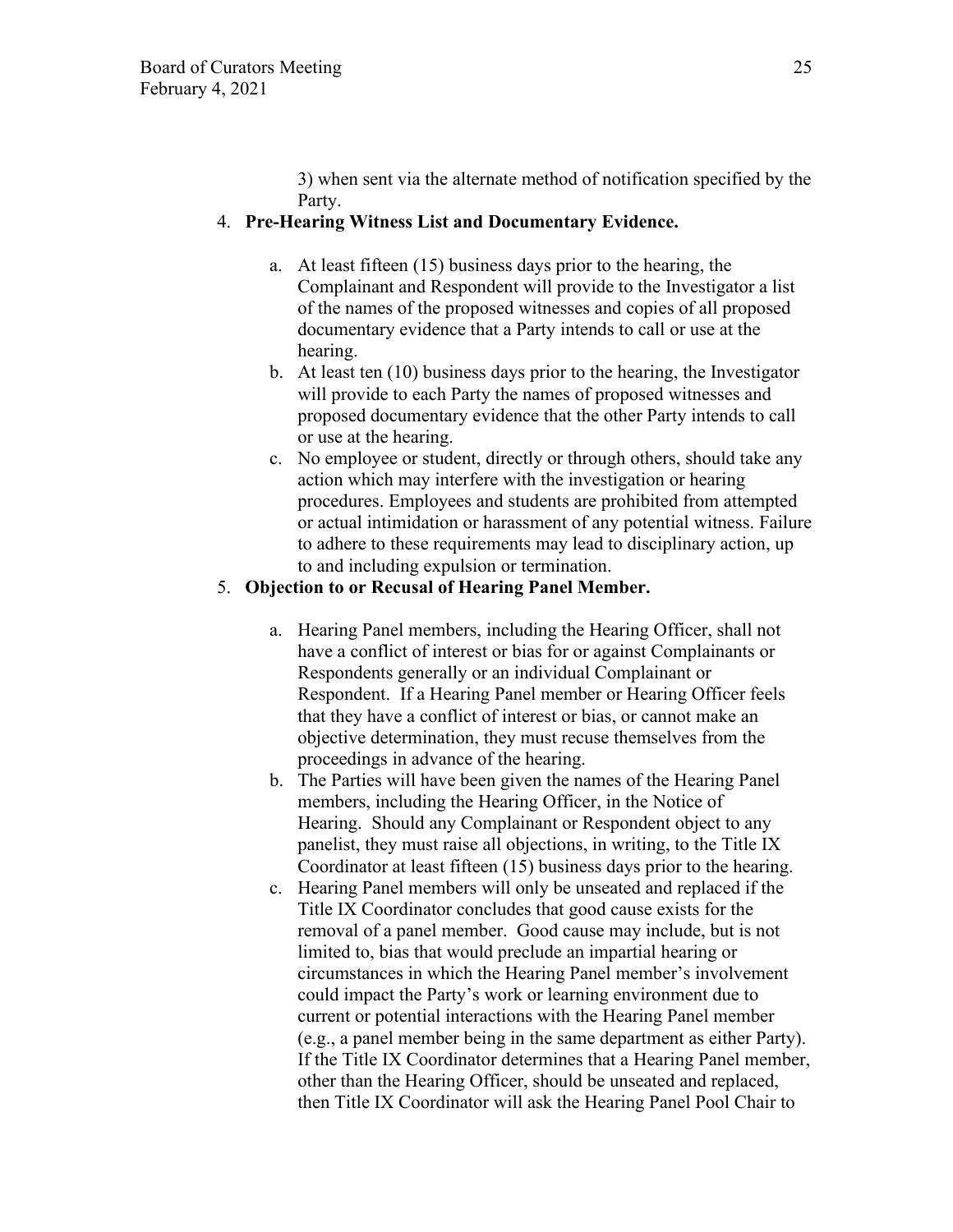randomly select another member from the pool to serve on the Hearing Panel. The Title IX Coordinator will select an alternate Hearing Officer if they determine that the Hearing Officer should be replaced. The Title IX Coordinator will provide a written response to all Parties addressing any objections to the Hearing Panel members, including the Hearing Officer.

- 6. **Alternative Attendance or Questioning Mechanisms**. All hearings will be live. However, at the request of either Party or by the University's designation, the live hearing may occur with the Parties located in separate rooms with technology enabling the Hearing Panel, including the Hearing Officer, and their legal advisor, if any, the Parties and their Advisors, and the Investigator, to simultaneously see and hear the Party or the witness answering questions. Should any hearing take place in this manner, the Title IX Coordinator (or Designee) shall be in charge of the technology during the hearing. The University will make reasonable accommodations for the Parties in keeping with the principles of equity and fairness.
- 7. **Requests to Reschedule the Hearing Date.** For good cause, the Title IX Coordinator may grant requests to reschedule the hearing date.
- 8. **Pre-Hearing Matters**.
	- a. At least ten (10) business days prior to the hearing date, a Party shall inform the Title IX Coordinator whether the Party intends to bring an Advisor of their choice to the hearing.
	- b. At least ten (10) business days prior to the hearing date, a Party shall inform the Title IX Coordinator whether the Party is requesting accommodations for the hearing.
	- c. At least five (5) business days prior to the hearing date, the final investigative report and all exhibits will be provided to the Hearing Panel members.
- 9. **Pre-Hearing Meeting**. Unless otherwise agreed by the Parties and the Hearing Officer, a pre-hearing meeting may be scheduled one hour prior to the start of the hearing between the Hearing Officer and Parties' Advisors. Parties may, but are not required to, be in attendance at this meeting.
- 10. **Conduct of Hearing.** The Hearing Officer shall participate on the Hearing Panel and preside at the hearing, call the hearing to order, call the roll of the Hearing Panel and alternates in attendance, ascertain the presence or absence of the Investigator, the Complainant and the Respondent, confirm receipt of the Notice of Allegations and Notice of Hearing by the Parties, report any extensions requested or granted and establish the presence of any Advisors.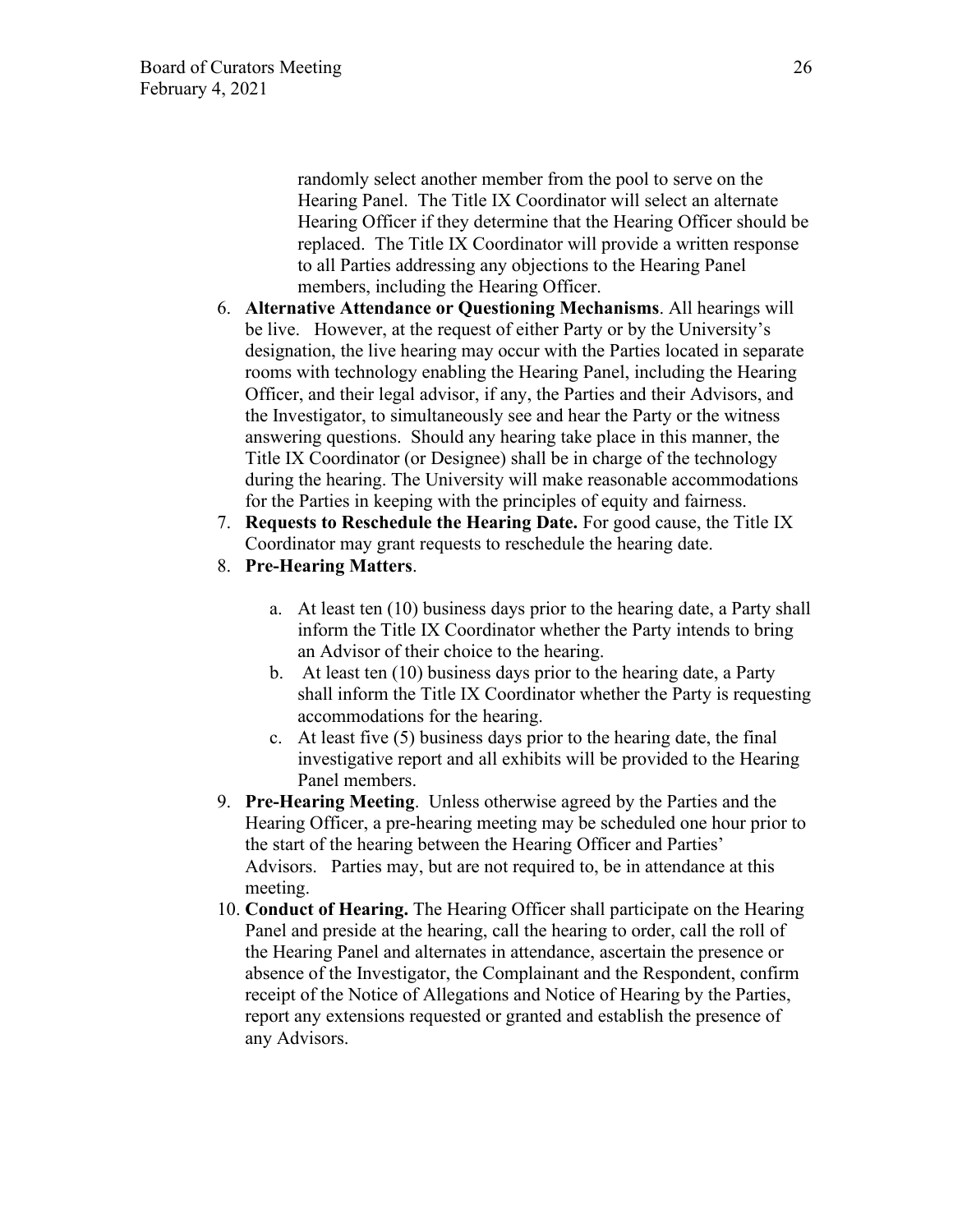a. **Order of Evidence.** The order of evidence shall generally be the following:

(1) The Complainant will proceed first and may give a verbal statement of their allegations of sexual harassment against the Respondent. The Hearing Panel may next ask questions of the Complainant. The Complainant will then be subject to crossexamination by the Advisor of the Respondent. The Complainant may also call witnesses who will be subject to questioning by the Advisor of the Complainant, questioning by the Hearing Panel, and cross-examination by the Advisor of the Respondent. The Complainant may also submit documentary evidence. (2) The Respondent will proceed next and may give a verbal statement in response to the allegations of sexual harassment made by the Complainant. The Hearing Panel may next ask questions of the Respondent. The Respondent will be subject to crossexamination by the Advisor of the Complainant. The Respondent may also call witnesses who will be subject to questioning by the Advisor of the Respondent, questioning by the Hearing Panel, and cross-examination by the Advisor of the Complainant. The Respondent may also submit documentary evidence. (3) The Investigator will then be available to answer questions of the Hearing Panel. The Investigator will next be subject to crossexamination by the Advisors of the Complainant and the Respondent. The Investigator may also call witnesses who will be subject to questioning by the Hearing Panel, and cross-examination by the Advisors of the Complainant and Respondent. The Investigator may also submit documentary evidence. (4) The Hearing Panel may ask questions of the Parties or any witnesses including the Investigator at any time during the hearing.

b. **Record of Hearing.** The Title IX Coordinator shall arrange for an audio or audiovisual recording of the hearing. The recording of the hearing will become part of the Record of the Case.

### 11. **Hearing Process Rules.**

- a. The formal rules of evidence shall not apply to any live hearing.
- b. Questions and evidence about the Complainant's pre-disposition or prior sexual behavior are not relevant, unless such questions and evidence about the Complainant's prior sexual behavior are offered to prove that someone other than the Respondent committed conduct alleged by the Complainant, or if the questions and evidence concern specific incidents of the Complainant's prior sexual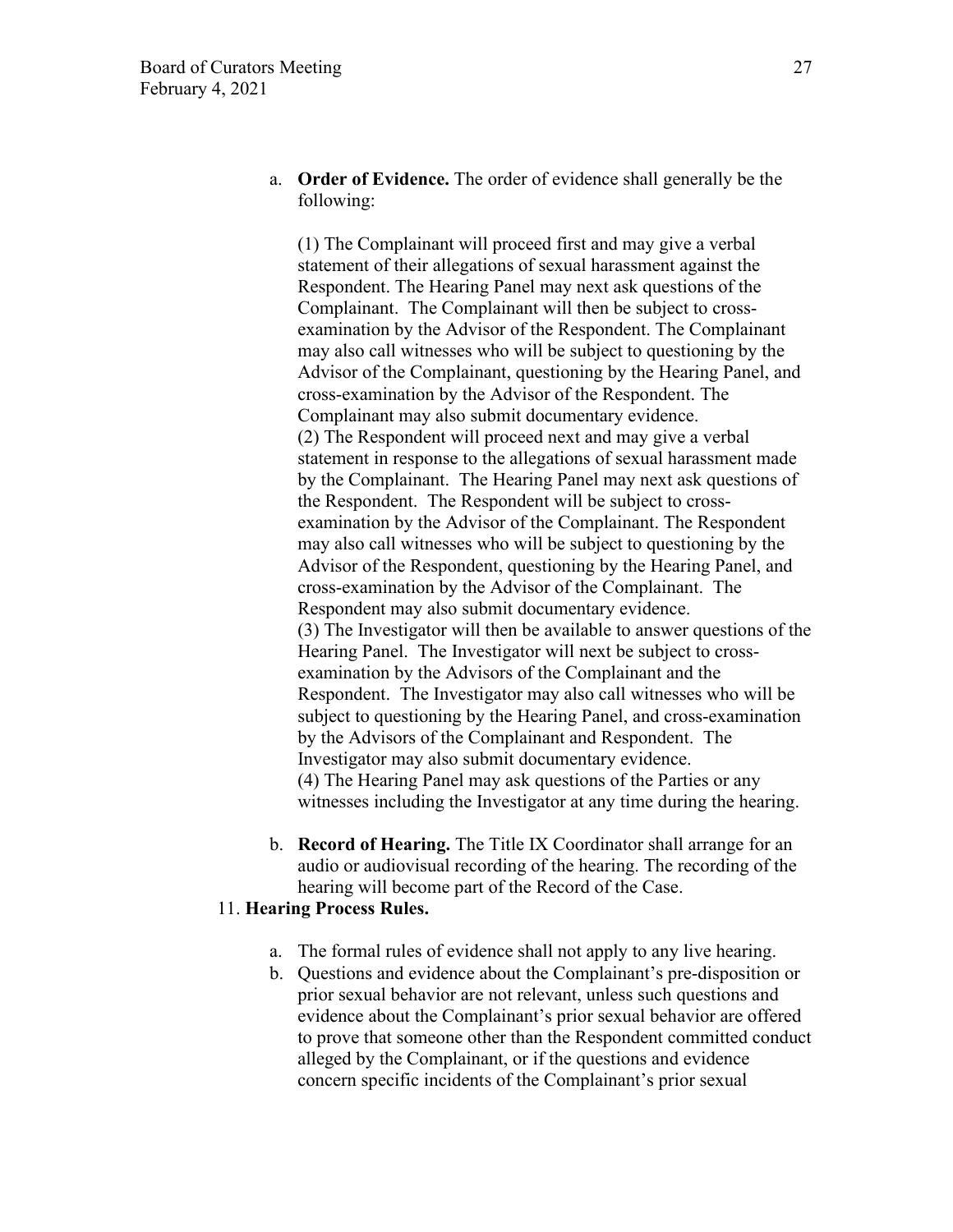behavior with respect to the Respondent and are offered to prove consent.

- c. Character evidence is information that does not directly relate to the facts at issue, but instead reflects upon the reputation, personality, or qualities of an individual, including honesty. Such evidence regarding either Party's character is of limited utility and shall not be admitted unless deemed relevant by the Hearing Officer.
- d. Incidents or behaviors of a Party not directly related to the possible violation(s) will not be considered unless they show a pattern of related misconduct. History of related misconduct by a Party that shows a pattern may be considered only if deemed relevant by the Hearing Officer.
- e. A Party's records that are made or maintained by a physician, psychiatrist, psychologist, or other recognized professional or paraprofessional acting in the professional's or paraprofessional's capacity, or assisting in that capacity, and which are made or maintained in connection with the provision of treatment to the Party, may not be used without that Party's express consent.
- f. The Hearing Officer shall not require, allow, rely upon, or otherwise use questions or evidence that constitute, or seek disclosure of, information protected under a legally recognized privilege, unless the person holding such privilege has waived the privilege.
- g. The relevancy and admissibility of any evidence offered at the hearing shall be determined by the Hearing Officer, whose ruling shall be final.
- h. A Party's Advisor will be permitted to ask the other Party and any witnesses relevant questions and follow-up questions, including those challenging credibility. Before a Complainant, Respondent or witness answers a cross-examination or other question, the Hearing Officer must first determine whether the question is relevant and explain any decision to exclude a question as not relevant. Where the Hearing Officer permits a question to be answered, a presumption shall be made that the Hearing Officer determined that the question was relevant.
- i. If a Party or witness does not submit to cross-examination at a hearing, the Hearing Panel must not rely on any statement of that Party or witness in reaching a determination regarding responsibility, but no inference can be drawn from the fact that a Party or witness failed to submit to cross-examination.
- j. The Party's Advisors may object to questions on limited grounds as specified in the Rules of Decorum. The Hearing Officer will rule on such objections and that ruling shall be final.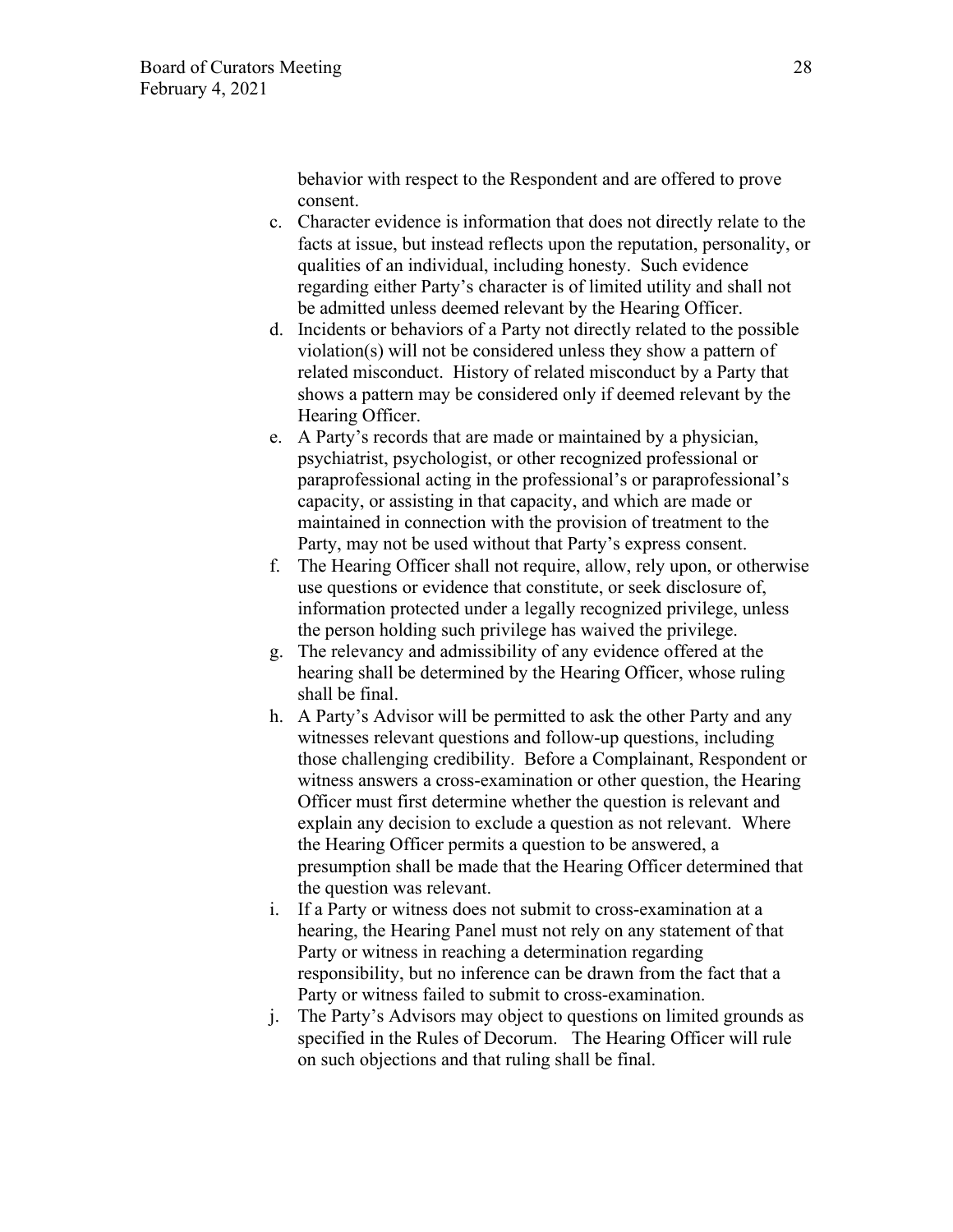- k. The Hearing Officer may dismiss any person from the hearing who interferes with or obstructs the hearing, fails to adhere to the Rules of Decorum, or fails to abide by the rulings of the Hearing Officer.
- l. Procedural questions which arise during the hearing and which are not covered by these general rules shall be determined by the Hearing Officer, whose ruling shall be final.

# 12. **Findings of the Hearing Panel.**

- a. The Hearing Panel will deliberate with no others present, except any legal advisor to the Hearing Panel, to find whether the Respondent is responsible or not responsible for the policy violation(s) in question. The Hearing Panel will base its finding on a preponderance of the evidence (i.e., whether it is more likely than not that the Respondent committed each alleged violation). If a Respondent is found responsible by a majority of the Hearing Panel, the Hearing Panel will determine appropriate sanctions and remedial actions by a majority vote.
- b. The Hearing Officer will prepare a written determination reflecting the decision of the Hearing Panel regarding responsibility, sanctions and remedial actions, if any ("Hearing Panel Decision"), and deliver it to the Title IX Coordinator detailing the following:

(1) Identification of the allegations potentially constituting sexual harassment as defined in CRR 600.020;

(2) A description of the procedural steps taken from the receipt of the Formal Complaint through the determination, including any notifications to the Parties, interviews with Parties and witnesses, site visits, methods used to gather other evidence and hearings held; (3) Findings of fact supporting the determination;

(4) Conclusions regarding the application of the University's Title IX Policies to the facts;

(5) A statement of, and rationale for, the result as to each allegation, including a determination regarding responsibility, any disciplinary sanctions to be imposed on the Respondent, and whether remedies designed to restore or preserve equal access to the University's education programs or activities will be provided by the University to the Complainant; and

(6) The procedures and permissible bases for the Complainant and the Respondent to appeal.

c. The Hearing Panel Decision should be submitted to the Title IX Coordinator within five (5) business days of the end of deliberations. Deviations from the five-day period will be communicated by the Hearing Officer to the Parties and the Title IX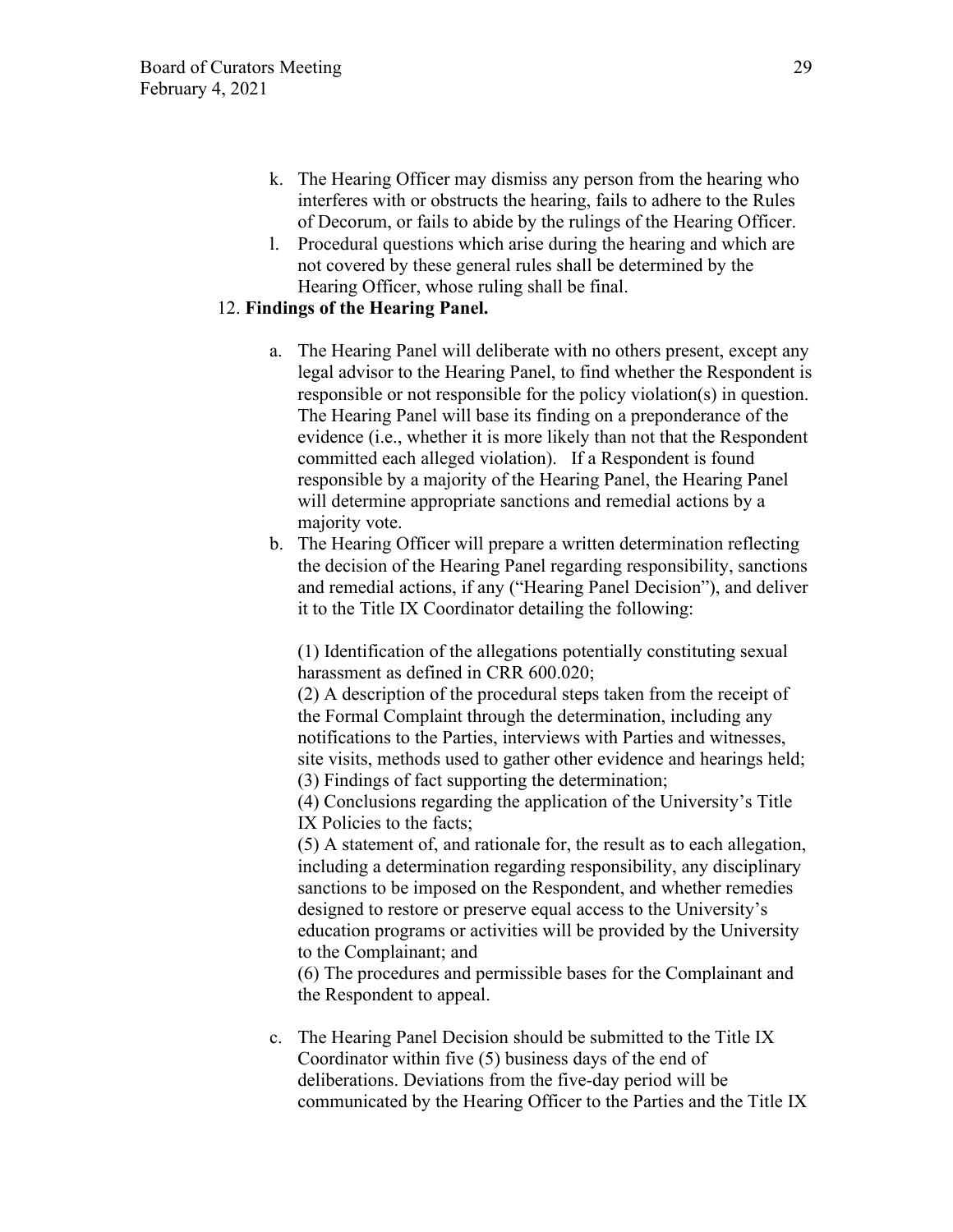Coordinator, along with an expected time for completion. The Hearing Panel Decision will be provided to the Title IX Coordinator who will provide it to the Parties simultaneously within five (5) business days of receipt of the decision.

- d. The Hearing Panel Decision will be sent to each Party by email to their University-issued email account, or by the method of notification previously designated in writing by the Party. Notice is presumptively deemed delivered, when: 1) provided in person, 2) emailed to the individual to their University-issued email account, or 3) when sent via the alternate method of notification specified by the Party.
- e. The Hearing Panel Decision will become final either on the date that the Parties are provided with the written determination of the result of the appeal, if an appeal is filed, or if an appeal is not filed, the date on which an appeal would no longer be considered timely.
- f. The Title IX Coordinator is responsible for effective implementation of any remedies.

# R. **Process for Academic Medical Centers (AMC)**

- 1. Academic Medical Centers at the University of Missouri are not required to provide for a live hearing, but rather must adhere to the following process for resolving Formal Complaints alleging Title IX violations.
- 2. The decision-maker(s) for the Title IX Process for Academic Medical Centers shall be a neutral, impartial, and unbiased decision-maker designated by the Executive Vice Chancellor for Health Affairs.
- 3. **Notice of AMC Meeting**. The decision-maker will meet separately with each Party. At least fifteen (15) business days prior to the initial meeting with the decision-maker, the Title IX Coordinator will send a letter (Notice of AMC Meeting) to the Parties with the following information:
	- a. A description of the alleged violation(s) and applicable policy or policies that are alleged to have been violated.
	- b. A description of the applicable procedures.
	- c. A statement that the Parties may be accompanied by a Support Person of their choosing at the AMC Meeting.
	- d. The time, date and location of the AMC Meeting.
	- e. The name of the decision-maker, and information on how to raise an objection to the decision-maker and the timeline in which to raise any objections.
	- f. A copy of the investigative report and exhibits.
	- g. Notification to the Parties that all of the evidence gathered in the course of the investigation that is directly related to the allegations, including inculpatory and exculpatory evidence, is available to the Parties and how to request access to that evidence.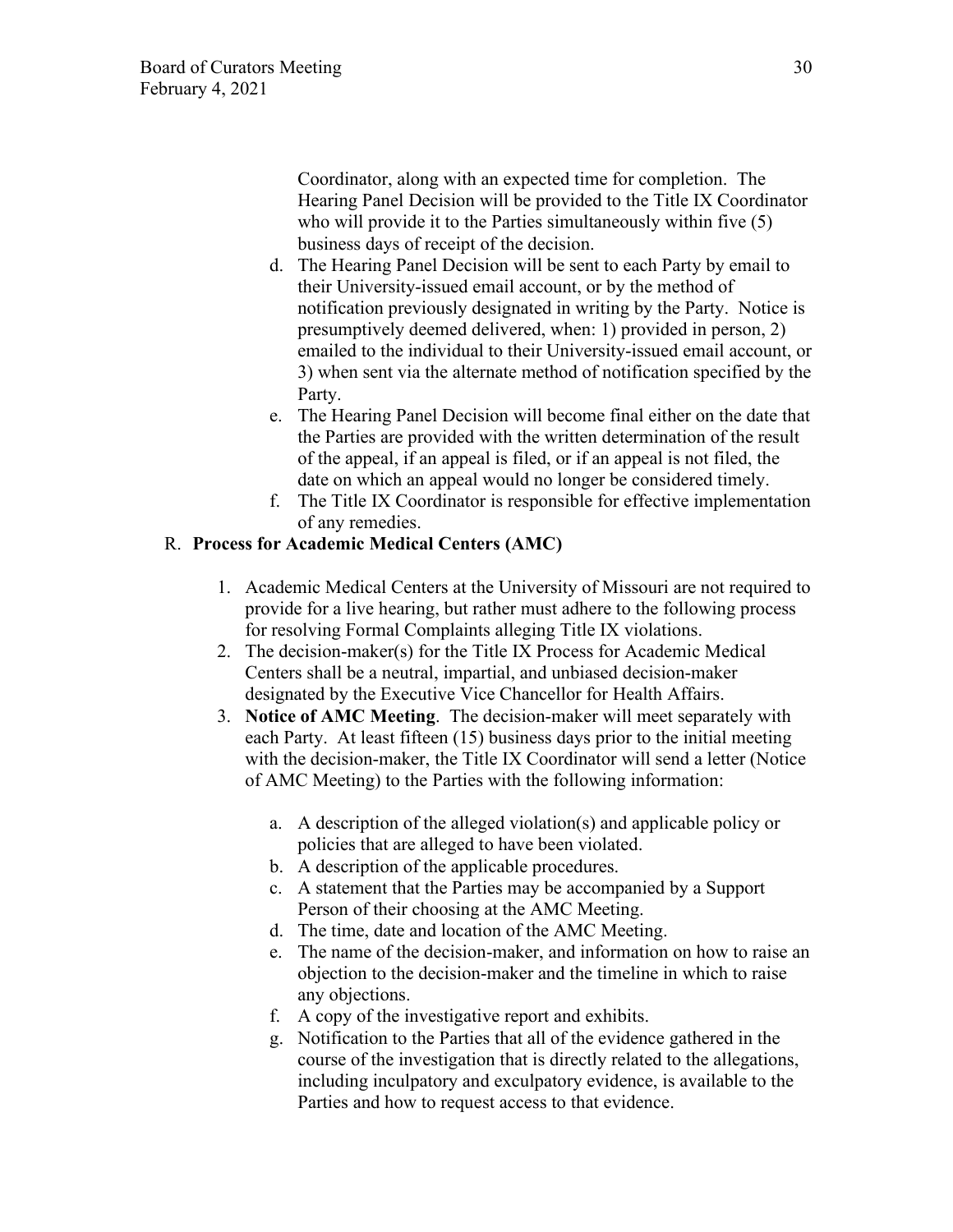- 4. The Notice of AMC Meeting letter will be sent to each Party by email to their University-issued email account, or by the method of notification previously designated in writing by the Party. Notice is presumptively deemed delivered, when: 1) provided in person, 2) emailed to the individual to their University-issued email account, or 3) when sent via the alternate method of notification specified by the Party.
- 5. At least fifteen (15) business days prior to the initial AMC Meeting, the Investigator will provide to the Parties access to all evidence gathered in the investigation which is directly related to the allegations in the Formal Complaint, including any evidence upon which the Investigator does not intend to rely, and inculpatory and exculpatory evidence whether obtained from a Party or other source, copies of recordings of all interviews conducted during the investigation, and a copy of any investigative report.
- 6. At least ten (10) business days prior to the initial AMC Meeting, the Complainant and Respondent may provide the decision-maker with written, relevant questions the Party wants asked of any Party or witness. At least five (5) business days prior to the initial AMC Meeting, the decision-maker will provide each Party with the answers, and allow for additional, limited follow-up questions from each Party. The decision-maker must explain to the Party proposing the questions any decision to exclude a question as not relevant. The Parties may also provide the decision-maker with documentary evidence.
- 7. No employee or student, directly or through others, should take any action which may interfere with the investigation or the AMC process. Employees and students are prohibited from attempted or actual intimidation or harassment of any potential witness. Failure to adhere to these requirements may lead to disciplinary action, up to and including expulsion or termination.
- 8. The decision-maker shall not have a conflict of interest or bias for or against Complainants or Respondents generally or an individual Complainant or Respondent. If a decision-maker feels that they have a conflict of interest or bias, or cannot make an objective determination, they must recuse themselves from the proceedings in advance of the AMC meeting.
- 9. At least ten (10) business days prior to the initial AMC Meeting, the Parties shall provide to the Title IX Coordinator all objections in writing to the decision-maker identified in the Notice of AMC Meeting. If the Title IX Coordinator determines that the decision-maker should be replaced, the Title IX Coordinator will select an alternate decision-maker. The Title IX Coordinator will provide a written response to all Parties addressing the objections.
- 10. Questions and evidence about the Complainant's pre-disposition or prior sexual behavior are not relevant, unless such questions and evidence about the Complainant's prior sexual behavior are offered to prove that someone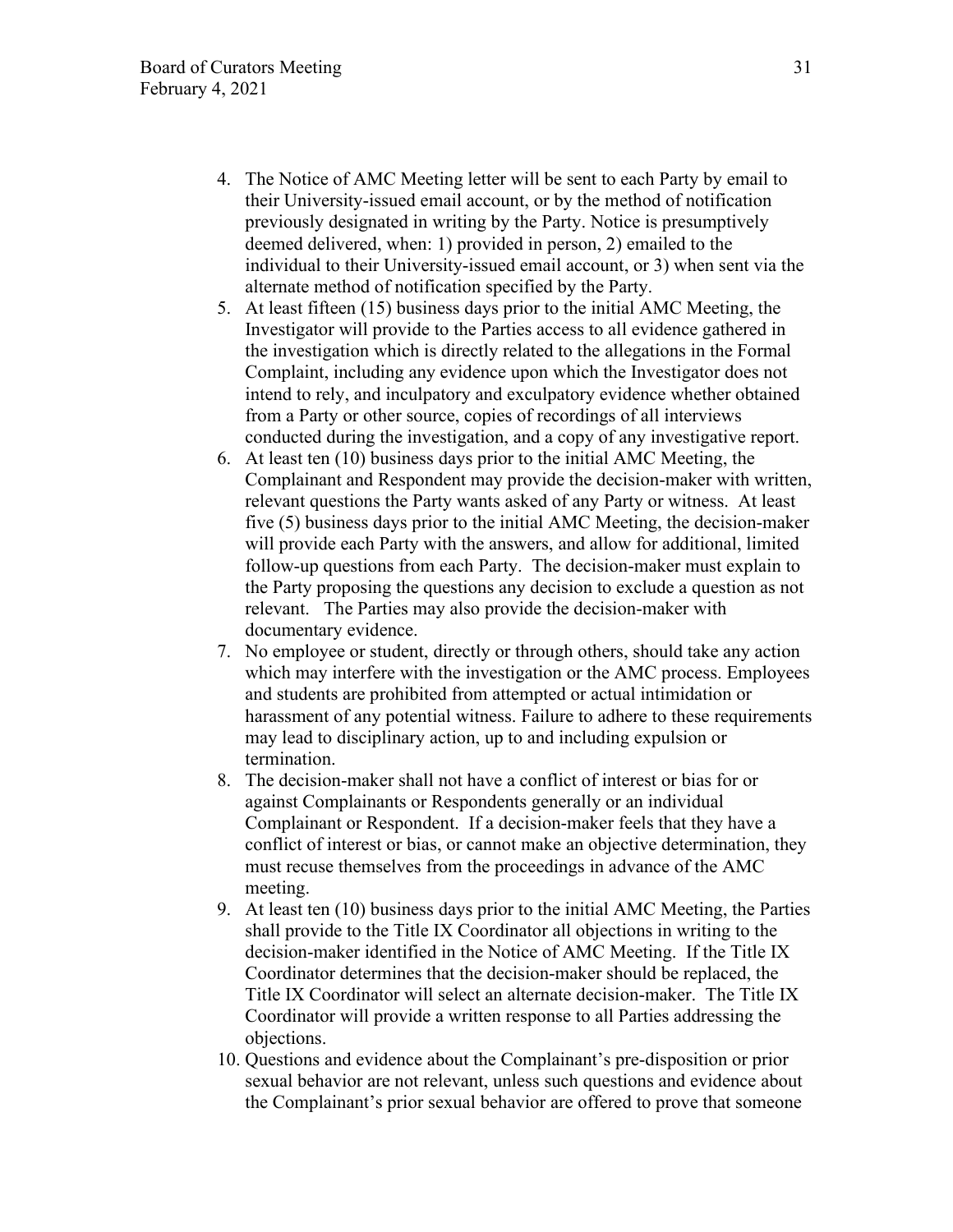other than the Respondent committed conduct alleged by the Complainant, or if the questions and evidence concern specific incidents of the Complainant's prior sexual behavior with respect to the Respondent and are offered to prove consent.

- 11. Character evidence is information that does not directly relate to the facts at issue, but instead reflects upon the reputation, personality, or qualities of an individual, including honesty. Such evidence regarding either Party's character is of limited utility and shall not be admitted unless deemed relevant by the Hearing Officer.
- 12. Incidents or behaviors of a Party not directly related to the possible violation(s) will not be considered unless they show a pattern of related misconduct. History of related misconduct by a Party that shows a pattern may be considered only if deemed relevant by the Hearing Officer.
- 13. A Party's records that are made or maintained by a physician, psychiatrist, psychologist, or other recognized professional or paraprofessional acting in the professional's or paraprofessional's capacity, or assisting in that capacity, and which are made or maintained in connection with the provision of treatment to the Party, may not be used without that Party's express consent.
- 14. The decision-maker shall not require, allow, rely upon, or otherwise use questions or evidence that constitute, or seek disclosure of, information protected under a legally recognized privilege, unless the person holding such privilege has waived the privilege.
- 15. All meetings between the decision-maker and Parties and/or witnesses shall be recorded.
- 16. Within ten (10) business days of the last meeting with any Party or witness, the decision-maker must issue a written determination regarding responsibility, applying the preponderance of the evidence standard of evidence. The written determination must include:
	- a. Identification of the allegations potentially constituting sexual harassment as defined in CRR 600.020.
	- b. A description of the procedural steps taken from the receipt of the Formal Complaint through the determination, including any notifications to the parties, interviews with parties and witnesses, site visits, methods used to gather other evidence and meetings held;
	- c. Findings of fact supporting the determination;
	- d. Conclusions regarding the application of the Title IX policies to the facts;
	- e. A statement of, and rationale for, the result as to each allegation, including a determination regarding responsibility, any disciplinary sanctions to be imposed on the Respondent, and whether any remedies designed to restore or preserve equal access to the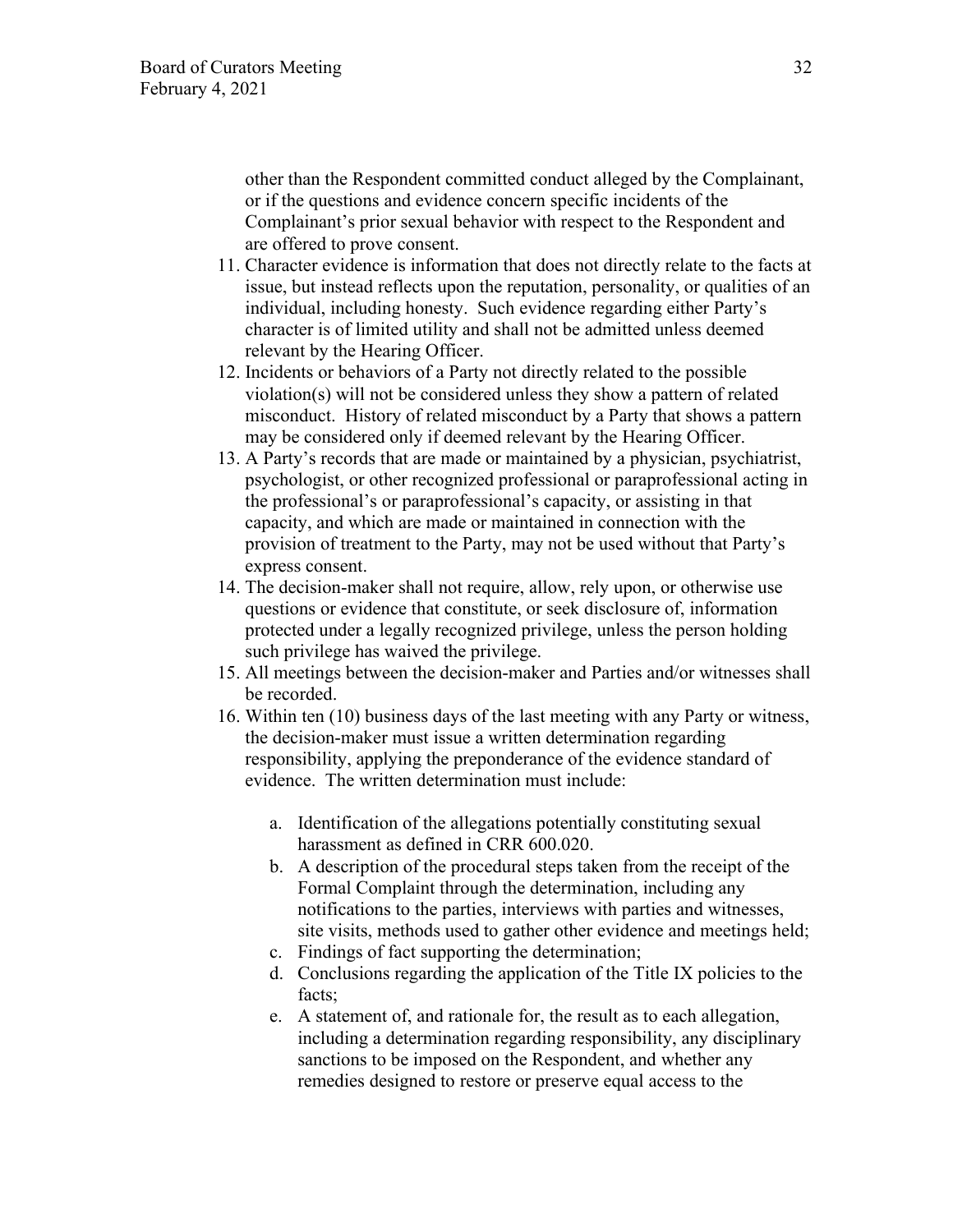University's education program or activity will be provided by the University to the Complainant; and

- f. The University's procedures and permissible bases for the Complainant and Respondent to appeal as set forth in Section U.
- 17. The written determination will be provided to the Title IX Coordinator, who will provide it to the Parties simultaneously within five (5) business days of receipt of the determination. Notification will be made in writing and sent to each Party by email to their University-issued email account, or by the method of notification previously designated in writing by the Party. Notice is presumptively deemed delivered, when: 1) provided in person, 2) emailed to the individual to their University-issued email account, or 3) when sent via the alternate method of notification specified by the Party.
- 18. The determination becomes final either on the date that the University provides the Parties with the written determination of the result of the appeal, if any appeal is filed, or if any appeal is not filed, the date on which an appeal would no longer be considered timely.
- 19. The Title IX Coordinator is responsible for effective implementation of any remedies.

# S. **Sanctions and Remedial Actions.**

- 1. If the Respondent is found responsible for a violation of the University's Title IX Policies, the Hearing Panel, or the decision-maker in the Administrative Resolution Process or Academic Medical Center Process, will determine sanctions and remedial actions. The Title IX Coordinator will apply and enforce the sanctions and remedial actions and may also add other remedial actions as deemed appropriate.
	- a. Factors Considered When Finding Sanctions/Remedial Actions include but are not limited to:

(1) The nature, severity of, and circumstances surrounding the violation;

(2) The disciplinary history of the Respondent;

(3) The need for sanctions/remedial actions to bring an end to the conduct;

(4) The need for sanctions/remedial actions to prevent the future recurrence of the conduct; and

(5) The need to remedy the effects of the conduct on the Complainant and the University community.

2. **Types of Sanctions.** The following sanctions may be imposed upon any Respondent found to have violated the University's Title IX Policies. Multiple sanctions may be imposed for any single violation. Sanctions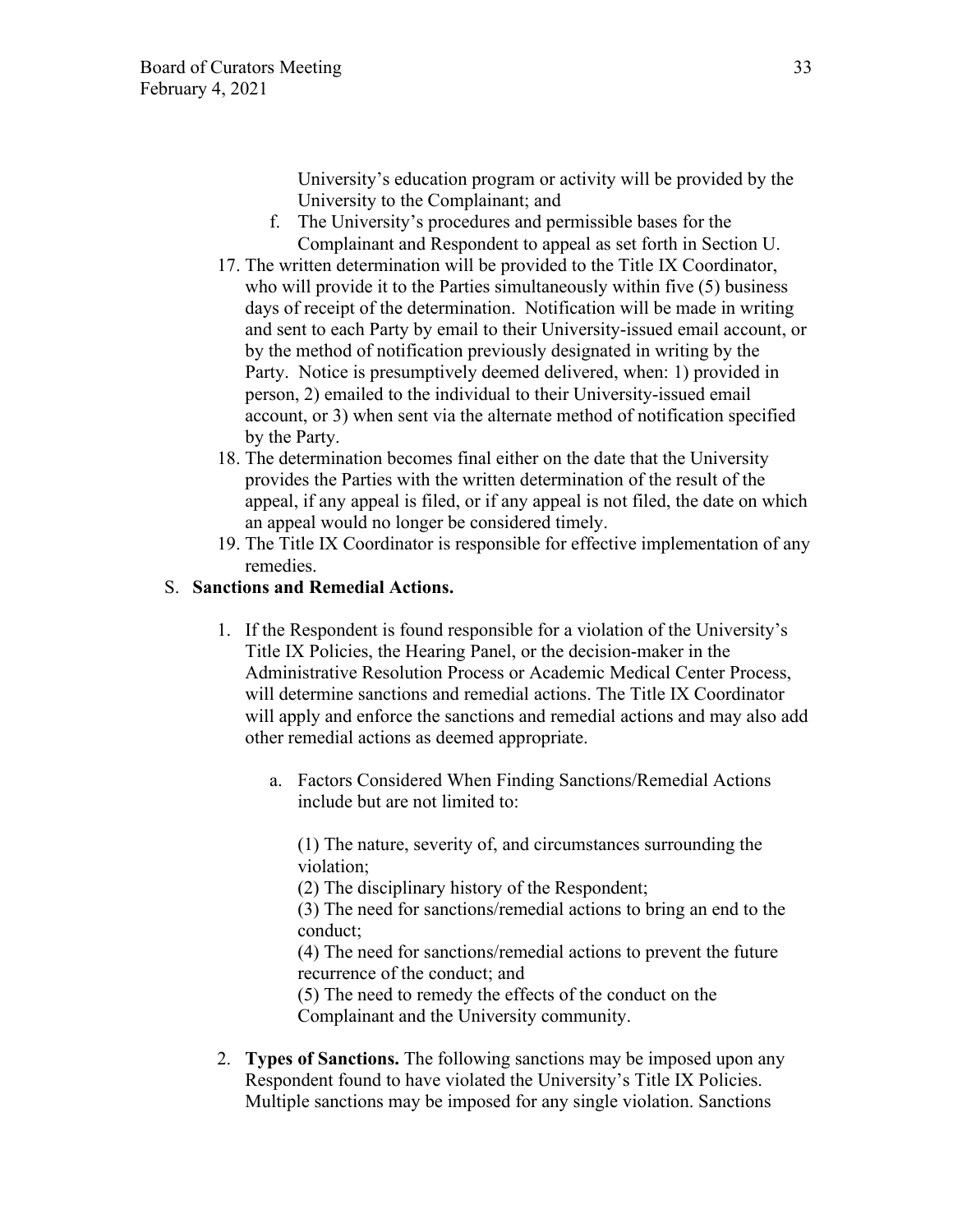include but are not limited to the following:

### a. **For Respondents who are Student(s) or Student Organization(s):**

(1) **Warning.** A notice in writing to the Respondent that there is or has been a violation of institutional regulations, and cautioning that if there are further violations, the existence of the Warning may result in more severe sanctions in the future.

(2) **Probation.** A written reprimand for violation of specified regulations. Probation is for a designated period of time and includes the probability of more severe sanctions if the Respondent is found to be violating any institutional regulation(s) during the probationary period.

(3) **Loss of Privileges.** Denial of specified privileges for a designated period of time.

(4) **Restitution.** Compensating the University for loss, damage, or injury to University property. This may take the form of appropriate service and/or monetary or material replacement.

(5) **Discretionary Sanctions**. Work assignments, service to the University, or other related discretionary assignments, or completion of educational programming.

(6) **Residence Hall Suspension**. Separation of the Respondent from the residence halls for a definite period of time, after which the Respondent is eligible to return. Conditions for readmission may be specified.

(7) **Residence Hall Expulsion.** Permanent separation of the Respondent from the residence halls.

(8) **Campus Suspension**. Respondent is suspended from being allowed on a specific University campus for a definite period of time. Logistical modifications consistent with the sanction imposed, may be granted at the discretion of the Chief Student Affairs Officer (or Designee).

(9) **University System Suspension.** Separation of the Respondent from the University System for a definite period of time, after which the Respondent is eligible to return. Conditions for readmission may be specified.

(10) **Withdrawal of Recognition.** Respondent Student Organization loses its Official Approval as a recognized student organization. May be either temporary or permanent.

(11) **University System Expulsion.** Permanent and complete separation (i.e., not eligible for online courses either) of the Respondent from the University System.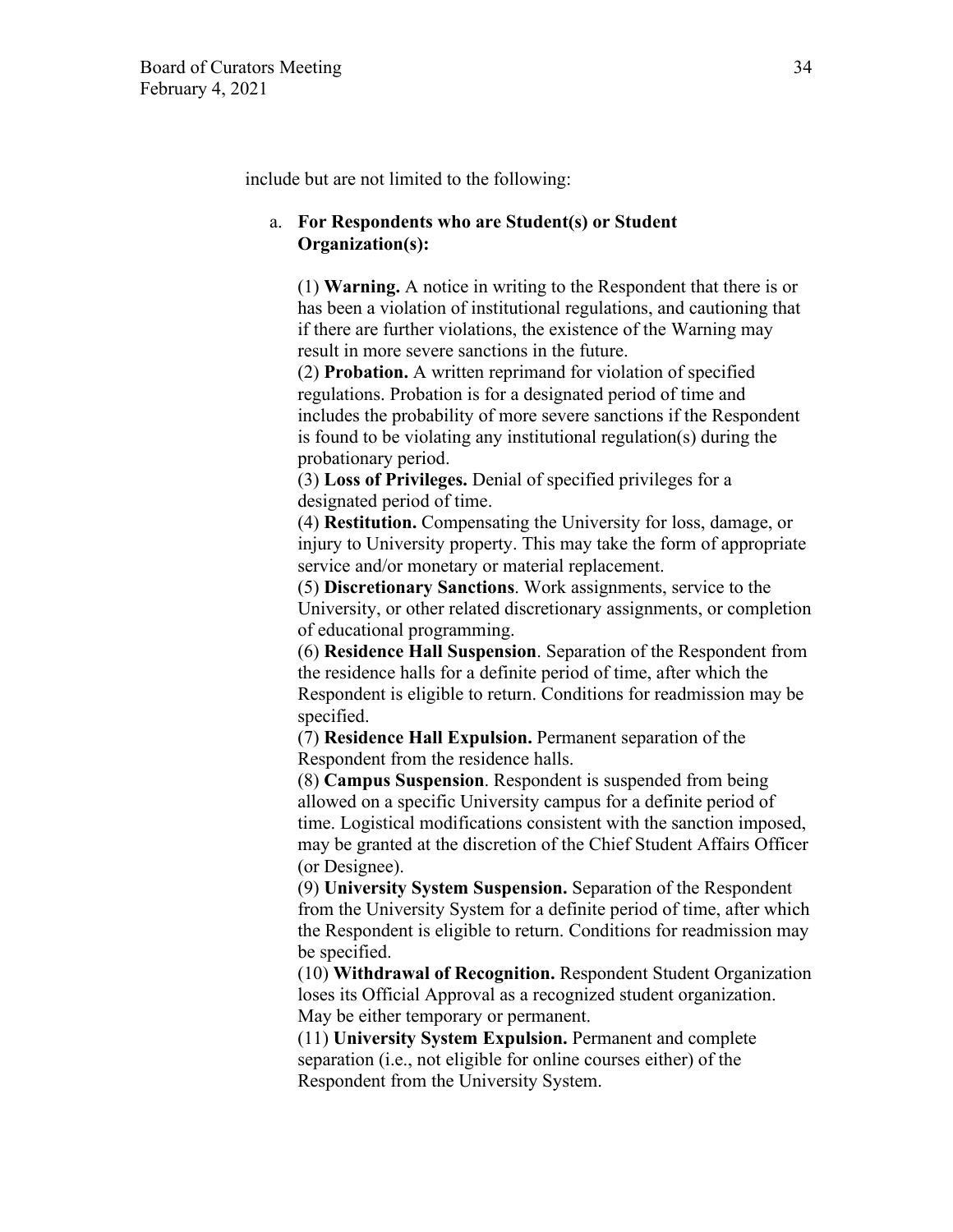#### b. **For Respondents who are Employee(s)**:

(1)Warning – verbal or written;

(2)Performance improvement plan;

(3)Required counseling;

(4)Required training or education;

(5)Loss of annual pay increase;

(6)Loss of supervisory responsibility;

(7)Recommendation of discipline in a training program, including recommendation of termination, suspension or other corrective or remedial actions;

(8)For Non-Regular Faculty, immediate termination of term contract and employment;

(9)For Regular, Untenured Faculty, immediate termination of term contract and employment. Notice of not reappointing would not be required;

(10) Suspension without pay;

(11) Non-renewal of appointment;

(12) For Regular, Tenured Faculty, suspension without pay, removal from campus and referral to the Chancellor to initiate dismissal for cause as detailed in Section 310.060 of the Collected Rules and Regulations;

(13) For Staff, Demotion;

(14) For Staff, Termination.

c. **Remedial Actions.** The following remedial actions may also be imposed to address the effects of the violation(s) of the University's Title IX Policies on the Complainant. Such remedial actions will vary depending on the circumstances of the policy violation(s), but may include:

(1) Where the Complainant is a student:

- (a) Permitting the student to retake courses;
- (b) Providing tuition reimbursement;
- (c) Providing additional academic support;
- (d) Removal of a disciplinary action; and
- (e) Providing educational and/or on-campus housing

accommodations.

- (2) Where the Complainant is an employee:
	- (a) Removal of a disciplinary action;
	- (b) Modification of a performance review;
	- (c) Adjustment in pay;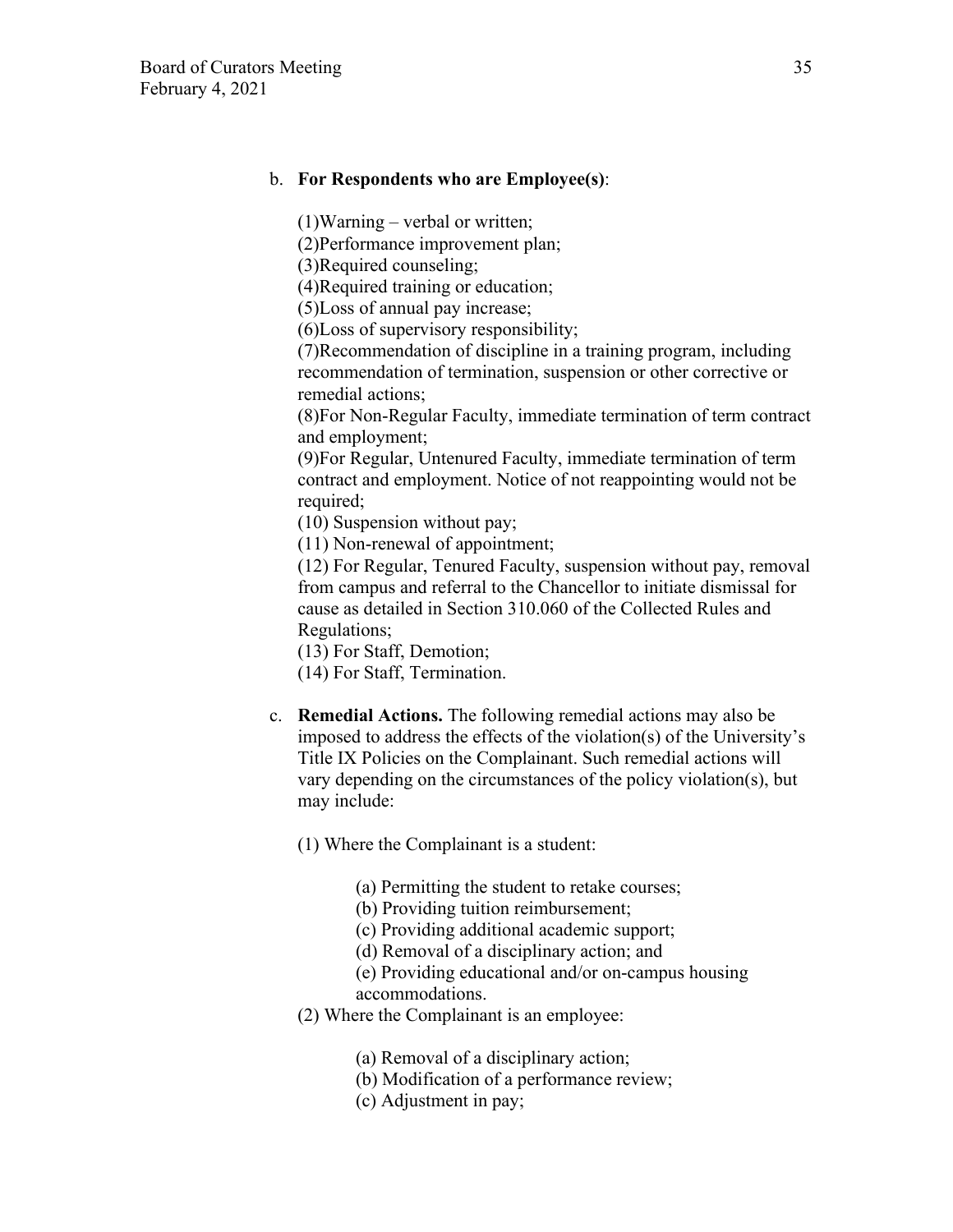(d) Changes to the employee's reporting relationships; and (e) Workplace accommodations.

In addition, the University may offer or require training and/or monitoring as appropriate to address the effects of the violation(s) of the University's Title IX Policies.

- d. **When Implemented.** Sanctions will be imposed once the written determination regarding responsibility becomes final; the determination regarding responsibility is final either on the date that the Parties are provided with the written determination of the result of the appeal, if an appeal is filed, or if an appeal is not filed, the date on which an appeal would no longer be considered timely.
- T. **Withdrawal While Charges Pending.** Should a Respondent decide to resign employment, or withdraw from the University and not participate in the investigation and/or hearing without signing a Voluntary Permanent Separation and General Release Agreement and without the approval of the Title IX Coordinator, the Formal Complaint may be dismissed, or the Title IX Coordinator may determine that the process will nonetheless proceed in the Respondent's absence to a reasonable resolution and, if the Respondent is found responsible, the Respondent will not be permitted to return to the University unless all sanctions have been satisfied.
- U. **Appeal.**
	- 1. **Grounds for Appeal.** Both Complainant and Respondent are allowed to appeal the dismissal of a Formal Complaint or any of the allegations therein, or the findings of the Administrative Resolution Process, the Hearing Panel Resolution Process, or the Academic Medical Center process. Appeals are limited to the following:
		- a. A procedural irregularity that affected the outcome of the matter (e.g., material deviation from established procedures, etc.);
		- b. To consider new evidence that was not reasonably available at the time the determination regarding responsibility or dismissal was made, that could affect the outcome of the matter;
		- c. The Title IX Coordinator, Investigator(s), or decision-maker(s) had a conflict of interest or bias for or against Complainants or Respondents generally or the individual Complainant or Respondent that affected the outcome of the matter; or
		- d. The sanctions fall outside the range typically imposed for this offense, or for the cumulative conduct record of the Respondent.
	- 2. **Requests for Appeal.** Both the Complainant and the Respondent may appeal a dismissal of a Formal Complaint or any allegations therein, or a determination regarding responsibility to the Equity Resolution Appellate Officer. The Equity Resolution Appellate Officer must not have a conflict of interest or bias for or against Complainants or Respondents generally or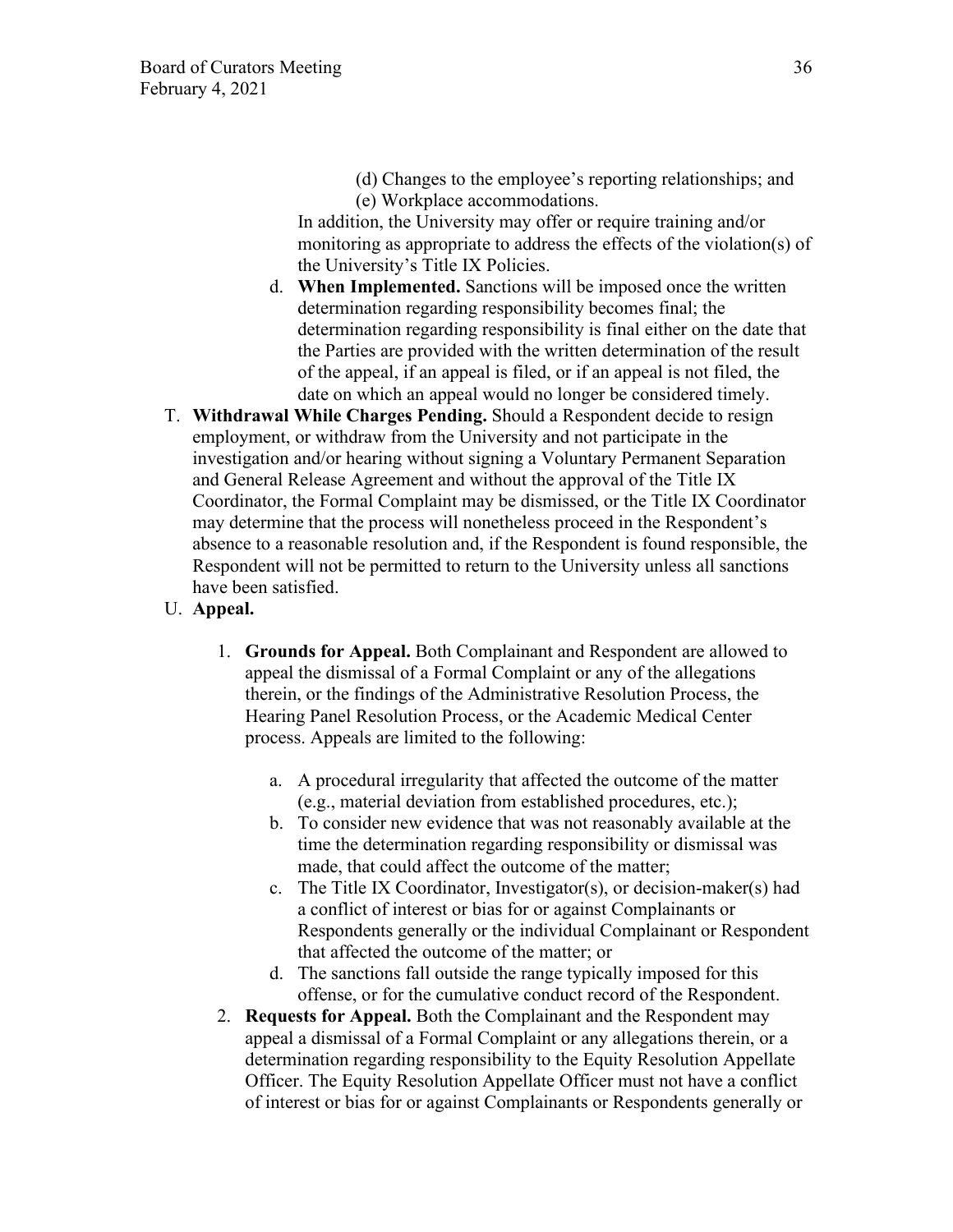an individual Complainant or Respondent; if the Equity Resolution Appellate Officer does not believe that they can make an objective decision about an appeal, they should recuse themselves and the Chancellor (or Designee) shall appoint an alternate Equity Resolution Appellate Officer to hear the pending appeal. All requests for appeal must be submitted in writing to the Equity Resolution Appellate Officer within five (5) business days of the delivery of the notice of dismissal or Administrative Resolution Decision, Hearing Panel Decision, or AMC Determination. When any Party requests an appeal, the other Party will be notified and receive a copy of the request for appeal.

- 3. **Response to Request for Appeal.** Within five (5) business days of the delivery of the notice and copy of the request for appeal, the non-appealing Party may file a response to the request for appeal. The response can address that sufficient grounds for appeal have not been met and/or the merits of the appeal.
- 4. **Review of the Request to Appeal.** The Equity Resolution Appellate Officer will make an initial review of the appeal request(s) to determine whether:
	- a. The request is timely, and
	- b. The appeal is on the basis of any of the articulated grounds listed above, and
	- c. When viewed in the light most favorable to the appealing Party, the appeal states grounds that could result in an adjusted finding or sanction.

The Equity Resolution Appellate Officer will reject the request for appeal if any of the above requirements are not met. The decision to reject the request for appeal is final and further appeals and grievances are not permitted. The Equity Resolution Appellate Officer will render a written decision whether the request for appeal is accepted or rejected within fifteen (15) business days from receipt of the request for appeal. If no written decision is provided to the Parties within fifteen (15) business days from receipt of the request, the appeal will be deemed accepted.

- 5. **Review of the Appeal.** If all three (3) requirements for appeal listed in paragraph 4 above are met, the Equity Resolution Appellate Officer will accept the request for appeal and proceed with rendering a decision on the appeal applying the following additional principles:
	- a. Appeals are not intended to be full re-hearings of the Formal Complaint and are therefore deferential to the original findings. In most cases, appeals are confined to a review of the written documentation and Record of the Case, and relevant documentation regarding the grounds for appeal. Appeals granted based on new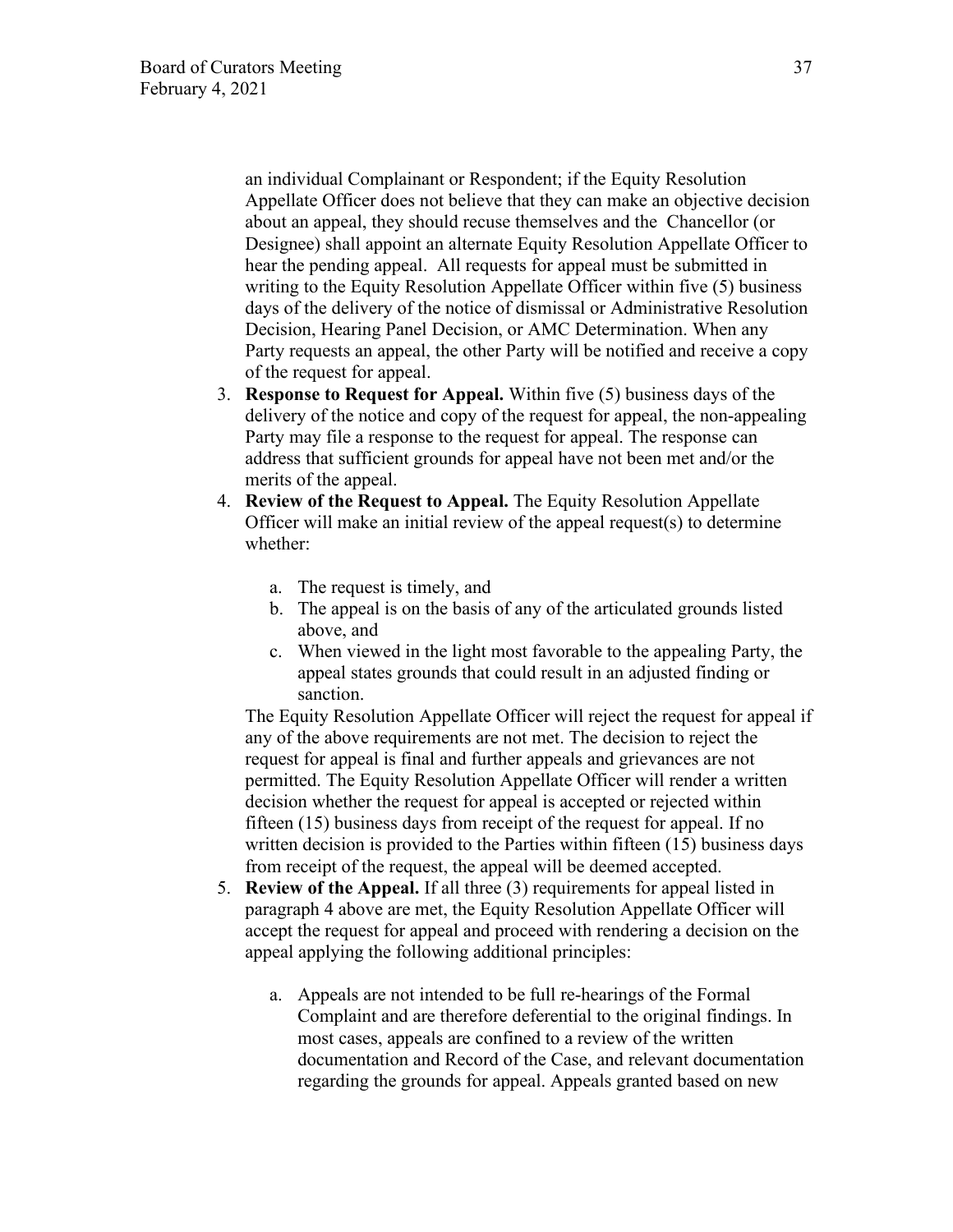evidence should normally be remanded to the original decisionmaker for reconsideration.

- b. The Equity Resolution Appellate Officer will render a written decision on the appeal to all Parties within ten (10) business days from accepting the request for appeal. In the event the Equity Resolution Appellate Officer is unable to render a written decision within ten (10) business days from accepting the request for appeal, the Equity Resolution Appellate Officer will promptly notify the Parties in writing of the delay.
- c. Once an appeal is decided, the outcome is final. Further appeals are not permitted.
- 6. **Extensions of Time.** For good cause, the Equity Resolution Appellate Officer may grant reasonable extensions of time (e.g.: 7-10 business days) to the deadlines in the appeal process. The Equity Resolution Appellate Officer will notify the Parties in writing if such extensions are granted.
- V. **Failure to Complete Sanctions/Comply with Interim and Long-term Remedial Actions.** All Respondents are expected to comply with all sanctions and remedial actions within the timeframe specified. Failure to follow through on these sanctions and remedial actions by the date specified, whether by refusal, neglect or any other reason, may result in additional sanctions and remedial actions and/or suspension, expulsion, termination, referral to Dismissal for Cause process, or withdrawal of recognition from the University. Suspension will only be lifted when compliance is achieved to the satisfaction of the Title IX Coordinator.
- W. **Dismissal for Cause Referral.** If the recommended sanction for a Regular, Tenured Faculty member is referral to the Chancellor to initiate Dismissal for Cause, the Record of the Case will be forwarded to the appropriate Faculty Committee on Tenure. Because the Dismissal for Cause proceeding is not a rehearing of the Complaint, the Record of the Case will be included as evidence and the findings will be adopted for proceeding as detailed in Section 310.060: Procedures in Case of Dismissal for Cause in the Collected Rules and Regulations.
- X. **Records.** In implementing this policy, records of all Formal Complaints, the Hearing Process or Academic Medical Center Process, and resolutions (including Informal resolution and result therefrom), will be kept by the Title IX Coordinator. For the purpose of review or appeal, the Record of the Case will be accessible at reasonable times and places to the Respondent and the Complainant. The Record of the Case will be kept for seven (7) years following final resolution. In addition, a record of the response to all complaints of sexual harassment, must be maintained for a period of seven (7) years, including records of any actions, including Supportive Measures, taken in response to a report or Formal Complaint of sexual harassment. In each instance, the University must document the basis for its conclusion that its response was not deliberately indifferent, and document that it has taken measures designed to restore or preserve equal access to the University's education programs or activities. If the University did not provide a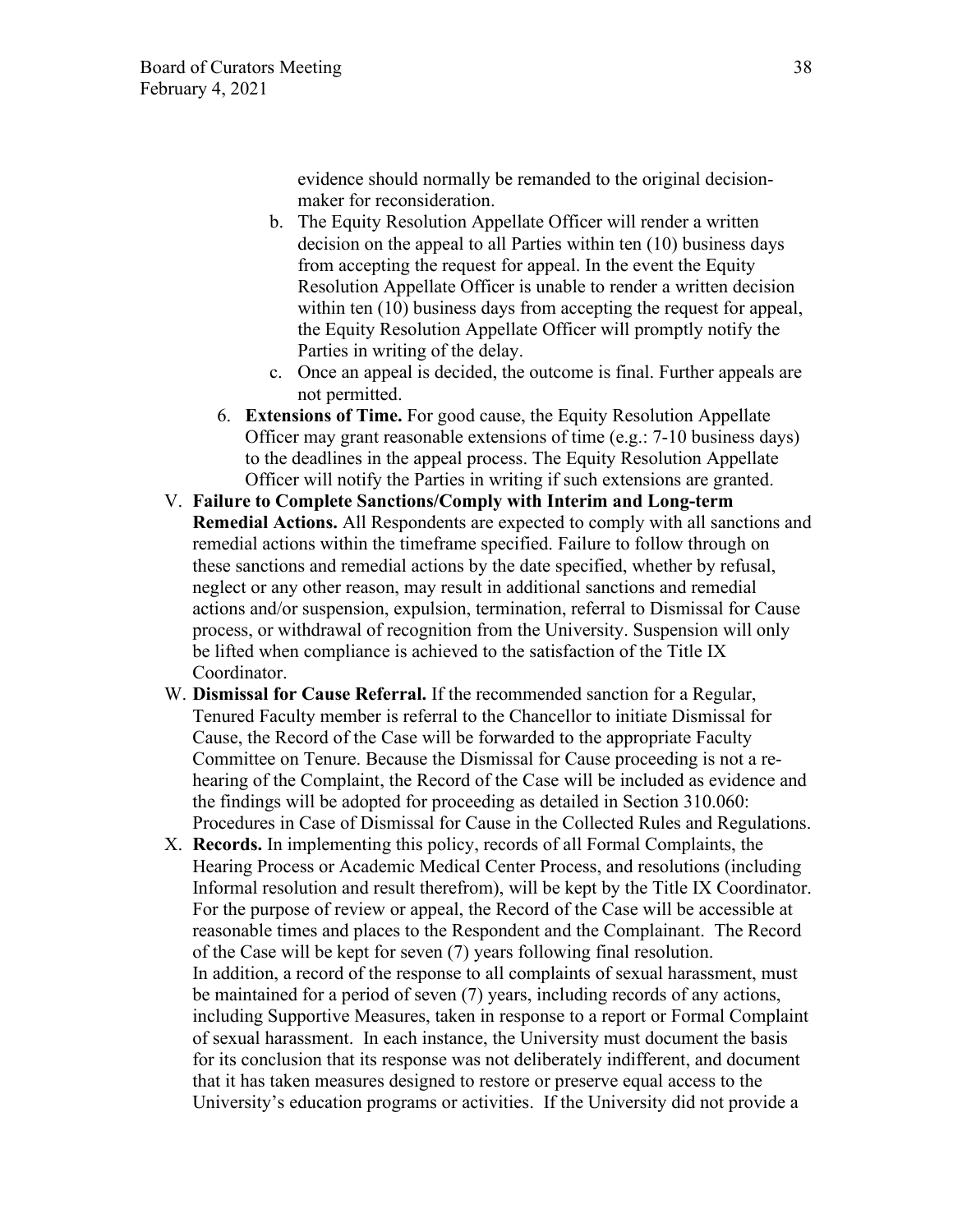Complainant with Supportive Measures, the University must document the reasons why such a response was not clearly unreasonable in light of the known circumstances.

Each Title IX Coordinator, including the Title IX Coordinator for the academic medical center, shall maintain statistical, de-identified data on the race, gender and age of each Party to a Formal Complaint for that university/ academic medical center, and will report such data on an annual basis to the President of the University of Missouri. Additionally, statistical data relating to each university in the University of Missouri System shall be reported on an annual basis to that university's Chancellor and chief officers for human resources, student affairs, and diversity, equity and inclusion; the academic medical center shall report such statistical data for the academic medical center on an annual basis to the Executive Vice-Chancellor for Health Affairs. Data relating to the University of Missouri System shall be reported on an annual basis to the University of Missouri System's chief officers for human resources, student affairs, and diversity, equity and inclusion.

Y. **Retaliation.** No person may intimidate, threaten, coerce, or discriminate against any individual for the purpose of interfering with any right or privilege secured by Title IX, or because the individual has made a report or complaint, testified, assisted, or participated or refused to participate in any manner in an investigation, proceeding, or hearing under this policy. Intimidation, threats, coercion, or discrimination, including charges against an individual for policy violations that do not involve sex discrimination or sexual harassment, but arise out of the same facts or circumstances as a report or complaint of sex discrimination, or a report or Formal Complaint of sexual harassment, for the purpose of interfering with any right or privilege secured by Title IX, constitutes retaliation.

The University must keep confidential the identity of any individual who has made a report or complaint of sex discrimination, including any individual who has made a report or filed a Formal Complaint of sexual harassment, any Complainant, any individual who has been reported to be the perpetrator of sex discrimination, any Respondent, and any witness, except as may be permitted by the FERPA statute, 20 U.S.C. 1232g, or FERPA regulations, 34 CFR part 99, or as required by law, or to carry out the purposes of Title IX, including the conduct of any investigation, hearing, or judicial proceeding arising thereunder. Complaints alleging retaliation may be filed with the Equity Officer in accordance with CRRs 600.010, 600.040, and 600.050.

The exercise of rights protected under the First Amendment does not constitute retaliation prohibited under this section.

Charging an individual with a policy violation for making a materially false statement in bad faith in the course of the any proceedings under this policy does not constitute retaliation provided, however that a determination regarding responsibility, alone, is not sufficient to conclude that any Party made a materially false statement in bad faith.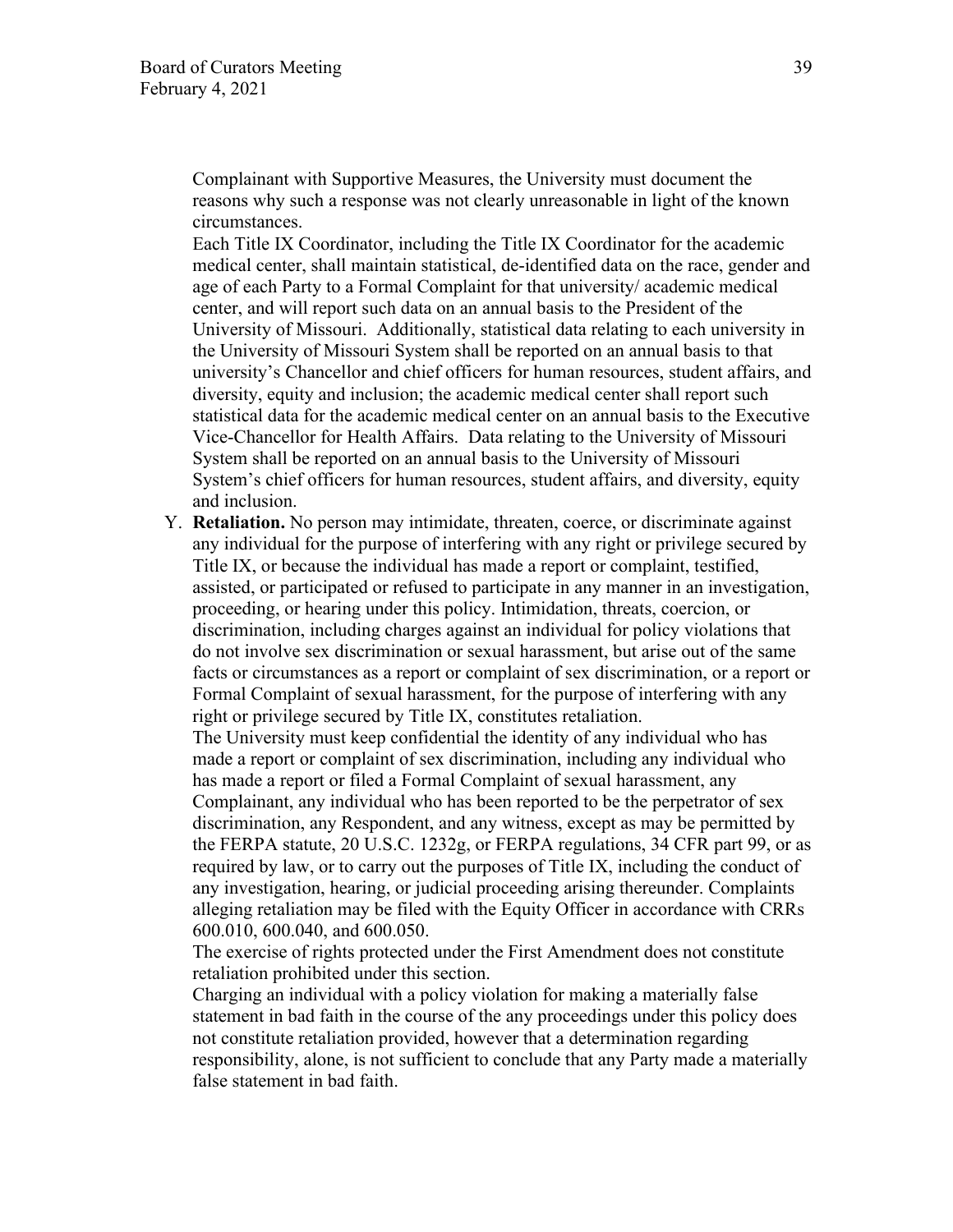# **600.040 Equity Resolution Process for Resolving Complaints of Discrimination and Harassment against a Faculty Member or Student or Student Organization - for matters involving conduct alleged to have occurred on or after August 14, 2020**

Bd. Min. 2-5-15; Revised 7-28-20 with effective date of 8-14-20; Amended 02-04-21.

- A. **General.** The University will promptly and appropriately respond to any report of violation of the University's Anti-Discrimination policies. The procedures described below apply to such reports when the Respondent is a Faculty Member(s), a student(s), or a student organization. Further, when the report involves allegations against the President or a Chancellor, upon consultation between the Office of the General Counsel and the Equity Officer, the investigation may be conducted by an outside investigator. This procedure does not govern complaints alleging conduct that would be defined as sexual harassment under Section 600.020 of the Collected Rules and Regulations.
- B. **Jurisdiction.** Jurisdiction of the University of Missouri generally shall be limited to conduct which occurs on the University of Missouri premises or at Universitysponsored or University-supervised functions. However, the University may take appropriate action, including, but not limited to, the imposition of sanctions under Section 600.040 of the Collected Rules and Regulations against Faculty Members, Students, or Student Organizations for conduct occurring in other settings, including off-campus, (1) in order to protect the physical safety of students, employees, and visitors or other members of the University community, or (2) if there are effects of the conduct that interfere with or limit any person's ability to participate in or benefit from the University's educational programs, activities or employment, or (3) if the conduct is related to the Faculty Member's fitness or performance in the professional capacity of teacher or researcher or (4) if the conduct occurs when the Faculty Member is serving in the role of a University employee.

If a Complainant simultaneously alleges or the investigation suggests violations of the University's Anti-Discrimination Policies and (1) violation, misinterpretation, or arbitrary application of another written University rule, policy, regulation, or procedure which applies personally to the Faculty member; and/or (2) that there has been an infringement on the academic freedom of the Faculty member, the University shall have the authority to investigate and take appropriate action regarding each of the Complainant's allegations pursuant to this Equity Resolution Process. In conducting such investigations, the Provost, Equity Officer, and/or the Investigator may consult with and/or seek guidance from the Human Resources staff or other appropriate administrators as necessary.

If a Complainant alleges or the investigation suggests that a student conduct policy violation occurred in concert with the alleged violation of the University's Anti-Discrimination Policies, the University shall have the authority to investigate and take appropriate action regarding each of the alleged violations of the student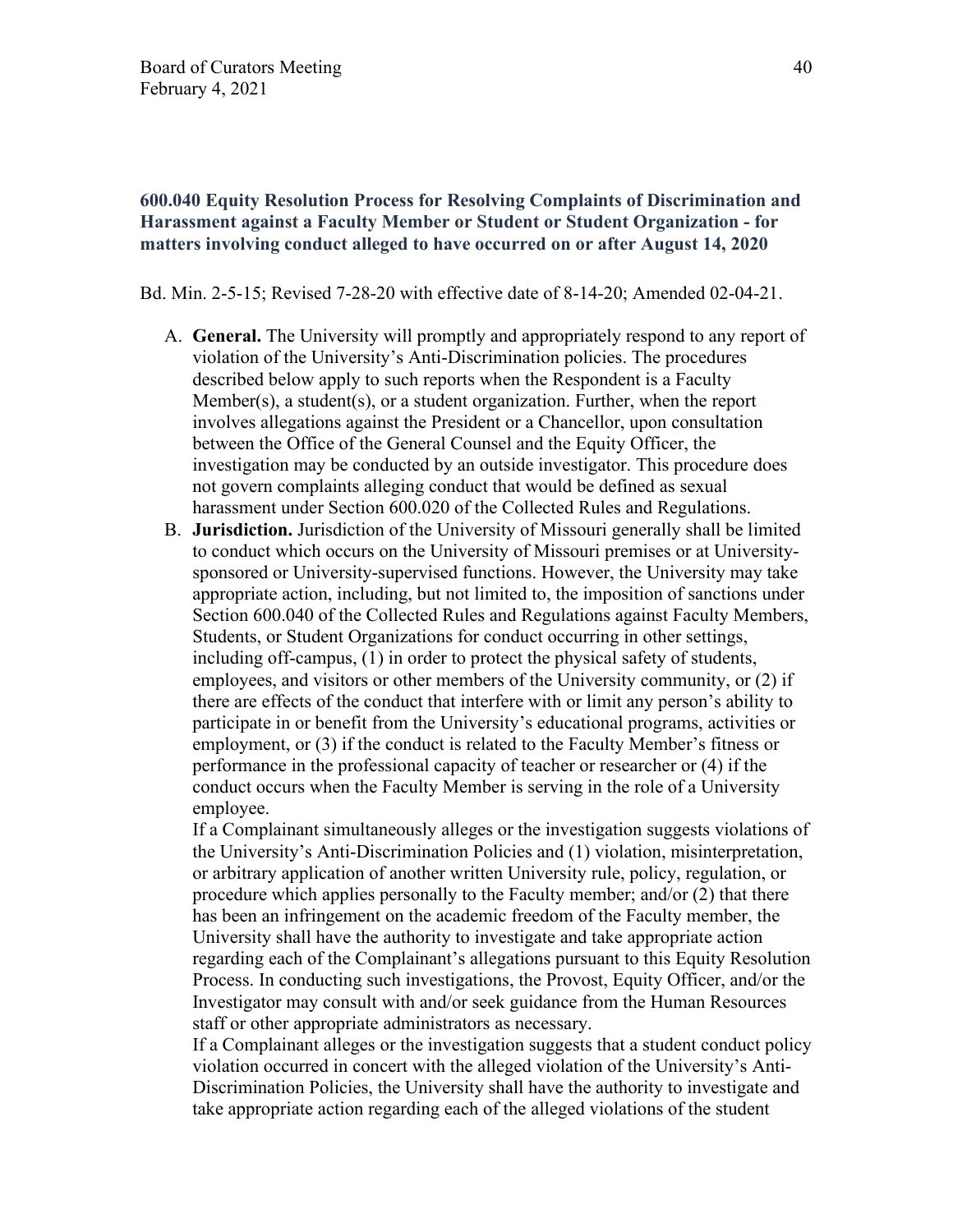conduct policy pursuant to this Equity Resolution Process. In conducting such investigations, the Equity Officer and/or the Investigator may consult with and/or seek guidance from the Student Conduct Coordinator or Residential Life Coordinator as appropriate.

If a Complainant alleges or the investigation suggests that a discrimination or harassment policy violation as defined in Section 600.010 of the Collected Rules and Regulations occurred in concert with an alleged violation of the University's Title IX policies, the University shall investigate and take appropriate action regarding the alleged violation(s) of the discrimination or harassment policy pursuant to University's Title IX process. If the allegation(s) in the Complaint that fall under the Title IX policy are dismissed, the University may discontinue the process under the Title IX policy and then proceed under this equity resolution process for any remaining reports of alleged violation(s) of Section 600.010 in the Complaint.

**At-Will Employment Status.** Nothing contained in this policy is intended and no language contained herein shall be construed as establishing a "just cause" standard for imposing discipline, including but not limited to, termination of employment. Further, nothing contained in this policy is intended and no language contained herein shall be construed to alter in any manner whatsoever the at-will employment status of any at-will University employee.

### C. **Definitions:**

- 1. **Administrative Resolution.** A voluntary resolution process where a decision-maker makes a finding on each of the alleged policy violations in a Complaint and a finding on sanctions and remedies without a hearing.
- 2. **Chair of the Hearing Panel ("Panel Chair").** A Chair of the Hearing Panel for a specific Complaint is designated by the Hearing Panelist Pool Chair. The Pool Chair may serve as the Chair of the Hearing Panel for a specific Complaint.
- 3. **Complainant.** "Complainant" refers to the person alleged to have been subjected to discrimination or harassment in violation of the University's Anti-Discrimination Policies. The University may serve as the Complainant when the person alleged to have been subjected to discrimination or harassment in violation of the University's Anti-Discrimination Policies chooses not to act as the Complainant in the resolution process or requests that the complaint not be pursued. If the University decides to pursue a report of discrimination by a visitor, third party or applicant through the applicable equity resolution process, the University will act as the Complainant. Former University Faculty or Staff members may act as the Complainant in the applicable equity resolution process only when their employment is terminated and they allege that the termination of employment was discriminatory. For any other allegations of discrimination by former University Faculty or Staff members, the University will appropriately respond to reports of a violation of the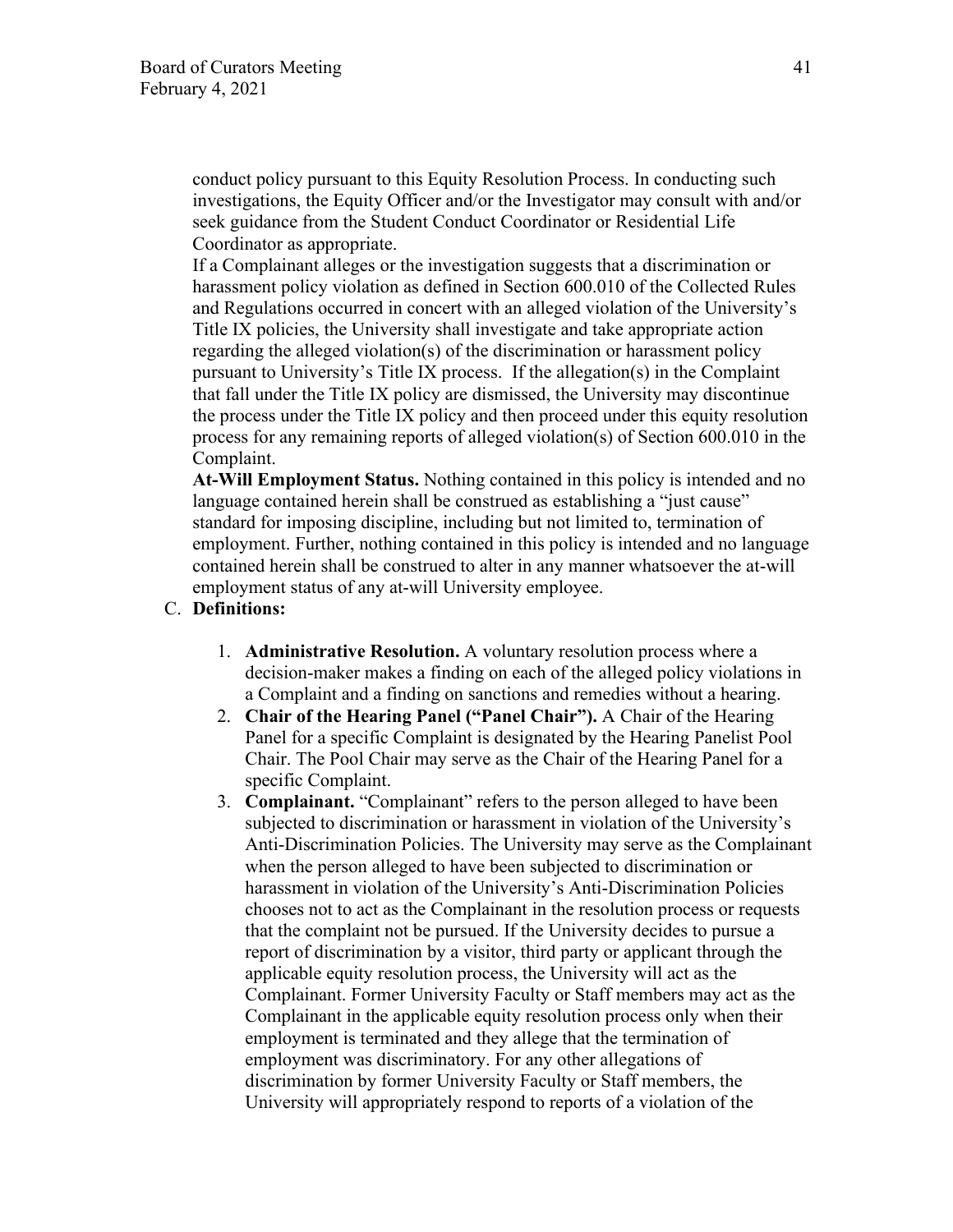University's Anti-Discrimination policies and if the University decides to pursue a report of discrimination through the applicable equity resolution process, the University will act as the Complainant.

- 4. **Complaint.** A document prepared by the Equity Officer when a verbal or written report of alleged discrimination or harassment becomes known to the University, or a document filed and signed by a Complainant alleging discrimination or harassment against a Respondent and requesting that the University investigate the allegation.
- 5. **Conflict Resolution.** A voluntary resolution process using alternative dispute resolution mechanisms such as mediation, facilitated dialogue, or restorative justice.
- 6. **Equity Resolution Appellate Officer.** For Student(s) or Student Organization Respondents, a trained, senior-level administrator appointed by the Chancellor (or Designee) to hear all requests for reconsideration of summary determination and appeals stemming from the Equity Resolution Process. For Faculty Respondents, the Chancellor (or Designee).
- 7. **Equity Resolution Hearing Panel ("Hearing Panel").** A group of three (3) trained Equity Resolution Hearing Panelist Pool members who serve as the Hearing Panel for a specific Complaint. A good faith attempt will be made for the Hearing Panel to include at least one faculty member and one administrator or staff member.
- 8. **Equity Resolution Hearing Panelists Pool ("Hearing Panelist Pool").** A group of at least five (5) faculty and five (5) administrators and/or staff selected by the Chancellor (or Designee) to serve as hearing panel members in the Hearing Panel Resolution process. The faculty hearing panel members selected by the Chancellor (or Designee) shall be selected from a list of no less than ten (10) faculty members proposed by the faculty council/senate. Selection of hearing panel pool members shall be made with an attempt to recognize the diversity of the University community. Hearing Panel members from one University may be asked to serve on a hearing panel involving another University.
- 9. **Equity Officer.** The Equity Officer is a trained administrator designated by the Chancellor (or Designee) to receive and assist with the investigation and resolution of Complaints regarding violation of the University's Anti-Discrimination Policies. All references to "Equity Officer" throughout this policy refer to the Equity Officer or the Equity Officer's Designee.
- 10. **Equity Support Person**: An individual selected by a Party to provide support and guidance throughout the Equity Resolution Process. Each Party is allowed one Equity Support Person.
- 11. **Faculty Member.** For purposes of Section 600.040, Faculty Member includes all regular and non-regular academic staff appointments as defined in Sections 310.020 and 310.035 of the Collected Rules and Regulations.
- 12. **Hearing Panelist Pool Chair ("Pool Chair").** The Hearing Panelist Pool Chair is selected by the Chancellor (or Designee). The Pool Chair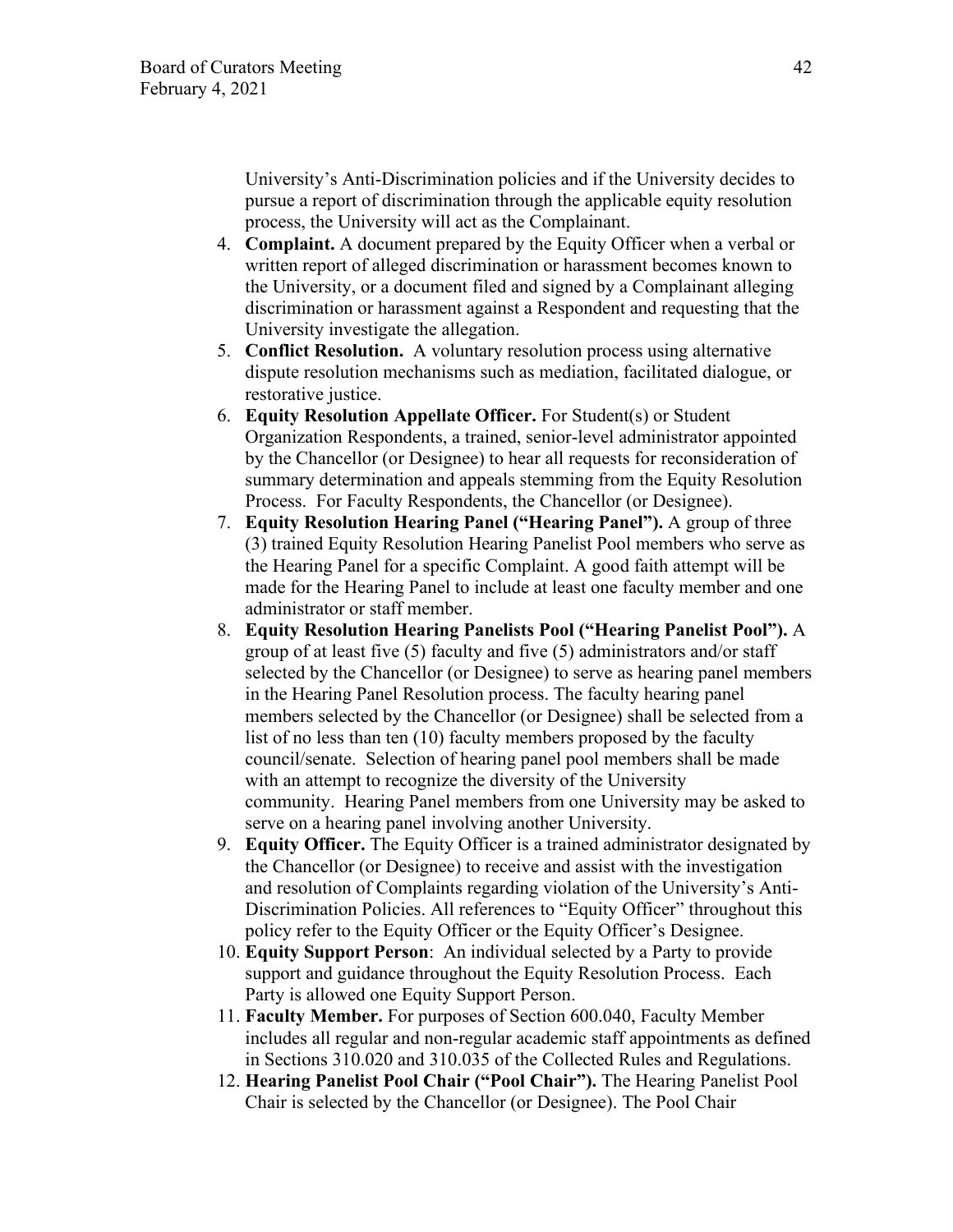randomly selects and coordinates the hearing panel members to serve on the Hearing Panel for a specific Complaint. The Pool Chair may serve as a panel member for a specific Complaint.

- 13. **Hearing Panel Resolution.** Resolution of a Complaint by an Equity Resolution Hearing Panel making the finding on each of the alleged policy violations. In faculty matters, the Hearing Panel will make recommendations as to any sanctions, if applicable, and the Provost will make the finding on sanctions. In matters involving students or student organizations, the Hearing Panel will make a finding on sanctions and remedial actions.
- 14. **Investigators.** Investigators are trained individuals appointed by the Equity Officer to conduct investigations of the alleged violations of the University's Anti-Discrimination Policies.
- 15. **Parties.** The Complainant and the Respondent are collectively referred to as the Parties.
- 16. **Record of the Case.** The Record of the Case in the Section 600.040 Process includes, when applicable: All Notices to the Parties, investigative report, recordings of Party and witness interviews, exhibits used at a hearing, the hearing record (an audio or audiovisual record of the hearing); any determination of dismissal of all or part of a Formal Complaint; the determination on each of the alleged policy violations and sanctions by either the Hearing Panel or Decision-maker; and the decision on the appeal, if any, including the request for appeal, any additional evidence submitted for the appeal, and written arguments of the parties.
- 17. **Report.** Any verbal or written communication or notice of an alleged violation of the University's Anti-Discrimination Policies.
- 18. **Respondent.** "Respondent" refers to the Faculty Member(s) or student(s) or student organization alleged to have violated the University's Anti-Discrimination Policies.
- 19. **Student.** A person having once been admitted to the University who has not completed a course of study and who intends to or does continue a course of study in or through one of the Universities of the University System. For the purpose of these rules, student status continues whether or not the University's academic programs are in session.
- 20. **Student Organization**. A recognized student organization which has received Official Approval in accordance with Section 250.010 of the Collected Rules and Regulations. Three members of the organization may represent the student organization as the Party.
- 21. **Summary Resolution.** Resolution of the Complaint upon a determination by the Equity Officer that there is an insufficient basis to proceed with the Complaint that the Respondent violated the University's Anti-Discrimination Policies.
- 22. **University's Anti-Discrimination Policies.** The University's Anti-Discrimination Policies include the Equal Employment/Education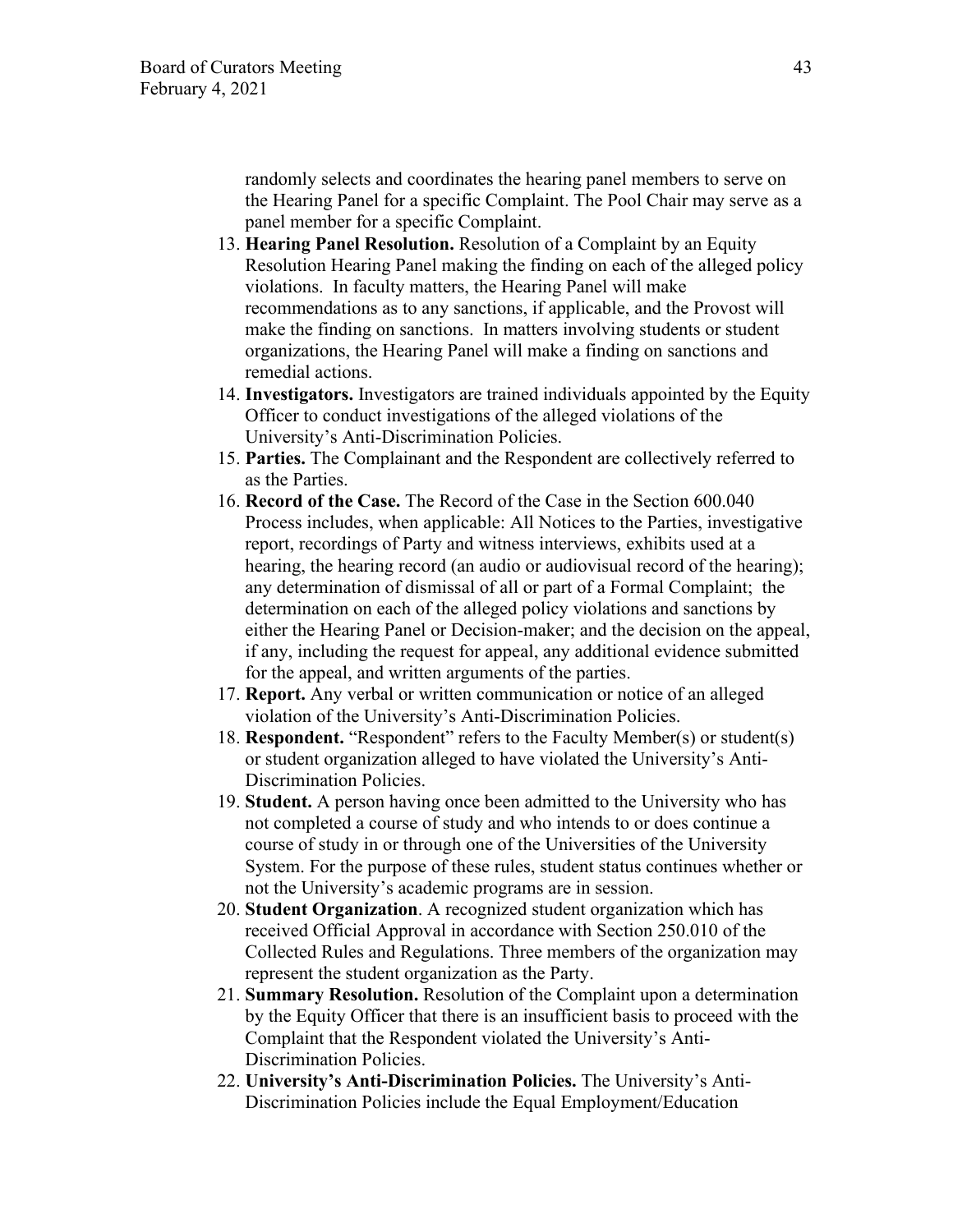Opportunity and Nondiscrimination Policy located at Section 600.010 of the Collected Rules and Regulations (CRR).

- D. **Making a Report.** Any person (whether or not the person reporting is the person alleged to be the victim of conduct that could constitute discrimination or harassment) may report discrimination or harassment to the Equity Officer. A report may be made in person, or at any time (including during non-business hours) by mail, by telephone, or by electronic mail, using the contact information listed for the Equity Officer, by an online portal set up by the University for this purpose, or by any other means that results in the Equity Officer receiving the person's verbal or written report. Individuals may also contact University police if the alleged offense may also constitute a crime. In order to foster reporting and participation, the University may provide amnesty to Parties and witnesses accused of minor student conduct violations ancillary to the incident.
- E. **Preliminary Contact and Inquiry.** Upon receiving a report, the Equity Officer shall promptly contact the Complainant to discuss the availability of supportive measures as defined herein, consider the Complainant's wishes with respect to supportive measures, inform the Complainant of availability of supportive measures with or without the filing of a Complaint, and explain to the Complainant the process for filing a Complaint. If the identity of the Complainant is unknown, the Equity Officer may conduct a limited investigation sufficient to identify the Complainant to the extent possible.

In addition to making preliminary contact, the Equity Officer shall conduct a preliminary inquiry to gather enough information to make a threshold decision regarding whether the report describes a possible violation of the University's anti-discrimination policies.

If the report describes a possible violation, the Equity Officer will refer the matter to the appropriate procedural process and provide appropriate supportive measures. If the report does not describe a possible violation, the matter will be referred to the appropriate non-Equity process. Under those circumstances, the Equity Officer may counsel and suggest monitoring or training opportunities to correct for inappropriate behavior that does not rise to the level of a violation. The preliminary inquiry shall be conducted promptly (typically within 7-10 business days) of receiving the report.

#### F. **Filing a Complaint.**

A Complaint is a document prepared by the Equity Officer after a verbal or written report of alleged discrimination or harassment becomes known to the University, or a document filed and signed by a Complainant alleging discrimination or harassment against a Respondent and requesting that the University investigate the allegation. As used herein, the phrase "document filed and signed by a complainant" means a document or electronic submission (such as by electronic mail or through an online portal provided for this purpose by the University) that contains the complainant's physical or digital signature, or otherwise indicates that the Complainant is the person filing the Complaint.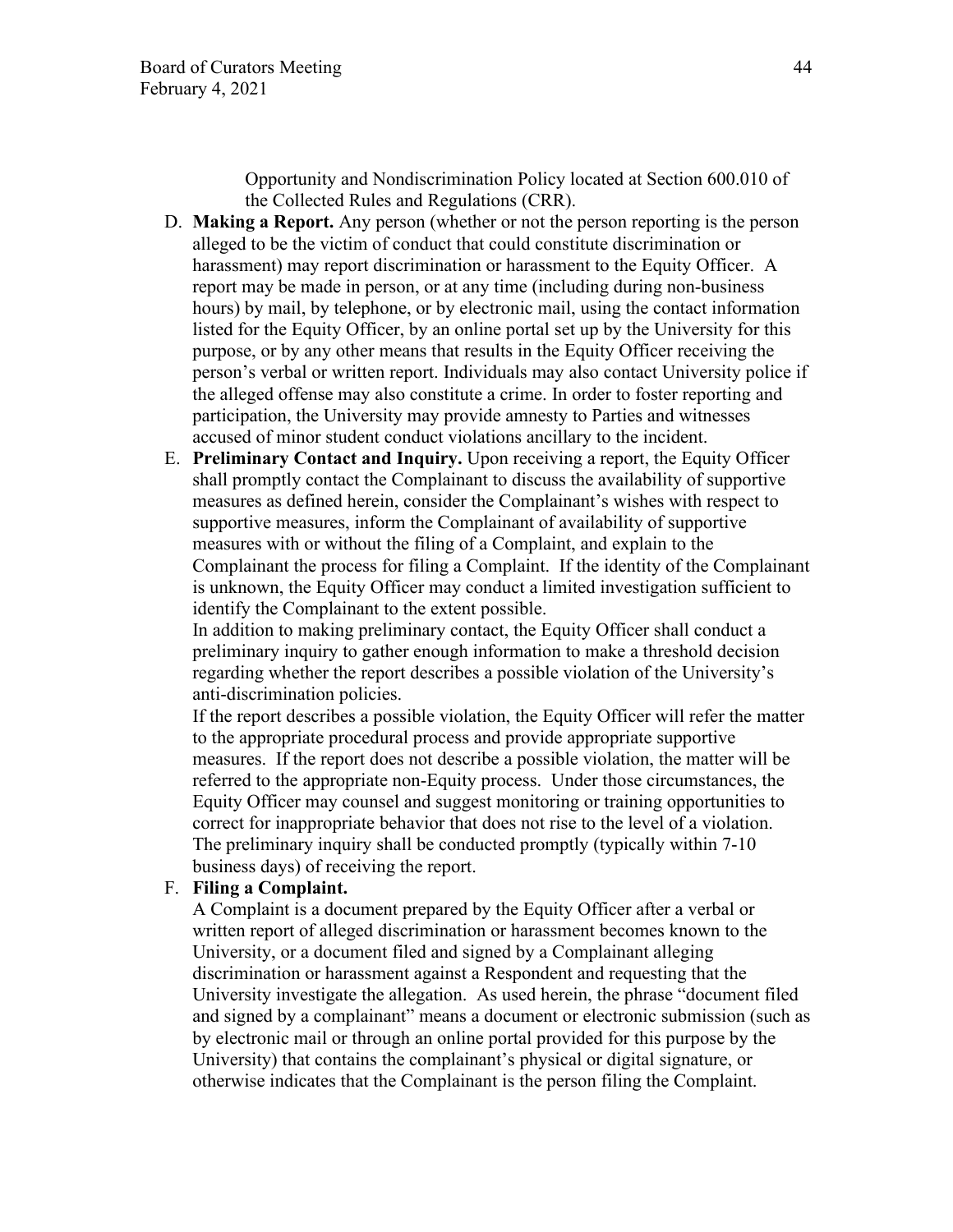All Complaints alleging discrimination or harassment under this policy will be investigated. The University may serve as the Complainant when the person alleged to have been subjected to discrimination or harassment in violation of the University's Anti-Discrimination policies chooses not to act as the Complainant in the resolution process or requests that the Complaint not be pursued. If the University decides to pursue a report of discrimination by a visitor, third party or applicant through the applicable equity resolution process, the University will act as the Complainant. Where the Equity Officer prepares a Complaint, the Equity Officer is not a Complainant or otherwise a party under this policy. The University may consolidate Complaints as to allegations of discrimination or harassment against more than one Respondent, or by more than one Complainant against one or more Respondents, or by one Party against the other Party where the allegations of discrimination or harassment, arise out of the same facts or circumstances. Where this process involves more than one Complainant or more than one Respondent, each Complainant and each Respondent shall be entitled and subject to all of the rights and obligations set forth herein.

#### G. **Notice of Allegations**

- 1. Upon receipt of a Complaint, the Equity Officer, will provide a written notice to the known Parties that includes the following:
	- a. A description of the University's available Equity Resolution processes, including Conflict Resolution;
	- b. Notice of the allegations of discrimination and/or harassment, including sufficient details known at the time. Sufficient details include the identities of the parties involved in the incident, if known; the conduct allegedly constituting the discrimination and/or harassment; and the date and location of the alleged incident.
	- c. A statement that the Respondent is presumed not responsible for the alleged conduct and that a determination regarding responsibility is made at the conclusion of the Equity Resolution process.
	- d. A statement notifying the Parties of the availability of supportive measures.
	- e. A statement notifying the Parties of their right to have an Equity Support Person of their choice, who may be, but is not required to be, an attorney.
	- f. A statement notifying the Parties that they may have an Equity Support Person selected by a Party accompany the Party to all meetings, interviews, and proceedings to provide support for the Party throughout the Equity Resolution Process.
	- g. A statement notifying the Parties that they will be permitted to inspect and review any evidence obtained as part of the investigation that is directly related to the allegations raised in the Complaint, including the evidence upon which the University does not intend to rely in reaching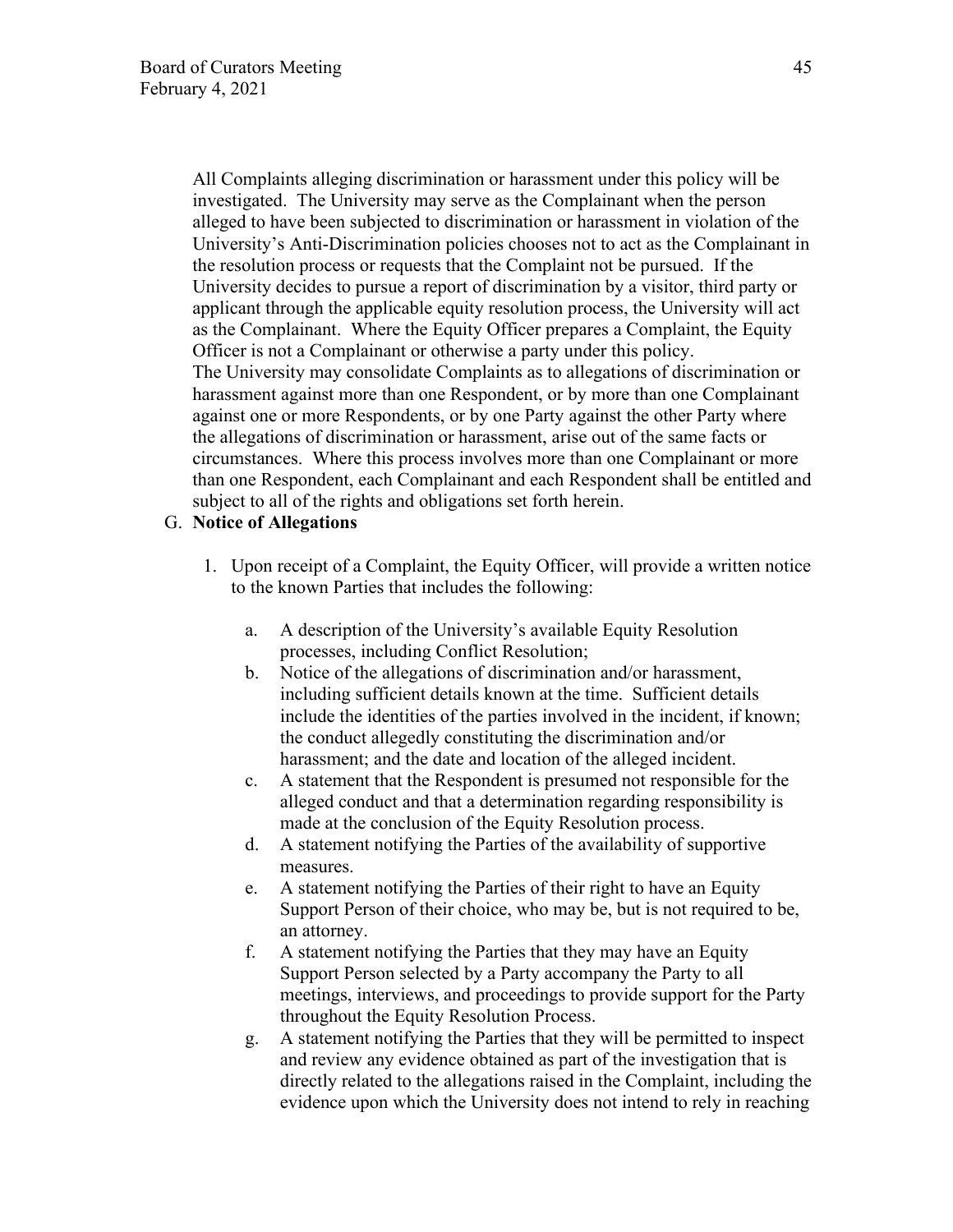a determination regarding responsibility and including inculpatory or exculpatory evidence whether obtained from a Party or other source.

- h. A statement notifying the Parties that they must be truthful when making any statement or providing any information or evidence to the University throughout the grievance process, and all documentary evidence must be genuine and accurate. False statements and fraudulent evidence by an employee may be the basis for personnel action pursuant to CRR 370.010 or HR 601, or other applicable University policies, or for disciplinary action pursuant to CRR 200.010 for students.
- i. A statement that nothing in the Equity Process is intended to supersede nor expand any rights the individual may have under applicable state or federal statutory laws or the U.S. Constitution.
- j. A statement informing a Party that all notices hereafter will be sent via their University-issued email account, unless they provide to the Equity Officer an alternate method of notification. If a Party does not have a University-issued email account, all notices hereafter will be via U.S. Mail unless they provide the Equity Officer with a preferred method of notification.
- 2. The Notice of Allegations will be made in writing to the Parties by email to the Party's University-issued email account, with a read-receipt or reply email requested. If a read-receipt or reply email is not returned within three (3) business days or the Party does not have a University-issued email account, the Notice of Allegations shall be sent via U.S. Mail postage prepaid to the last known address of the Party. Notice also may be provided in person to either Party. Notice is presumptively deemed delivered, when: 1) provided in person, 2) emailed to the individual, or 3) when mailed.
- H. **Supportive Measures, Emergency Removal, Interim Suspension of Student Organization, and Administrative Leave** 
	- 1. **Supportive Measures.** Supportive measures are non-disciplinary, nonpunitive individualized services offered as appropriate, as reasonably available, and without fee or charge to the Complainant or the Respondent before or after the filing of a Complaint. These measures are designed to restore or preserve equal access to the University's education programs, activities or employment without unreasonably burdening the other Party, including measures designed to protect the safety of all Parties or the University's education environment, or deter discrimination and harassment. The University will maintain as confidential any supportive measures provided to the Complainant or Respondent, to the extent that maintaining such confidentiality would not impair the ability of the University to provide the supportive measures. The Equity Officer is responsible for the effective implementation of supportive measures. Supportive measures may include: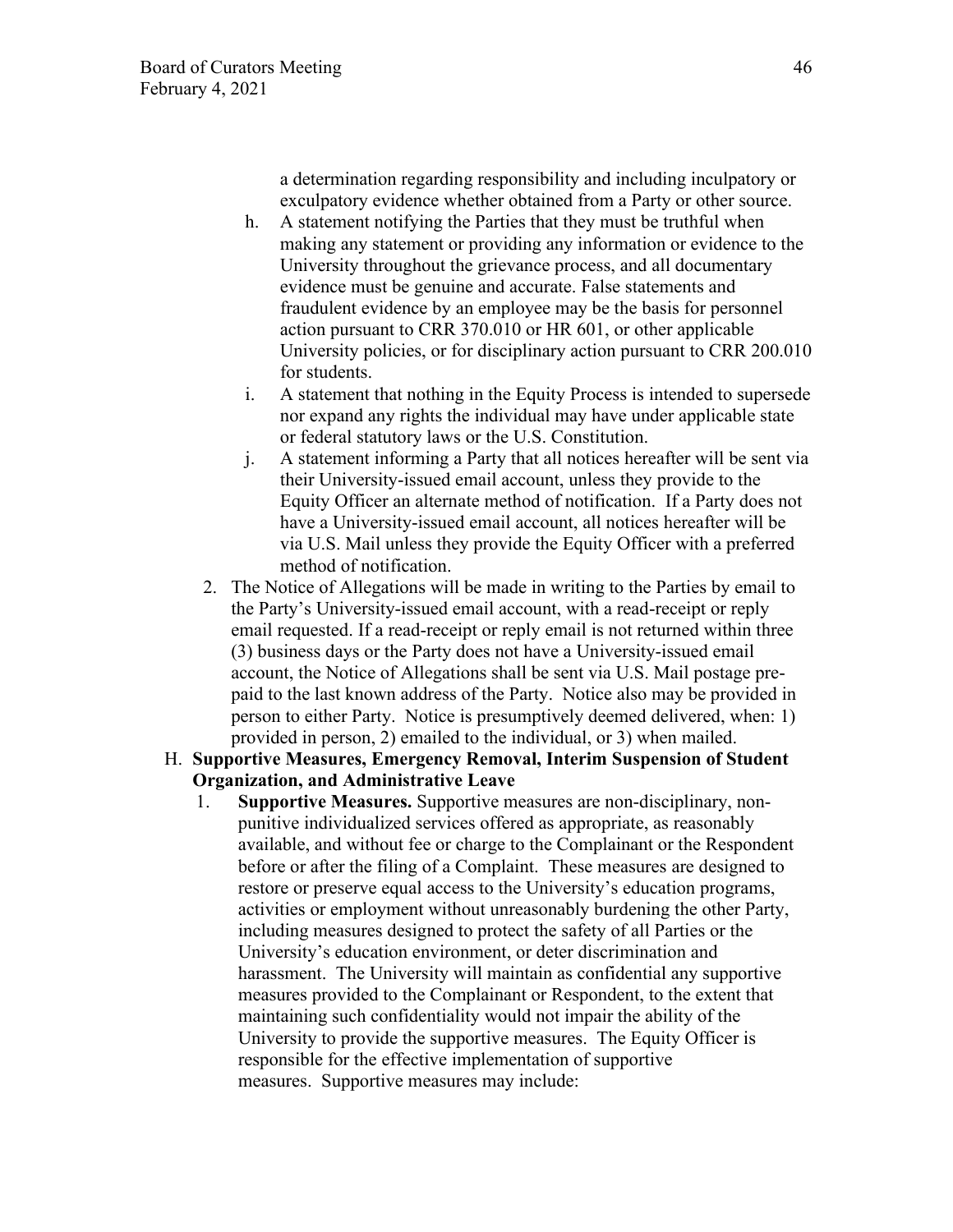- a. Referral and facilitating contact for the Complainant or Respondent for counseling or other support services.
- b. Mutual restrictions on contact between the Parties.
- c. Providing campus escort services to the Parties.
- d. Increased security and monitoring of certain areas of the campus.
- e. Adjusting the extracurricular activities, work schedules, work assignments, supervisory responsibilities, or work arrangements of the Complainant and/or Respondent, as appropriate.
- f. If either Party is a student:
	- (1) Referral of that Party to academic support services and any other services that may be beneficial to the Party.
	- (2) Adjusting the courses, assignments, and/or exam schedules of the Party.
	- (3) Altering the on-campus housing assignments, dining arrangements, or other campus services for the Party.
- g. Providing limited transportation accommodations for the Parties.
- h. Informing the Parties of the right to notify law enforcement authorities of the alleged incident and offering to help facilitate such a report.
- 2. **Emergency Removal**. The Equity Officer may implement a removal of a Respondent from the University's education program or activity on an emergency basis, if the Equity Officer, after conducting an individualized safety and risk analysis, determines that an immediate threat to the physical health or safety of any student or other individual arising from the allegations of discrimination or harassment, justifies removal.
	- a. In all cases in which an Emergency Removal is imposed, the Respondent will immediately be given notice and an opportunity to challenge the decision of the Equity Officer either prior to such Removal being imposed, or as soon thereafter as reasonably possible but no later than five (5) business days following the Removal. Any challenge by Respondent shall be made in writing and directed to the Equity Officer and must show cause why the Removal should not be implemented. The Equity Officer will forward the challenge to the Emergency Removal Appeal Individual/Committee, which will make a final decision on Removal within three (3) business days.
	- b. Violation of an Emergency Removal under this policy may be grounds for discipline under applicable University conduct policy.
- 3. **Interim Suspension of Student Organization.** The Equity Officer may suspend, on an interim basis, a Respondent Student Organization's operations, University recognition, access to and use of the University campus/facilities/events and/or all other University activities or privileges for which the Respondent Student Organization might otherwise be eligible, pending the completion of the Equity Process when the Equity Officer finds and believes from available information that the presence of the student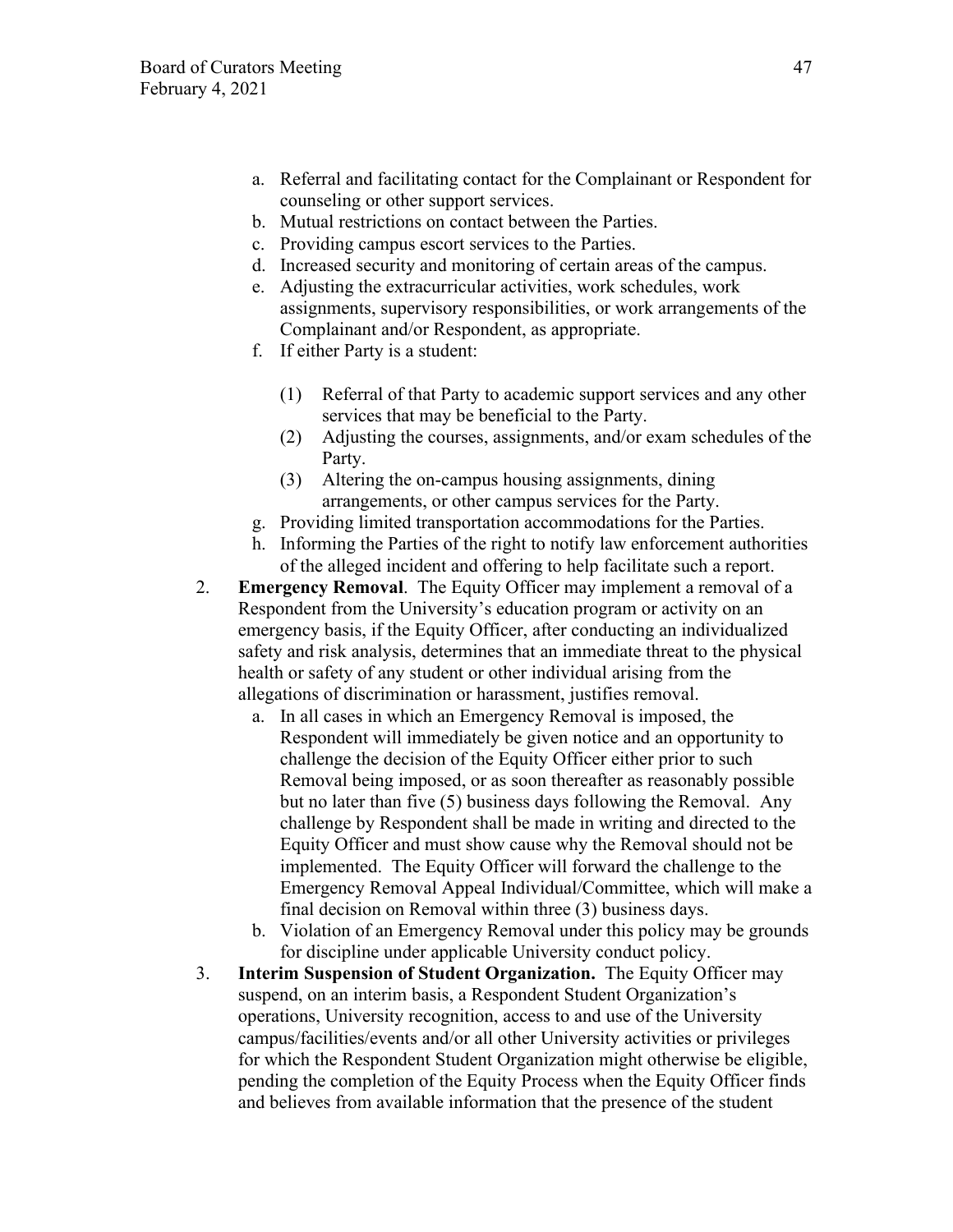organization on campus would seriously disrupt the University or constitute a danger to the health, safety, or welfare of members of the University community. The appropriate procedure to determine the future status of the student organization will be initiated within seven (7) business days.

- 4. **Administrative Leave**. The Equity Officer may implement an administrative leave for an employee in accordance with University Human Resources Policies. Administrative leave for an employee is not an Emergency Removal under this policy.
- I. **Employees and Students Participating in the Equity Resolution Process.** All University employees and students must be truthful when making any statement or providing any information or evidence to the University throughout the process, including but not limited to the Investigator, Equity Officer, Provost (or Designee), the Hearing Panel, and/or the Equity Resolution Appellate Officer, and all documentary evidence must be genuine and accurate. False statements or fraudulent evidence or refusal to cooperate with the Investigator, Equity Officer, Provost (or Designee), Hearing Panel, and/or the Equity Resolution Appellate Officer by an employee may be the basis for personnel action pursuant to CRR 370.010 or HR 601, or other applicable University policies, or if by a student may be the basis for disciplinary action pursuant to the provisions of CRR 200.010. However, this obligation does not supersede nor expand any rights the individual may have under applicable state or federal statutory law or the U.S. Constitution. For purposes of this policy, "refusal to cooperate" does not include refusal to participate in any proceedings involving sex discrimination. The fact that a determination has been made that a Respondent has or has not violated any policy is not sufficient grounds, by itself, to declare that a false statement or fraudulent evidence has been provided by a Party or witness. No employee or student, directly or through others, should take any action which may interfere with the investigation. Employees and students are prohibited from

attempting to or actually intimidating or harassing any potential witness. Failure to adhere to these requirements may lead to disciplinary action, up to and including expulsion or termination.

## J. **Rights of the Parties in the Equity Resolution Process**

- 1. To be treated with respect by University officials.
- 2. To be free from retaliation.
- 3. To have access to University support resources (such as counseling and mental health services and University health services).
- 4. To request a no contact directive between the Parties.
- 5. To have an Equity Support Person of the Party's choice accompany the Party to all interviews, meetings, and proceedings throughout the Equity Resolution Process.
- 6. To refuse to have an allegation resolved through Conflict or Administrative Resolution Processes.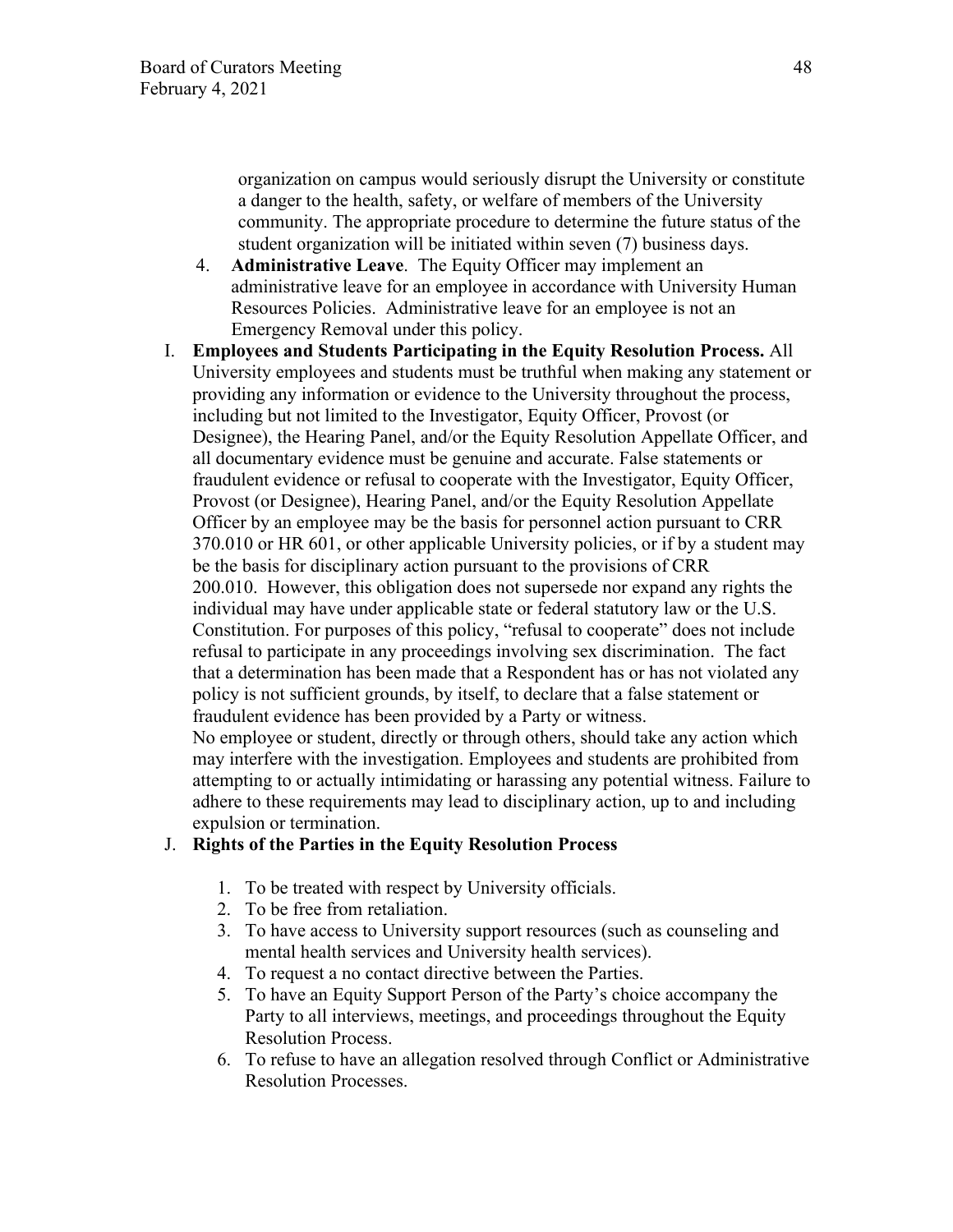- 7. To receive prior to a hearing or other time of determination regarding responsibility, an investigative report that fairly summarizes the relevant evidence in an electronic format or hard copy for their review and written response.
- 8. To have an opportunity to present a list of potential witnesses and provide evidence to the Investigator.
- 9. To have Complaints heard in substantial accordance with these procedures.
- 10. To receive written notice of any delay of the process or limited extension of time frames.
- 11. To be informed of the finding, rationale, sanctions and remedial actions.
- 12. To report the matter to law enforcement (if applicable) and to have assistance in making that report.
- 13. To have an opportunity to request reconsideration of the summary determination ending the process, and appeal the determination of a hearing panel or decision-maker.
- 14. When the Complainant is not the reporting Party, the Complainant has full rights to participate in any Equity Resolution Process.
- 15. Additional Rights for Students as a Party:
	- a. To request reasonable housing, living and other accommodations and remedies consistent with Section 600.040.H.
	- b. To receive amnesty for minor student misconduct that is ancillary to the incident, at the discretion of the Equity Officer.
- 16. Additional Rights for Hearing Panel Resolution:
	- a. To receive notice of a hearing.
	- b. To have the names of witnesses that may participate in the hearing and copies of all documentary evidence gathered in the course of the investigation and any investigative report prior to the hearing.
	- c. To be present at the hearing, which right may be waived by either written notification to the Hearing Panel Chair or by failure to appear.
	- d. To have present an Equity Support Person during the hearing and to consult with such Equity Support Person during the hearing.
	- e. To request to have an Equity Support Person of the University's selection appointed for a Student Party where the Student Party does not have an Equity Support Person of their own choice at a hearing.
	- f. To testify at the hearing or refuse to testify at the hearing.
	- g. To have an equal opportunity to present witnesses and documents deemed relevant by the Hearing Panel Chair, and to question witnesses present and testifying at the hearing.
	- h. To request that the hearing be held virtually, with technology enabling participants simultaneously to see and hear each other.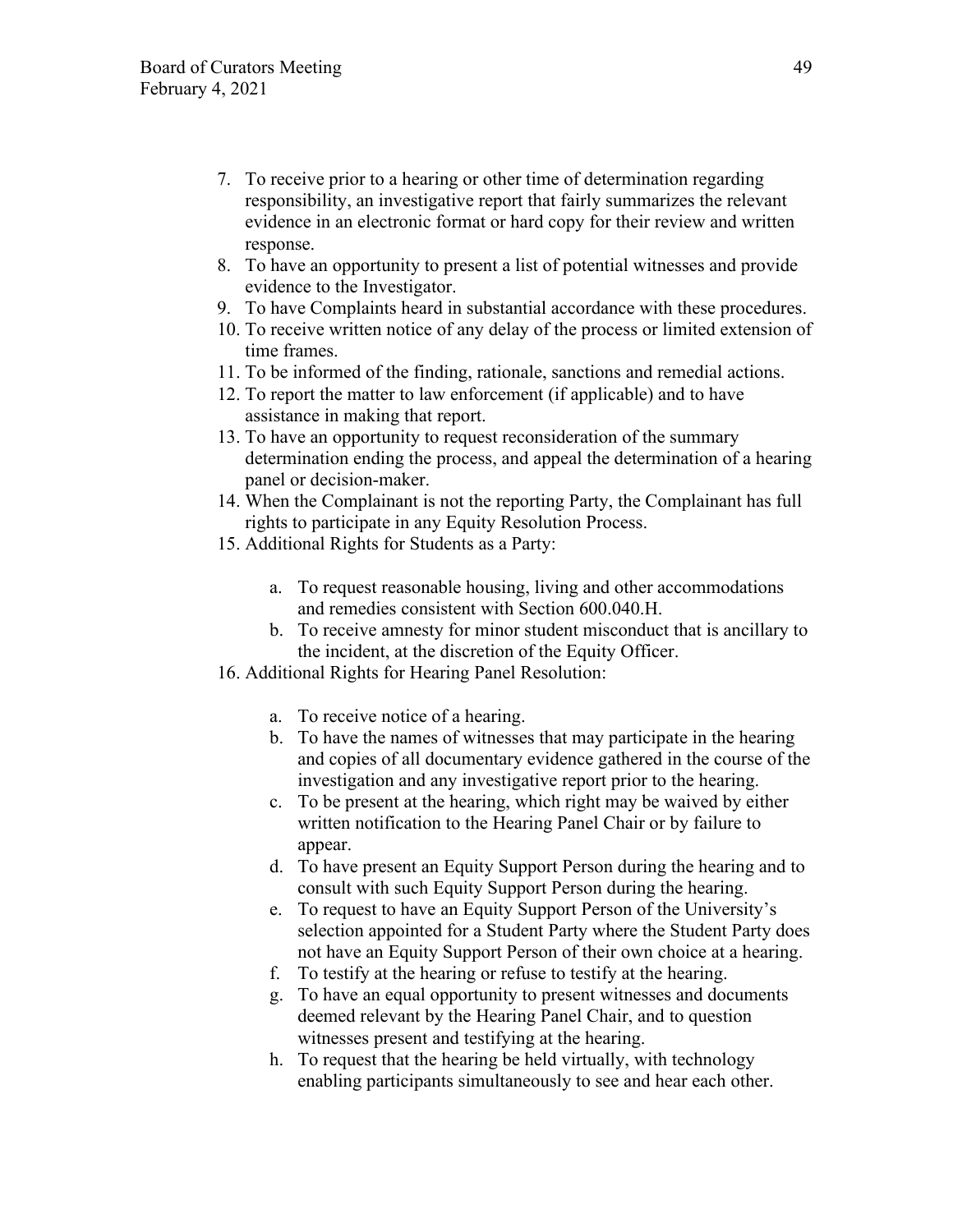K. **Role of Equity Support Persons.** Each Complainant and Respondent is allowed to have one Equity Support Person of their choice present with them for all Equity Resolution Process interviews, meetings and proceedings. The Parties may select whomever they wish to serve as their Equity Support Person, including an attorney or parent.

If requested by a Student Party, the Equity Officer may assign an Equity Support Person to explain the Equity Resolution process and attend interviews, meetings and proceedings with a Student Party. University Equity Support Person(s) are administrators, faculty, or staff at the University trained on the Equity Resolution Process. The Parties may not require that the assigned Equity Support Person have specific qualifications such as being an attorney. An Equity Support Person cannot be called upon as a witness by a Party in a hearing to testify about matters learned while that individual was acting in their capacity as an Equity Support Person.

The Equity Support Person may not make a presentation or represent the Complainant or Respondent during the hearing. At the hearing, the Parties are expected to ask and respond to questions on their own behalf, without representation by the Equity Support Person. The Equity Support Person may consult with the Party quietly or in writing, or outside the hearing during breaks, but may not speak on behalf of the Party to the hearing panelists. If the Equity Support Person fails to follow these guidelines, they will be warned or dismissed from the hearing at the discretion of the Hearing Panel Chair.

L. **Investigation.** Upon the initiation of a formal investigation, the Equity Officer will promptly appoint a trained Investigator or a team of trained Investigators to investigate the Complaint.

The burden of proof and the burden of gathering evidence sufficient to reach a determination regarding responsibility rests on the University.

The University cannot access, consider, disclose, or otherwise use a Party's records that are made or maintained by a physician, psychiatrist, or other recognized professional or paraprofessional acting in the professional's or paraprofessional's capacity, or assisting in that capacity, and which are made and maintained in connection with the provision of treatment to the Party, unless the University obtains that Party's voluntary, written consent to do so for use in the Equity Resolution process.

The Parties are not prohibited from discussing the allegations under investigation or from gathering and presenting relevant evidence. The Parties may present witnesses and other inculpatory and exculpatory evidence; all such evidence must be relevant.

A Party whose participation is expected or invited at a hearing, interview, or other meeting, shall receive written notice of the date, time, location, participants, and purpose of all hearings, investigative interviews, or other meetings, with sufficient time for the Party to prepare to participate.

The Parties may be accompanied to any related meeting or interview by an Equity Support Person of their choice, who may be, but is not required to be, an attorney;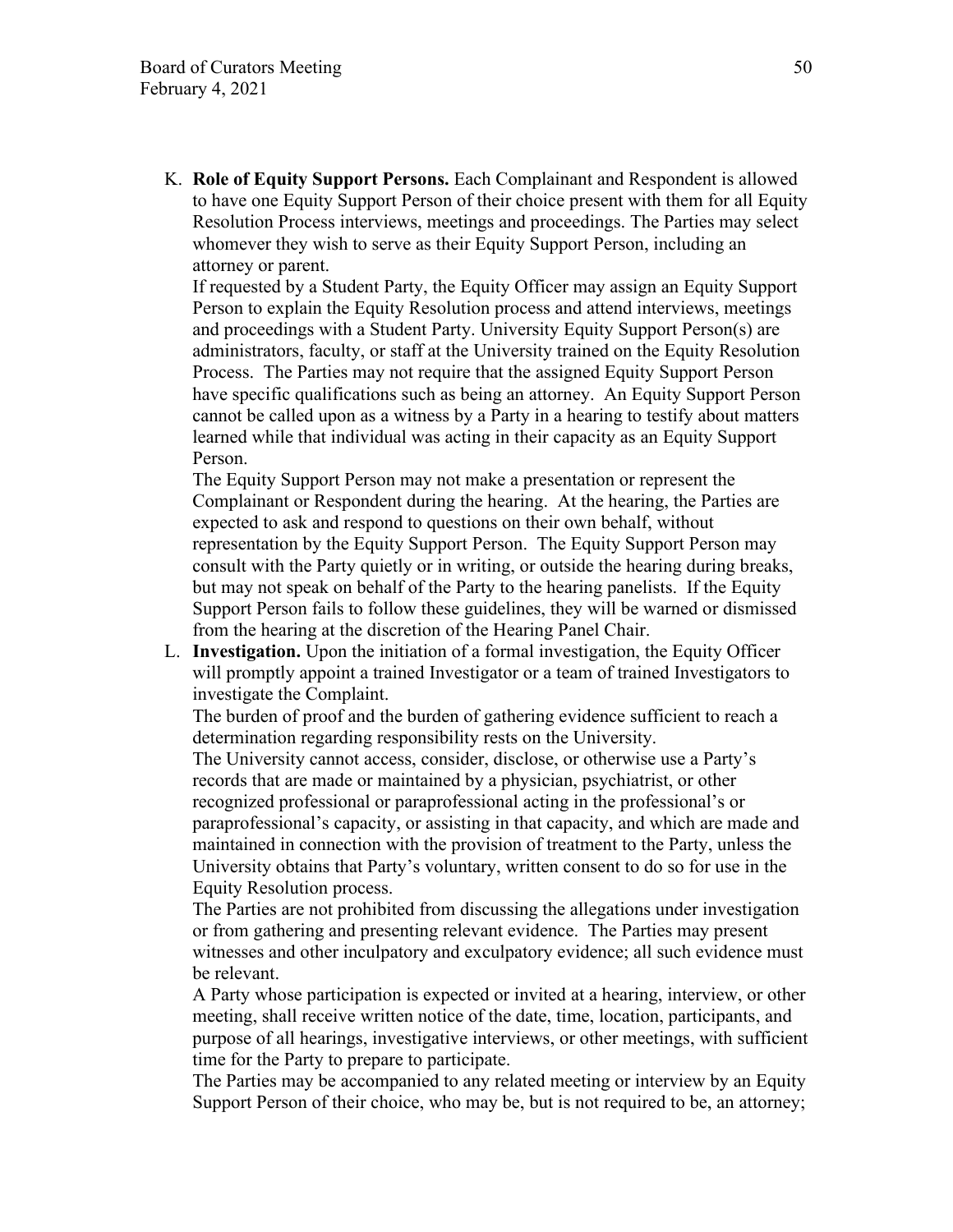however, the Equity Support Person may only participate in the proceedings as set forth in this policy.

The Investigator(s) will make reasonable efforts to conduct interviews with the Parties and relevant witnesses, obtain available evidence and identify sources of expert information, if necessary. The Investigator(s) will provide an investigative report to the Equity Officer. This report may contain the Investigator's observations regarding the credibility of the Complainant, the Respondent, and any witnesses interviewed.

The final investigative report will fairly summarize the relevant evidence. All investigations will be thorough, reliable and impartial. All interviews shall be recorded. In the event that recording is not possible due to technological issues, the investigator shall take thorough notes and such notes shall be provided to the Parties in lieu of recordings. The investigator shall document the reason the recording was not possible and such documentation shall become part of the Record of the Case.

The investigation of reported discrimination or harassment should be completed expeditiously, normally within thirty (30) business days of the filing of the Complaint. Investigation of a Complaint may take longer based on the nature and circumstances of the Complaint.

M. **Impact of Optional Report to Law Enforcement.** A delay may also occur when criminal charges on the basis of the same behaviors that invoke this process are being investigated, to allow for evidence collection by the law enforcement agency. However, University action will not typically be altered or precluded on the grounds that civil cases or criminal charges involving the same incident have been filed or that such charges have been dismissed or reduced.

The Equity Officer will not wait for the conclusion of a criminal investigation or criminal proceeding to begin the Equity Resolution process. However, an Equity investigation and resolution process may be temporarily delayed for good cause, which can include concurrent law enforcement activity. In such instances, written notice of the delay or extension with reasons for the action will be sent to each Party.

If delayed, the Equity Officer will promptly resume the Equity investigation as soon as notified by the law enforcement agency that it has completed the evidence-gathering process. The Equity Officer will implement appropriate supportive measures during the law enforcement agency's investigation period to provide for the safety of all Parties, the University community and the avoidance of retaliation, discrimination, or harassment.

N. **Summary Resolution.** During or upon completion of investigation, the Equity Officer will review the investigation which may include meeting with the Investigator(s). The investigative report is not provided to the Parties during Summary Resolution, but is provided to the Parties at either the Administrative Resolution or Hearing Panel Resolution. Based on that review, the Equity Officer will make a summary determination whether, based on the evidence gathered,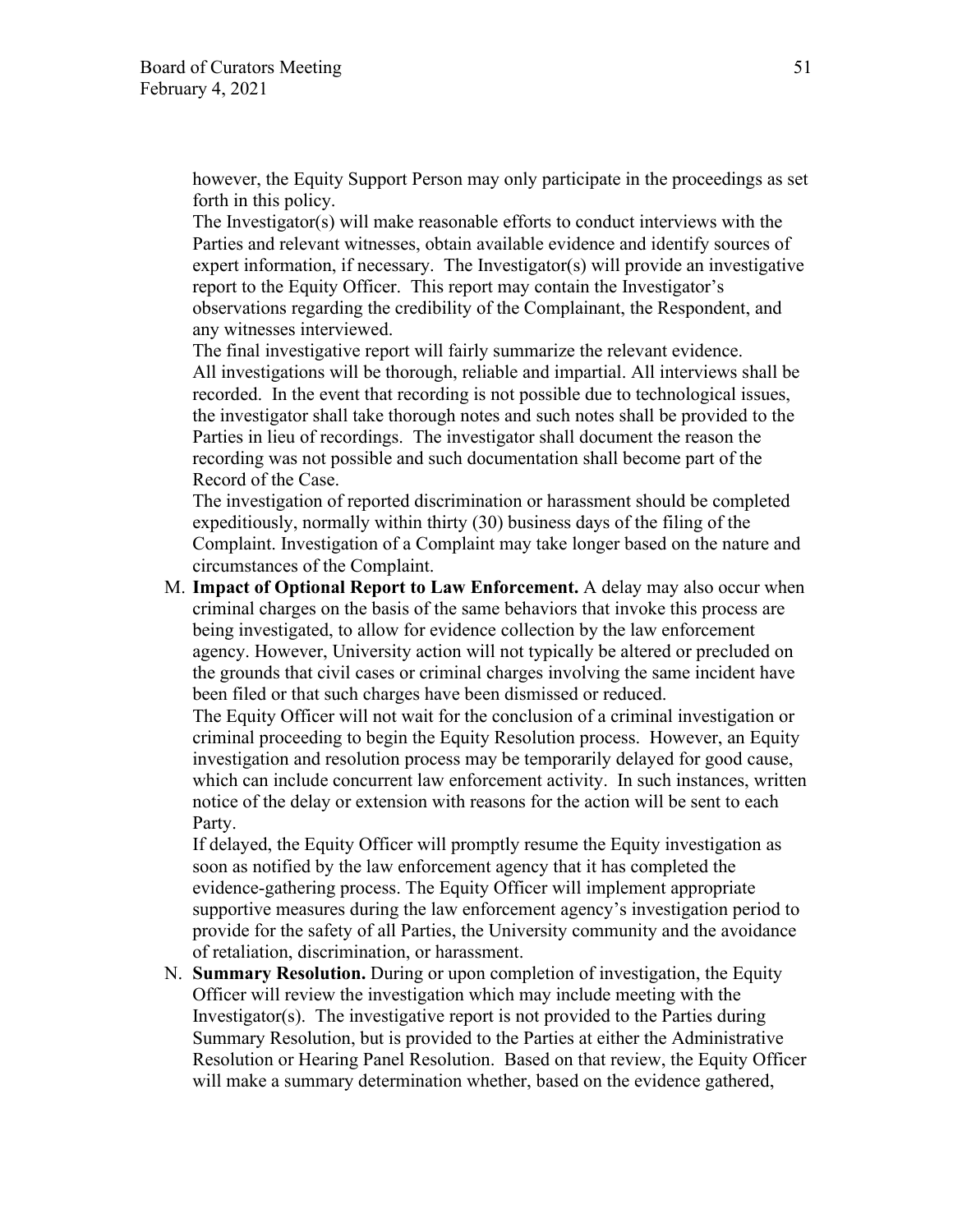there is a sufficient basis to proceed with the Complaint that the Respondent is responsible for violating the University's Anti-Discrimination Policies.

If the Equity Officer determines that there is a sufficient basis to proceed with the Complaint, then the Equity Officer will direct the process to continue. The Complaint will then be resolved through either Conflict Resolution, Administrative Resolution, or Hearing Panel Resolution. There is no right to request reconsideration or appeal the summary determination to continue the process.

If the Equity Officer determines that there is an insufficient basis to proceed with the Complaint, then the process will end and the Complainant and Respondent will simultaneously be sent written notification of the determination and advised of their right to request reconsideration. The Equity Officer may counsel and suggest monitoring or training opportunities to correct for inappropriate behavior that does not rise to the level of a violation.

The Parties may request that the Equity Resolution Appellate Officer reconsider summary determination ending the process by filing a written request with the Equity Resolution Appellate Officer within five (5) business days of notice of the summary determination. If the Equity Resolution Appellate Officer decides there is a sufficient basis to proceed with the Complaint, the Equity Resolution Appellate Officer will reverse the determination ending the process and direct the process to continue pursuant to this policy. The Equity Resolution Appellate Officer will simultaneously send the Parties notice of their decision. This decision to continue the process lies in the sole discretion of the Equity Resolution Appellate Officer and such decision is final. Further reconsideration of such decision is not permitted.

If the Equity Resolution Appellate Officer agrees with the summary determination ending the process by the Equity Officer that there is not a sufficient basis to proceed with the Complaint, then the process will end and the Complainant and the Respondent will simultaneously be sent written notification of the decision. This decision to end the process lies in the sole discretion of the Equity Resolution Appellate Officer and such decision is final. Further reconsideration of such decision is not permitted.

O. **Conflict Resolution.** The Parties may choose to engage in Conflict Resolution at any time during the Equity Resolution Process. The decision of the Parties to engage in Conflict Resolution must be voluntary, informed, and in writing. The Parties are not required to engage in Conflict Resolution as a condition of enrollment or continuing enrollment, or employment or continuing employment, or enjoyment of any other right. The Parties are not required to waive their right to an investigation of a Complaint or a right to a hearing. It is not necessary to pursue Conflict Resolution prior to pursuing the Administrative or Hearing Panel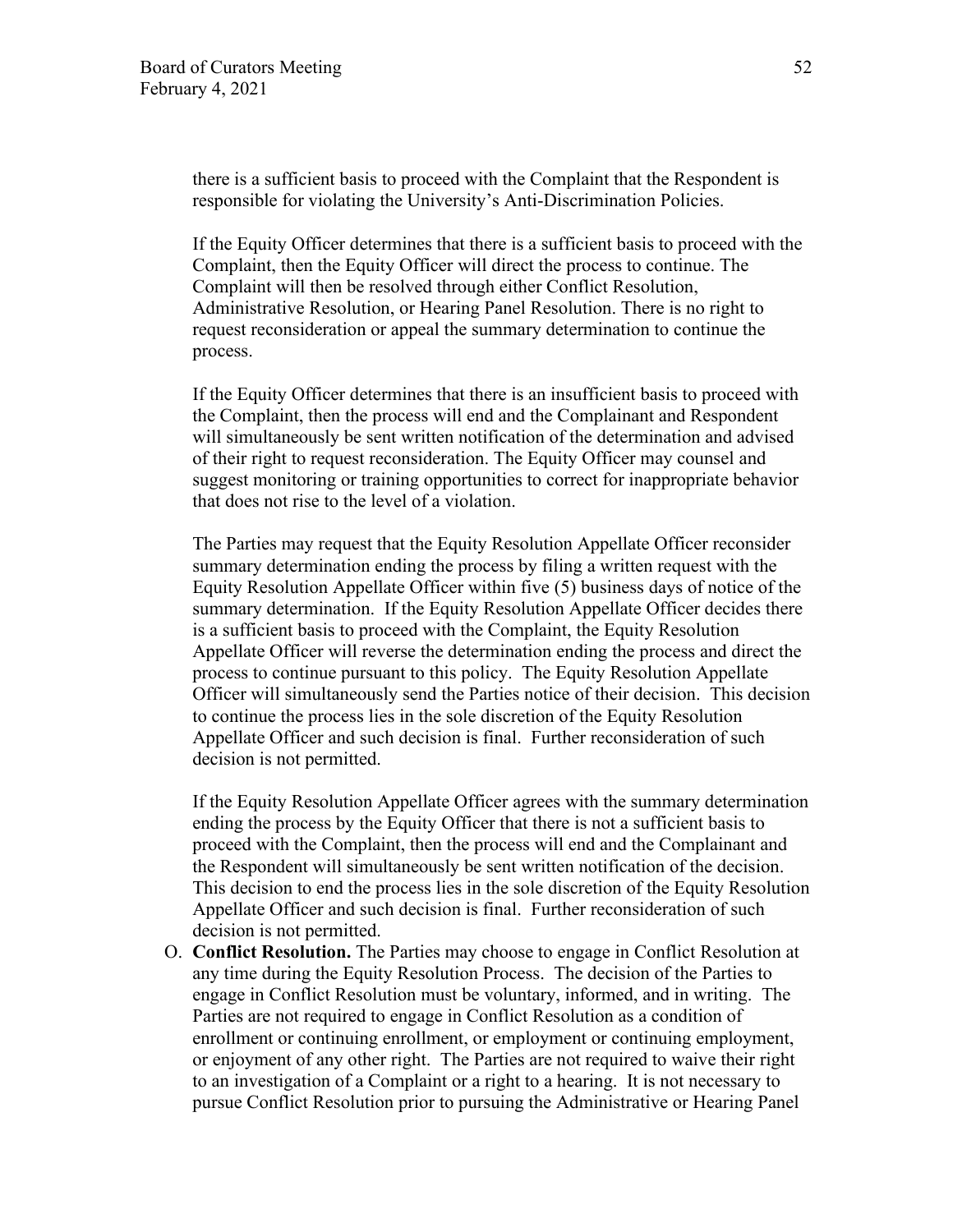Resolution Process and either Party can stop the Conflict Resolution Process at any time and request either the Administrative Resolution Process or Hearing Panel Resolution Process. Conflict Resolution is never available to resolve allegations that an employee sexually harassed or engaged in sexual misconduct with a student. Upon receiving a request for Conflict Resolution, the Equity Officer will determine if Conflict Resolution is appropriate based on the willingness of the Parties, the nature of the conduct at issue and the susceptibility of the conduct to Conflict Resolution.

In Conflict Resolution, which includes mediation or facilitated dialogue, a neutral facilitator will foster dialogue with the Parties to an effective resolution, if possible. The Complainant's and the Respondent's Equity Support Person may attend the Conflict Resolution meeting. The Parties will abide by the terms of the agreed upon resolution. Failure to abide by the terms of the agreed upon resolution may be referred to the Equity Officer for review and referral to the appropriate University Process for discipline or sanctions. The Equity Officer will keep records of any Conflict Resolution that is reached.

In the event the Parties are unable to reach a mutually agreeable resolution, the matter will be referred back to the Administrative or Hearing Panel Resolution process. The content of the Parties' discussion during the Conflict Resolution Process will be kept confidential in the event the matter proceeds to the Administrative or Hearing Panel Resolution processes. The Parties' agreement to participate in, refusal to participate in, or termination of participation in Conflict Resolution shall not be factors in any subsequent decisions regarding whether a policy violation occurred.

Among the resolutions which may be reached at this stage (or at any point prior to a finding through Administrative or Hearing Panel Resolution), the Respondent may voluntarily request to permanently separate from the University of Missouri System. If the Equity Officer accepts the Respondent's proposal, the Respondent must sign a Voluntary Permanent Separation and General Release agreement to effectuate their separation and terminate the Equity Resolution process.

- P. **Procedural Details for Administrative Resolution and Hearing Panel Resolution.** For both the Administrative Resolution and Hearing Panel Resolution, which are described in more detail below, the following will apply:
	- 1. The standard of proof will be "preponderance of the evidence," defined as determining whether evidence shows it is more likely than not that a policy violation occurred.
	- 2. The Respondent is presumed not responsible for the alleged conduct until a determination regarding responsibility is made at the conclusion of the Equity Resolution process.
	- 3. The decision-maker has the discretion to determine the relevance of any witness or documentary evidence and may exclude information that is irrelevant, immaterial, cumulative, or more prejudicial than informative. In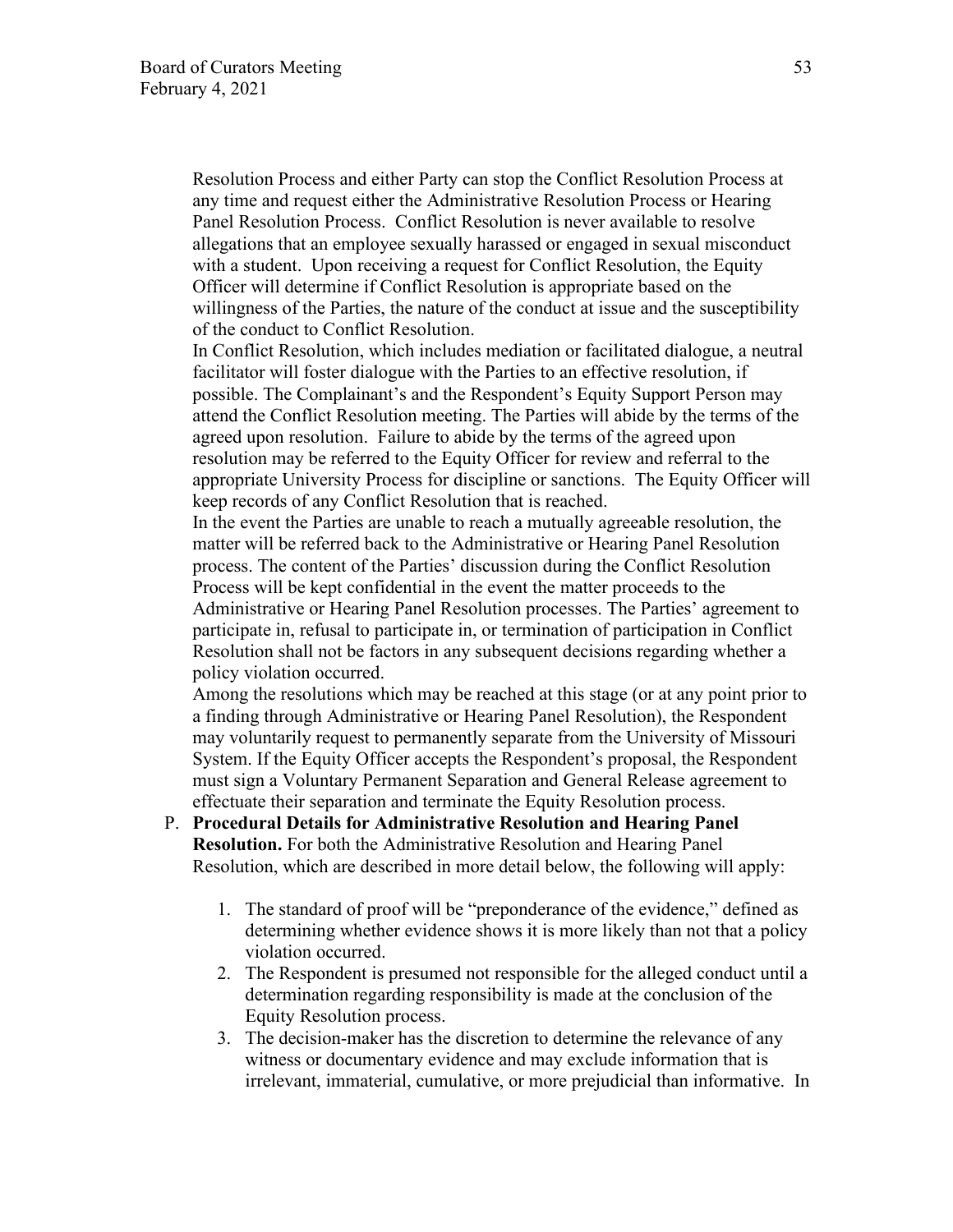addition, the following rules shall apply to the introduction of evidence:

- a. Questions and evidence about the Complainant's pre-disposition or prior sexual behavior are not relevant, unless such questions and evidence about the Complainant's prior sexual behavior are offered to prove that someone other than the Respondent committed conduct alleged by the Complainant, or if the questions and evidence concern specific incidents of the Complainant's prior sexual behavior with respect to the Respondent and are offered to prove consent.
- b. Character evidence is information that does not directly relate to the facts at issue, but instead reflects upon the reputation, personality, or qualities of an individual, including honesty. Such evidence regarding either Party's character is of limited utility and shall not be admitted unless deemed relevant by the decision-maker.
- c. Incidents or behaviors of a Party not directly related to the possible violation(s) will not be considered unless they show a pattern of related misconduct. History of related misconduct by a Party that shows a pattern may be considered only if deemed relevant by the decision-maker.
- d. A Party's records that are made or maintained by a physician, psychiatrist, psychologist, or other recognized professional or paraprofessional acting in the professional's or paraprofessional's capacity, or assisting in that capacity, and which are made or maintained in connection with the provision of treatment to the Party, may not be used without that Party's express consent.
- e. The decision-maker shall not require, allow, rely upon, or otherwise use questions or evidence that constitute, or seek disclosure of, information protected under a legally recognized privilege, unless the person holding such privilege has waived the privilege.
- 4. The Respondent may not directly question the Complainant and the Complainant may not directly question the Respondent. However, if both Complainant and Respondent request the opportunity, direct questioning between the Parties will be permitted in the Hearing Panel Resolution Process. Otherwise written questions will be directed to the Chair in the Hearing Panel Resolution Process, and those questions deemed appropriate and relevant will be asked on behalf of the requesting Party.
- 5. In the Administrative Resolution Process, the Respondent and the Complainant may provide a list of questions for the decision-maker to ask the other Party. If those questions are deemed appropriate and relevant, they may be asked on behalf of the requesting Party; answers to such questions will be shared with the requesting Party.
- 6. At any time prior to the deadline in the Notice of Administrative Resolution, the Complainant and/or the Respondent may request that the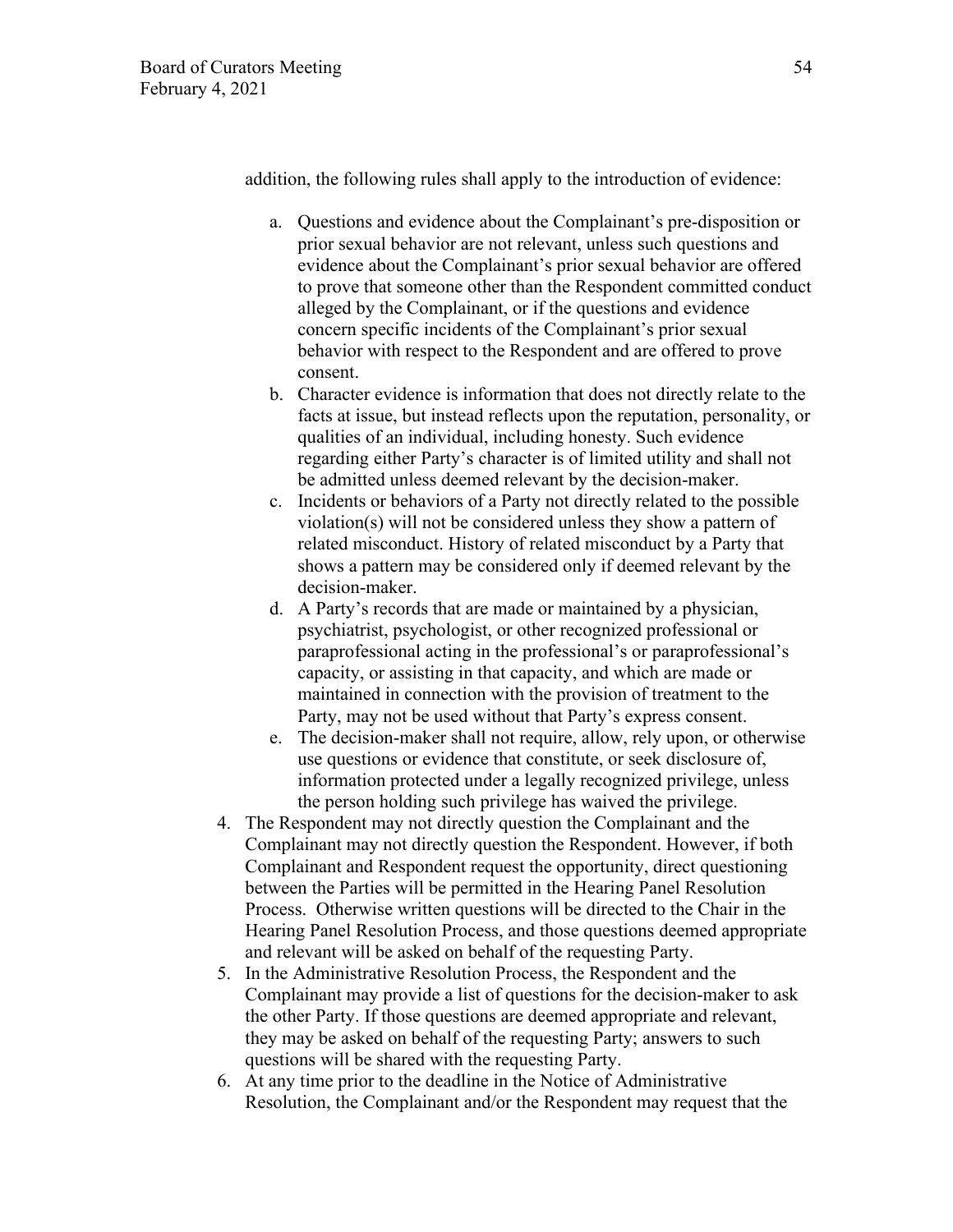Complaint shift from the Administrative Resolution process to the Hearing Panel Resolution process. Upon receipt of such timely request from either Party, the Complaint will shift to the Hearing Panel Resolution Process.

- 7. The Resolution Processes may proceed regardless of whether the Respondent chooses to participate in the investigation, the finding or the hearing.
- 8. The Administrative Resolution or Hearing Panel Resolution Process will normally be completed within a reasonably prompt time period, not to exceed one hundred twenty (120) days, following the Equity Officer's receipt of a Complaint. Unusual delays will be promptly communicated to both Parties.
- 9. For good cause, the decision-maker may, in their discretion, grant reasonable extensions to the time frames and limits provided.

### Q. **Administrative Resolution:**

- 1. Administrative Resolution can be pursued for any behavior that falls within the University's Anti-Discrimination Policies. Administrative Resolution may be used when both Parties elect to resolve the Complaint using the Administrative Resolution Process.
- 2. The Administrative Resolution process consists of:
	- a. A prompt, thorough and impartial investigation;
	- b. A separate meeting with each Party and their Equity Support Person, if any, and the decision-maker, if requested;
	- c. A written finding by the decision-maker on each of the alleged policy violations:

(1) For Faculty Respondents by the Provost (or Designee) (2) For Student/Student Organization Respondents by the Equity **Officer** 

d. A written finding on sanctions for findings of responsibility:

(1) For Faculty Respondents by the Provost (2) For Student/Student Organization Respondents by the Equity **Officer** 

3. At least fifteen (15) business days prior to meeting with the decisionmaker, or if no meeting is requested, at least fifteen (15) business days prior to the decision-maker rendering a finding(s), the decision-maker will send a letter (Notice of Administrative Resolution) to the Parties containing the following information: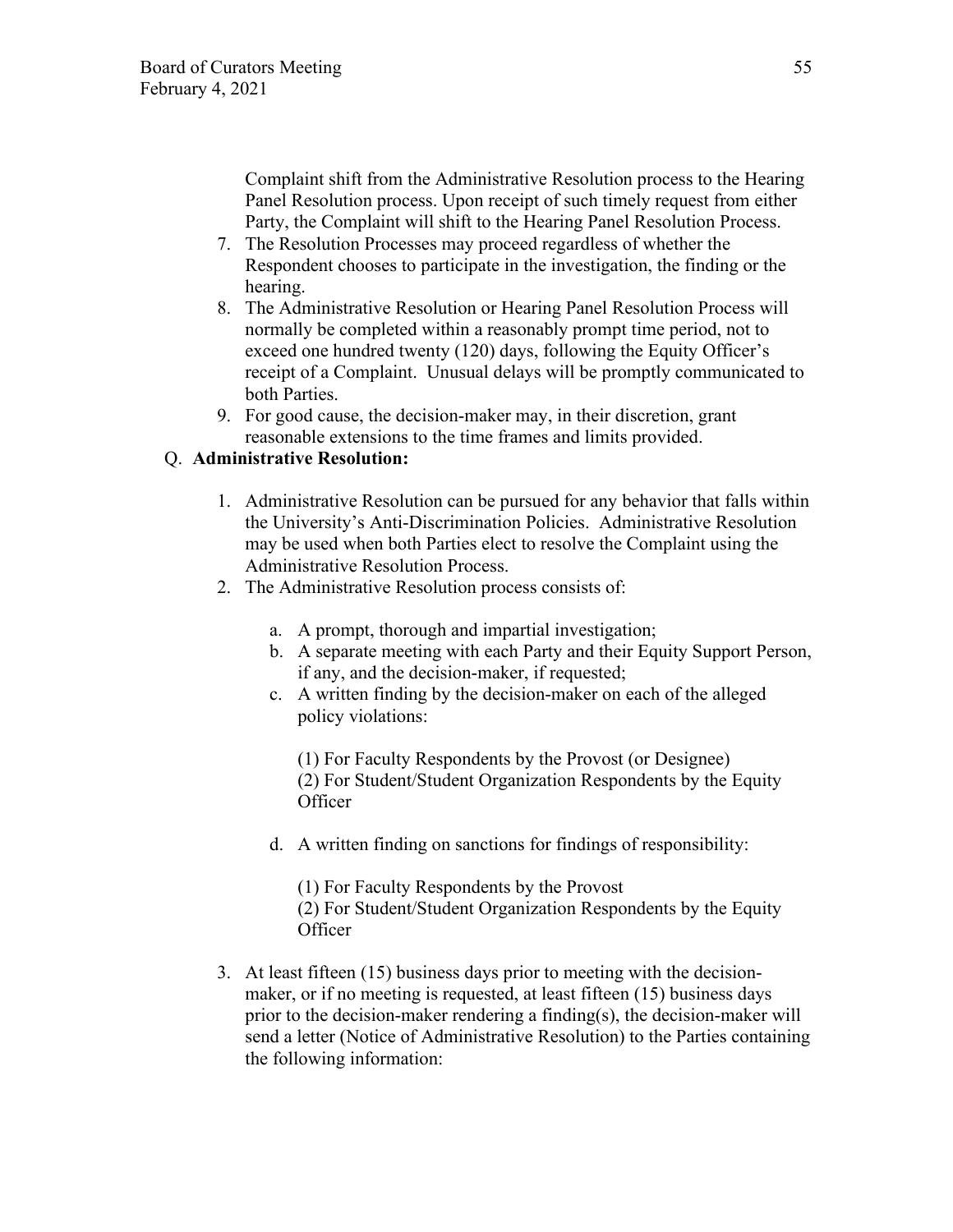- a. A description of the alleged violation(s) and applicable policy or policies that are alleged to have been violated.
- b. The name of the decision-maker.
- c. Reference to or attachment of the applicable procedures.
- d. A copy of the final investigative report.
- e. The option and deadline of ten (10) business days from the date of the notice to request a meeting with the decision-maker.
- f. An indication that the Parties may have the assistance of an Equity Support Person of their choosing at the meeting with the decisionmaker, though the Equity Support Person's attendance at the meeting is the responsibility of the respective Parties.
- g. The option and the deadline of ten (10) business days from the date of the Notice to request in writing that the matter be referred to the Hearing Panel Resolution process. If neither Party requests the Hearing Panel Resolution Process within the required time period, the matter will be decided through the Administrative Resolution Process and the right to the Hearing Panel Resolution Process is waived.
- 4. The Notice of Administrative Resolution will be sent to each Party by email to their University-issued email account, or by the method of notification previously designated in writing by the Party. Notice is presumptively deemed delivered, when: 1) provided in person 2) emailed to the individual to their University-issued email account or 3) when sent via the alternate method of notification specified by the Party.
- 5. Within ten (10) business days from the date of the Notice of Administrative Resolution, the Parties have the right to have the matter referred to the Hearing Panel Resolution Process. If neither Party requests the Hearing Panel Resolution Process within the required time period, the matter will be decided through the Administrative Resolution Process and the right to the Hearing Panel Resolution Process is waived.
- 6. The decision-maker can, but is not required to, meet with and question the Investigator and any identified witnesses. The decision-maker may request that the Investigator conduct additional interviews and/or gather additional information. The decision-maker will attempt to meet separately with the Complainant and the Respondent, and their Equity Support Person, if any, to review the alleged policy violations and the investigative report. The Respondent may choose to admit responsibility for all or part of the alleged policy violations at any point in the process. If the Respondent admits responsibility, in whole or in part, the decision-maker will render a finding that the individual is in violation of University policy for the admitted conduct. For any disputed violations, the decision-maker will render a finding utilizing the preponderance of the evidence standard. For Faculty Respondents, the Provost's Designee may recommend appropriate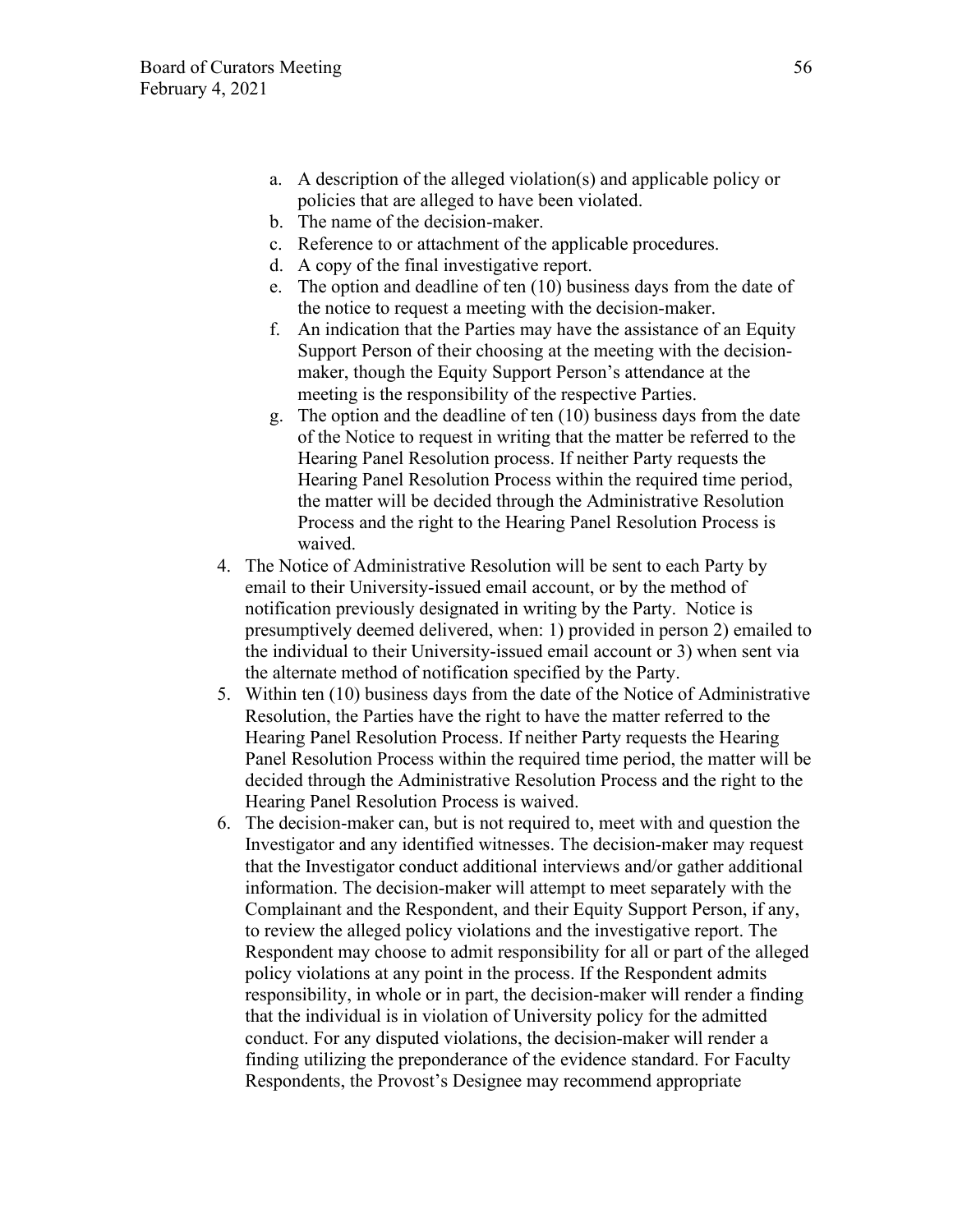sanctions and remedial actions but only the Provost will find sanctions or remedial actions. The findings and sanctions are subject to appeal.

- 7. The decision-maker will inform the Respondent and the Complainant simultaneously of the finding on each of the alleged policy violations and the finding of sanctions, if applicable, in writing by email to the Party's University-issued email account, or by the method of notification previously designated in writing by the Party. Notice is presumptively deemed delivered, when: 1) provided in person 2) emailed to the individual to their University-issued email account or 3) when sent via the alternate method of notification specified by the Party.
- 8. Either Party may appeal a decision under Administrative Resolution in accordance with Section T of this policy.

# R. **Hearing Panel Resolution**

1. **Equity Resolution Hearing Panelist Pool.** Each University will create and annually train a pool of not less than five (5) faculty and five (5) administrators and/or staff to serve as hearing panel members in the Hearing Panel Resolution Process. The faculty hearing panel members selected by the Chancellor (or Designee) shall be selected from a list of no less than ten (10) faculty members proposed by the faculty council/senate. Panelists are selected by the Chancellor (or Designee) and serve a renewable one-year term. Selection of hearing panel pool members shall be made with an attempt to recognize the diversity of the University community. Hearing Panel members from one University may be asked to serve on a hearing panel involving another University. The Chancellor (or Designee) will select a Hearing Panelist Pool Chair

("Pool Chair"). The Pool Chair randomly selects and coordinates the hearing panel members to serve on the Hearing Panel for a specific Formal Complaint. The Pool Chair may serve as a panel member for a specific Formal Complaint.

Administrators, faculty, and staff will be removed from the Hearing Panelist Pool if they fail to satisfy the annual training requirements, as determined by the Equity Officer. Under such circumstances, the Equity Officer will notify the Chancellor (or Designee), who will inform the administrator, faculty, or staff member of the discontinuation of their term.

2. **Equity Resolution Hearing Panel ("Hearing Panel").** When a Complaint is not resolved through the Administrative Resolution Process, the Hearing Panelist Pool Chair will randomly select three (3) members from the Hearing Panelist Pool to serve on the specific Hearing Panel. A good faith attempt will be made for the Hearing Panel to include at least one faculty member and one administrator or staff member. Up to two (2) alternates may be designated to sit in throughout the process as needed. The University reserves the right to have its attorney present during the hearing and during deliberations to advise the Hearing Panel.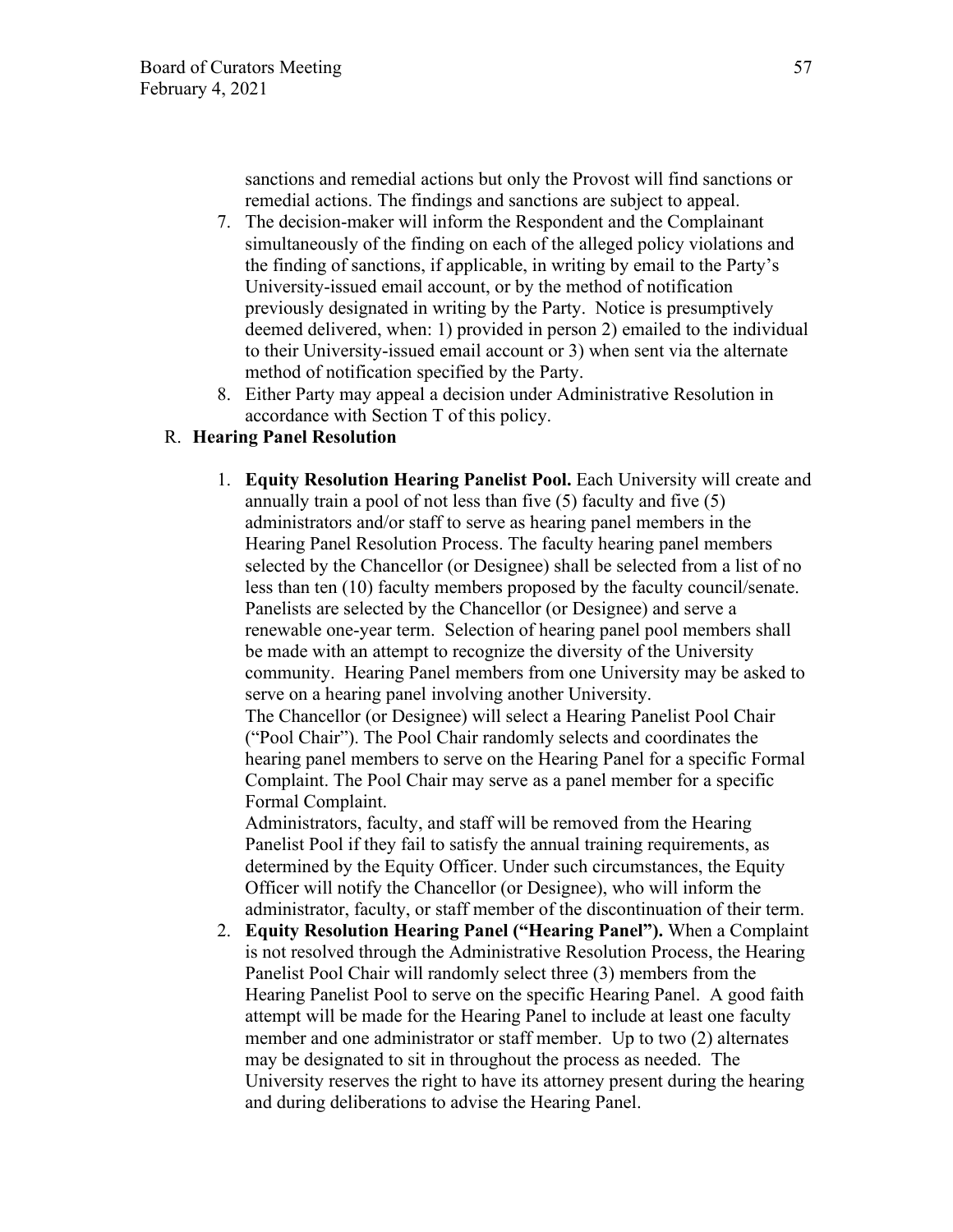# 3. **Notice of Hearing.**

a. At least twenty (20) business days prior to the hearing, the Equity Officer will send a letter (Notice of Hearing) to the Parties with the following information:

(1) A description of the alleged violation(s) and applicable policy or policies that are alleged to have been violated.

(2) A description of or attachment of the applicable procedures. (3) A statement that the Parties may have the assistance of an Equity Support Person of their choosing, at the hearing; at the hearing, though the Equity Support Person's attendance at the hearing is the responsibility of the respective Parties.

(4) The time, date and location of the hearing.

(5) A list of the names of each of the Hearing Panel members and alternates, and information on how to raise an objection to any member of the Hearing Panel and the timeline in which to raise any objections.

(6) A copy of the final investigative report and exhibits.

(7) Notification to the Parties that all of the evidence gathered in the course of the investigation that is directly related to the allegations is available to the Parties and instructions regarding how to request access to that information.

(8) Notice that the Parties may request a virtual hearing and/or any necessary accommodations.

b. The Notice of Hearing letter will be sent to each Party by email to their University-issued email account, or by the method of notification previously designated in writing by the Party. Notice is presumptively deemed delivered, when: 1) provided in person, 2) emailed to the individual to their University-issued email account, or 3) when sent via the alternate method of notification specified by the Party.

## 4. **Pre-Hearing Witness List and Documentary Evidence.**

- a. At least fifteen (15) business days prior to the hearing, the Complainant and Respondent will provide to the Investigator a list of the names of the proposed witnesses and copies of all proposed documentary evidence that a Party intends to call or use at the hearing.
- b. At least ten (10) business days prior to the hearing, the Investigator will provide to each Party the names of proposed witnesses and proposed documentary evidence that the other Party intends to call or use at the hearing.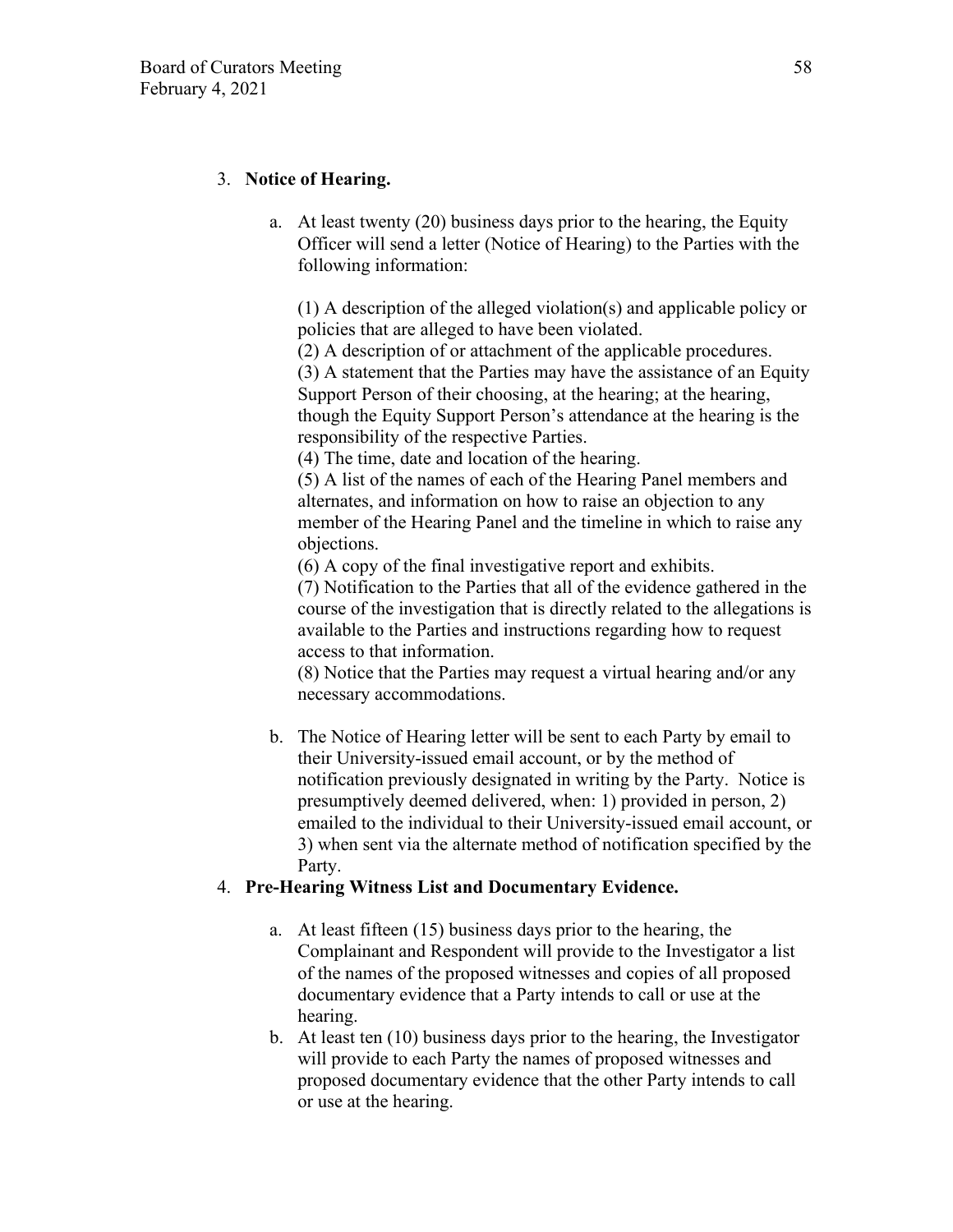- c. No employee or student, directly or through others, should take any action which may interfere with the investigation or hearing procedures. Employees and students are prohibited from attempted or actual intimidation or harassment of any potential witness. Failure to adhere to these requirements may lead to disciplinary action, up to and including expulsion or termination.
- d. At least five (5) business days prior to the hearing date, the final investigative report and all exhibits will be provided to the Hearing Panel members.

### 5. **Objection to or Recusal of Hearing Panel Member.**

- a. Hearing Panel members shall not have a conflict of interest or bias for or against Complainants or Respondents generally or an individual Complainant or Respondent. If a Hearing Panel member feels that they have a conflict of interest or bias, or cannot make an objective determination, they must recuse themselves from the proceedings in advance of the hearing.
- b. The Parties will have been given the names of the Hearing Panel members in the Notice of Hearing. Should any Complainant or Respondent object to any panelist, they must raise all objections, in writing, to the Equity Officer at least fifteen (15) business days prior to the hearing.
- c. Hearing panel members will only be unseated and replaced if the Equity Officer concludes that good cause exists for the removal of a panel member. Good cause may include, but is not limited to, bias that would preclude an impartial hearing or circumstances in which the Hearing Panel member's involvement could impact the Party's work or learning environment due to current or potential interactions with the Hearing Panel member (e.g., a panel member being in the same department as either Party). If the Equity Officer determines that a Hearing Panel member should be unseated and replaced, then the Equity Officer will ask the Hearing Panel Pool Chair to randomly select another member from the pool to serve on the Hearing Panel. The Equity Officer will provide a written response to all Parties addressing any objections to the Hearing Panel members.
- 6. **Request for Alternative Attendance or Questioning Mechanisms**. The Chair of the Hearing Panel, in consultation with the Parties and investigators, may decide in advance of the hearing that certain witnesses do not need to be physically present if their testimony can be adequately summarized by the Investigator(s) in the investigative report or during the hearing. All Parties will have ample opportunity to present facts and arguments in full and question all present witnesses during the hearing, though formal cross-examination is not used between the Parties.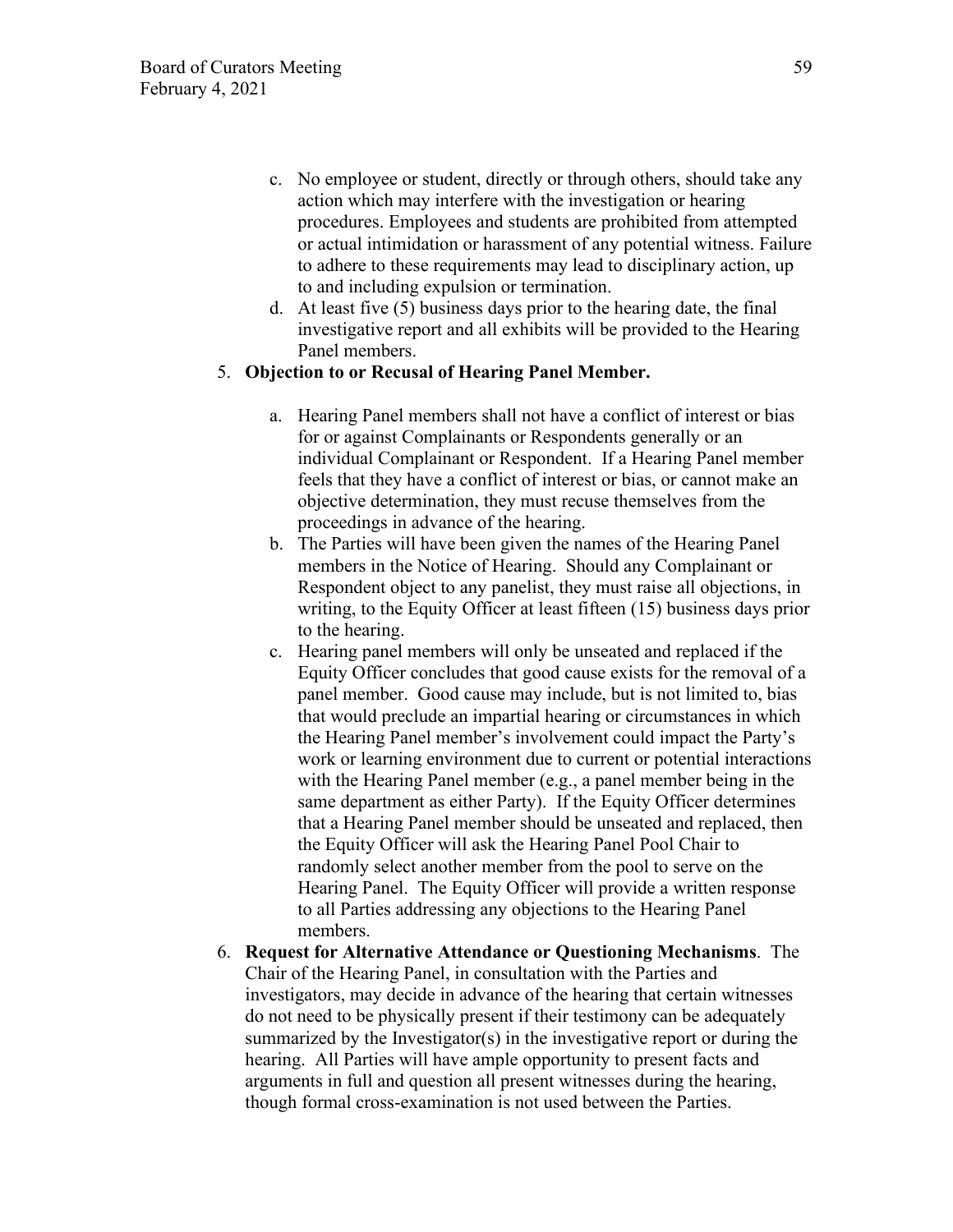All hearings will be live. However, at the request of either Party, or by the University's designation, the live hearing may occur with the Parties located in separate rooms with technology enabling the Hearing Panel and their legal advisor, if any, the Parties and their Equity Support Person, and the Investigator, to simultaneously see and hear the Party or the witness answering questions. Should any hearing take place in this manner, the Equity Officer (or Designee) shall be in charge of the technology during the hearing. The University will make reasonable accommodations for the Parties in keeping with the principles of equity and fairness.

- 7. **Requests to Reschedule the Hearing Date.** For good cause, the Chair of the Hearing Panel may grant requests to reschedule the hearing date.
- 8. **Conduct of Hearing.** The Chair of the Hearing Panel ("Chair" in this subsection) shall preside at the hearing, call the hearing to order, call the roll of the Hearing Panel and alternates in attendance, ascertain the presence or absence of the Investigator, the Complainant and the Respondent, confirm receipt of the Notice of Allegations and Notice of Hearing by the Parties, report any extensions requested or granted, and establish the presence of any Equity Support Persons. Formal rules of evidence shall not apply.
	- a. **Order of Evidence.** The order of evidence shall be the following:

(1) **Investigator's Report and Testimony.** The Investigator(s) will first present the written investigative report and may give a narrative report of the investigation, and then be subject to questioning by the Complainant, the Respondent and the Hearing Panel. The Investigator(s) may also call witnesses who will be subject to questioning by the Investigator, the Complainant, the Respondent and the Hearing Panel. The Investigator may also submit documentary evidence. The investigator(s) will remain present during the entire hearing process.

(2) **Complainant's Evidence.** The Complainant may give testimony and be subject to questioning by the Investigator, the Respondent (through the Hearing Panel Chair as discussed in Section 600.040.P above) and the Hearing Panel. The Complainant may also call and question witnesses who may also then be questioned by the Respondent, the Investigator and the Hearing Panel. The Complainant may also submit documentary evidence.

(3) **Respondent's Evidence.** The Respondent may give testimony and be subject to questioning by the Investigator, the Complainant (through the Chair as discussed in Section 600.040.P above) and the Hearing Panel. The Respondent may also call and question witnesses who may also then be questioned by the Complainant, the Investigator and the Hearing Panel. The Respondent may also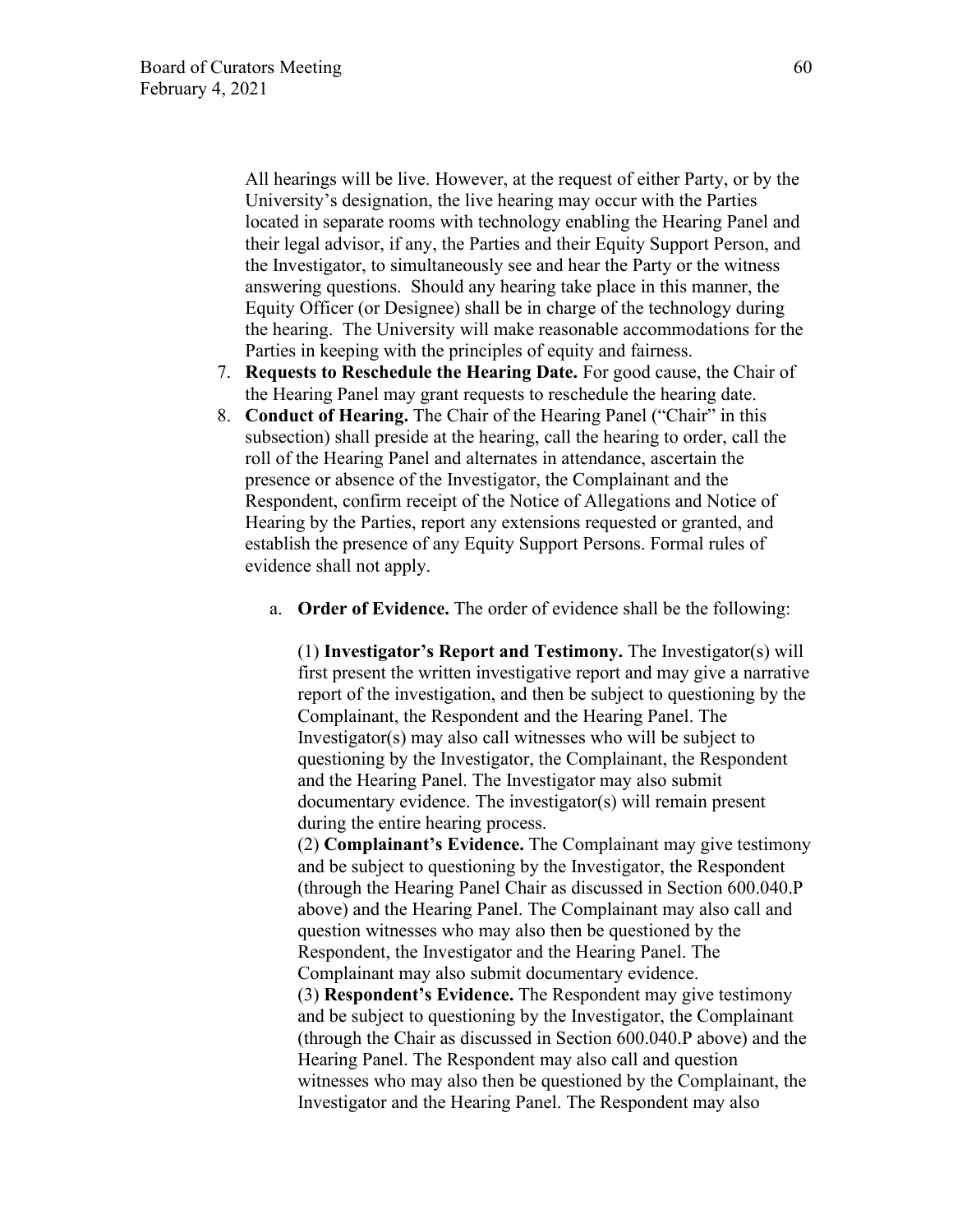submit documentary evidence.

(4) **Record of Hearing.** The Chair of the Hearing Panel shall arrange for recording of the hearing, whether by audio, video, digital or stenographic means. The recording of the hearing will become part of the Record of the Case in the Section 600.040 Process.

## 9. **Process Rules and Rights of the Hearing Panel.**

- a. The relevancy and admissibility of any evidence offered at the hearing shall be determined by the Chair, whose ruling shall be final, unless the Chair shall present the question to the Hearing Panel at the request of a member of the Hearing Panel, in which event, the ruling of the Hearing Panel by majority vote shall be final.
- b. To question witnesses or evidence introduced by the Investigator, the Complainant or the Respondent at any time during the hearing process.
- c. To call additional witnesses and submit documentary evidence.
- d. To exclude a witness proposed by the Investigator, the Complainant or the Respondent if it is determined their testimony would be redundant or not relevant.
- e. To dismiss any person from the hearing who interferes with or obstructs the hearing or fails to abide by the rulings of the Chair of the Hearing Panel.
- f. To have present a legal advisor to the Hearing Panel, who shall be designated by the Office of the General Counsel.
- g. To have the names of witnesses that may be called by the Investigator, the Complainant and the Respondent, all relevant documentary evidence that may be introduced by those Parties, and a complete copy of the investigative report at least five (5) business days prior to the hearing.
- h. Procedural questions which arise during the hearing and which are not covered by these general rules shall be determined by the Chair, whose ruling shall be final unless the Chair shall present the question to the Hearing Panel at the request of a member of the Hearing Panel, in which event, the ruling of the Hearing Panel by majority vote shall be final.

### 10. **Findings of the Hearing Panel.**

a. The Hearing Panel will deliberate with no others present, except any legal advisor to the Hearing Panel, to find whether the Respondent is responsible or not responsible for the policy violation(s) in question. The Hearing Panel will base its finding on a preponderance of the evidence (i.e., whether it is more likely than not that the Respondent committed each alleged violation).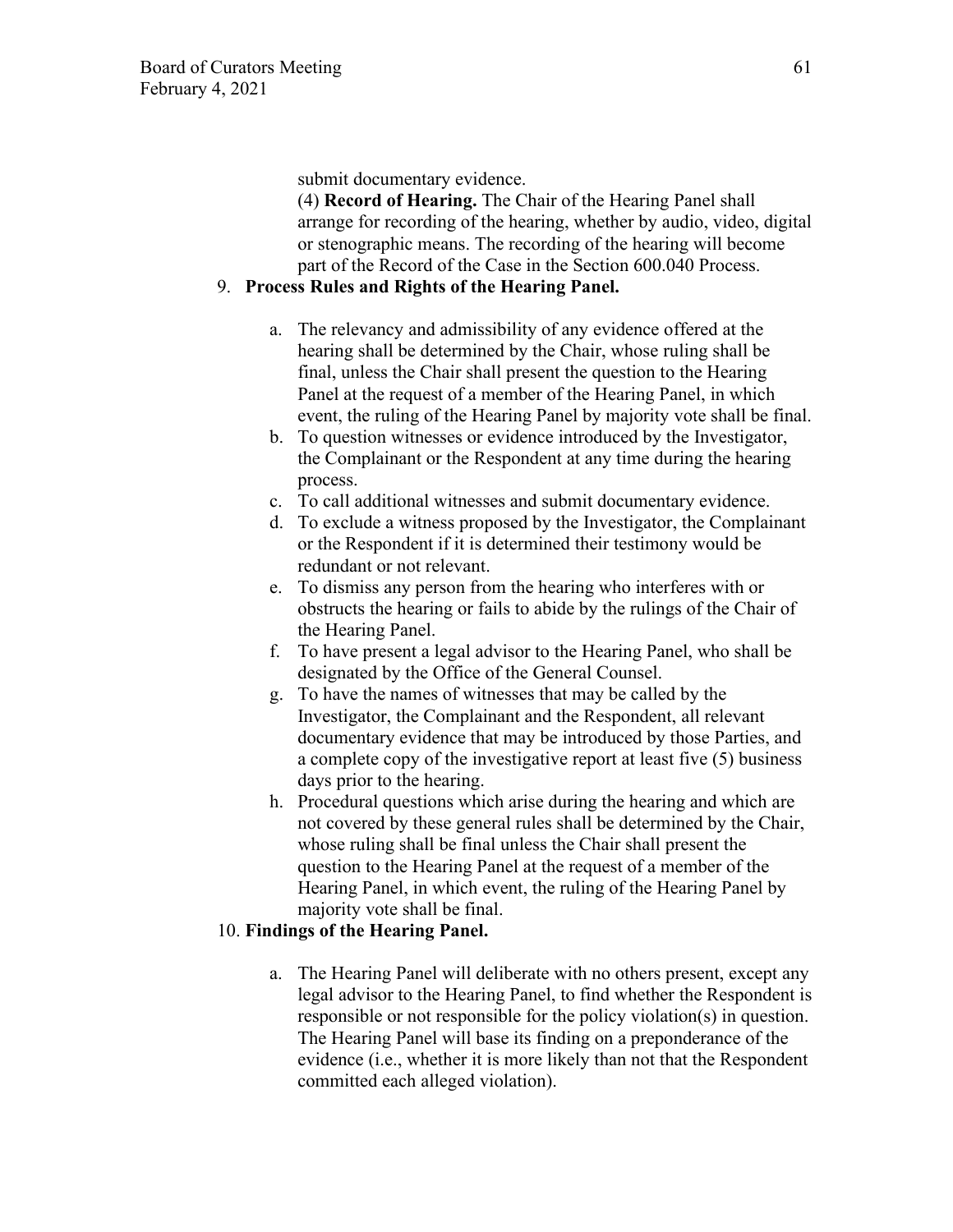- b. If a Student or Student Organization Respondent is found responsible by a majority of the Hearing Panel, the Hearing Panel will determine the appropriate sanctions which will be imposed by the Equity Officer. If a Faculty Respondent is found responsible by a majority of the Hearing Panel, the Hearing Panel will recommend appropriate sanctions to the Provost, who will determine and impose the appropriate sanctions.
- c. The Hearing Panel Chair will prepare a written determination regarding responsibility ("Hearing Panel Decision") and deliver it to the Provost (or Designee) (for Faculty Respondents) or the Equity Officer (for Student Respondents) detailing the following:

(1) Identification of the allegations potentially constituting discrimination or harassment, as defined in CRR 600.010, and the determination of the Hearing Panel.

(2) A description of the procedural steps taken from the receipt of the Complaint through the determination, including any notifications to the Parties, interviews with Parties and witnesses, site visits, methods used to gather other evidence and hearings held;

(3) Findings of fact supporting the determination and any information the Hearing Panel excluded from its consideration and why;

(4) Conclusions regarding the application of the University's Anti-Discrimination policies to the facts;

(5) A statement of, and rationale for, the result as to each allegation, including a determination regarding responsibility;

(6) For Student Respondents, any disciplinary sanctions to be imposed on the Respondent, and whether remedies designed to restore or preserve equal access to the University's education programs or activities will be provided by the University to the Complainant;

(7) For Faculty Respondents, any disciplinary sanctions the Hearing Panel recommends to be imposed on the Respondent and any recommended remedies designed to restore or preserve equal access to the University's education programs or activities to be provided by the University to the Complainant; and

(8) The procedures and permissible bases for the Complainant and the Respondent to appeal.

d. The Hearing Panel Decision will be provided to the Equity Officer (for Student Respondents) within five (5) business days of the end of deliberations. The Hearing Panel Decision will be provided to the Provost (or Designee) (for Faculty Respondents) within five (5) business days of the end of deliberations.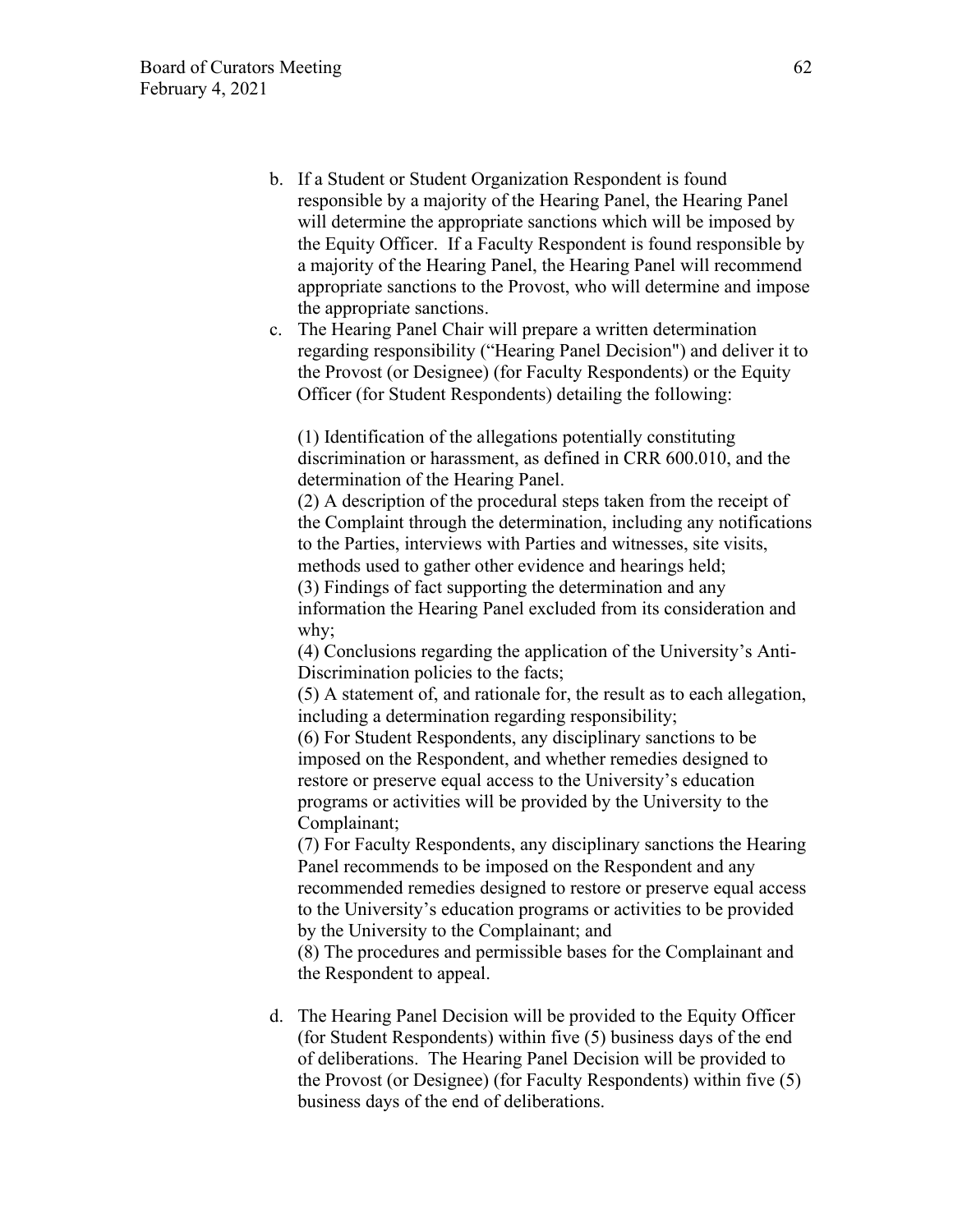- e. The Provost (or Designee) (for Faculty Respondents) or the Equity Officer (for Student Respondents) will inform the Respondent and the Complainant simultaneously of the Hearing Panel Decision and the Provost's finding of sanctions, if applicable, within five (5) business days of receipt of the Hearing Panel Decision; such notification will be sent in writing by email to the Party's University-issued email account, or by the method of notification previously designated in writing by the Party. Notice is presumptively deemed delivered, when: 1) provided in person 2) emailed to the individual to their University-issued email account or 3) when sent via the alternate method of notification specified by the Party.
- f. The Hearing Panel Decision will become final either on the date that the Parties are provided with the written determination of the result of the appeal, if an appeal is filed, or if an appeal is not filed, the date on which an appeal would no longer be considered timely.
- g. The Equity Officer is responsible for effective implementation of any remedies.

### S. **Sanctions and Remedial Actions.**

- 1. **Factors Considered When Finding Sanctions/Remedial Actions.** When recommending or imposing sanctions and/or remedial actions, factors to consider include but are not limited to the following:
	- a. The nature, severity of, and circumstances surrounding the violation;
	- b. The disciplinary history of the Respondent;
	- c. The need for sanctions/remedial actions to bring an end to the conduct;
	- d. The need for sanctions/remedial actions to prevent the future recurrence of conduct;
	- e. The need to remedy the effects of the conduct on the Complainant and the University community; and
	- f. Any other information deemed relevant by the decision-maker(s).

### 2. **Types of Sanctions.**

- a. The following sanctions may be imposed upon any Faculty Member found to have violated the University's Anti-Discrimination Policies. Multiple sanctions may be imposed for any single violation. Sanctions include but are not limited to:
	- (1) Warning verbal or written;
	- (2) Performance Improvement Plan;
	- (3) Required counseling;
	- (4) Required training or education;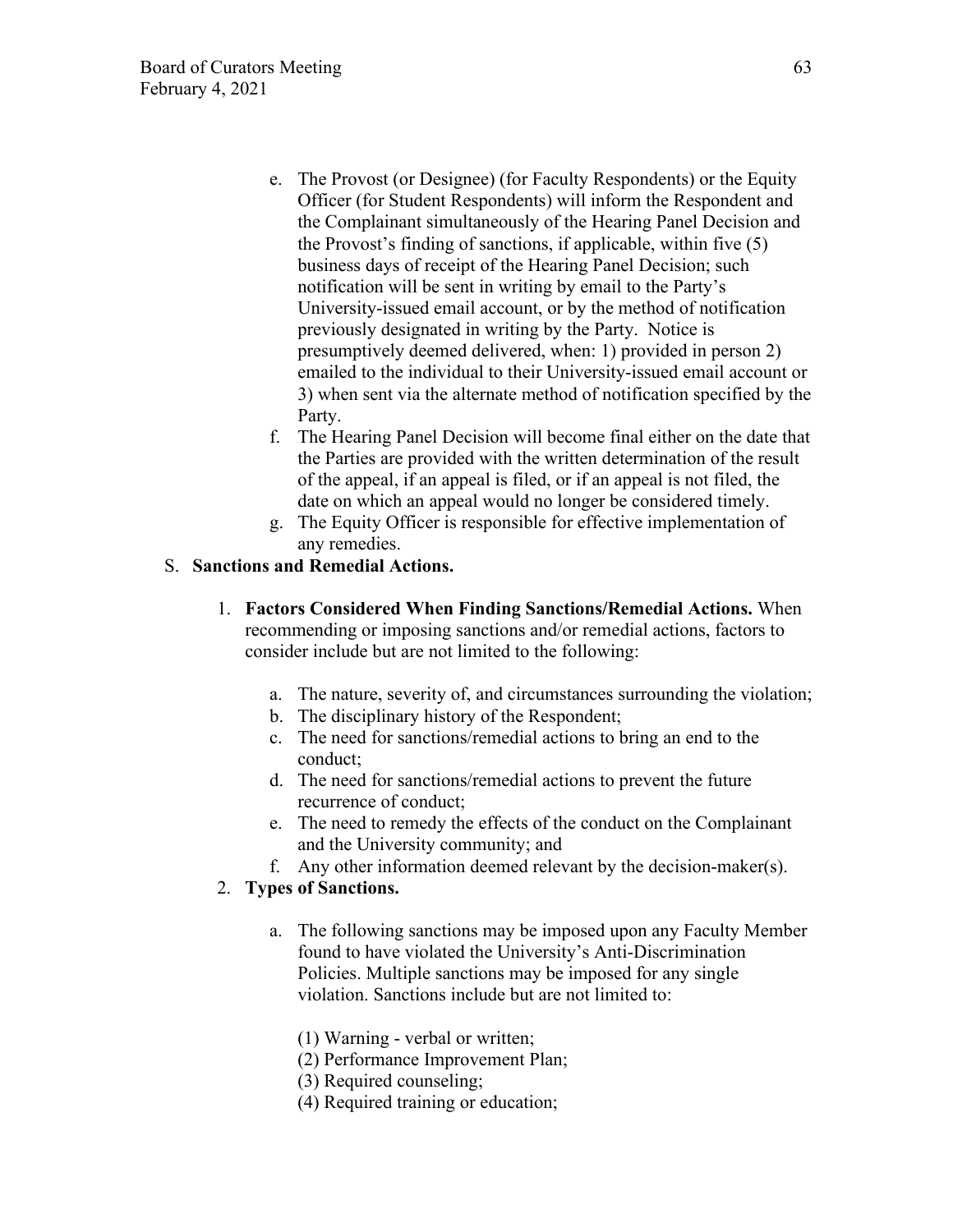(5) Loss of annual pay increase;

(6) Loss of supervisory responsibility;

(7) Recommendation of discipline in a training program, including recommendation of termination, suspension or other corrective or remedial actions;

(8) For Non-Regular Faculty, immediate termination of term contract and employment;

(9) For Regular, Untenured Faculty, immediate termination of term contract and employment. Notice of not reappointing would not be required;

(10) Suspension without pay;

(11) Non-renewal of appointment; and

(12) For Regular, Tenured Faculty, suspension without pay, removal from campus and referral to the Chancellor to initiate dismissal for cause as detailed in Section 310.060 of the Collected Rules and Regulations.

b. The following sanctions may be imposed upon any Respondent Student or Respondent Student Organization found to have violated the University's Anti-Discrimination Policies. Multiple sanctions may be imposed for any single violation. Sanctions include but are not limited to:

(1) **Warning.** A notice in writing to the Respondent Student or Respondent Student Organization that there is or has been a violation of institutional regulations.

(2) **Probation.** A written reprimand for violation of specified regulations. Probation is for a designated period of time and includes the probability of more severe sanctions if the Respondent Student or Respondent Student Organization is found to be violating any institutional regulation(s) during the probationary period. (3) **Loss of Privileges.** Denial of specified privileges for a designated period of time.

(4) **Restitution.** Compensating the University for loss, damage, or injury to University property. This may take the form of appropriate service and/or monetary or material replacement.

(5) **Discretionary Sanctions**. Work assignments, service to the University, or other related discretionary assignments, or completion of educational programming or counseling.

(6) **Residence Hall Suspension**. Separation of the Respondent Student from the residence halls for a definite period of time, after which the Respondent Student is eligible to return. Conditions for readmission may be specified.

(7) **Residence Hall Expulsion.** Permanent separation of the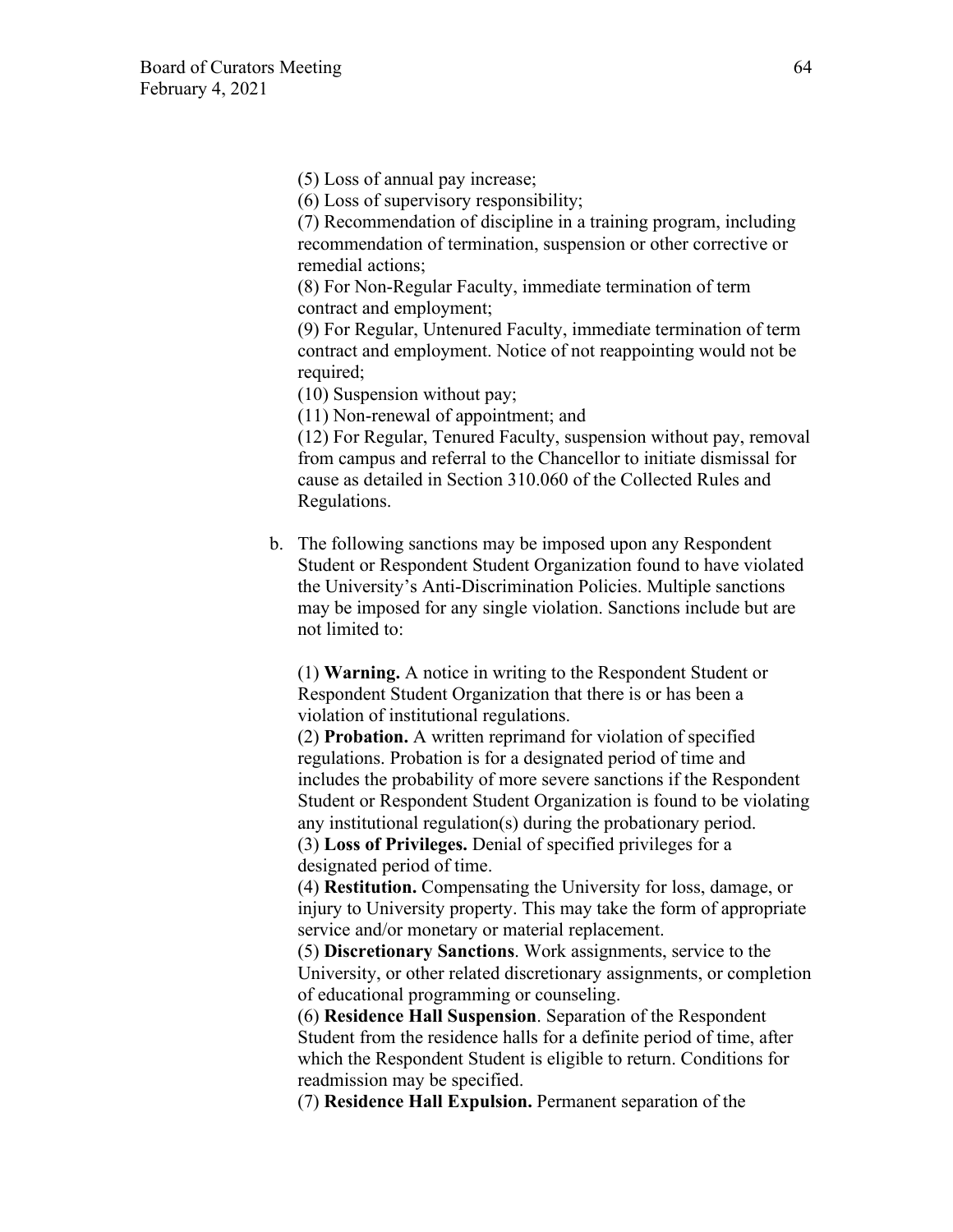Respondent Student from the residence halls.

(8) **Campus Suspension**. Respondent Student is suspended from being allowed on a specific University campus for a definite period of time. Logistical modifications consistent with the sanction imposed, may be granted at the discretion of the Chief Student Affairs Officer (or Designee).

(9) **University System Suspension.** Separation of the Respondent Student from the University System for a definite period of time, after which the Respondent Student is eligible to return. Conditions for readmission may be specified.

(10) **Withdrawal of Recognition.** Respondent Student Organization loses its Official Approval as a recognized student organization. May be either temporary or permanent.

(11) **University System Expulsion.** Permanent and complete separation (i.e., not eligible for online courses either) of the Respondent Student from the University System.

c. **Remedial Actions.** The following remedial actions may also be imposed to address the effects of the violation(s) of the University's Anti-Discrimination Policies on the Complainant. Such remedial actions will vary depending on the circumstances of the policy violation(s), but may include:

(1) Where the Complainant is a student:

- (a) Permitting the student to retake courses;
- (b) Providing tuition reimbursement;
- (c) Providing additional academic support;
- (d) Removal of a disciplinary action; and
- (e) Providing educational and/or on-campus housing accommodations.
- (2) Where the Complainant is an employee:
	- (a) Removal of a disciplinary action;
	- (b) Modification of a performance review;
	- (c) Adjustment in pay;
	- (d) Changes to the employee's reporting relationships; and
	- (e) Workplace accommodations.

In addition, the University may offer or require training and/or monitoring as appropriate to address the effects of the violation(s) of the University's Anti-discrimination Policies.

### d. **When Implemented.**

(1) Sanctions imposed against Student Respondents are stayed until the end of any appeal period or once an appeal, if any, is final,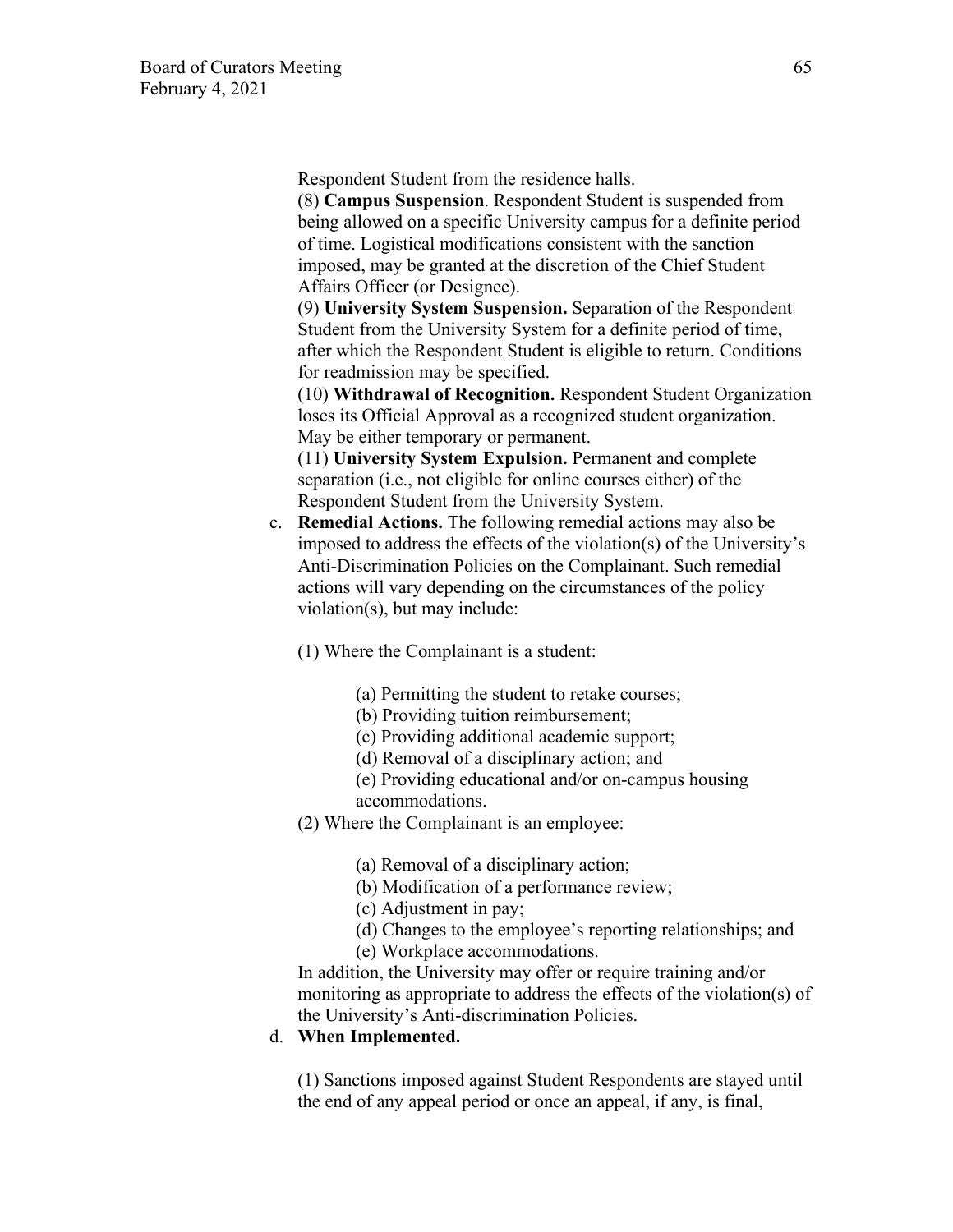unless the Equity Officer determines the sanctions should be imposed immediately.

(2) Sanctions against Staff Respondents shall be implemented immediately.

(3) Sanctions against Faculty Respondents shall be implemented immediately; however, for Regular, Tenured Faculty Respondents, the sanction of suspension without pay will be a suspension with pay while the appeal is pending, but not for the duration of any dismissal for cause proceedings.

(4) When the sanction is termination, actual termination will be stayed until the end of any appeal period or once an appeal, if any, is final; however, the Respondent will be suspended without pay during any appeal period or once an appeal, if any, is final.

- 3. **Withdrawal While Charges Pending.** Should a Respondent decide to leave the University and not participate in the investigation and/or hearing without signing a Voluntary Permanent Separation and General Release Agreement and without the approval of the Equity Officer, the Complaint may be dismissed, or the Equity Officer may determine that the process will nonetheless proceed in the Respondent's absence to a reasonable resolution and, if the Respondent is found responsible, the Respondent will not be permitted to return to the University unless all sanctions have been satisfied.
- T. **Appeal.** Both Complainant and Respondent are allowed to appeal a determination regarding responsibility in the Administrative Resolution Process or the finding(s) in the Hearing Panel Resolution Process.
	- 1. **Grounds for appeal.** Grounds for appeals are limited to the following:
		- a. A procedural irregularity that affected the outcome of the matter (e.g., material deviation from established procedures, etc.);
		- b. To consider new evidence that was not reasonably available at the time the determination regarding responsibility or dismissal was made that could affect the outcome of the matter;
		- c. The Equity Officer, Investigator(s), or decision-maker(s) had a conflict of interest or bias for or against Complainants or Respondents generally or the individual Complainant or Respondent that affected the outcome of the matter; or
		- d. The sanctions fall outside the range typically imposed for this offense, or for the cumulative conduct record of the Respondent.
	- 2. **Requests for Appeal.** Both the Complainant and the Respondent may appeal to the Equity Resolution Appellate Officer. The Equity Resolution Appellate Officer must not have a conflict of interest or bias for or against Complainants or Respondents generally or an individual Complainant or Respondent; if the Equity Resolution Appellate Officer does not believe that they can make an objective decision about an appeal, they should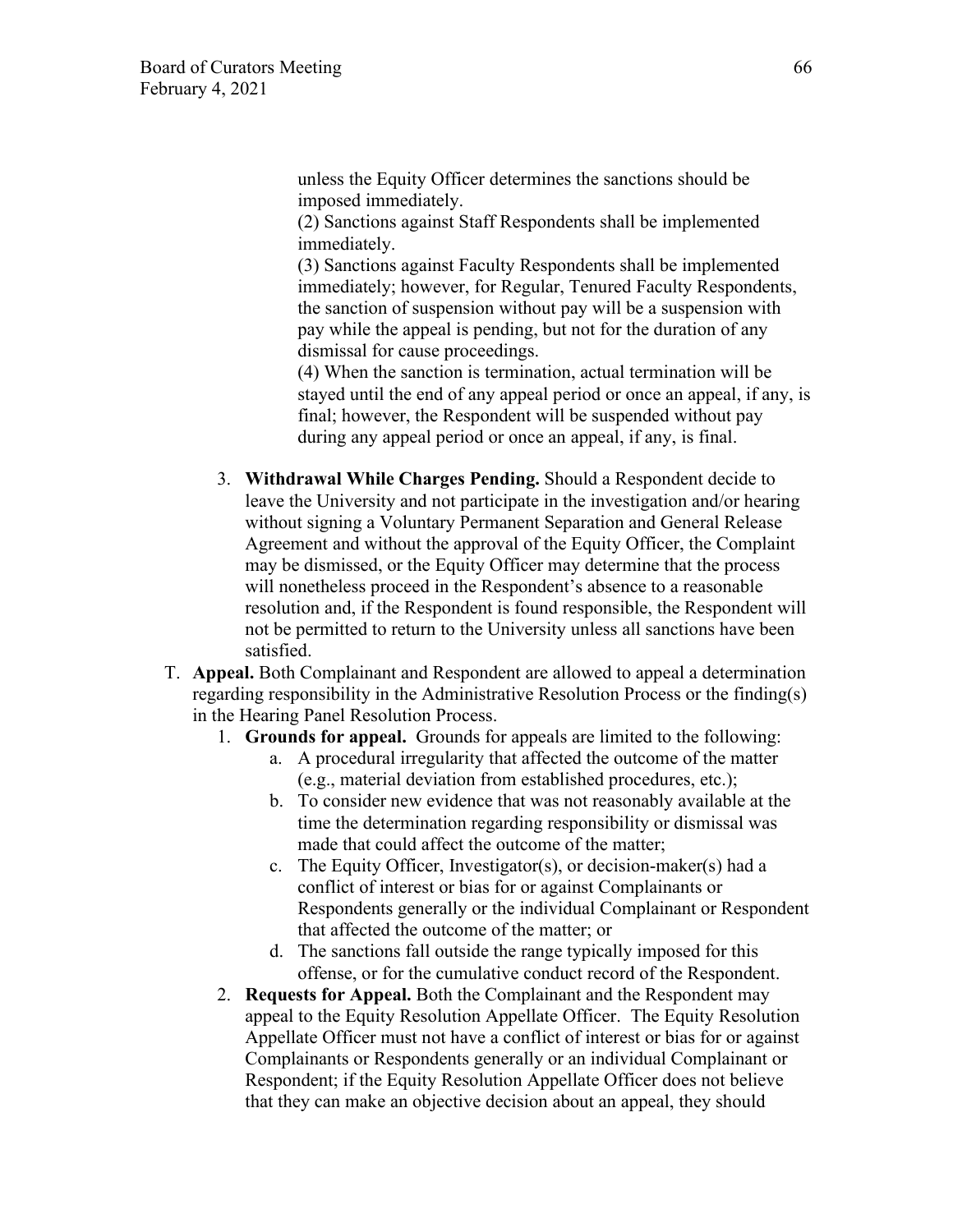recuse themselves. For Student and Student Organization Respondents, the Chancellor (or Designee) shall appoint an alternate Equity Resolution Appellate Officer to hear the pending appeal; For Faculty Respondents, the President (or Designee) shall appoint an alternate Equity Resolution Appellate Officer to hear the pending appeal. All requests for appeal must be submitted in writing to the Equity Resolution Appellate Officer within five (5) business days of the delivery of the Notice of Administrative Resolution or Hearing Panel Decision. When any Party requests an appeal, the other Party will be notified and receive a copy of the request for appeal from the Equity Resolution Appellate Officer.

- 3. **Response to Request for Appeal.** Within five (5) business days of the delivery of the notice and copy of the request for appeal, the non-appealing Party may file a response to the request for appeal. The response can address that sufficient grounds for appeal have not been met and/or the merits of the appeal.
- 4. **Review of the Request to Appeal.** The Equity Resolution Appellate Officer will make an initial review of the appeal request(s). The Equity Resolution Appellate Officer will review the request for appeal to determine whether:
	- a. The request is timely;
	- b. The appeal is on the basis of any of the articulated grounds listed above; and
	- c. When viewed in the light most favorable to the appealing Party, the appeal states grounds that could result in an adjusted finding or sanction.

The Equity Resolution Appellate Officer will reject the request for appeal if any of the above requirements are not met. The decision to reject the request for appeal is final and further appeals and grievances are not permitted. The Equity Resolution Appellate Officer will render a written decision whether the request for appeal is accepted or rejected within fifteen (15) business days from receipt of the request for appeal. If no written decision is provided to the Parties within fifteen (15) business days from receipt of the request, the appeal will be deemed accepted.

- 5. **Review of the Appeal.** If all three requirements for appeal listed in Paragraph 4 above are met, the Equity Resolution Appellate Officer will accept the request for appeal and proceed with rendering a decision on the appeal applying the following additional principles:
	- a. Appeals are not intended to be full re-hearings of the Complaint and are therefore deferential to the original findings. In most cases, appeals are confined to a review of the written documentation and Record of the Case, Administrative Resolution determination, or Hearing Panel Resolution, and relevant documentation regarding the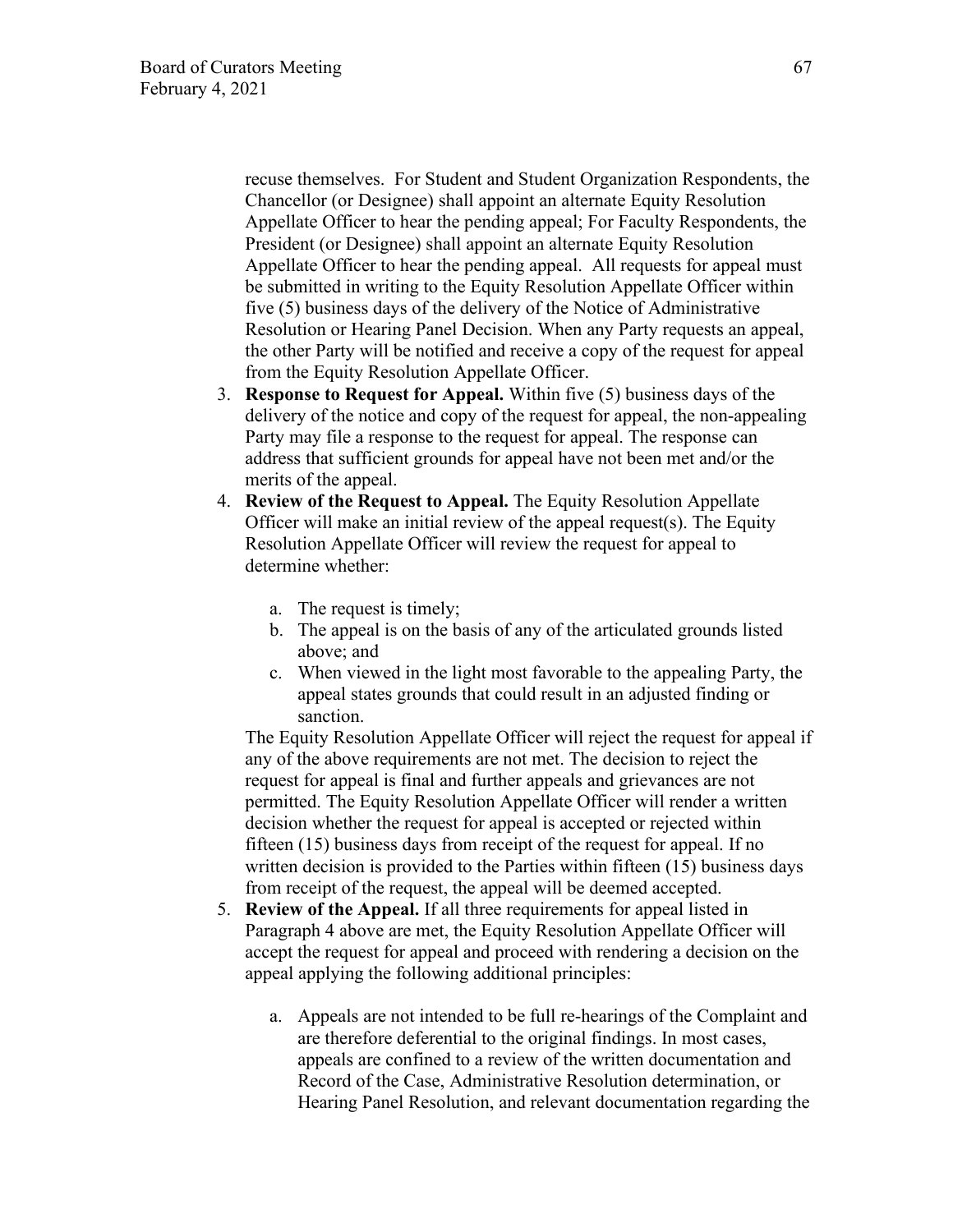grounds for appeal. Appeals granted based on new evidence should normally be remanded to the original decision- maker for reconsideration.

- b. The Equity Resolution Appellate Officer will normally render a written decision on the appeal to all Parties within ten (10) business days from accepting the request for appeal. In the event the Equity Resolution Appellate Officer is unable to render a written decision within ten (10) business days from accepting the request for appeal, the Equity Resolution Appellate Officer will promptly notify the Parties in writing of the delay.
- c. Once an appeal is decided, the outcome is final. Further appeals and grievances are not permitted.
- 6. **Extensions of Time.** For good cause, the Equity Resolution Appellate Officer may grant reasonable extensions of time (e.g.: 7-10 business days) to the deadlines in the appeal process. The Equity Resolution Appellate Officer will notify the Parties in writing if such extensions are granted.
- U. **Failure to Complete Sanctions/Comply with Interim and Long-term Remedial Actions.** All Respondents are expected to comply with all sanctions and remedial actions within the time frame specified. Failure to follow through on these sanctions and remedial actions by the date specified, whether by refusal, neglect or any other reason, may result in additional sanctions and remedial actions through the applicable process.
- V. **Records.** In implementing this policy, records of all Complaints, resolutions (including Conflict resolution and result therefrom, and Administrative Resolution and result therefrom), and hearings will be kept by the Equity Officer. For the purpose of review or appeal, the Record of the Case will be accessible at reasonable times and places to the Respondent and the Complainant. The Record of the Case will be kept for seven (7) years following final resolution. Each Equity Officer, including the Equity Officer for the academic medical center, shall maintain statistical, de-identified data on the race, gender and age of each Party to a Complaint for that university/ academic medical center, and will report such data on an annual basis to the President of the University of Missouri. Additionally, statistical data relating to each university in the University of Missouri System shall be reported on an annual basis to that university's Chancellor and chief officers for human resources, student affairs, and diversity, equity and inclusion; the academic medical center shall report such statistical data for the academic medical center on an annual basis to the Executive Vice-Chancellor for Health Affairs. Data relating to the University of Missouri System shall be reported on an annual basis to the University of Missouri System's chief officers for human resources, student affairs, and diversity, equity and inclusion.
- W. **Dismissal for Cause Referral.** If the recommended sanction for a Regular, Tenured Faculty member is referral to the Chancellor to initiate Dismissal for Cause, the Record of the Case will be forwarded to the appropriate Faculty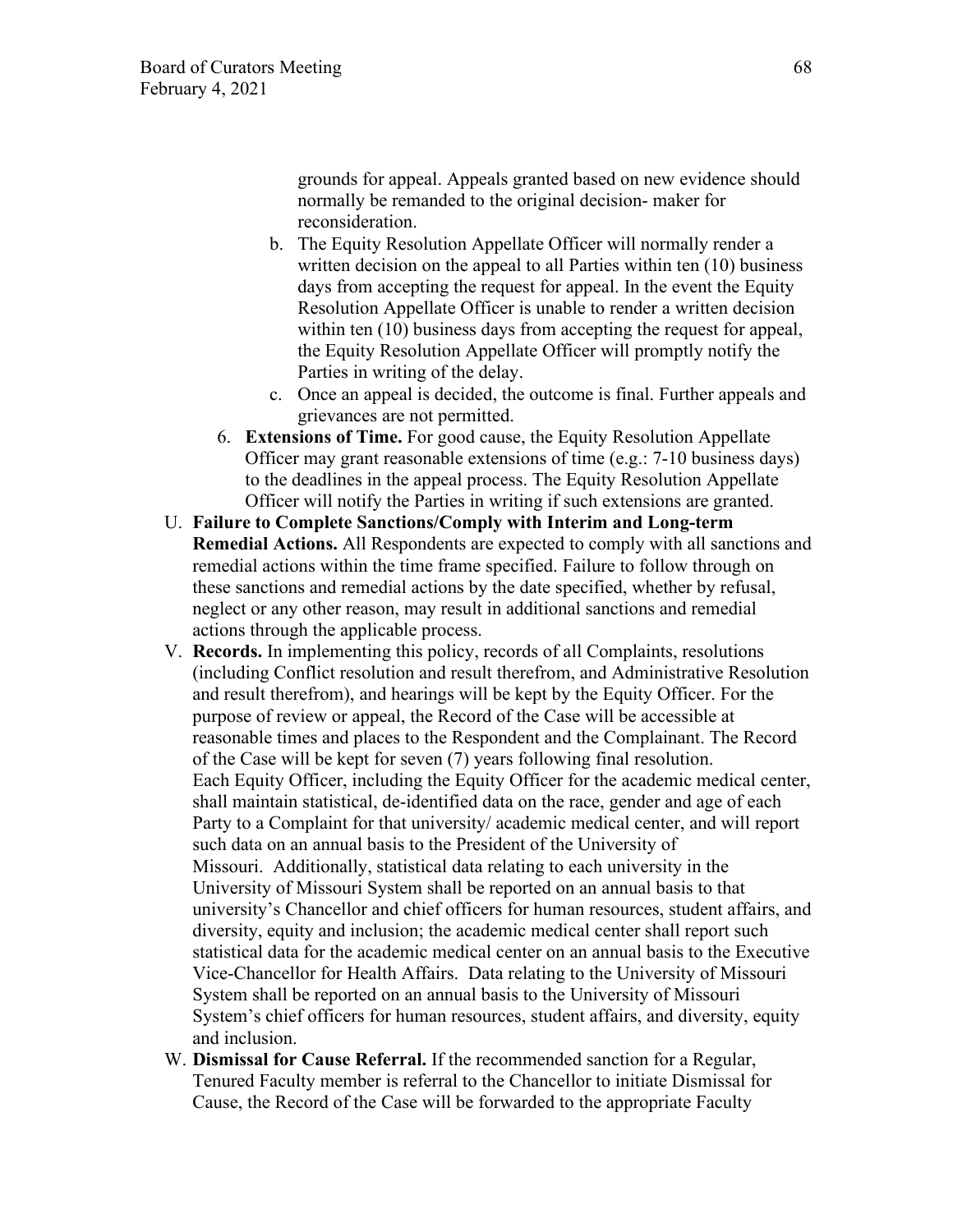Committee on Tenure. Because the Dismissal for Cause proceeding is not a rehearing of the Complaint, the Record of the Case will be included as evidence and the findings will be adopted for proceeding as detailed in Section 310.060: Procedures in Case of Dismissal for Cause in the Collected Rules and Regulations.

X. **Retaliation.** The University strictly prohibits retaliation against any person for making any good faith report of discrimination or harassment, or for filing, testifying, assisting, or participating in any investigation or proceeding involving allegations of discrimination or harassment. For matters involving discrimination or harassment other than sex discrimination under this policy, employees have an obligation to cooperate with University officials including the Investigator, Equity Officer, Provost (or Designee), Hearing Panel, and/or the Equity Resolution Appellate Officer.

For matters involving sex discrimination under this policy, no person may intimidate, threaten, coerce, or discriminate against any individual for the purpose of interfering with any right or privilege secured by law, or because the individual has made a report or complaint, testified, assisted, or participated or refused to participate in any manner in an investigation, proceeding, or hearing. Intimidation, threats, coercion, or discrimination, including charges against an individual for policy violations that do not involve sex discrimination or sexual harassment, but arise out of the same facts or circumstances as a report or complaint of sex discrimination, or a report or Complaint of sexual harassment, for the purpose of interfering with any right or privilege secured by law, constitutes retaliation. The University must keep confidential the identity of any individual who has made a report or complaint of sex discrimination, including any individual who has made a report or filed a Complaint of sexual harassment, any Complainant, any individual who has been reported to be the perpetrator of sex discrimination, any Respondent, and any witness, except as may be permitted by the FERPA statute, 20 U.S.C. 1232g, or FERPA regulations, 34 CFR part 99, or as required by law, or to carry out the purposes of applicable law, including the conduct of any investigation, hearing, or judicial proceeding arising thereunder. Complaints alleging retaliation may be filed with the Equity Officer in accordance with CRRs 600.010, 600.040, and 600.050.

Any person who engages in such retaliation shall be subject to disciplinary action, up to and including expulsion or termination, in accordance with applicable procedures. Any person who believes they have been subjected to retaliation is encouraged to notify the Equity Officer. The University will promptly investigate all complaints of retaliation in accordance with this policy.

The exercise of rights protected under the First Amendment does not constitute retaliation prohibited under this section.

Charging an individual with a policy violation for making a materially false statement in bad faith in the course of any proceedings under this policy does not constitute retaliation provided, however that a determination regarding responsibility, alone, is not sufficient to conclude that any Party made a materially false statement in bad faith.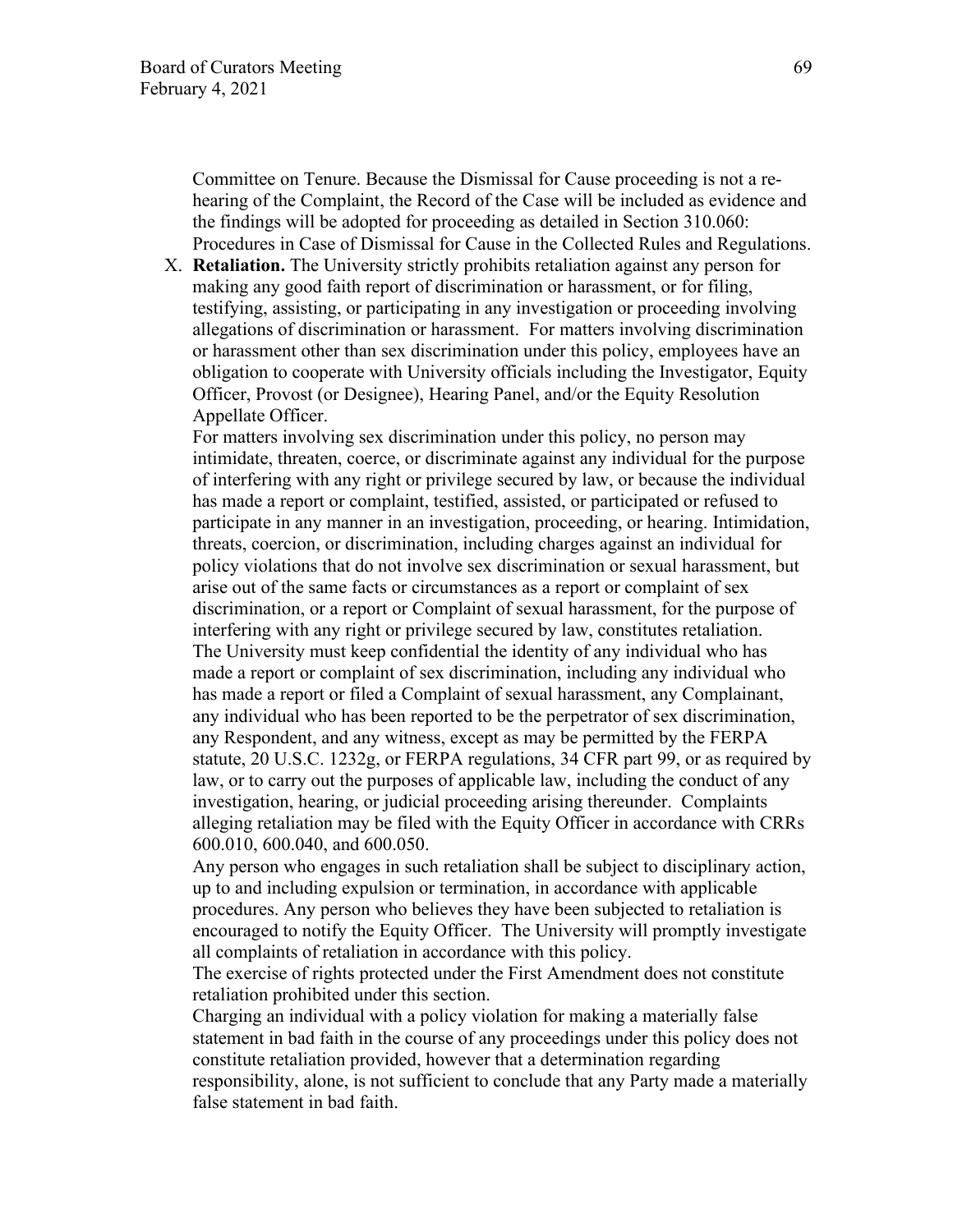### **600.050 Equity Resolution Process for Resolving Complaints of Discrimination and Harassment against a Staff Member or the University of Missouri - for matters involving conduct alleged to have occurred on or after August 14, 2020**

Bd. Min. 2-5-15; Amended 2-9-17 with effective date of 3-1-17; Amended 7-28-20 with an effective date of 8-14-20; Amended 02-04-21.

A. **General.** The University will promptly and appropriately respond to any report of violation of the University's Anti-Discrimination Policies. The procedures described below apply to such reports when the Respondent is a Staff Member, or when the Respondent is not an individual actor but rather the University of Missouri, one of the Universities within the University of Missouri System, or one of its or their educational programs, departments, or other institutional entities, except as noted herein. Further, when the report involves allegations against the President or a Chancellor, upon consultation between the Office of the General Counsel and the System Equity Officer, the investigation may be conducted by an outside investigator.

This procedure does not govern complaints alleging discriminatory denial of coverage under any University health plan, which complaints shall be processed pursuant to the University's applicable grievance process. Further, this procedure does not apply to complaints alleging conduct that would be defined as sexual harassment under Section 600.020 of the Collected Rules and Regulations.

B. **Jurisdiction.** Jurisdiction of the University of Missouri generally shall be limited to conduct which occurs on the University of Missouri premises or at Universitysponsored or University-supervised functions. However, the University may take appropriate action, including, but not limited to, the imposition of sanctions under Section 600.050 of the Collected Rules and Regulations against Staff Members for conduct occurring in other settings, including off-campus, (1) in order to protect the physical safety of students, employees, and visitors or other members of the University community, (2) if there are effects of the conduct that interfere with or limit any person's ability to participate in or benefit from the University's educational programs, activities or employment, or (3) if the conduct occurs when the Staff Member is serving in the role of a University employee. The University may further take appropriate action, including, but not limited to, the imposition of remedial actions under Section 600.050 of the Collected Rules and Regulations for conduct occurring in other settings, including off-campus, (1) in order to protect the physical safety of students, employees, or visitors or other members of the University community, (2) if there are effects of the conduct that interfere with or limit any person's ability to participate in or benefit from the University's educational programs, activities or employment, or (3) if the conduct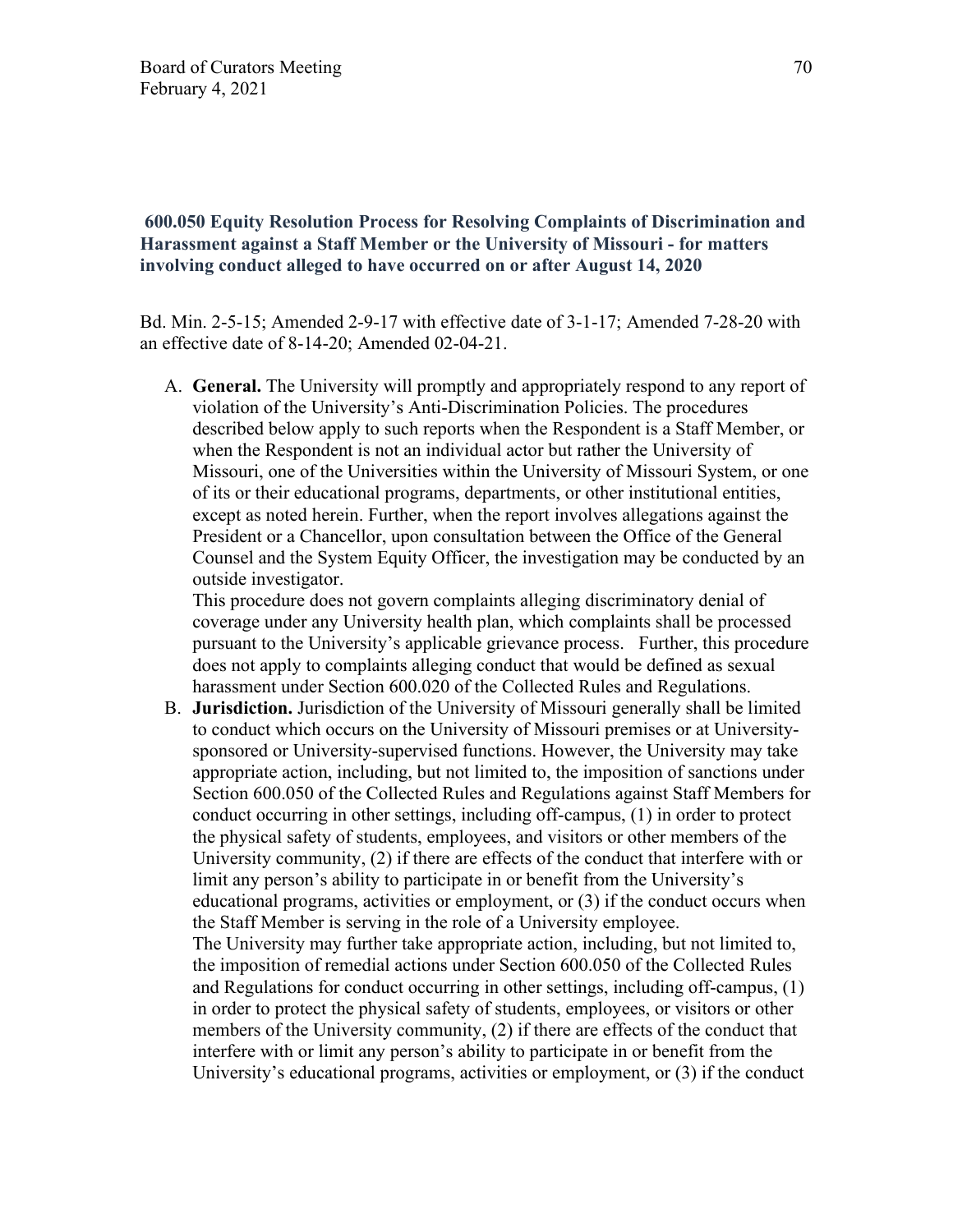occurs when staff or faculty members are serving in the role of University employees.

If a Complainant alleges or the investigation suggests that a discrimination or harassment policy violation as defined in Section 600.010 of the Collected Rules and Regulations occurred in concert with an alleged violation of the University's Title IX policies, the University shall have the authority to investigate and take appropriate action regarding the alleged violation(s) of the discrimination or harassment policy pursuant to University's Title IX process. If the allegation(s) in the Complaint that fall under the Title IX policy are dismissed, the University may discontinue the process under the Title IX policy and then proceed under this Equity Resolution Process for any remaining reports of alleged violation(s) of Section 600.010 in the Complaint.

Further, if a Complainant simultaneously alleges or the investigation suggests that violations of the University's Anti-Discrimination Policies and disagreements arising from working relationships, working conditions, employment practices, or differences of interpretation of a policy, the University shall have the authority to investigate and take appropriate action regarding each of the Complainant's allegations pursuant to this Equity Resolution Process. In conducting such investigations, the Equity HR Officer or Equity Officer, and/or the Investigator may consult with and/or seek guidance from Human Resources staff or appropriate administrators as necessary.

C. **At-Will Employment Status.** Nothing contained in this policy is intended and no language contained herein shall be construed as establishing a "just cause" standard for imposing discipline, including but not limited to, termination of employment. Further, nothing contained in this policy is intended and no language contained herein shall be construed to alter in any manner whatsoever the at-will employment status of any at-will University employee.

### D. **Definitions:**

- 1. **Administrative Resolution.** The equity resolution process of a Complaint by making a finding on each of the alleged policy violations and finding on sanctions without a hearing.
- 2. **Complainant.** "Complainant" refers to the person alleged to have been subjected to discrimination or harassment in violation of the University's Anti-Discrimination Policies. The University may serve as the Complainant when the person alleged to have been subjected to discrimination or harassment in violation of the University's Anti-Discrimination Policies chooses not to act as the Complainant in the resolution process or requests that the Complaint not be pursued. If the University decides to pursue a claim of discrimination by a visitor, third party or applicant through the applicable Equity Resolution Process, the University will act as the Complainant. Former University Faculty or Staff members may act as the Complainant in the applicable Equity Resolution Process only when their employment is terminated and they allege that the termination of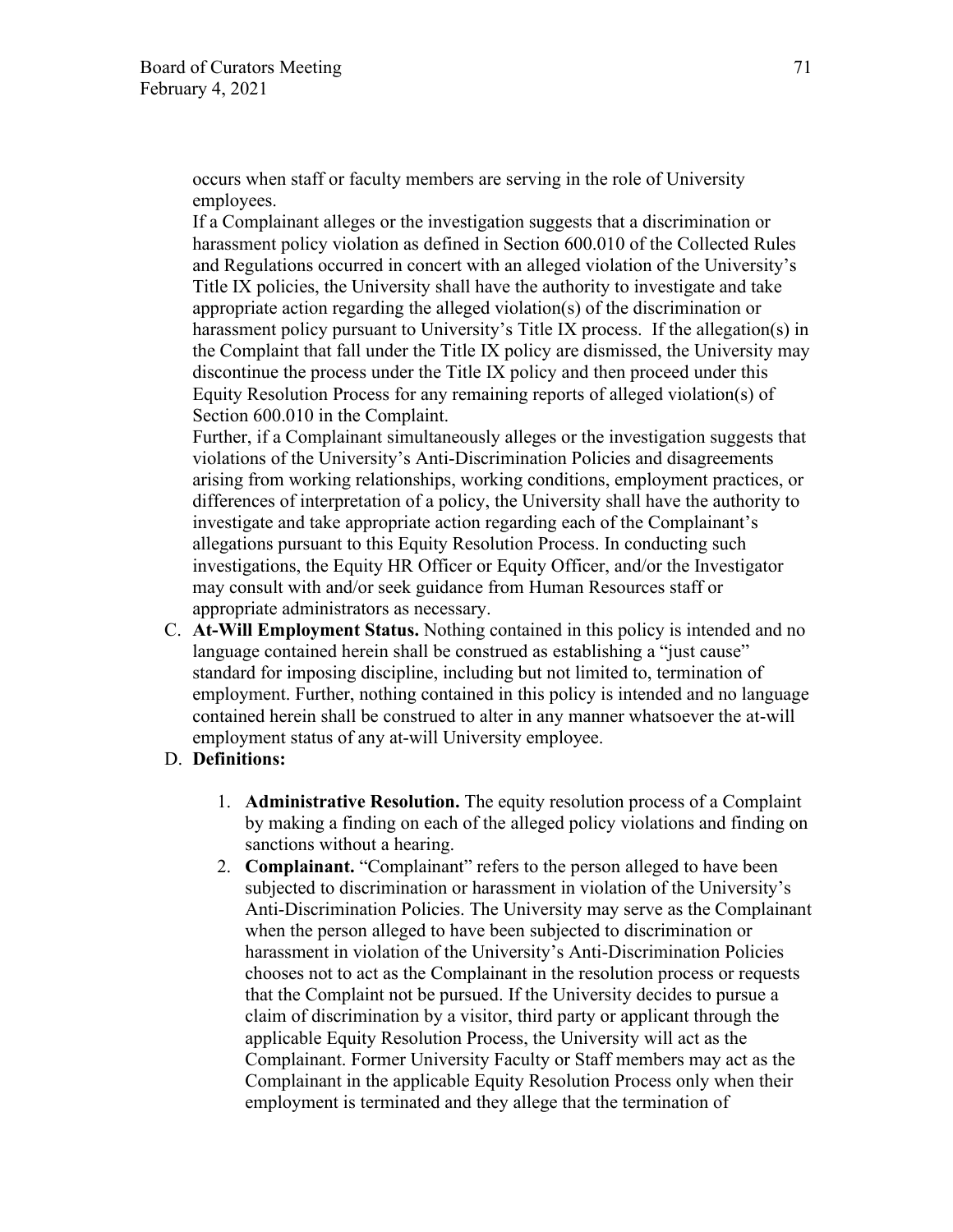employment was discriminatory. For any other allegations of discrimination by former University Faculty or Staff members, the University will investigate and appropriately respond to reports of a violation of the University's Anti-Discrimination Policies and if the University decides to pursue a claim of discrimination through the applicable equity resolution process, the University will act as the Complainant.

- 3. **Complaint.** A document prepared by the Equity Officer when a verbal or written report of alleged discrimination or harassment becomes known to the University, or a document filed and signed by a Complainant alleging discrimination or harassment against a Respondent and requesting that the University investigate the allegation.
- 4. **Conflict Resolution.** A voluntary resolution process using alternative dispute resolution mechanisms such as mediation, facilitated dialogue, or restorative justice.
- 5. **Designated Administrator**. Designated Administrators are administrators selected by the System Chief Diversity Officer to assist in the Administrative Resolution process.
- 6. **Equity Human Resources Officer ("Equity HR Officer").** The Equity Human Resources Officers ("Equity HR Officer") are trained human resources and/or equity administrators designated by either the Chancellor (or Designee) for University Staff Members and MU Health Staff Members or the President (or Designee) for System Staff Members to receive and assist with the investigation and resolution of reports or Complaints regarding violation of the University's Anti-Discrimination Policies.
- 7. **Equity Officer.** The Equity Officer is a trained administrator designated by the Chancellor (or Designee) to receive and assist with the investigation and resolution of Complaints regarding violation of the University's Anti-Discrimination Policies. All references to "Equity Officer" throughout this policy refer to the Equity Officer, or the Equity Officer's designee.
- 8. **Equity Resolution Appellate Officers.** Equity Resolution Appellate Officers are trained, senior-level administrators who hear all requests for reconsideration of summary determination and appeals stemming from the Equity Resolution Process, and are designated by either the Chancellor (or Designee) for University Staff Members or Health System Staff Members Respondents, or the President (or Designee) for System Staff Members or University Respondents.
- 9. **Equity Support Person.** The individuals selected by a Party to provide support and guidance throughout the Equity Resolution Process. Each Party is allowed one Equity Support Person.
- 10. **Investigators.** Investigators are trained individuals appointed by the Equity Officer to conduct investigations of the alleged violations of the University's Anti-Discrimination Policies.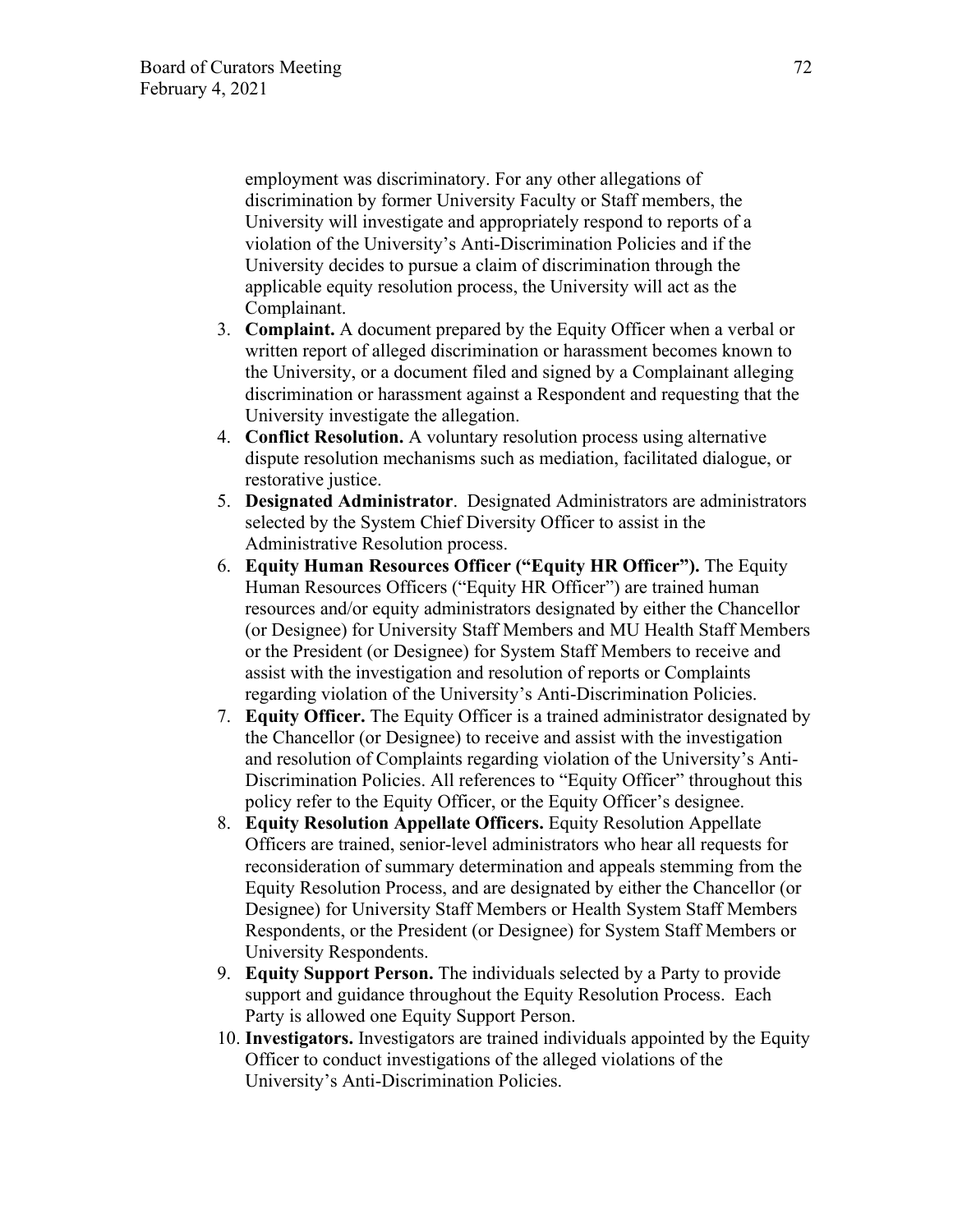- 11. **Parties.** The Complainant and the Respondent are collectively referred to as the Parties.
- 12. **Record of the Case.** The Record of the Case in the Section 600.050 Process includes, when applicable: Letter(s) of Notice, investigative report and exhibits; the finding on each of the alleged policy violations and sanctions by the decision-maker and the decision on appeal, including the request for appeal, any additional evidence submitted for appeal, and written arguments of the parties, if applicable.
- 13. **Report.** Any verbal or written communication or notice of an alleged violation of the University's Anti-Discrimination Policies.
- 14. **Respondent.** "Respondent" refers to the staff member or members alleged to have violated the University's Anti-Discrimination Policies, or the University of Missouri, one of the Universities within the University of Missouri System, or one of its or their academic programs, departments, or other institutional entities, depending on the nature of the report. If the University of Missouri is the Respondent, the Equity Officer will designate the Respondent representative, consistent with the below guidelines:
	- a. For institutional complaints involving recruitment and admissions, the Respondent shall normally be represented by the Director of Admissions.
	- b. For institutional complaints involving treatment in educational programs, the Respondent shall normally be represented by the appropriate department head.
	- c. For institutional complaints involving nonacademic matters related to campus living and student life, the Respondent shall normally be represented by the appropriate administrative supervisor, department head, and/or director.
	- d. For institutional complaints arising out of employment, the Respondent shall normally be represented by the supervisor, department head, or director of the employing unit.
	- e. For institutional complaints relating to financial aid decisions, the Respondent shall normally be the Director of Student Financial Aid where the application for financial aid was originally filed or the award originally made.
- 15. **Staff Members.** Staff members include all Administrative, Service and Support Staff, which includes all regular employees, variable hour employees, nonregular employees, per diem employees as defined in Section 320.050.II of the Collected Rules and Regulations, and Subsidiary Employees as defined in Section 320.050.III. When academic administrators are acting in their administrative, at-will role, Complaints against them will be processed pursuant to this Equity Resolution Process.
- 16. **Summary Resolution.** Resolution of the Complaint upon the determination by the Equity Officer that there is an insufficient basis to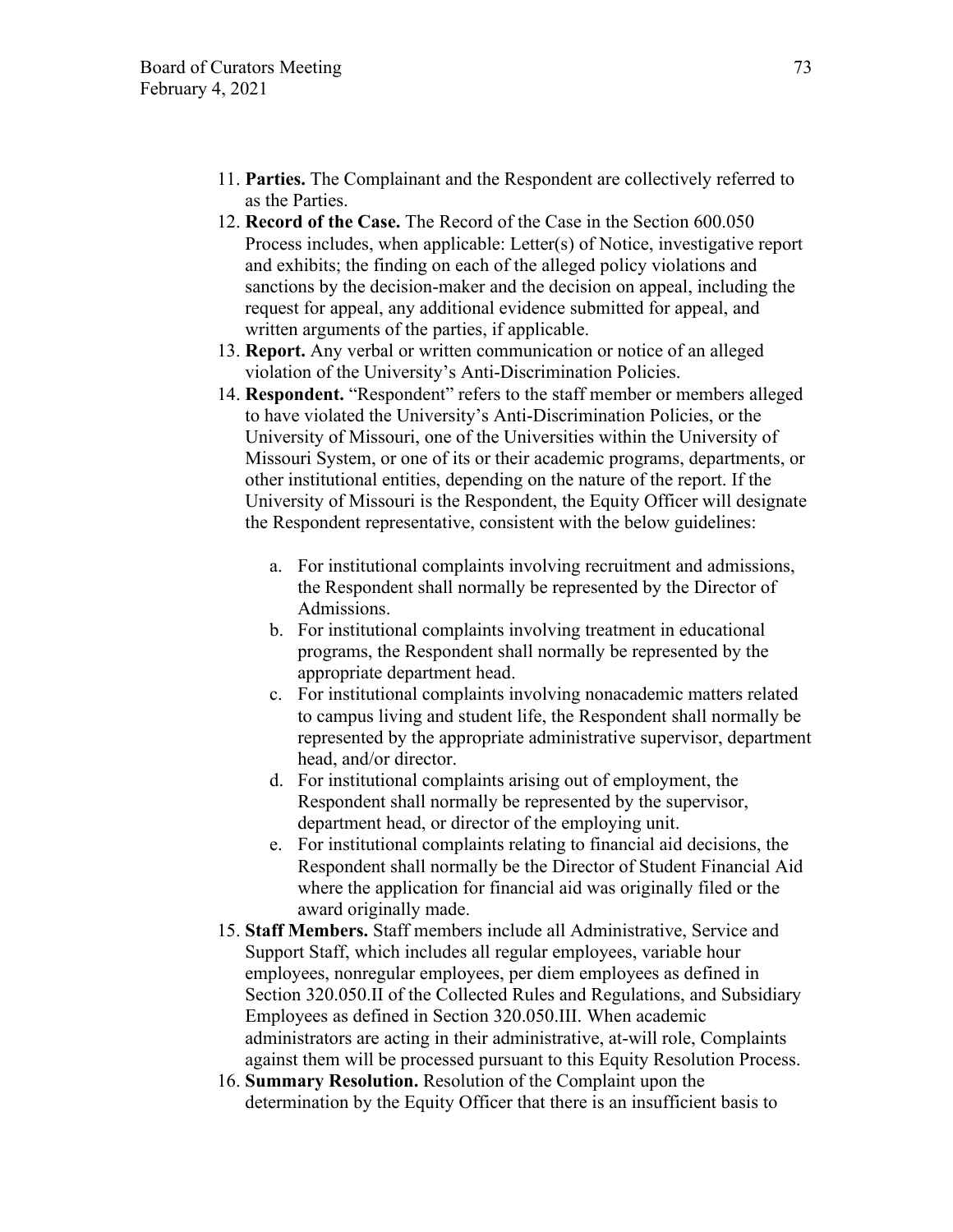proceed with the Complaint that the Respondent violated the University's Anti-Discrimination Policies.

- 17. **Supervisor.** The individual or individuals who have authority to terminate the Respondent's employment. If a supervisor has a conflict as determined by the Equity Officer, the Equity HR Officer will determine the appropriate manager to act as the Supervisor for purposes of this rule.
- 18. **University's Anti-Discrimination Policies.** The University's Anti-Discrimination Policies include the Equal Employment/Education Opportunity and nondiscrimination Policy located at Section 600.010 of the Collected Rules and Regulations.
- E. **Making a Report.** Any person (whether or not the person reporting is the person alleged to be the victim of conduct that could constitute discrimination or harassment) may report discrimination or harassment to the Equity Officer. A report may be made in person, or at any time (including during non-business hours) by mail, by telephone, or by electronic mail, using the contact information listed for the Equity Officer, by an online portal set up by the University for this purpose, or by any other means that results in the Equity Officer receiving the person's verbal or written report. Individuals may also contact campus police if the alleged offense may also constitute a crime. In order to foster reporting and participation, the University may provide amnesty to Parties and witnesses accused of minor student conduct violations ancillary to the incident.
- F. **Preliminary Contact and Inquiry.** Upon receiving a report, the Equity Officer shall promptly contact the Complainant to discuss the availability of supportive measures as defined herein, consider the Complainant's wishes with respect to supportive measures, inform the Complainant of availability of supportive measures with or without the filing of a Complaint, and explain to the Complainant the process for filing a Complaint. If the identity of the Complainant is unknown, the Equity Officer may conduct a limited investigation sufficient to identify to Complainant to the extent possible.

In addition to making preliminary contact, the Equity Officer shall conduct a preliminary inquiry to gather enough information to make a threshold decision regarding whether the report describes a possible violation of the University's anti-discrimination policies.

If the report describes a possible violation, the Equity Officer will refer the matter to the appropriate procedural process and provide appropriate supportive measures. If the report does not describe a possible violation, the matter will be referred to the appropriate non-Equity process. Under those circumstances, the Equity Officer may counsel and suggest monitoring or training opportunities to correct for inappropriate behavior that does not rise to the level of a violation. The preliminary inquiry shall be conducted promptly (typically within 7-10 business days) of receiving the report.

### G. **Filing a Complaint**.

A Complaint is a document prepared by the Equity Officer after a verbal or written report of alleged discrimination or harassment becomes known to the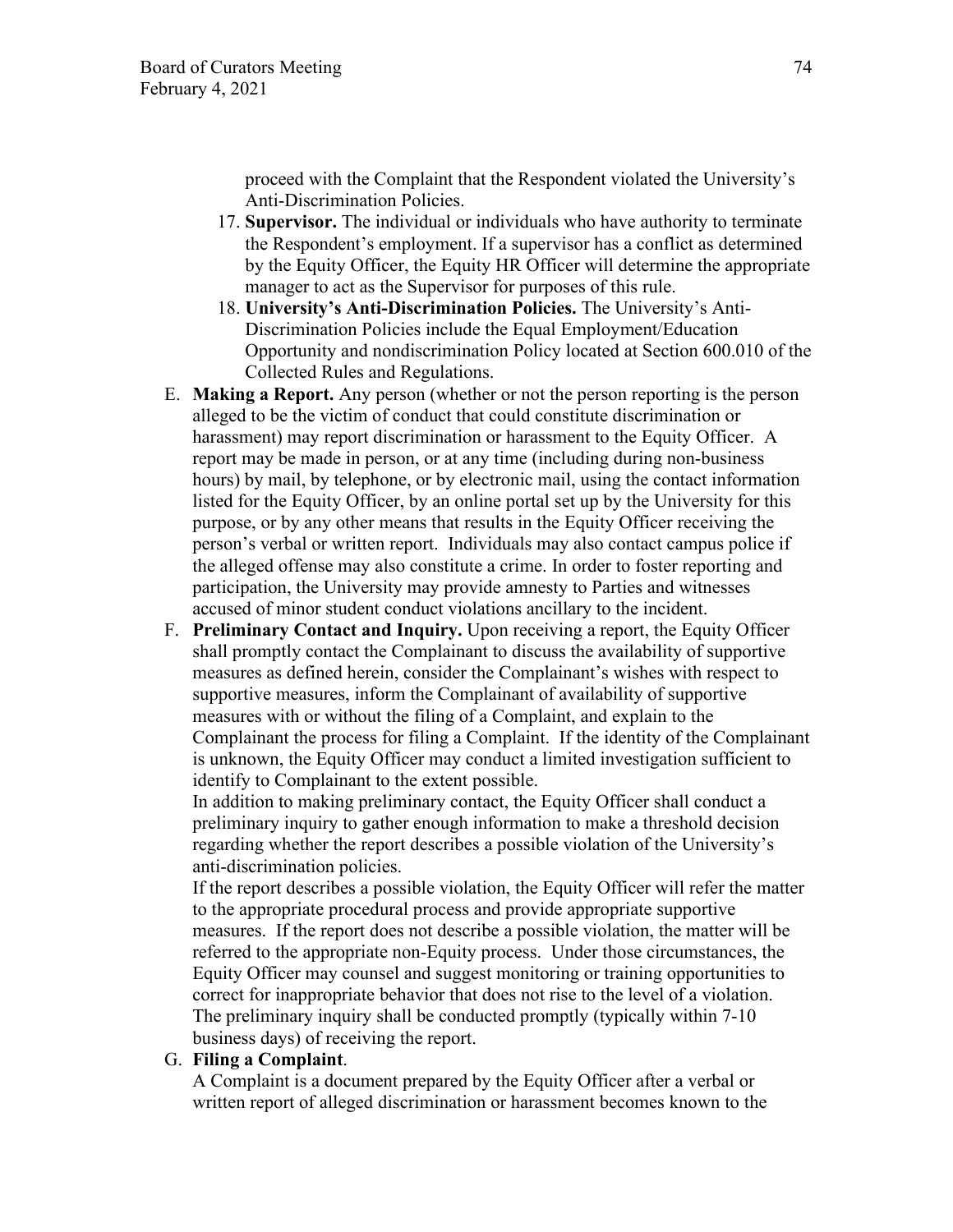University, or a document filed and signed by a Complainant alleging discrimination or harassment against a Respondent and requesting that the University investigate the allegation. As used herein, the phrase "document filed and signed by a complainant" means a document or electronic submission (such as by electronic mail or through an online portal provided for this purpose by the University) that contains the complainant's physical or digital signature, or otherwise indicates that the Complainant is the person filing the Complaint. All Complaints alleging discrimination or harassment under this policy will be investigated. The University may serve as the Complainant when the person alleged to have been subjected to discrimination or harassment in violation of the University's Anti-Discrimination policies chooses not to act as the Complainant in the resolution process or requests that the Complaint not be pursued. If the University decides to pursue a report of discrimination by a visitor, third party or applicant through the applicable equity resolution process, the University will act as the Complainant. Where the Equity Officer prepares a Complaint, the Equity Officer is not a Complainant or otherwise a party under this policy. The University may consolidate Complaints as to allegations of discrimination or harassment against more than one Respondent, or by more than one Complainant against one or more Respondents, or by one party against the other Party where the allegations of discrimination or harassment, arise of the same facts or circumstances. Where this process involves more than one Complainant or more than one Respondent, each Complainant and each Respondent shall be entitled and subject to all of the rights and obligations set forth herein.

#### H. **Notice of Allegations**:

- 1. Upon receipt of a Complaint, the Equity Officer, will provide a written notice to the known Parties that includes the following:
	- a. A description of the University's available Equity Resolution processes, including Conflict Resolution;
	- b. Notice of the allegations of discrimination and/or harassment, including sufficient details known at the time. Sufficient details include the identities of the Parties involved in the incident, if known; the conduct allegedly constituting the discrimination and/or harassment; and the date and location of the alleged incident.
	- c. A statement that the Respondent is presumed not responsible for the alleged conduct and that a determination regarding responsibility is made at the conclusion of the Equity Resolution process.
	- d. A statement notifying the Parties of the availability of supportive measures.
	- e. A statement notifying the Parties of their right to have an Equity Support Person of their choice, who may be, but is not required to be, an attorney.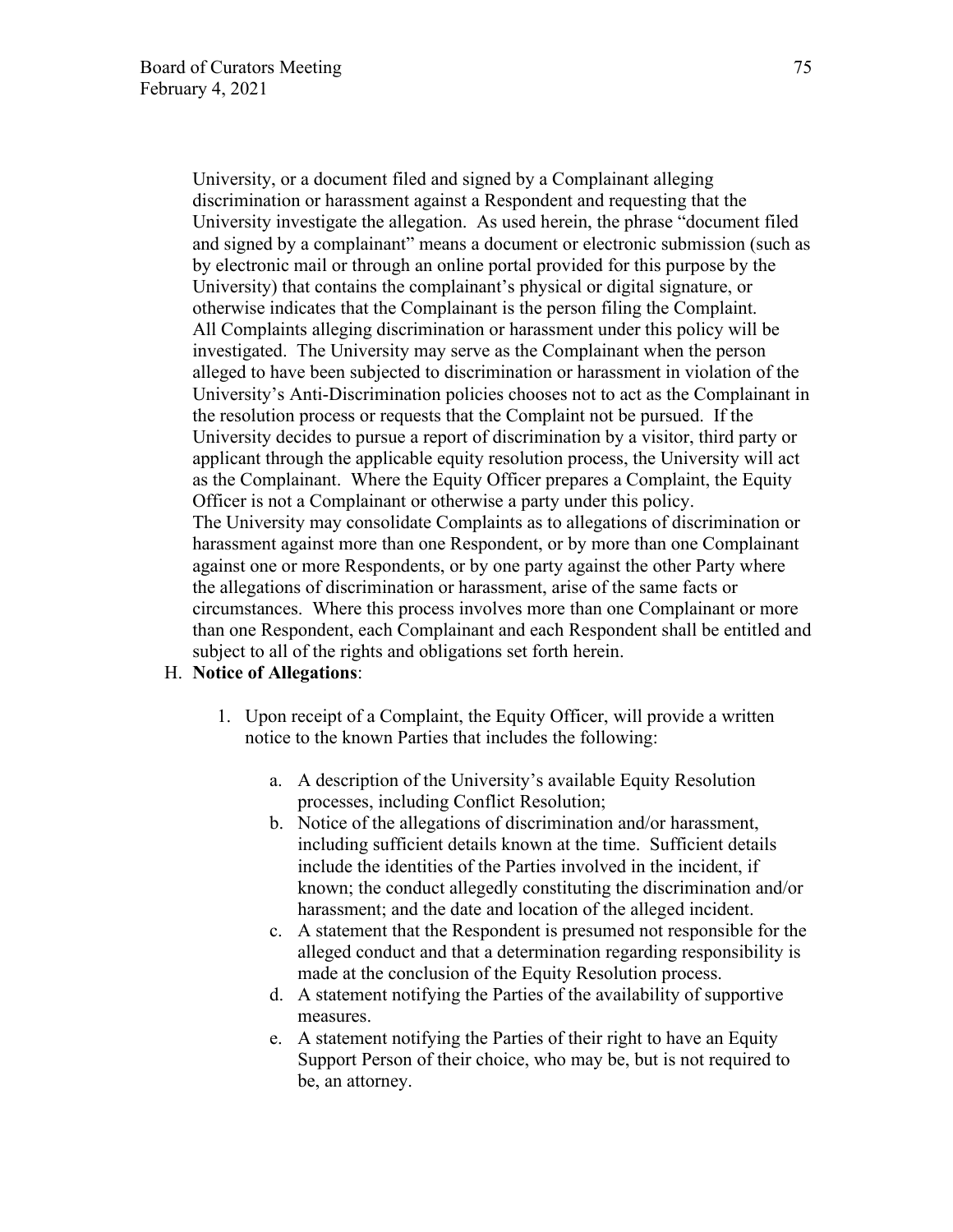- f. A statement notifying the Parties that they may have an Equity Support Person selected by a Party accompany the Party to all meetings, interviews, and proceedings to provide support for the Party throughout the Equity Resolution Process.
- g. A statement notifying the Parties that they will be permitted to inspect and review any evidence obtained as part of the investigation that is directly related to the allegations raised in the Complaint, including the evidence upon which the University does not intend to rely in reaching a determination regarding responsibility and including inculpatory or exculpatory evidence whether obtained from a Party or other source.
- h. A statement notifying the Parties that they must be truthful when making any statement or providing any information or evidence to the University throughout the process, and all documentary evidence must be genuine and accurate. False statements and fraudulent evidence by an employee may be the basis for personnel action pursuant to CRR 370.010 or HR 601, or other applicable University policies, or for disciplinary action pursuant to CRR 200.010 for students.
- i. A statement that nothing in the Equity Process is intended to supersede nor expand any rights the individual may have under applicable state or federal statutory laws or the U.S. Constitution.
- j. A statement informing a Party that all notices hereafter will be sent via their University-issued email account, unless they provide to the Equity Officer an alternate method of notification. If a Party does not have a University-issued email account, all notices hereafter will be via U.S. Mail unless they provide the Equity Officer with a preferred method of notification.
- 2. The Notice of Allegations will be made in writing to the Parties by email to the Party's University-issued email account, with a read-receipt or reply email requested. If a read-receipt or reply email is not returned within three (3) business days or the Party does not have a University-issued email account, the Notice of Allegations shall be sent via U.S. Mail postage prepaid to the last known address of the Party. Notice also may be provided in person to either Party. Notice is presumptively deemed delivered, when: 1) provided in person, 2) emailed to the individual, or 3) when mailed.

## I. **Supportive Measures and Administrative Leave**

1. **Supportive Measures.** Supportive measures are non-disciplinary, nonpunitive individualized services offered as appropriate, as reasonably available, and without fee or charge to the Complainant or the Respondent before or after the filing of a Complaint. These measures are designed to restore or preserve equal access to the University's education programs, activities or employment without unreasonably burdening the other Party, including measures designed to protect the safety of all Parties or the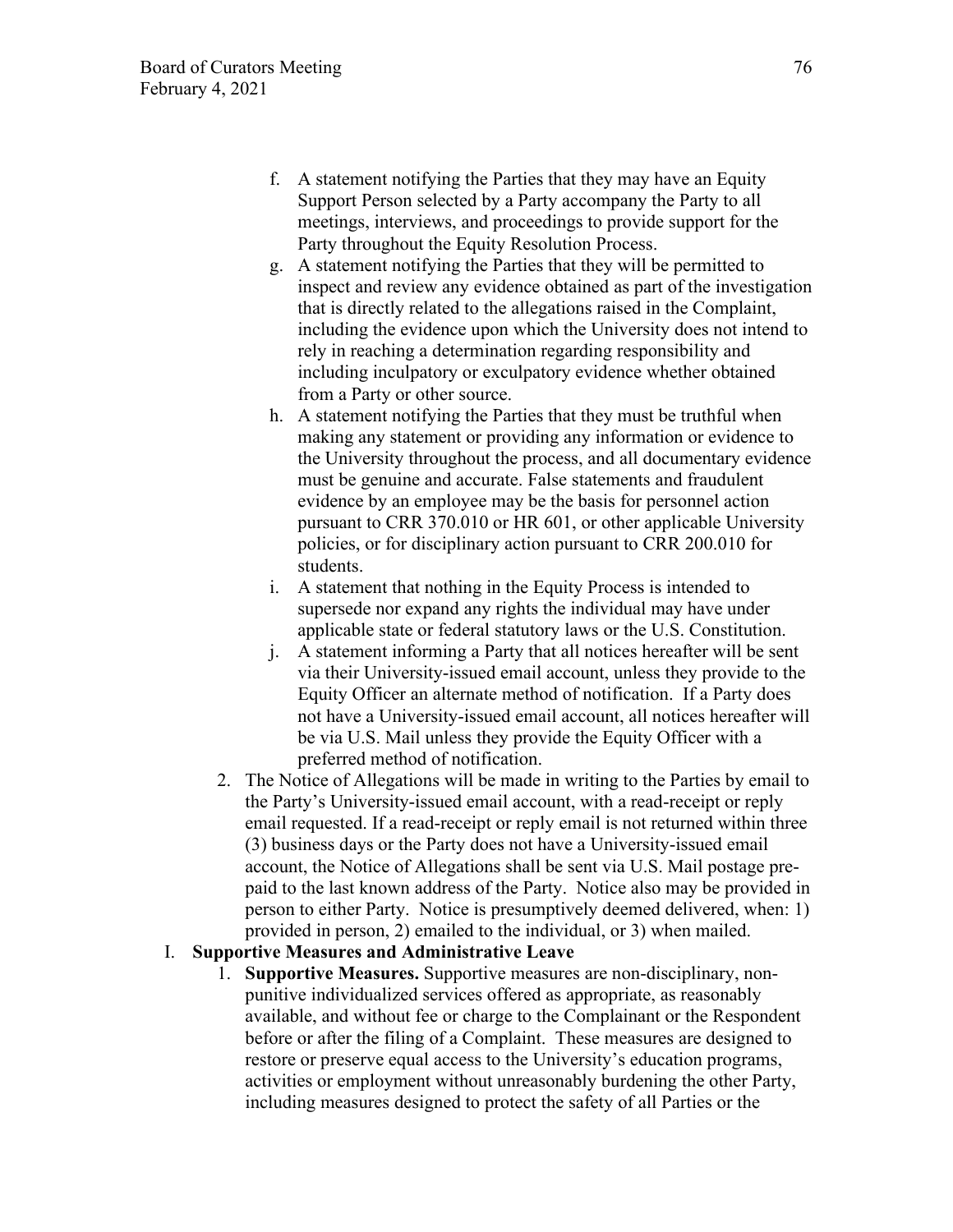University's education environment, or deter discrimination and harassment. The University will maintain as confidential any supportive measures provided to the Complainant or Respondent, to the extent that maintaining such confidentiality would not impair the ability of the University to provide the supportive measures. The Equity Officer is responsible for the effective implementation of supportive measures. Supportive measures may include:

- a. Referral and facilitating contact for the Complainant or Respondent for counseling or other support services.
- b. Mutual restrictions on contact between the Parties.
- c. Providing campus escort services to the Parties.
- d. Increased security and monitoring of certain areas of the campus.
- e. Adjusting the extracurricular activities, work schedules, work assignments, supervisory responsibilities, or work arrangements of the Complainant and/or Respondent, as appropriate.
- f. If either Party is a student:
	- (1) Referral of that Party to academic support services and any other services that may be beneficial to the Party.
	- (2) Adjusting the courses, assignments, and/or exam schedules of the Party.
	- (3) Altering the on-campus housing assignments, dining arrangements, or other campus services for the Party.
- g. Providing limited transportation accommodations for the Parties.
- h. Informing the Parties of the right to notify law enforcement authorities of the alleged incident and offering to help facilitate such a report.
- 2. **Administrative Leave**. The Equity Officer may implement an administrative leave for an employee in accordance with University Human Resources Policies.
- J. **Employees and Students Participating in the Equity Resolution Process.** All University employees and students must be truthful when making any statement or providing any information or evidence to the University throughout the process, including to the Investigator, the Equity HR Officer (or Designee), the Equity Officer, and/or the Equity Resolution Appellate Officer, and all documentary evidence must be genuine and accurate. False statements, fraudulent evidence or refusal to cooperate with the Investigator, the Equity HR Officer (or Designee), the Equity Officer, and/or the Equity Resolution Appellate Officer by an employee may be the basis for personnel action pursuant to CRR 370.010 or HR 601, or other applicable University policies, or if by a student may be the basis for disciplinary action pursuant to CRR 200.010. However, this obligation does not supersede nor expand any rights the individual may have under applicable state or federal statutory law or the U.S. Constitution. For purposes of this policy, "refusal to cooperate" does not include refusal to participate in any proceedings involving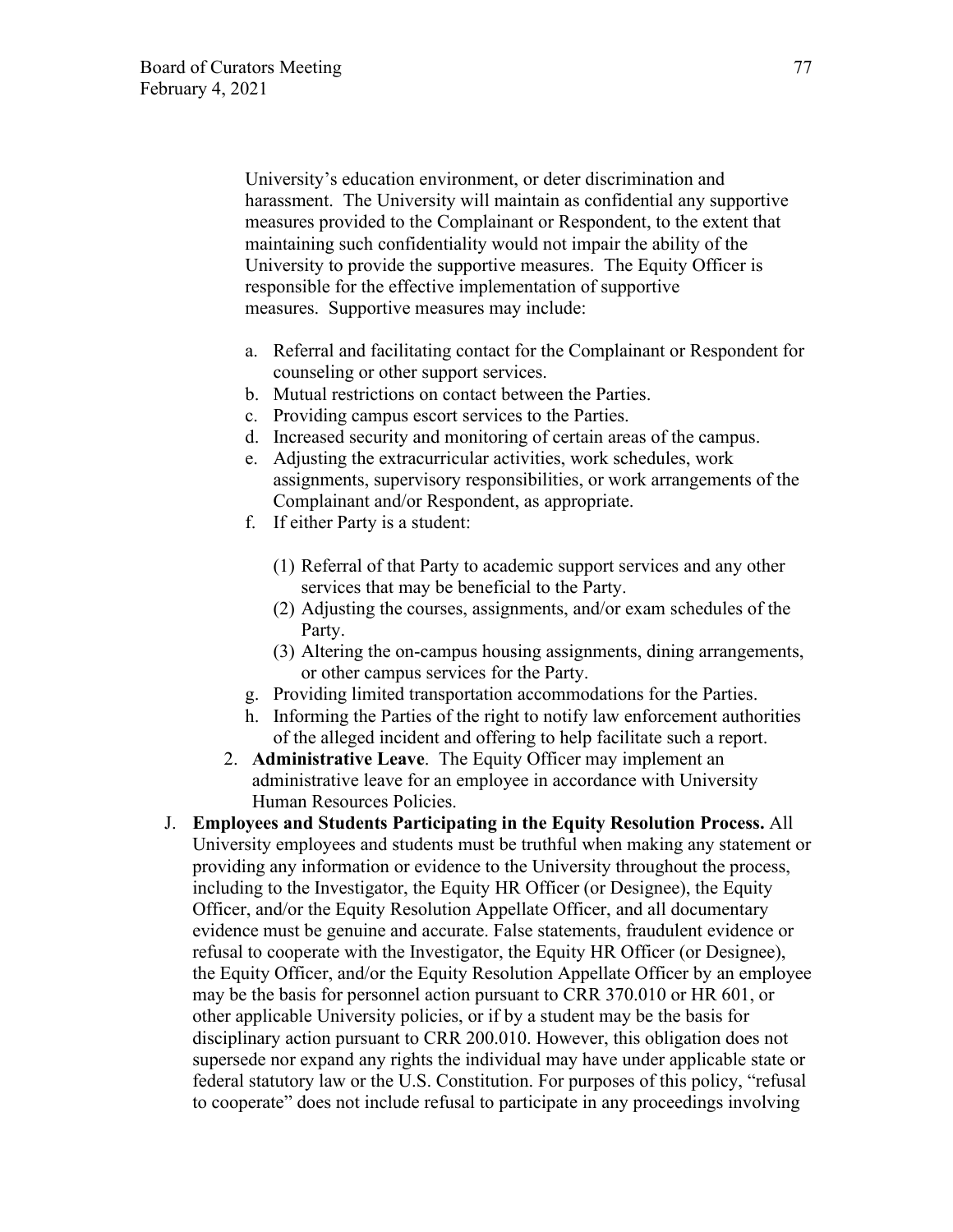sex discrimination. The fact that a determination has been made that a Respondent has or has not violated any policy is not sufficient grounds, by itself, to declare that a false statement or fraudulent evidence has been provided by a Party or witness.

No employee or student, directly or through others, should take any action which may interfere with the investigation. Employees and students are prohibited from attempted or actual intimidation or harassment of any potential witness. Failure to adhere to these requirements may lead to disciplinary action, up to and including expulsion or termination.

### K. **Rights of the Parties in the Equity Resolution Process**.

- 1. To be treated with respect by University officials.
- 2. To be free from retaliation.
- 3. To have access to University support resources (such as counseling and mental health services and University health services).
- 4. To request a no contact directive between the Parties.
- 5. To have an Equity Support Person of the Party's choice accompany the Party to all interviews, meetings, and proceedings throughout the Equity Resolution Process.
- 6. To refuse to have an allegation resolved through Conflict Resolution Process.
- 7. To receive prior to Administrative Resolution, an investigative report that fairly summarizes the relevant evidence in an electronic format or hard copy for their review and written response.
- 8. To have an opportunity to present a list of potential witnesses and provide evidence to the Investigator.
- 9. To have Complaints heard in substantial accordance with these procedures.
- 10. To receive written notice of any delay of the process or limited extension of time frames.
- 11. To be informed of the finding, rationale, sanctions and remedial actions.
- 12. To report the matter to law enforcement (if applicable) and to have assistance in making that report.
- 13. To have an opportunity to request reconsideration of the summary determination ending the process, and appeal the determination of a decision-maker.
- 14. When the Complainant is not the reporting Party, the Complainant has full rights to participate in any Equity Resolution Process under this policy.
- 15. Additional Rights for Students as a Party:
	- a. To request reasonable housing, living and other accommodations and remedies consistent with Section 600.050.I.
	- b. To receive amnesty for minor student misconduct that is ancillary to the incident, at the discretion of the Equity Officer.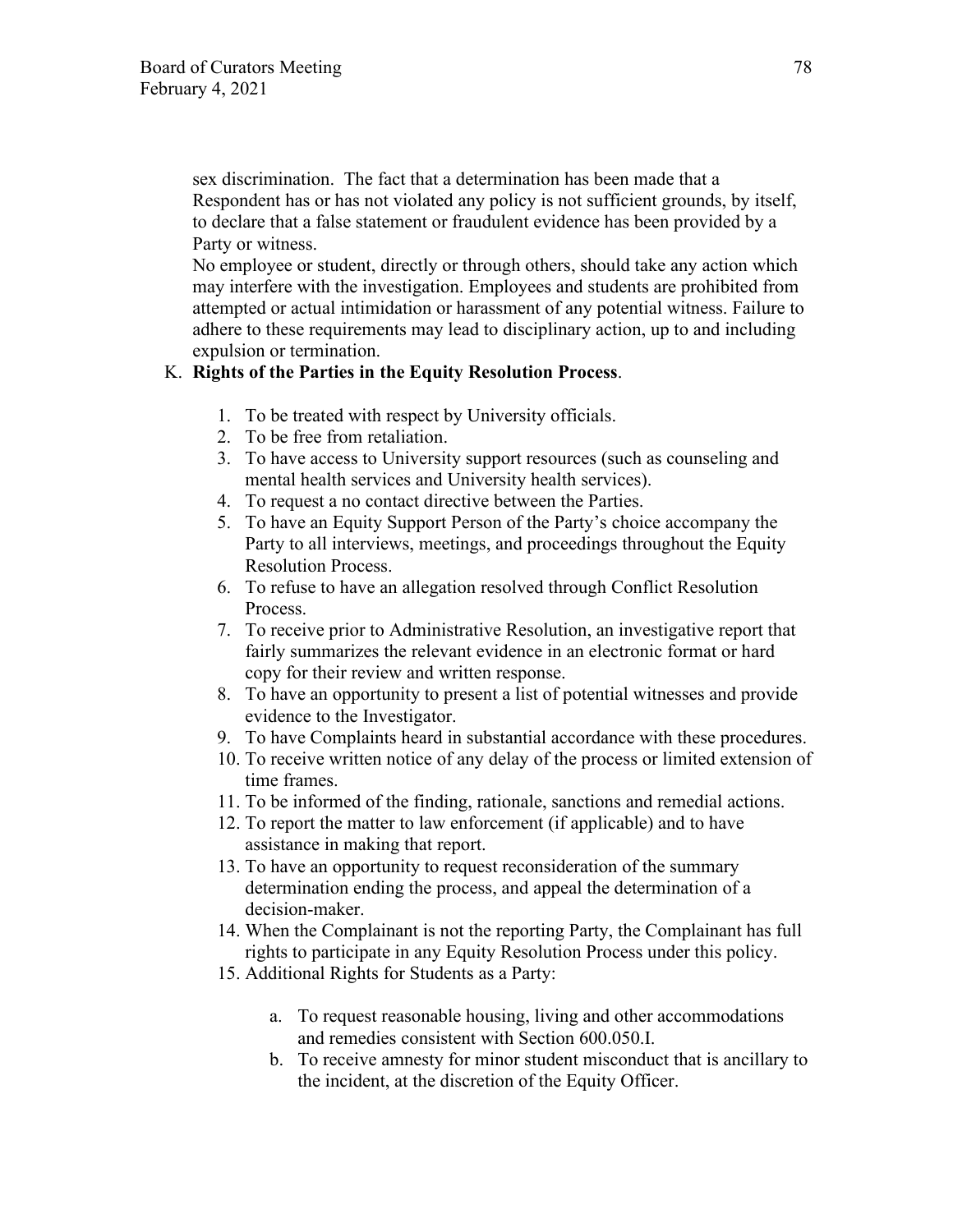L. **Role of Equity Support Persons.** Each Complainant and Respondent is allowed to have one Equity Support Person of their choice present with them for all Equity Resolution Process interviews, meetings and proceedings. The Parties may select whomever they wish to serve as their Equity Support Person, including an attorney. An Equity Support Person is not required and any Party may elect to proceed without an Equity Support Person.

If Complainant is a student, they may request that the Equity Officer assign an Equity Support Person to provide support throughout the Equity Resolution Process. University Equity Support Person(s) are administrators, faculty, or staff at the University trained on the Equity Resolution Process. The Complainant may not require that the assigned Equity Support Person have specific qualifications such as being an attorney. An Equity Support Person cannot be called upon as a witness by a Party in a hearing to testify about matters learned while that individual was acting in their capacity as an Equity Support Person.

M. **Investigation.** Upon the initiation of a formal investigation, the Equity Officer will promptly appoint a trained Investigator or a team of trained Investigators to investigate the Complaint.

The burden of proof and the burden of gathering evidence sufficient to reach a determination regarding responsibility rests on the University.

The University cannot access, consider, disclose, or otherwise use a Party's records that are made or maintained by a physician, psychiatrist, or other recognized professional or paraprofessional acting in the professional's or paraprofessional's capacity, or assisting in that capacity, and which are made and maintained in connection with the provision of treatment to the Party, unless the University obtains that Party's voluntary, written consent to do so for use in the Equity Resolution process.

The Parties are not prohibited from discussing the allegations under investigation or from gathering and presenting relevant evidence. The Parties may present witnesses and other inculpatory and exculpatory evidence; all such evidence must be relevant.

A Party whose participation is expected or invited at an interview or meeting shall receive written notice of the date, time, location, participants, and purpose of all meetings or investigative interviews with sufficient time for the Party to prepare to participate.

The Parties may be accompanied to any related meeting or proceeding by an Equity Support Person of their choice, who may be, but is not required to be, an attorney; however, the Equity Support Person may only participate in the proceedings as set forth in this policy.

The Investigator(s) will make reasonable efforts to conduct interviews with the Parties and relevant witnesses, obtain available evidence and identify sources of expert information, if necessary. The Investigator(s) will provide an investigative report to the Equity Officer. This report may contain the Investigator's observations regarding the credibility of the Complainant, the Respondent, and any witnesses interviewed.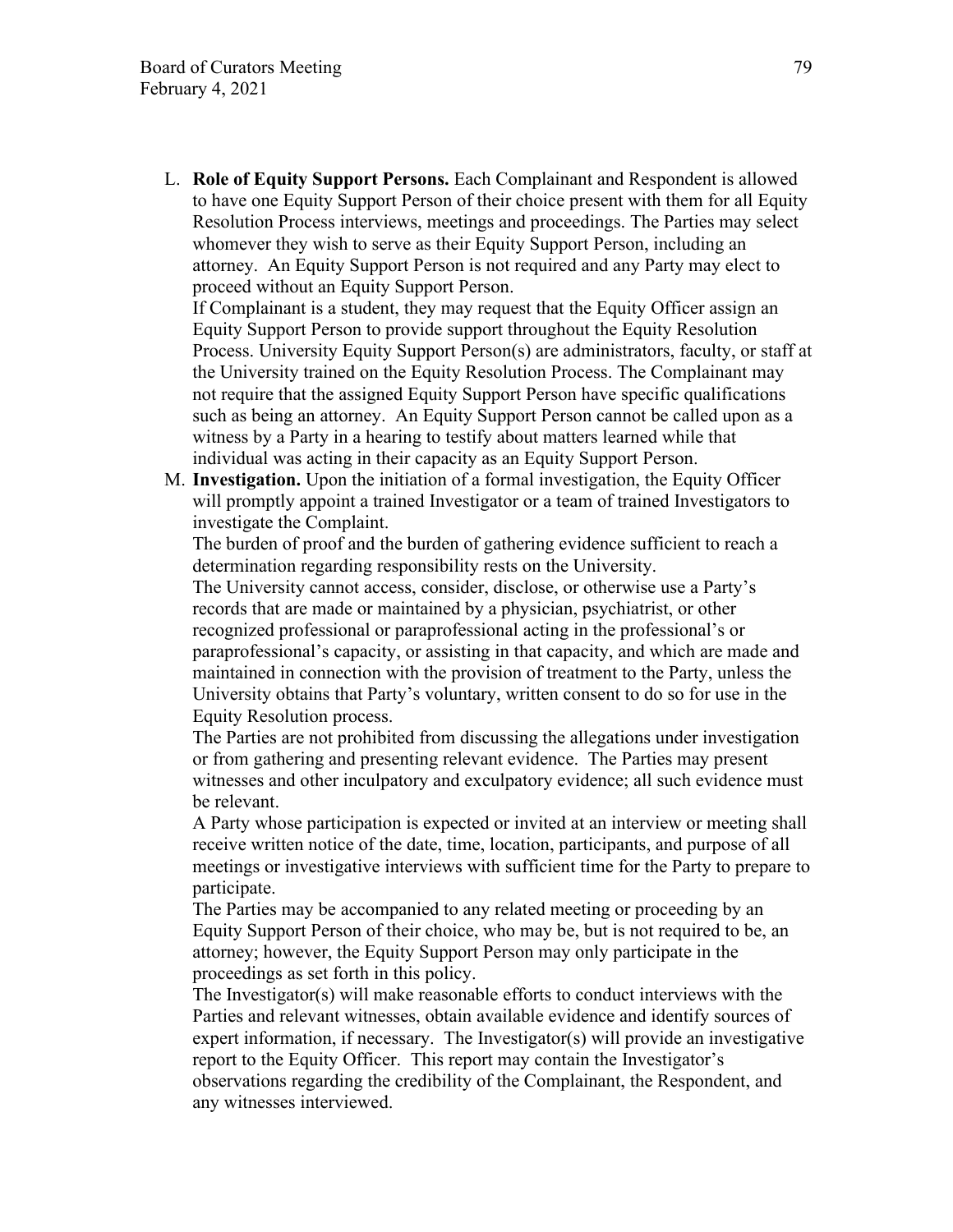The final investigative report will fairly summarize the relevant evidence. All investigations will be thorough, reliable and impartial. All interviews shall be recorded. In the event that recording is not possible due to technological issues, the investigator shall take thorough notes and such notes shall be provided to the Parties in lieu of recordings. The investigator shall document the reason the recording was not possible and such documentation shall become part of the Record of the Case.

The investigation of reported discrimination or harassment should be completed expeditiously, normally within thirty (30) business days of the filing of the Complaint. Investigation of a Complaint may take longer based on the nature and circumstances of the Complaint.

N. **Impact of Optional Report to Law Enforcement**. A delay may also occur when criminal charges on the basis of the same behaviors that invoke this process are being investigated, to allow for evidence collection by the law enforcement agency. However, University action will not typically be altered or precluded on the grounds that civil cases or criminal charges involving the same incident have been filed or that such charges have been dismissed or reduced.

The Equity Officer will not wait for the conclusion of a criminal investigation or criminal proceeding to begin the Equity Resolution process. However, an Equity investigation and resolution process may be temporarily delayed for good cause, which can include concurrent law enforcement activity. In such instances, written notice of the delay or extension with reasons for the action will be sent to each Party.

If delayed, the Equity Officer will promptly resume the Equity investigation as soon as notified by the law enforcement agency that it has completed the evidence-gathering process. The Equity Officer will implement appropriate supportive measures during the law enforcement agency's investigation period to provide for the safety of all Parties, the University community and the avoidance of retaliation, discrimination, or harassment.

O. **Summary Resolution**. During or upon completion of investigation, the Equity Officer will review the investigation which may include meeting with the Investigator(s). The investigative report is not provided to the Parties during Summary Resolution, but is provided to the Parties at Administrative Resolution. Based on that review, the Equity Officer will make a summary determination whether, based on the evidence gathered, there is a sufficient basis to proceed with the Complaint that the Respondent is responsible for violating the University's Anti-Discrimination Policies.

If the Equity Officer determines that there is a sufficient basis to proceed with the Complaint, then the Equity Officer will direct the process to continue. The Complaint will then be resolved through either Conflict Resolution or Administrative Resolution. There is no right to request reconsideration or appeal the summary determination to continue the process.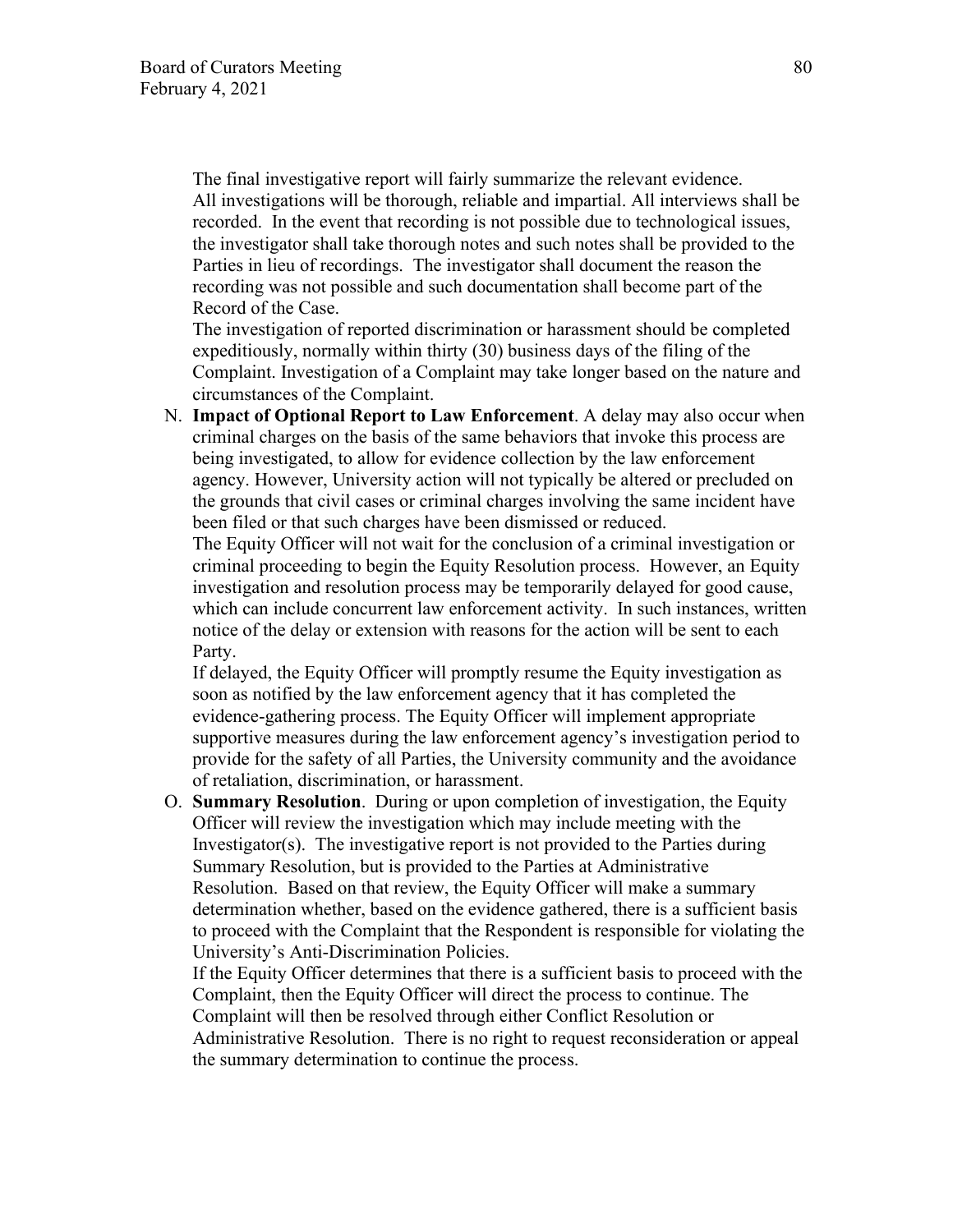If the Equity Officer determines that there is an insufficient basis to proceed with the Complaint, then the process will end and the Complainant and Respondent will simultaneously be sent written notification of the determination and advised of their right to request reconsideration. The Equity Officer may counsel and suggest monitoring or training opportunities to correct for inappropriate behavior that does not rise to the level of a violation.

The Parties may request that the Equity Resolution Appellate Officer reconsider summary determination ending the process by filing a written request with the Equity Resolution Appellate Officer within five (5) business days of notice of the summary determination. If the Equity Resolution Appellate Officer decides there is a sufficient basis to proceed with the Complaint, the Equity Resolution Appellate Officer will reverse the determination ending the process and direct the process to continue pursuant to this policy. The Equity Resolution Appellate Officer will simultaneously send the Parties notice of their decision. This decision to continue the process lies in the sole discretion of the Equity Resolution Appellate Officer and such decision is final. Further reconsideration of such decision is not permitted.

If the Equity Resolution Appellate Officer agrees with the summary determination ending the process by the Equity Officer that there is not a sufficient basis to proceed with the Complaint, then the process will end and the Complainant and the Respondent will simultaneously be sent written notification of the decision. This decision to end the process lies in the sole discretion of the Equity Resolution Appellate Officer and such decision is final. Further reconsideration of such decision is not permitted.

P. **Conflict Resolution**. The Parties may choose to engage in Conflict Resolution at any time during the Equity Resolution Process. The decision of the Parties to engage in Conflict Resolution must be voluntary, informed, and in writing. The Parties are not required to engage in Conflict Resolution as a condition of enrollment or continuing enrollment, or employment or continuing employment, or enjoyment of any other right. The Parties are not required to waive their right to an investigation of a Complaint or a right to Administrative Resolution. It is not necessary to pursue Conflict Resolution prior to pursuing the Administrative Resolution Process and either Party can stop the Conflict Resolution Process at any time and request the Administrative Resolution Process. Conflict Resolution is never available to resolve allegations that an employee sexually harassed or engaged in sexual misconduct with a student. Upon receiving a request for Conflict Resolution, the Equity Officer will determine if Conflict Resolution is appropriate based on the willingness of the Parties, the nature of the conduct at issue and the susceptibility of the conduct to Conflict Resolution. In Conflict Resolution, which includes mediation or facilitated dialogue, a neutral facilitator will foster dialogue with the Parties to an effective resolution, if possible. The Complainant's and the Respondent's Equity Support Person may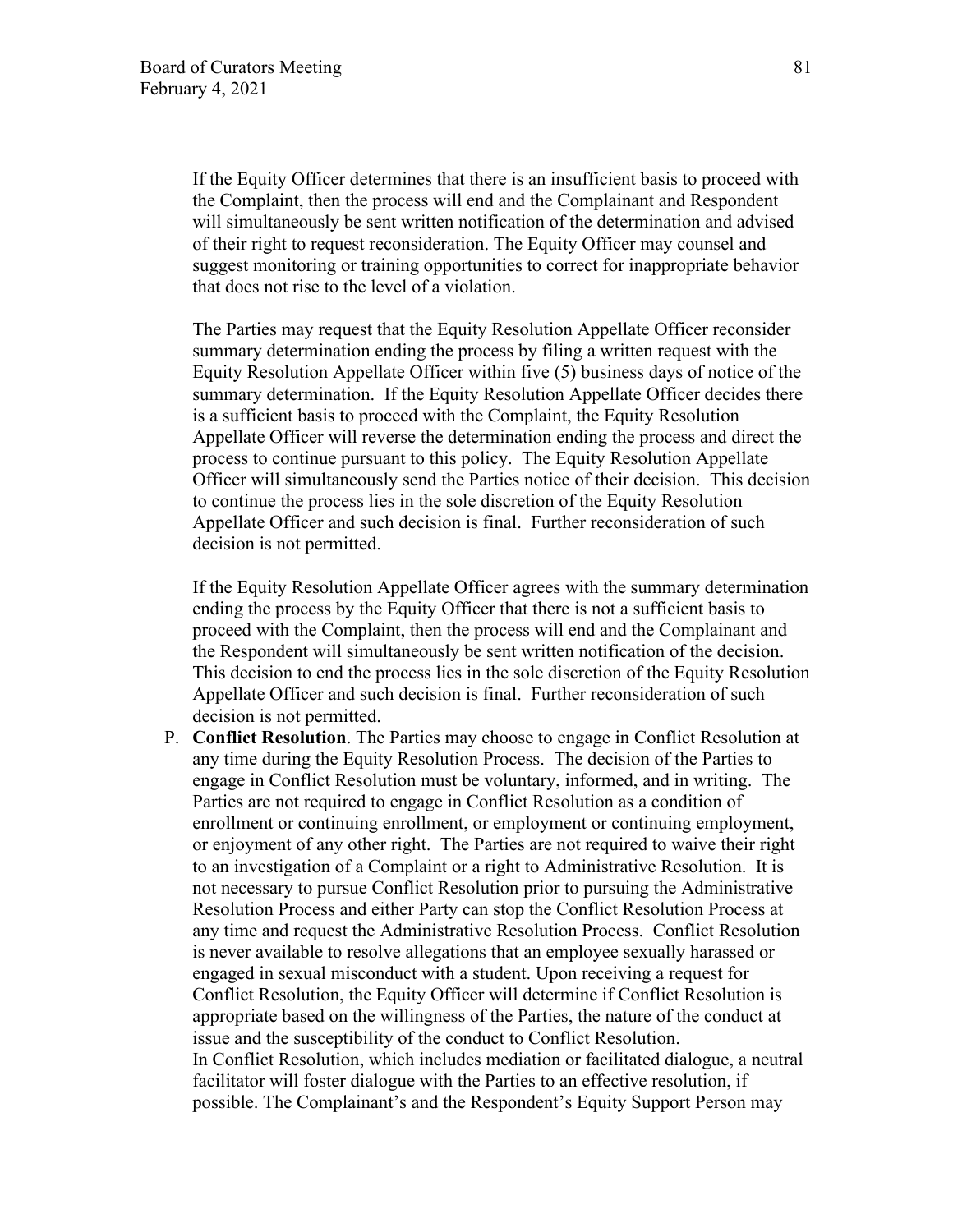attend the Conflict Resolution meeting. The Parties will abide by the terms of the agreed upon resolution. Failure to abide by the terms of the agreed upon resolution may be referred to the Equity Officer for review and referral to the appropriate University Process for discipline or sanctions. The Equity Officer will keep records of any Conflict Resolution that is reached.

In the event the Parties are unable to reach a mutually agreeable resolution, the matter will be referred back to the Administrative Resolution process. The content of the Parties' discussion during the Conflict Resolution Process will be kept confidential in the event the matter proceeds to the Administrative Resolution Process. The Parties' agreement to participate in, refusal to participate in, or termination of participation in Conflict Resolution shall not be factors in any subsequent decisions regarding whether a policy violation occurred.

### Q. **Administrative Resolution.**

- 1. **Procedural Details for Administrative Resolution**. The Administrative Resolution process is a process whereby decision-makers will meet with the Parties and their Equity Support Person, if any, and consider the evidence provided by the investigator, including the investigative report, and evidence provided by the Parties, and will make a determination of responsibility that is binding on both Parties. For the Administrative Resolution Process, which is described in more detail below, the following will apply:
	- a. The standard of proof will be "preponderance of the evidence," defined as determining whether evidence shows it is more likely than not that a policy violation occurred.
	- b. The decision-makers have the discretion to determine the relevance of any witness or documentary evidence and may exclude information that is irrelevant, immaterial, cumulative, or more prejudicial than informative. In addition, the following rules shall apply to the introduction of evidence:

(1) Questions and evidence about the Complainant's pre-disposition or prior sexual behavior are not relevant, unless such questions and evidence about the Complainant's prior sexual behavior are offered to prove that someone other than the Respondent committed conduct alleged by the Complainant, or if the questions and evidence concern specific incidents of the Complainant's prior sexual behavior with respect to the Respondent and are offered to prove consent.

(2) Character evidence is information that does not directly relate to the facts at issue, but instead reflects upon the reputation, personality, or qualities of an individual, including honesty. Such evidence regarding either Party's character is of limited utility and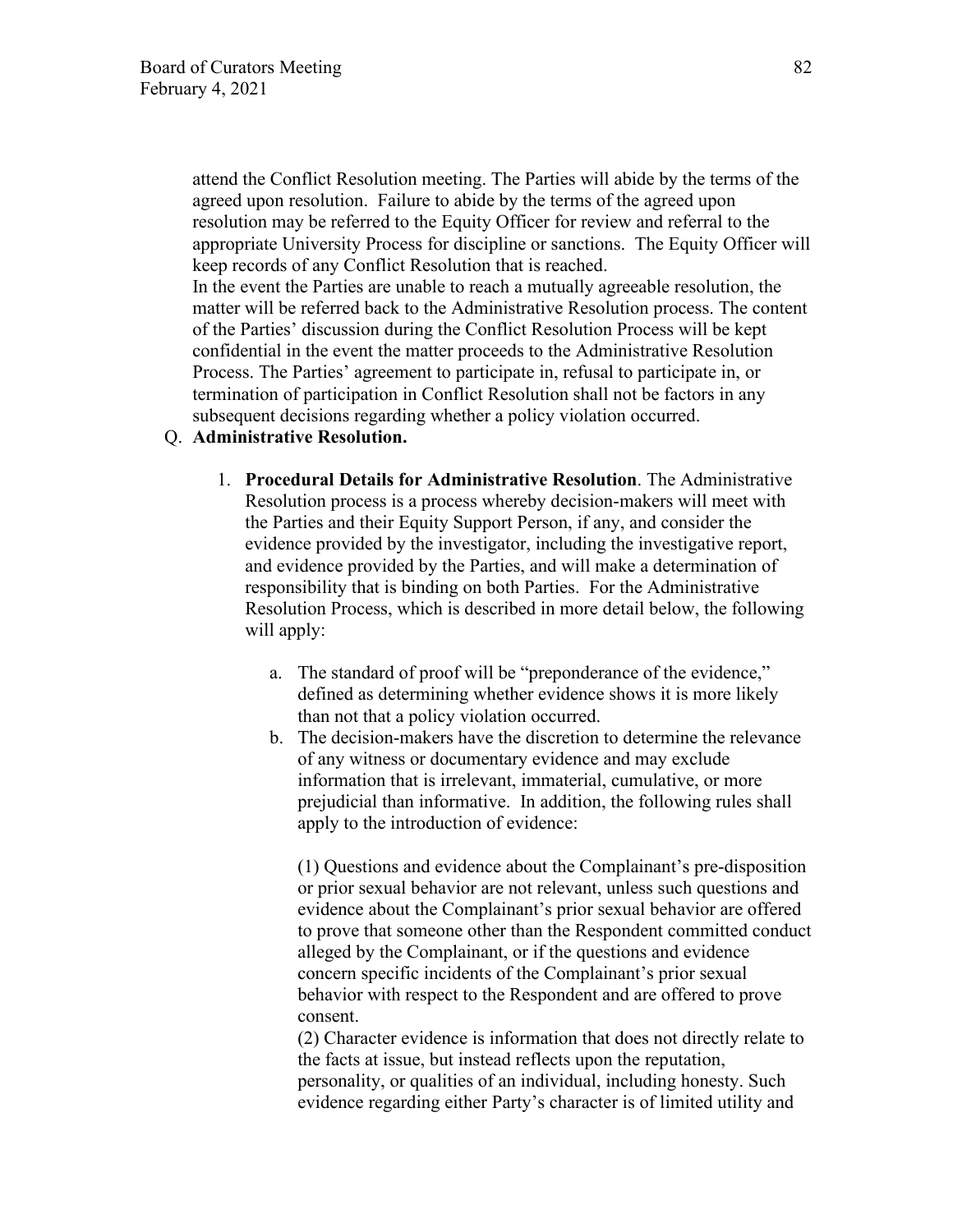shall not be admitted unless deemed relevant by the decisionmakers.

(3) Incidents or behaviors of a Party not directly related to the possible violation(s) will not be considered unless they show a pattern of related misconduct. History of related misconduct by a Party that shows a pattern may be considered only if deemed relevant by the decision-makers.

(4) A Party's records that are made or maintained by a physician, psychiatrist, psychologist, or other recognized professional or paraprofessional acting in the professional's or paraprofessional's capacity, or assisting in that capacity, and which are made or maintained in connection with the provision of treatment to the Party, may not be used without that Party's express consent. (5) The decision-makers shall not require, allow, rely upon, or otherwise use questions or evidence that constitute, or seek disclosure of, information protected under a legally recognized privilege, unless the person holding such privilege has waived the privilege.

- c. In the Administrative Resolution Process, the Respondent and the Complainant may provide a list of questions for the decision-makers to ask the other Party. If those questions are deemed appropriate and relevant, they may be asked on behalf of the requesting Party; answers to such questions will be shared with the requesting Party.
- d. The Administrative Resolution Process may proceed regardless of whether the Respondent chooses to participate in the investigation or the finding.
- e. The Administrative Resolution Process will normally be completed within a reasonably prompt time period, not to exceed one hundred twenty (120) days, following the Equity Officer's receipt of a Complaint. Unusual delays will be promptly communicated to both Parties.
- f. For good cause, the Equity Officer (for University Respondents), or Equity HR Officer (for Staff Respondents) may, in their discretion, grant reasonable extensions to the timeframes and limits provided.

#### 2. **Process for Administrative Resolution**

Administrative Resolution can be pursued for any behavior that falls within the University's Anti-Discrimination Policies.

The Administrative Resolution process consists of:

- a. A prompt, thorough and impartial investigation by the Investigator;
- b. A separate meeting with each Party and their Equity Support Person, if any, and the joint decision-makers, if requested;
- c. A joint finding by designated decision-makers. For Complaints against a Staff member as a Respondent, a joint finding will be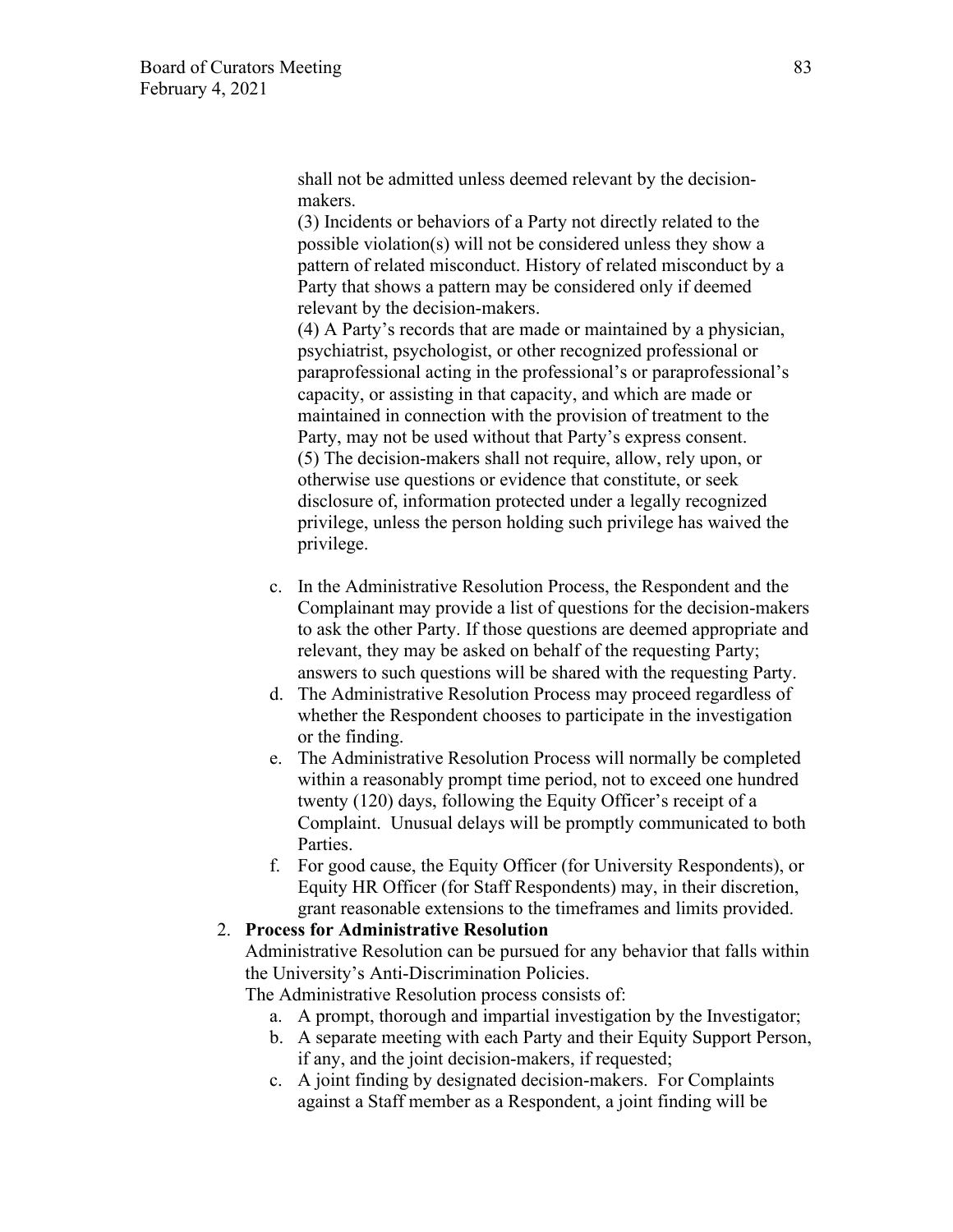issued by the Equity HR Officer and Supervisor on each of the alleged policy violations and sanctions and remedial actions, if any, for findings of responsibility. For Complaints against the University of Missouri as a Respondent, a joint finding will be issued by the Equity Officer and Designated Administrator on each of the alleged

policy violations and remedial actions for findings of responsibility. At least fifteen (15) business days prior to meeting with the decisionmakers or if no meeting is requested, at least fifteen (15) business days prior to the decision-makers rendering a finding(s), the Equity Officer (for University Respondents) or Equity HR Officer (for Staff Respondents) will send a letter (Notice of Administrative Resolution) containing the following information to the Parties:

- d. A description of the alleged violation(s) and applicable policy or policies that are alleged to have been violated.
- e. Reference to or attachment of the applicable procedures.
- f. A copy of the final Investigative Report.
- g. The option and deadline of ten (10) business days from the date of the notice to request a meeting with the decision-makers.
- h. An indication that the Parties may have the assistance of an Equity Support Person of their choosing at the meeting with the decisionmakers, though the Equity Support Person's attendance at the meeting is the responsibility of the respective Parties.

The Notice of Administrative Resolution will be sent to each Party by email to their University-issued email account, or by the method of notification previously designated in writing by the Party. Notice is presumptively deemed delivered, when: 1) provided in person, 2) emailed to the individual to their University-issued email account, or 3) when sent via the alternate method of notification specified by the Party. The Investigator(s) will also provide a copy of the final Investigative report to the Equity HR Officer and Supervisor (if Staff Respondent) or to the Equity Officer and Designated Administrator (if University Respondent). The decision-makers can, but are not required to, meet with and question the Investigator(s) and any identified witnesses. The decision-makers may request that the Investigator(s) conduct additional interviews and/or gather additional information. The decision-makers will attempt to meet separately with the Complainant and the Respondent, and their Equity Support Person, if any, to review the alleged policy violations and the investigative report. The Respondent may choose to admit responsibility for all or part of the alleged policy violations at any point in the process. If the Respondent admits responsibility, in whole or in part, the decisionmakers will render a finding that the individual is in violation of University policy for the admitted conduct. For any disputed violations, the decisionmakers will render a joint finding utilizing the preponderance of the evidence standard. The decision-makers will also render a finding on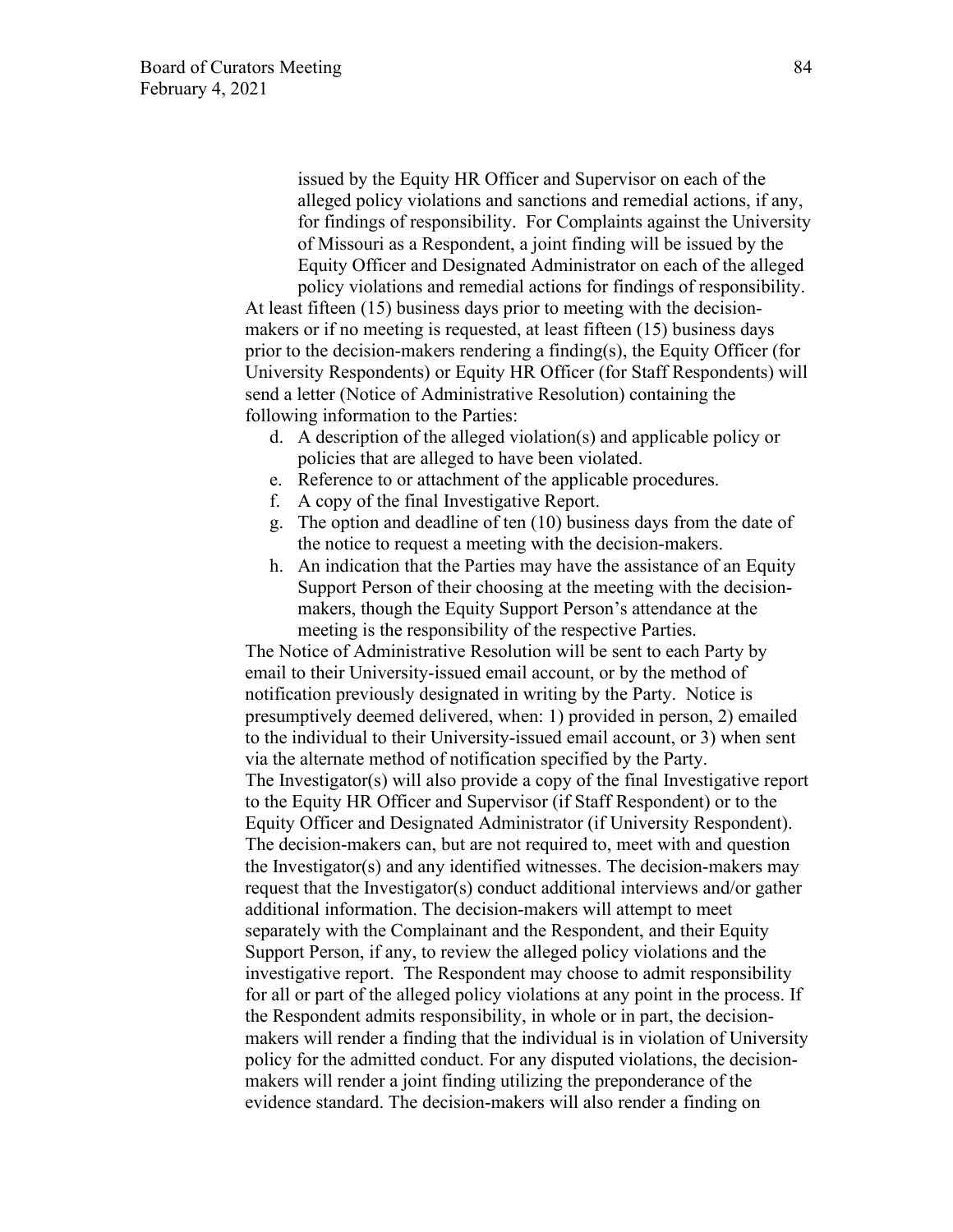appropriate sanctions or remedial actions, if applicable. The joint finding(s) are subject to appeal.

The Equity HR Officer (if Staff Respondent) or the Equity Officer (if University Respondent) will inform the Respondent and the Complainant simultaneously of the joint finding on each of the alleged policy violations and the joint finding on sanctions for findings of responsibility, if applicable, within ten (10) business days of the last meeting with any Party or witness. Notice will be made to the Respondent and the Complainant simultaneously in writing by email to the Party's University-issued email account, or by the method of notification previously designated in writing by the Party. Notice is presumptively deemed delivered, when: 1) provided in person, 2) emailed to the individual to their University-issued email account, or 3) when sent via the alternate method of notification specified by the Party.

## R. **Sanctions and Remedial Actions**

- 1. If the Staff Respondent is found responsible for a violation of the University's Anti-Discrimination Policies, the Equity HR Officer and Supervisor will determine sanctions and remedial actions. If the University is found responsible for a violation of the University's Anti-Discrimination Policies, the Equity Officer and Designated Administrator will determine remedial actions.
- 2. Factors to be considered when finding sanctions and remedial actions may include:
	- a. The nature, severity of, and circumstances surrounding the violation;
	- b. The disciplinary history of the Respondent;
	- c. The need for sanctions/remedial actions to bring an end to the conduct;
	- d. The need for sanctions/remedial actions to prevent the future recurrence of conduct;
	- e. The need to remedy the effects of the conduct on the Complainant and the University community; and
	- f. Any other information deemed relevant by the decision-maker(s).
- 3. **Types of Sanctions.** The following sanctions may be imposed upon any Staff Member found to have violated the University's Anti-Discrimination Policies. Multiple sanctions may be imposed for any single violation. Sanctions include but are not limited to:
	- a. Warning verbal or written;
	- b. Performance improvement plan;
	- c. Required counseling;
	- d. Required training or education;
	- e. Loss of annual pay increase;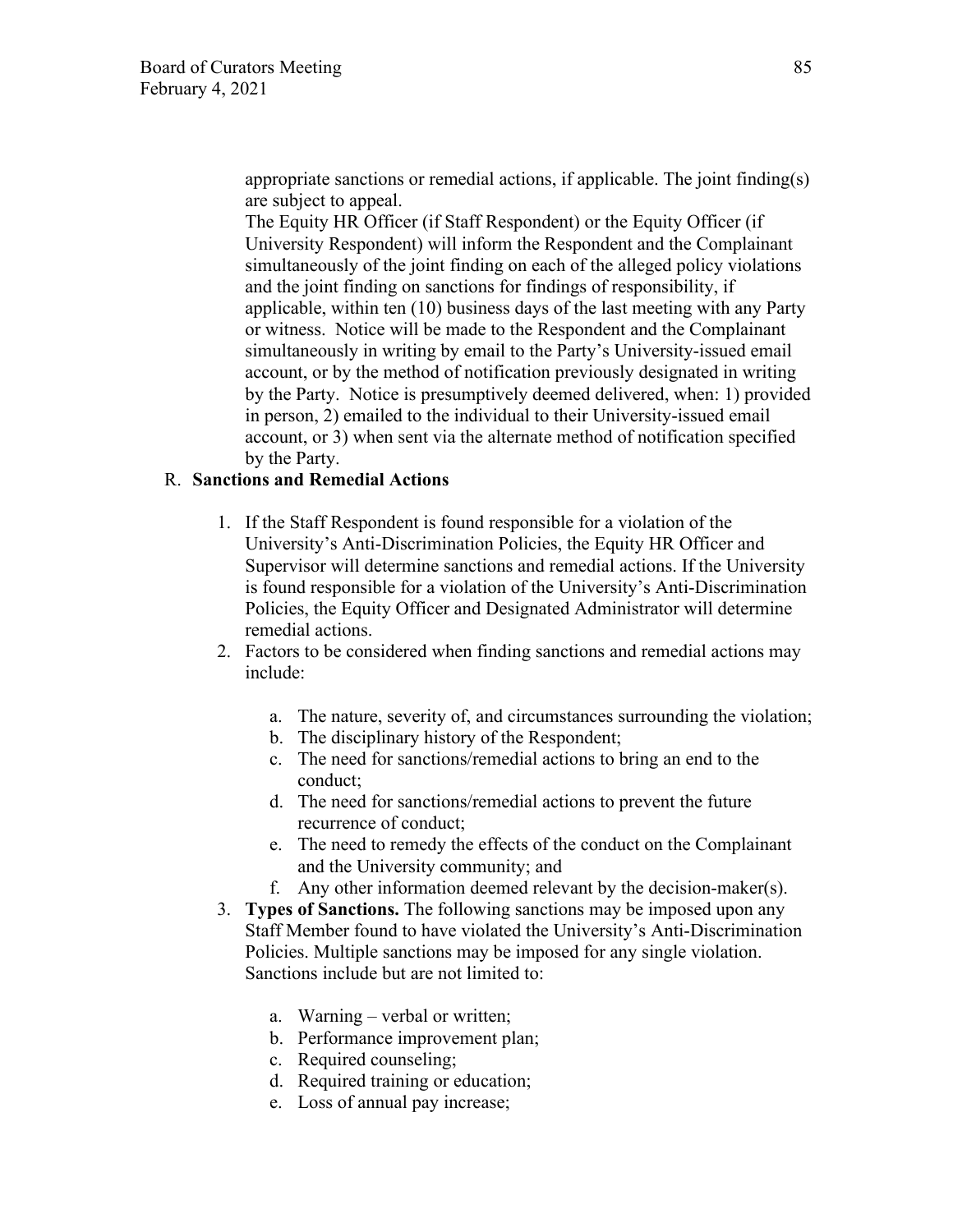- f. Loss of supervisory responsibility;
- g. Demotion;
- h. Suspension without pay;
- i. Termination; and
- j. Recommendation of discipline in a training program, including recommendation of termination, suspension or other corrective or remedial actions.
- 4. **Remedial Actions.** The following remedial actions may also be imposed to address the effects of the violation(s) of the University's Anti-Discrimination Policies on the Complainant for violations by a Staff Member or the University as a Respondent. The Equity Officer or Equity HR Officer is responsible for effective implementation of any remedial actions. Such remedial actions will vary depending on the circumstances of the policy violation(s), but may include:
	- a. Where the Complainant is a student:
		- (1) Permitting the student to retake courses;
		- (2) Providing tuition reimbursement;
		- (4) Removal of a disciplinary action; and

(5) Providing educational and/or on-campus housing accommodations.

- b. Where the Complainant is an employee:
	- (1) Removal of a disciplinary action;
	- (2) Modification of a performance review;
	- (3) Adjustment in pay;
	- (4) Changes to the employee's reporting relationships; and
	- (5) Workplace accommodations.
- c. In addition, the University may offer or require training and/or monitoring as appropriate to address the effects of the violation(s) of the University's Anti-Discrimination Policies.
- 5. **When Implemented.** Sanctions and remedial actions are implemented immediately by the Equity Officer, unless the Equity Resolution Appellate Officer stays their implementation pending the outcome of the appeal.
- S. **Appeal.** Both the Complainant and the Respondent are allowed to appeal the determination regarding responsibility in the Administrative Resolution Process.
	- 1. **Grounds for Appeal.** Grounds for appeal are limited to the following:
		- a. A procedural irregularity that affected the outcome of the dismissal decision or the Administrative Resolution Process (e.g., material deviation from established procedures, etc.);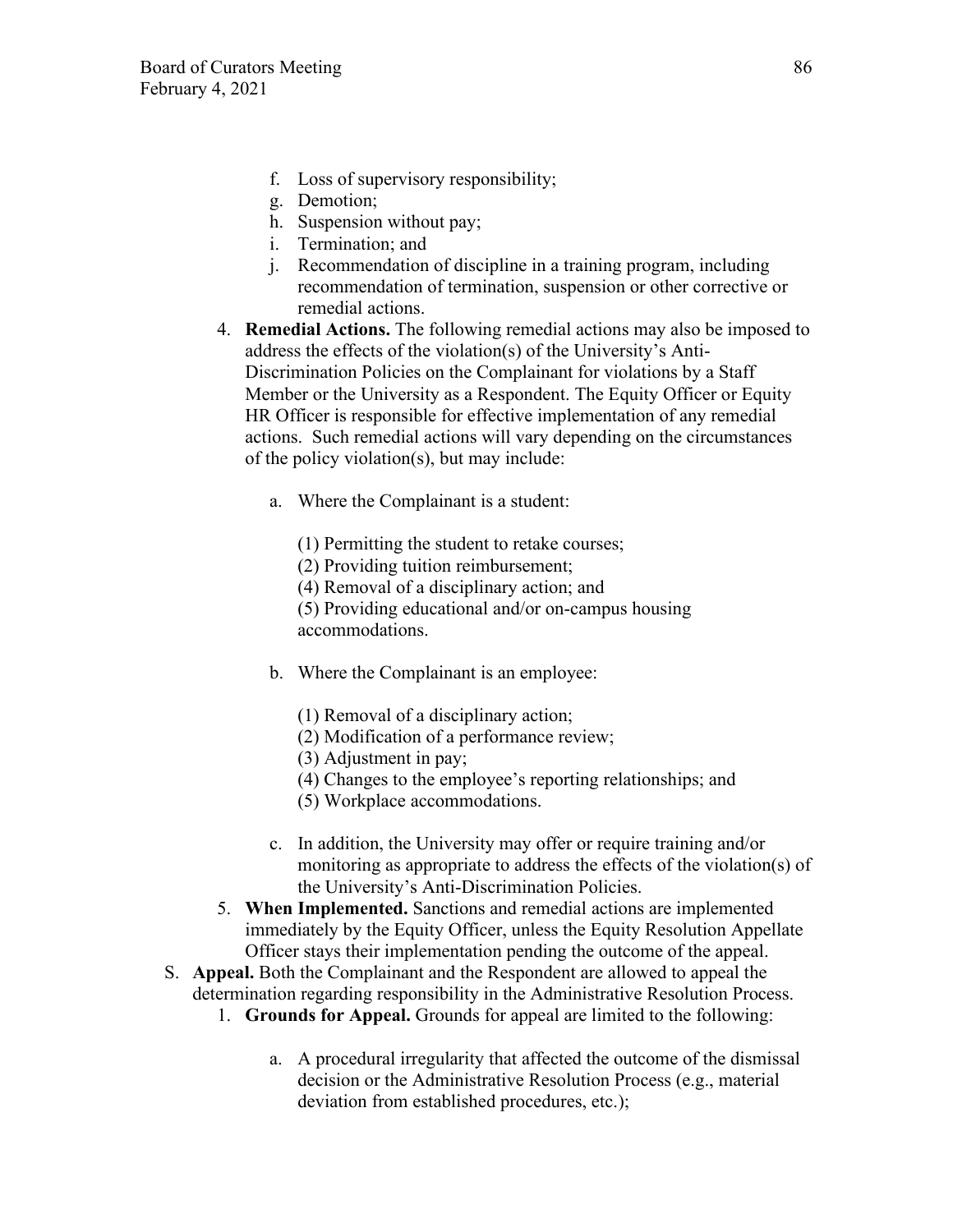- b. To consider new evidence that was not reasonably available at the time the determination regarding responsibility or dismissal was made, that could affect the outcome of the matter;
- c. That the Equity Officer, Equity HR Officer, Investigator(s), or other decision-maker(s) had a conflict of interest or bias for or against Complainants or Respondents generally or the individual Complainant or Respondent that affected the outcome of the matter; or
- d. The sanctions fall outside the range typically imposed for this offense, or for the cumulative disciplinary record of the Respondent.
- 2. **Requests for Appeal.** Both the Complainant and the Respondent may appeal to the Equity Resolution Appellate Officer. The Equity Resolution Appellate Officer must not have a conflict of interest or bias for or against Complainants or Respondents generally or an individual Complainant or Respondent; if the Equity Resolution Appellate Officer does not believe that they can make an objective decision about an appeal, they should recuse themselves and the Chancellor (or Designee) for University Staff Respondents, or the President (or Designee) for System Staff and University Respondents, shall appoint an alternate Equity Resolution Appellate Officer to hear the pending appeal. All requests for appeal must be submitted in writing to the Equity Resolution Appellate Officer within five (5) business days of the delivery of the notice of joint findings by the designated decision-makers. When any Party requests an appeal, the other Party will be notified and receive a copy of the request for appeal from the Equity Resolution Appellate Officer.
- 3. **Response to Request for Appeal**. Within five (5) business days of the delivery of the notice and copy of the request for appeal, the non-appealing Party may file a written response to the request for appeal. The written response can address that sufficient grounds for appeal have not been met and/or the merits of the appeal.
- 4. **Review of the Request to Appeal.** The Equity Resolution Appellate Officer will make an initial review of the appeal request(s) to determine whether:
	- a. The request is timely;
	- b. The appeal is on the basis of any of the articulated grounds listed above; and
	- c. When viewed in the light most favorable to the appealing Party, the appeal states grounds that could result in an adjusted finding or sanction.

The Equity Resolution Appellate Officer will reject the request for appeal if any of the above requirements are not met. The decision to reject the request for appeal is final and further appeals and grievances are not permitted. The Equity Resolution Appellate Officer will render a written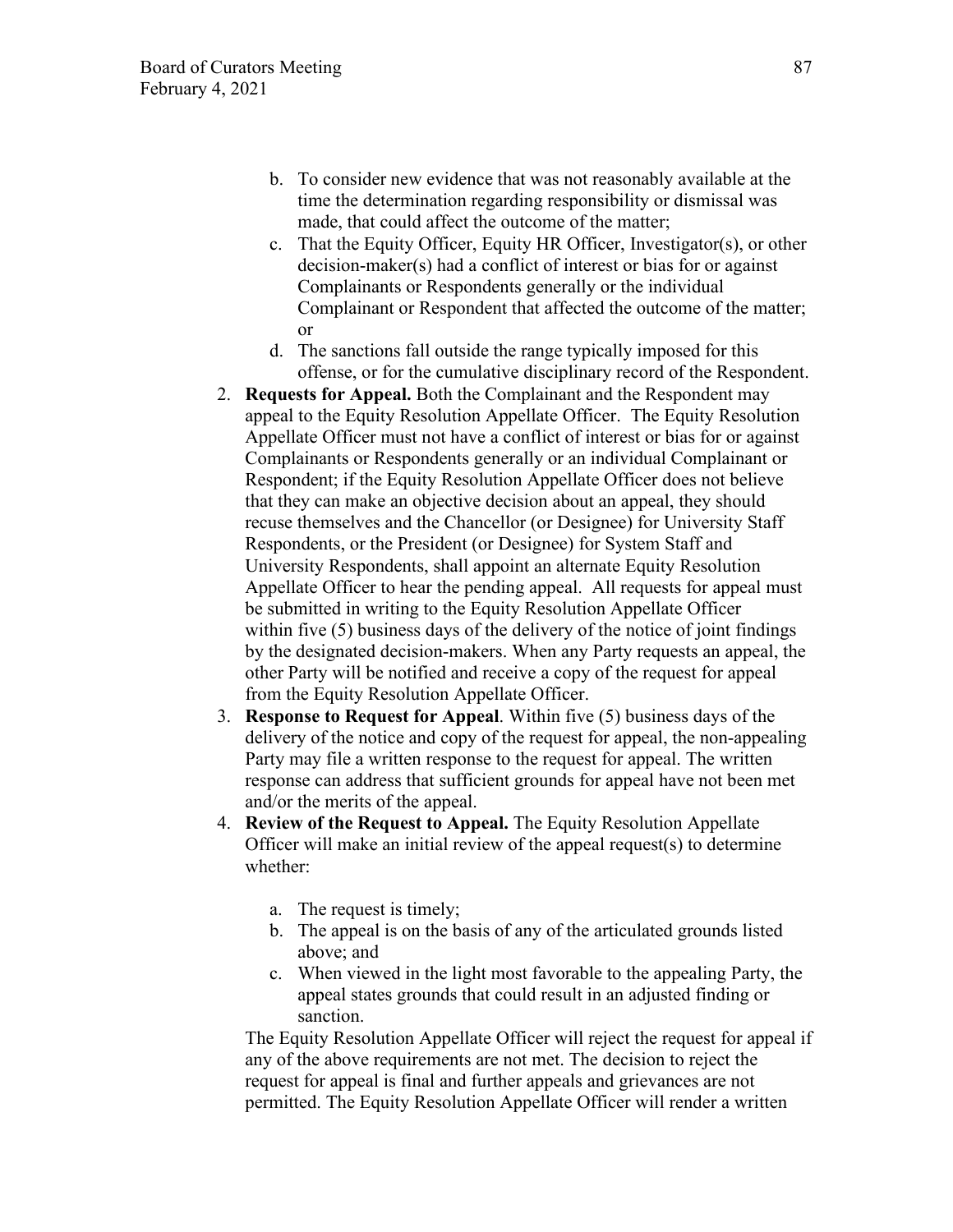decision whether the request for appeal is accepted or rejected within fifteen (15) business days from receipt of the request for appeal. If no written decision is provided to the Parties within fifteen (15) business days from receipt of the request, the appeal will be deemed accepted.

- 5. **Review of the Appeal.** If all three requirements for appeal listed in Paragraph 4 above are met, the Equity Resolution Appellate Officer will accept the request for appeal and proceed with rendering a decision on the appeal applying the following additional principles:
	- a. Appeals are not intended to be full re-hearings of the Complaint and are therefore deferential to the original findings. In most cases, appeals are confined to a review of the written documentation and Record of the Case, and pertinent documentation regarding the grounds for appeal. Appeals granted based on new evidence should normally be remanded to the original decision-maker for reconsideration.
	- b. The Equity Resolution Appellate Officer will provide a written decision on the appeal simultaneously to all Parties within ten (10) business days from accepting the request for appeal. This decision will describe the result of the appeal and the rationale for the result.
	- c. In the event the Equity Resolution Appellate Officer is unable to render a written decision within ten (10) business days from accepting the request for appeal, the Equity Resolution Appellate Officer will promptly notify the Parties in writing of the delay.
	- d. Once an appeal is decided, the outcome is final. Further appeals and grievances are not permitted.
- 6. **Extensions of Time**. For good cause, the Equity Resolution Appellate Officer may grant reasonable extensions of time (e.g.: 7-10 business days) to the deadlines in the appeal process. The Equity Resolution Appellate Officer will notify the Parties in writing if such extensions are granted.
- T. **Failure to complete Sanctions/Comply with Interim and Long-term Remedial Actions.** All Respondents are expected to comply with all sanctions and remedial actions within the timeframe specified. Failure to follow through on these sanctions and remedial actions by the date specified, whether by refusal, neglect, or any other reason, may result in additional sanctions and remedial actions through the applicable process.
- U. **Records.** In implementing this policy, records of all Complaints and resolutions will be kept by the Equity Officer. For purposes of review or appeal, the Record of the Case will be accessible at reasonable times and places to the Respondent and the Complainant. The Record of the Case will be kept for a minimum of seven (7) years following final resolution.

Each Equity Officer, including the Equity Officer for the academic medical center, shall maintain statistical, de-identified data on the race, gender and age of each Party to a Complaint for that university/ academic medical center, and will report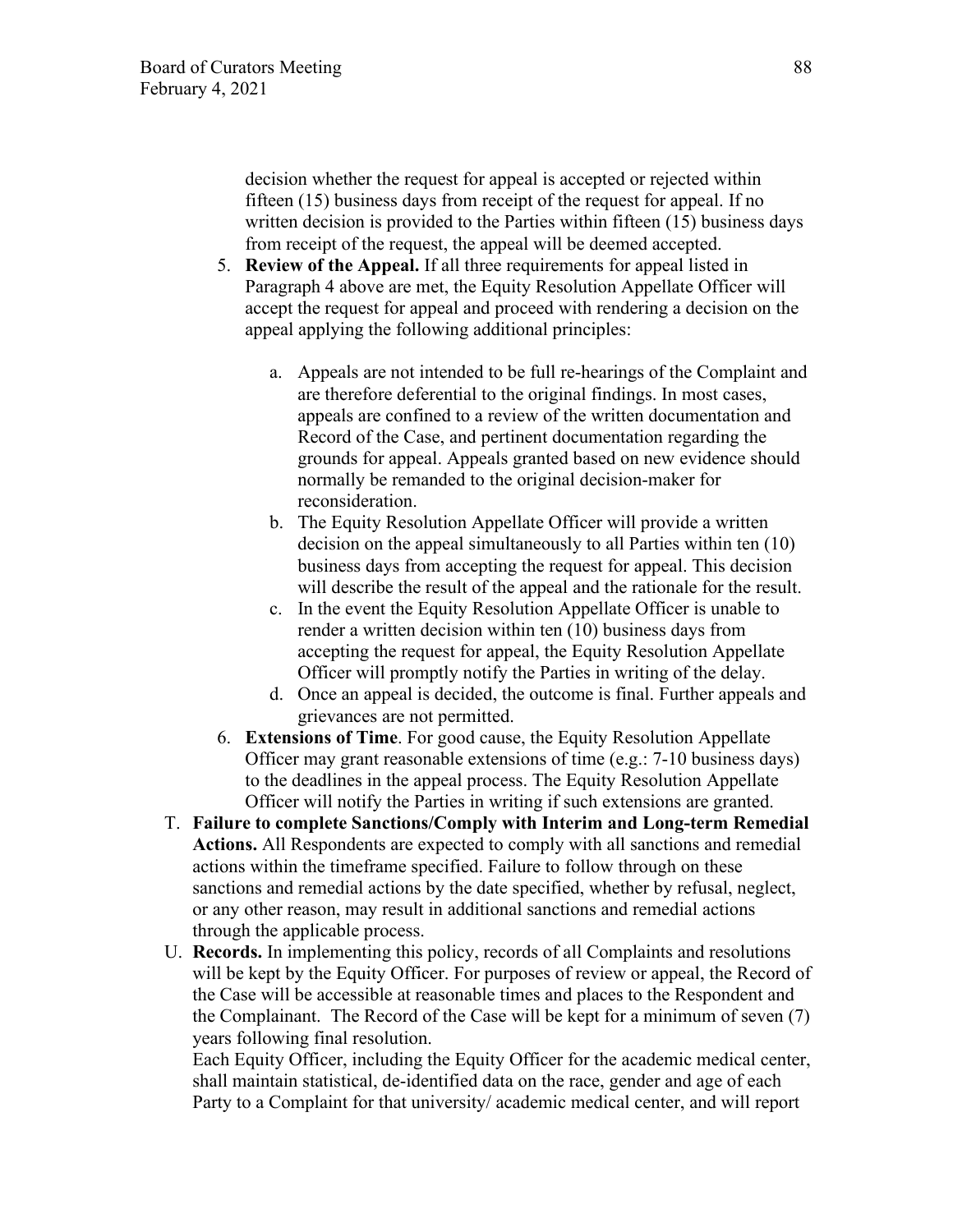such data on an annual basis to the President of the University of Missouri. Additionally, statistical data relating to each university in the University of Missouri System shall be reported on an annual basis to that university's Chancellor and chief officers for human resources, student affairs, and diversity, equity and inclusion; the academic medical center shall report such statistical data for the academic medical center on an annual basis to the Executive Vice-Chancellor for Health Affairs. Data relating to the University of Missouri System shall be reported on an annual basis to the University of Missouri System's chief officers for human resources, student affairs, and diversity, equity and inclusion.

V. **Retaliation.** The University strictly prohibits retaliation against any person for making any good faith report of discrimination or harassment, or for filing, testifying, assisting, or participating in any investigation or proceeding involving allegations of discrimination or harassment. For matters involving discrimination or harassment other than sex discrimination under this policy, employees have an obligation to cooperate with University officials including the Investigator, Equity Officer, Equity HR Officer, Supervisor, and/or the Equity Resolution Appellate Officer.

For matters involving sex discrimination under this policy, no person may intimidate, threaten, coerce, or discriminate against any individual for the purpose of interfering with any right or privilege secured by law, or because the individual has made a report or complaint, testified, assisted, or participated or refused to participate in any manner in an investigation, proceeding, or hearing. Intimidation, threats, coercion, or discrimination, including charges against an individual for policy violations that do not involve sex discrimination or sexual harassment, but arise out of the same facts or circumstances as a report or complaint of sex discrimination, or a report or Complaint of sexual harassment, for the purpose of interfering with any right or privilege secured by law, constitutes retaliation. The University must keep confidential the identity of any individual who has made a report or complaint of sex discrimination, including any individual who has made a report or filed a Complaint of sexual harassment, any Complainant, any individual who has been reported to be the perpetrator of sex discrimination, any Respondent, and any witness, except as may be permitted by the FERPA statute, 20 U.S.C. 1232g, or FERPA regulations, 34 CFR part 99, or as required by law, or to carry out the purposes of applicable law, including the conduct of any investigation, hearing, or judicial proceeding arising thereunder. Complaints alleging retaliation may be filed with the Equity Officer in accordance with CRRs 600.010, 600.040, and 600.050.

Any person who engages in such retaliation shall be subject to disciplinary action, up to and including expulsion or termination, in accordance with applicable procedures. Any person who believes they have been subjected to retaliation is encouraged to notify the Equity Officer. The University will promptly investigate all complaints of retaliation in accordance with this policy.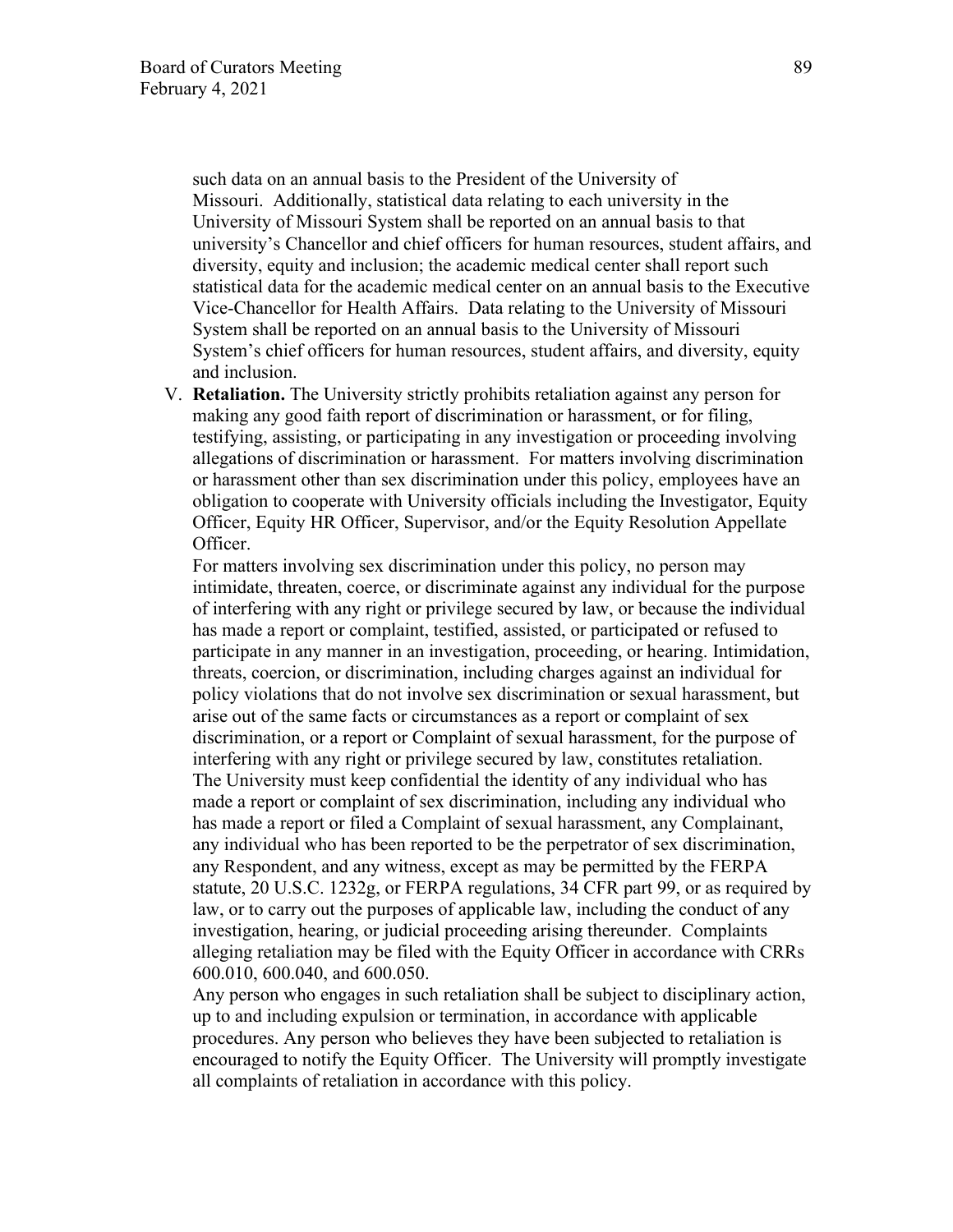The exercise of rights protected under the First Amendment does not constitute retaliation prohibited under this section.

Charging an individual with a policy violation for making a materially false statement in bad faith in the course of any proceedings under this policy does not constitute retaliation provided, however that a determination regarding responsibility, alone, is not sufficient to conclude that any Party made a materially false statement in bad faith.

5. Amendment, Collected Rule and Regulation 340.130, Work-Incurred Injury or Illness

# **340.130 Work-Incurred Injury or Illness**

Bd. Min. 4-19-69, p. 34,549; Bd. Min. 7-15-86; Bd. Min. 7-13-00; Bd. Min. 10-23-09; Amended 7-28-20; Amended 2-4-21.

# A. **Workers' Compensation**

- 1. **Eligible Employees** -- All academic and non-academic employees of the University, both full-time and part-time, (including student employees) are extended coverage.
- 2. **Conditions of Coverage** -- Workers' Compensation provides for the payment of medical expenses and compensation to any employee, who receives personal injuries arising out of, and in the course of, the employee's employment or who incurs an occupational disease in the course of that employment. A death benefit is payable should the accident or disease result in death.
	- a. Missouri statutes, and not the University or the University's claims administrator, determine if medical expenses and compensation are payable and, if payable, the length and amount of such benefits.
	- b. A waiting period of three days is prescribed by law, whereby no benefit for lost wages is payable unless the disability lasts longer than 14 days, in which case payment for the three-day waiting period shall be allowed.

# 3. **Administrative Regulations**

a. It is the responsibility of the employee's Supervisor to submit a *Report of Injury* within 24 hours of the injury.

(1) The department submitting the report shall cooperate fully with the claims administrator in order to expedite the claims process.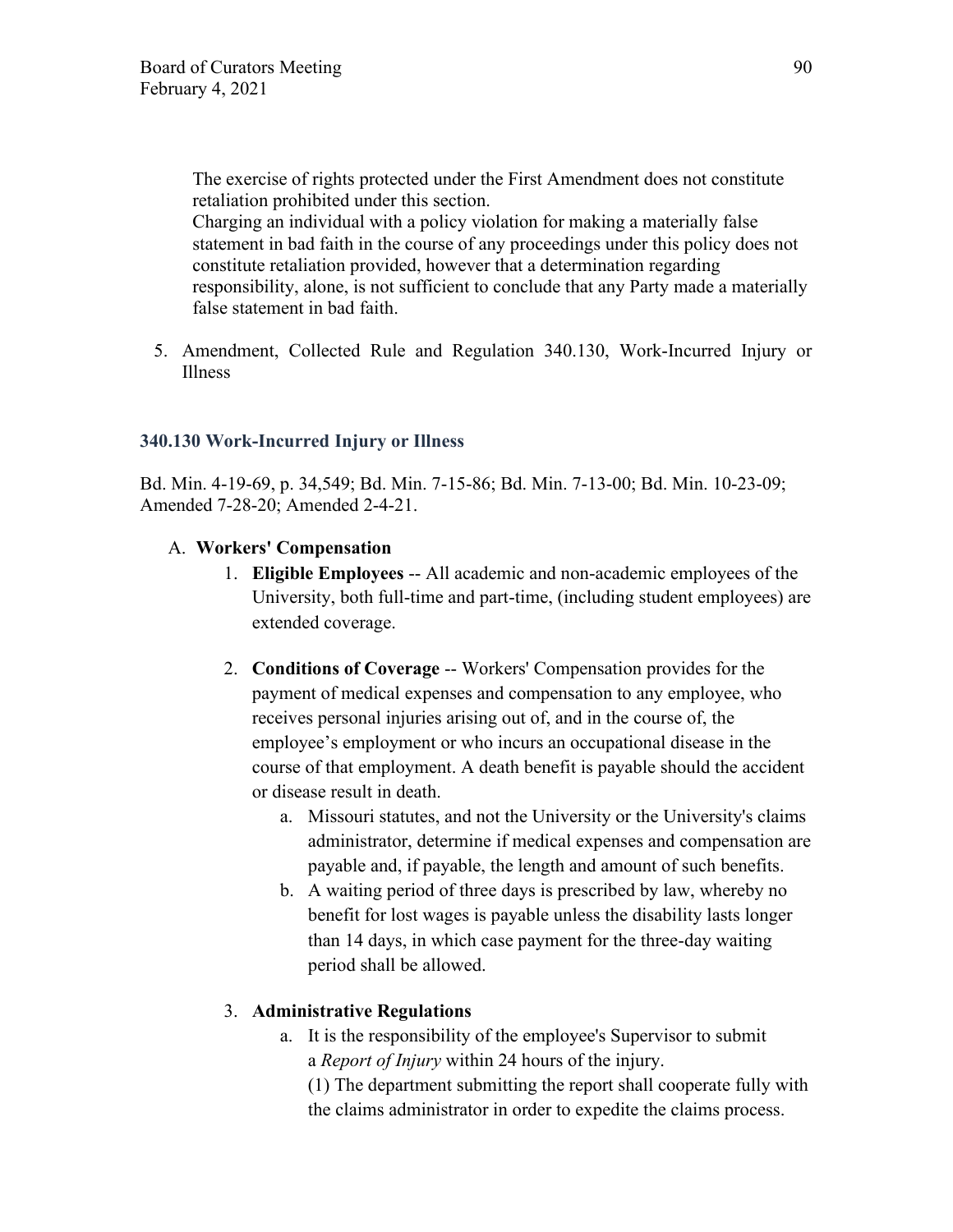- b. After an employee has returned to work following a work-incurred injury or illness, the department is responsible for notifying the Campus Workers' Compensation Coordinator of any subsequent absences for which the employee does not receive regular pay due to the same injury or illness.
- c. All matters regarding coverage, or the claim, should be referred to the Campus Workers' Compensation Coordinator.
- B. **Absence Due to Work-Incurred Injury or Illness** -- It is the policy of the University that an injured employee shall be excused from work without loss of pay, vacation, personal leave or sick leave in order to obtain medical attention on the day the accident occurs and any subsequent treatment related to that injury during days the employee is working.
	- 1. All such absences shall be limited to the time required to obtain the necessary medical attention.
	- 2. An employee may be required to furnish satisfactory proof of such medical attention.
	- 3. In the event an injured employee is unable to return to work, as recommended by the physician, such employee will be granted leave without pay. The employee may elect to use accumulated vacation, personal leave, or sick leave in accordance with the policy. The leave may be extended until such time as the employee is able to return to work, or for a maximum period of one year.

**NOTE:** The three-day waiting period begins the first regularly scheduled work day following the injury or day of first medical treatment for all fulltime employees. The waiting period for employees who work part-time or on an irregular schedule will be the first three calendar days following the injury or date of first medical treatment.

4. During the three-day waiting period, a full-time employee may charge any absence to accumulated vacation, personal leave, or sick leave.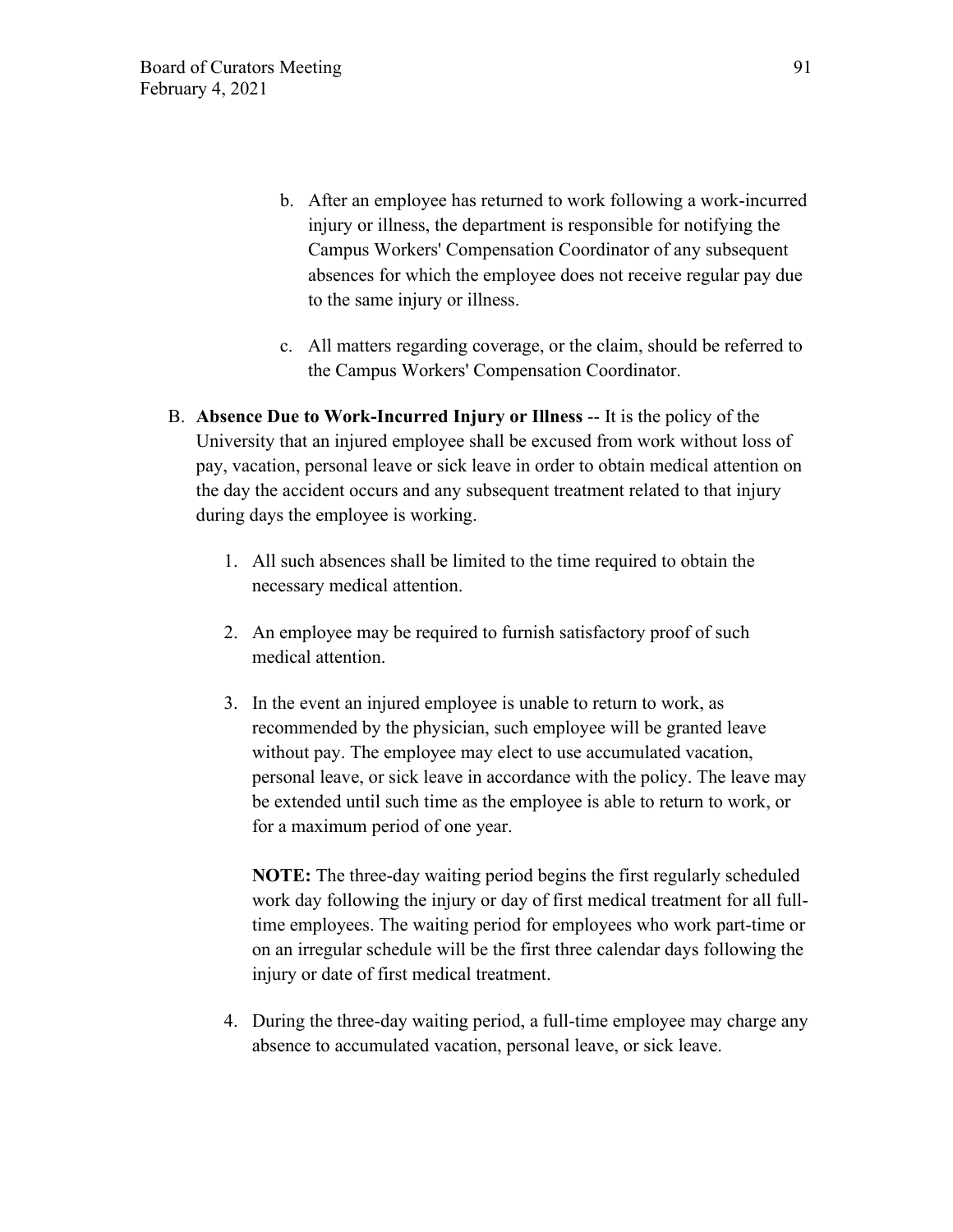- 5. Following the three-day waiting period, an injured employee may elect to use accumulated vacation, personal leave, or sick leave subject to the following restrictions, in addition to the benefit received from Workers' Compensation:
	- 8 hours or less of vacation per day, OR
	- 8 hours or less of personal leave per day, OR
	- A combination of vacation or personal leave up to 8 hours per day, OR
	- Enough sick leave to make up the difference between what is paid by Workers' Compensation and the employee's regular pay.
- 6. An injured employee who is unable to return to work and who has been granted a leave of absence shall continue to accumulate seniority and retirement and shall be permitted to accumulate vacation and sick leave for a period not to exceed one year. Such vacation and sick leave accumulations will be credited to the account of the employee only upon return to an employment status.
- 6. Amendment, Collected Rule and Regulation 520.010, Benefit Programs

Bd. Min. 4-10-15; Revised 6-25-15; Revised 9-26-19; Amended Bd. Min. 7-28- 20; Revised 7-28-20; Amended 2-4-21.

A. **Introduction –** The University's benefits include the medical, dental, long term disability plans and various other insurance benefits available to faculty and staff, retirees, former employees, and their dependents (hereafter "Participants") as described in the respective benefits plan documents. The following sections of the Collected Rules and Regulations are being replaced by this new policy statement: Sections 500.010, 510.010, 540.010 and 550.010. The voluntary and defined contribution retirement plans previously contained in Sections 530.030, 570.010, 580.010 and 590.010 of the Collected Rules and Regulations are being replaced by this new policy statement. However, the University's Retirement, Disability and Death Benefit Plan contained in Section 530.010 of the Collected Rules and Regulations is not being replaced or otherwise affected by this policy statement. The cost for the covered benefit plans, various other insurance benefits and the covered voluntary and defined contribution retirement plans are funded with contributions by the University and contributions and/or premiums paid by Participants. The University determines the contribution and premium amounts on an annual basis considering the costs required to provide and administer the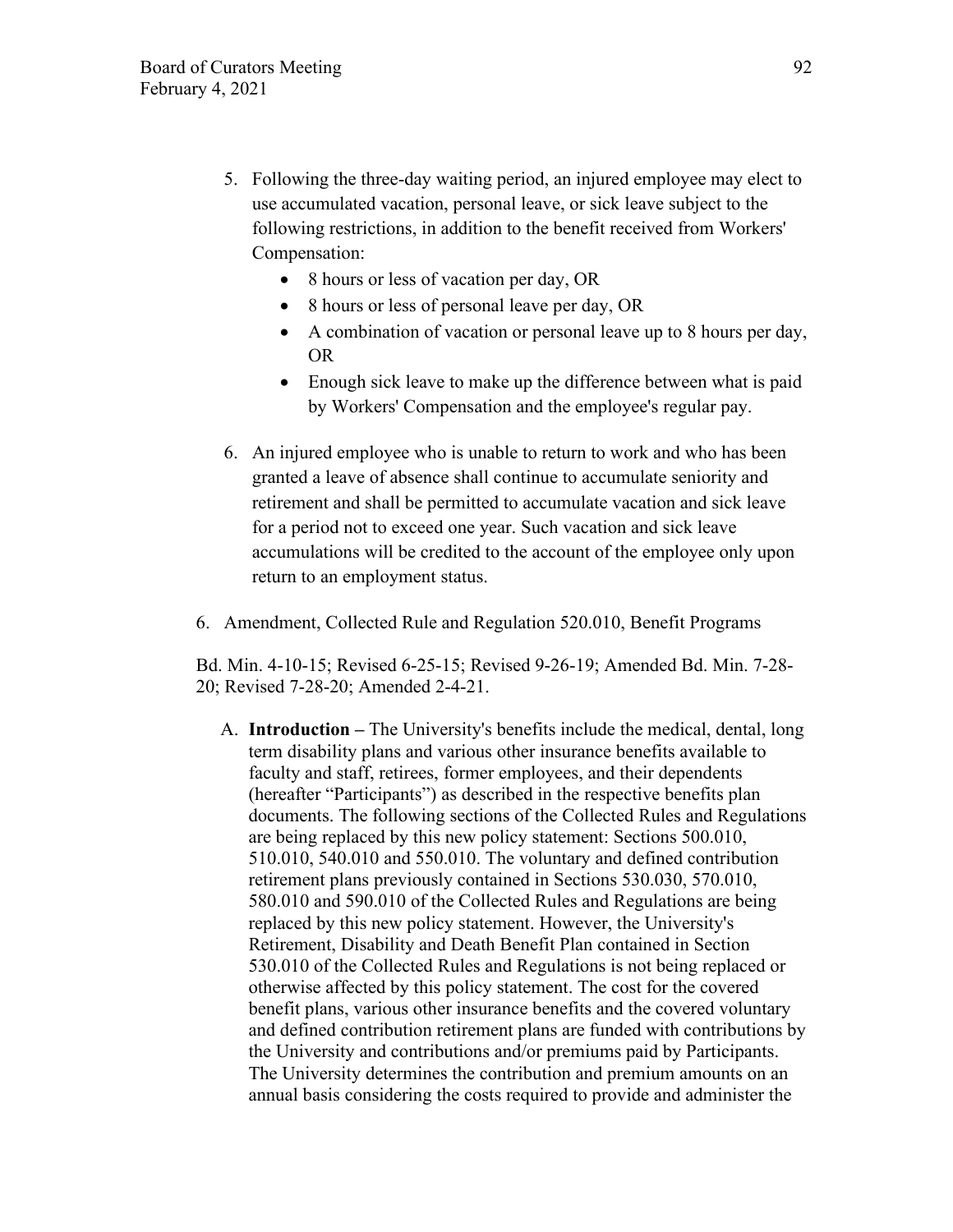benefits. The University also provides other benefits programs on a voluntary participation basis including educational assistance, employee assistance program, and leave benefits to support the work-life balance and other needs of eligible Participants. Together, all of these benefits are considered the Total Rewards offered by the University. This benefits policy provides direction for the provision, selection and administration of the covered benefits programs.

- B. **Objectives** It is the University's intention to provide competitive benefits programs that are valued by current and prospective faculty and staff. The definitions pertaining to benefit eligibility are contained in Section 320.050 of the Collected Rules and Regulations or in the respective benefit plan documents.
- C. **Faculty, Staff and Retiree Involvement**  An advisory committee, appointed by the Vice President and Chief Human Resources Officer ("CHRO"), shall serve in an advisory capacity in matters related to benefits programs and in the treatment of pay and benefits as interrelated parts of the University's overall Total Rewards. The advisory committee shall be comprised of at least 12 members. Committee membership shall consist of a faculty and a staff member from each campus, a hospital representative and a retiree representative appointed by the CHRO from nominations by the campuses, retiree associations and selfnominations. The CHRO may appoint additional at large members and the Committee Chair at the CHRO's discretion. In making the committee appointments the CHRO will strive to appoint members to represent the various University constituencies. The Committee may study, consider and make recommendations to the CHRO regarding proposed revisions to, modifications of, additions to, or deletions from benefits programs covered by this policy statement. This advisory role does not include the selection or management of vendors, plan investments or other administrative responsibilities; however, members may provide input on program design as related to the needs of Participants, provide feedback on communication and education, and advise in other areas.
- D. **University Financial Support of Benefits Programs**  The University will contribute to the cost of the covered benefit programs (medical, dental, disability, and life) as well as covered voluntary and defined contribution retirement plans and leave programs. The University may develop, administer and support other benefits programs that are not contributed to by the University but that provide competitive, affordable and accessible programs valued by faculty and staff.

#### E. **Responsibilities and Authorities**

1. The Board of Curators hereby delegates management of these covered benefits including, without limitation, overall financial management, cost and administration, plan design, and selection of vendors to the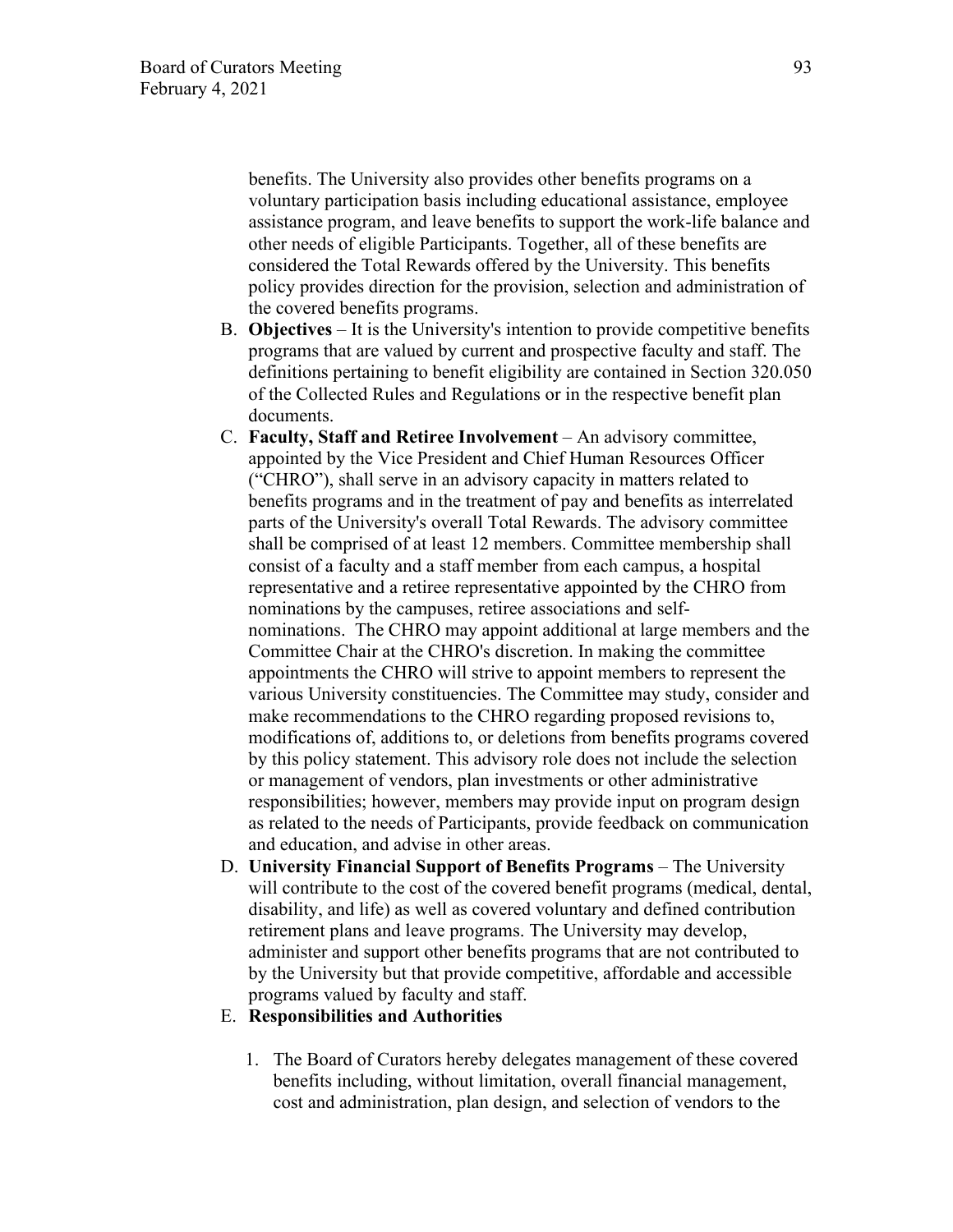President of the University. For purposes of the preceding sentence, the term "plan design" shall include calendar year deductibles, coinsurance, Participant contributions or premiums, the University's and/or Participant's contribution percentages, copays, covered charges, covered services, out-of-pocket maximums and exclusions, but shall not include any modification of eligibility requirements, or vesting requirements. The President may further re-delegate all or a portion of these delegated management responsibilities at the President's discretion in the manner, and documented in accordance with, applicable University policies.

- 2. The Board of Curators hereby delegates to the President the authority to amend the plan documents for these covered benefits when such amendments are required by law, as determined by the General Counsel.
- 3. For all other proposed amendments to the plan documents for these covered benefits other than the foregoing delegated management responsibilities described in Section 520.010.E.l. above and the foregoing delegated authority for amendments required by law described in Section 520.010.E.2. above, the Board of Curators hereby delegates to the President the authority to amend the plan documents for these covered benefits; provided, however that such amendments shall be provided to the Board of Curators so that it has an opportunity to reject any such amendments prior to their effective date.
- 4. Under the direction of the Vice President the covered benefits programs will be audited and/or evaluated as appropriate to ensure efficient and effective administration, service and pricing. An annual benefits report will be provided to the Board of Curators and will include:
	- a. Any action taken pursuant to the authority delegated hereby including, but not limited to, changes in the University's cost of and contribution to the covered benefit plans and/or the individual Participant's cost of and contributions to the covered benefits plans;
	- b. Current trends and developments in the strategic direction of Total Rewards both within higher education and in the market as a whole (market review);
	- c. A comparative peer analysis of the University's benefits;
	- d. The University's strategic direction in regard to ensuring a competitive benefits offering; and
	- e. The financial status and projected financial impact of the benefits programs; and other data related to the programs.
- 7. Amendment, Collected Rule and Regulation 350.020, Labor Union Recognition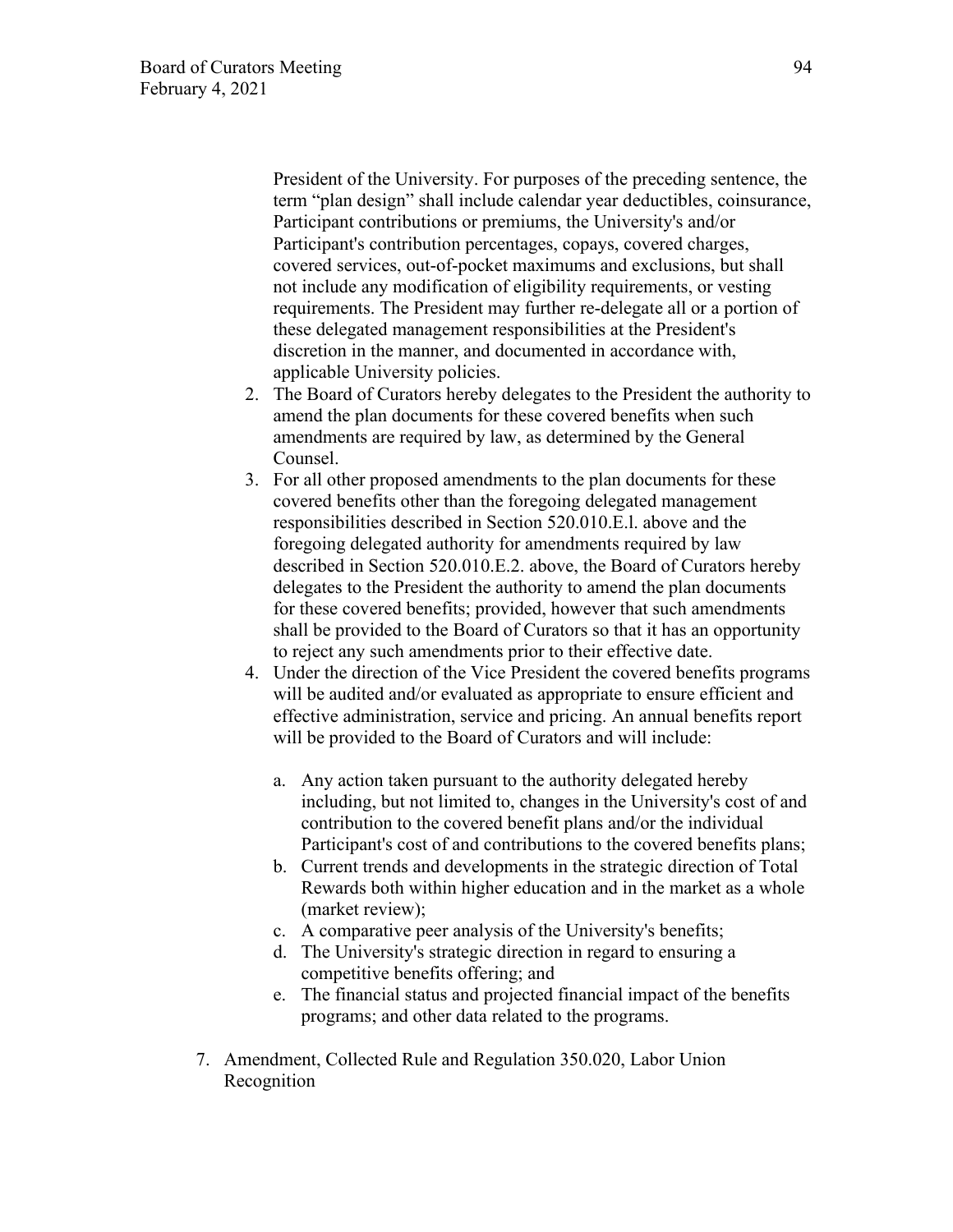### **350.020 Labor Union Recognition**

Bd. Exec. Comm Min. 2-19-67, p. 2,163; Amended Bd. Min. 9-7-79; Amended Bd. Min. 7-22-83; Bd. Min. 6-29-79, p. 38,001 and Bd. Min. 3-17-87; Amended Bd. Min. 9-26-97; 1-29-99, Amended Bd. Min. 5-17-02, Amended Bd. Min. 7-27-07; Amended 7-28-20; Amended 2-4-21.

- A. **Public Service Employees' Local Union** -- The Board of Curators recognizes Laborers' International Union of North America, Local 955 AFL-CIO and International Union of Operating Engineers', Local 148, AFL-CIO as the exclusive bargaining agent to represent certain service and support employees within the University for the purpose of discussing general working conditions, employee benefits and services, opportunities for training and grievances with the University Administration.
	- 1. **Membership** -- Service and support employees represented by this exclusive bargaining agent are employed by the University of Missouri and include regular service and support employees, excluding secretarial and clerical employees, technical and professional employees, student employees, nonregular employees, Campus police and security guards, confidential, managerial, supervisory, and administrative staff and faculty members.
- B. **Missouri Nurses' Association** -- The Board of Curators recognizes the Missouri Nurses' Association as a labor organization to exclusively represent certain Registered Nurses within the University for the purpose of discussing general working conditions, employee benefits and services, opportunities for training and grievances with the University Administration.
	- 1. **Membership** -- Nurses as referred to in this manual are Registered Professional Nurses employed by the University of Missouri to perform direct or indirect patient care. Excluded from the Unit are Head Nurses, Assistant Directors, Directors of Nursing Service, and any nurse hired to perform educational faculty duties within the School of Nursing. This definition is meant to comply directly with the determination of the Missouri State Board of Mediation in public case #76-008.
- C. **International Brotherhood of Electrical Workers** -- The Board of Curators recognizes the International Brotherhood of Electrical Workers, Local 257, as a labor organization to exclusively represent Broadcast Engineers I, II and III at KOMU-TV for the purpose of discussing general working conditions, employee benefits and services, opportunities for training and grievances with the University of Administration.
	- 1. **Membership** -- University of Missouri employees represented by the exclusive bargaining agent are regular Broadcast Engineers I, II and III. This definition is meant to comply directly with the determination of the Missouri State Board of Mediation in Public Case #86-113.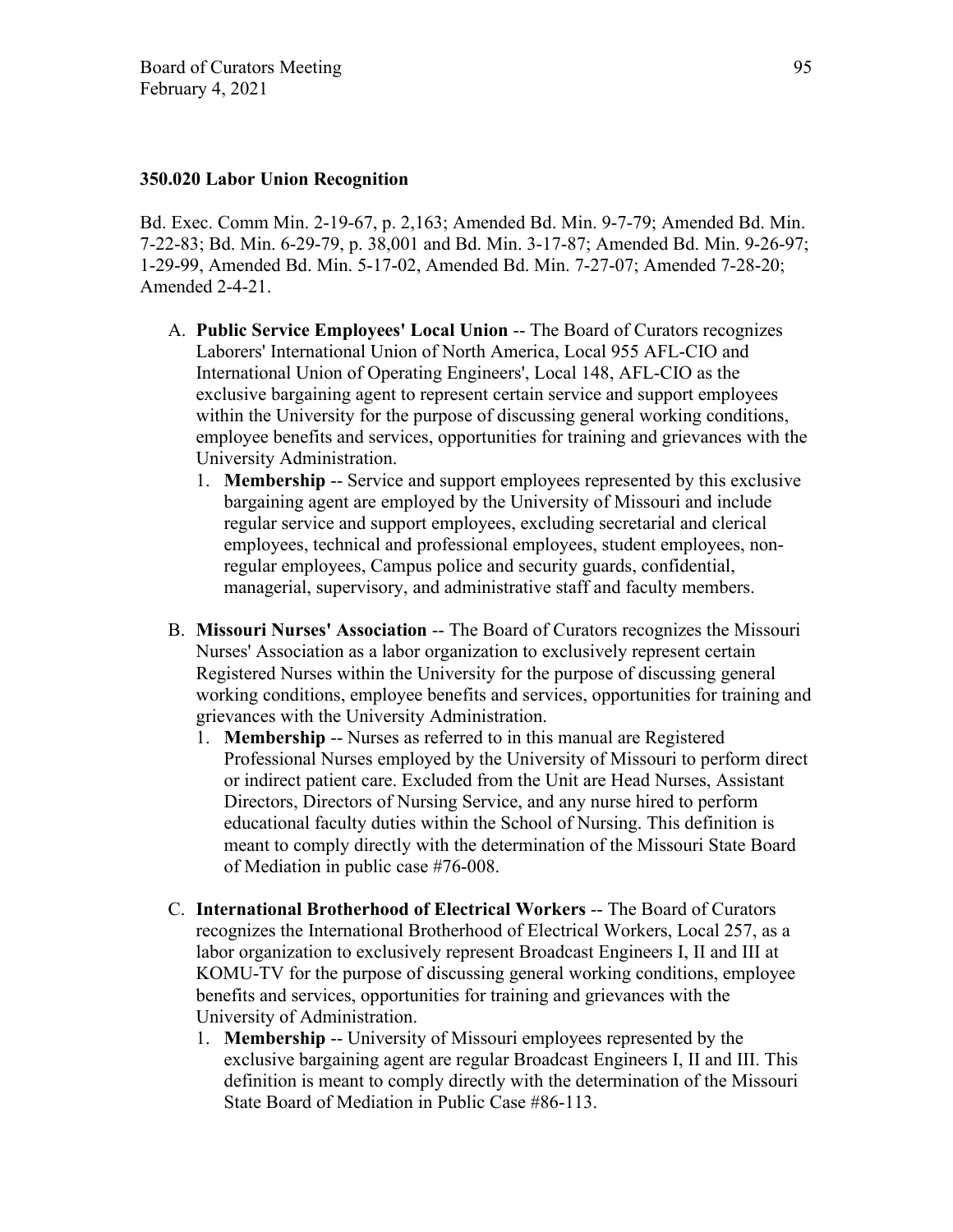## **D. The Board desires to make clear**

- 1. That the Board will not condone any type of attempted coercion, including striking or picketing, and
- 2. That the Board does not require any employee to become or remain a member of such union, and
- 3. That any employee may periodically discuss with or present to the administration, and through the administration to this Board any problem or suggestion concerning the employee's job or working conditions; and
- 4. That no discrimination of any kind will be made, either in favor of or against, any employee because the employee is or becomes a member of Laborers' International Union of North America, Local 955 AFL-CIO and International Union of Operating Engineers', Local 148, AFL-CIO or does not become or remain a member of such unions.
- 5. That no discrimination of any kind will be made, either in favor of or against, any employee because the employee is or becomes a member of Missouri Nurses' Association or does not become or remain a member of such association. All employees shall have the same privileges and benefits and shall be expected to assume the same responsibilities and abide by the same rules and regulations whether members of the association or not.

**NOTE**: The Board will not relinquish any of its legal responsibilities to appoint, remove, and fix the compensation, terms and conditions of employment of its employees.

- 6. That no discrimination of any kind will be made, either in favor of or against, any employee because the employee is or becomes a member of International Brotherhood of Electrical Workers, Local 257, or does not become or remain a member of such union. All employees shall have the same privileges and benefits and shall be expected to assume the same responsibilities and abide by the same rules and regulations whether members of the union or not.
- 8. Amendment, Collected Rule and Regulation 350.030, Checkoff of Union Dues

### **350.030 Check-Off of Union Dues**

Bd. Exec. Comm. Min. 2-19-67, p. 2,163; Amended Bd. Min. 9-7-79 and Bd. Min. 3-17- 87 and Bd. Min. 3-17-87; Amended Bd. Min. 9-26-97; 1-21-98; 1-29-99, Amended Bd. Min. 5-17-02; Amended Bd. Min. 7-27-07; Amended 7-28-20; Amended 2-4-21.

# A. **Missouri Nurses' Association**

1. **Non-Academic Personnel** -- The Board of Curators has adopted the following policy relating to check-off of union dues for non-academic personnel of the University of Missouri.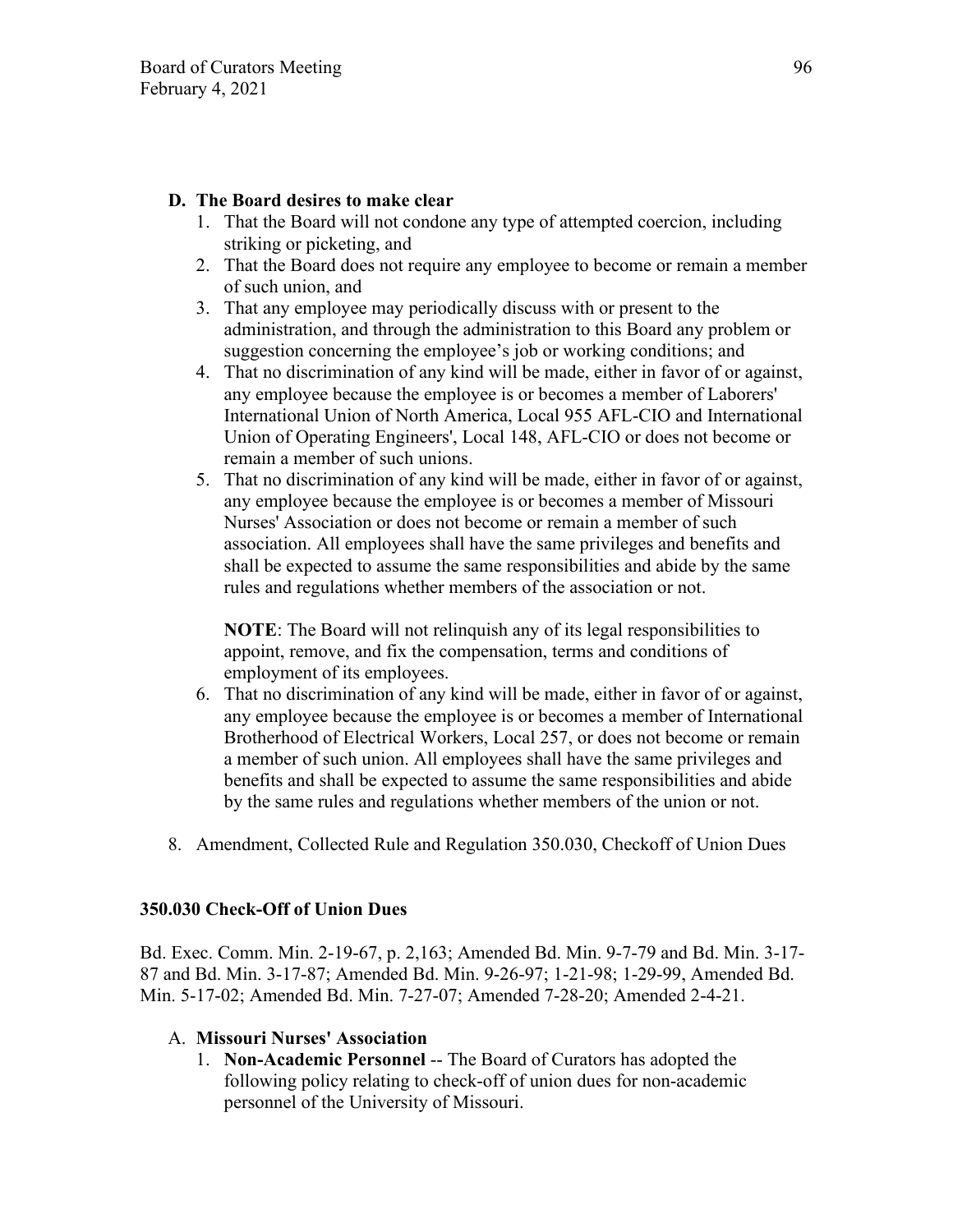- a. Commencing with the pay period beginning on authorized non-academic employees of the University of Missouri represented by the Missouri Nurses' Association who desire to have their regular union dues to such organization withheld from their wages may do so under the following procedure.
- b. Any employee desiring to assign and have dues withheld from the employee's wages shall execute a "Request and Authorization for Deduction of Organization Dues," which shall provide, in addition to necessary information, the following wording:

 $(1)$  "Beginning  $\qquad \qquad$  . I, the undersigned do hereby assign to "Missouri Nurses' Association", and hereby authorize the Curators of the University of Missouri to deduct from any net wages due to me and pay to said union such sum monthly as shall equal the monthly membership dues as may be from time to time established and certified by said union to the Curators of the University of Missouri. This assignment and authorization shall remain in full force and effect until the January 1 or July 1 after delivery by me to the Curators of the University of Missouri of a written revocation."

- c. The assignment and deduction of union dues as provided for in Section 350.030 A.1.b. will become effective the first day of the month after the request and authorization is delivered to Human Resource Services, providing it is delivered to Human Resource Services not later than the 25th of the month.
- d. Such employees desiring such deduction shall execute the authorization provided for in Section 350.030 A.1.b to be delivered to Human Resource Services on the appropriate campus.
- 2. **Authorized Deduction** -- The Office of the Vice President for Finance and Administration of the University of Missouri is hereby authorized, upon the filing of such requests and authorizations, to deduct from any net earnings due and payable to such employee the regular monthly dues as may be certified to the Office of the Vice President for Finance and Administration by the appropriate union. Such deduction shall be made once each month, and the Office of the Vice President for Finance and Administration shall, monthly, forward to the designated official of such union, the following:
	- a. A copy of any "Request and Authorization for Deduction of Organization Dues" filed as provided with the University during the preceding month.
	- b. A list of only such employees for whom the Office of Vice President for Finance and Administration had made a deduction showing the amount of dues deducted for each such employee.
	- c. The total amount of such dues withheld, less the monthly cost to the University of such dues deductions.
	- d. A copy of any "Withdrawal of Authorization for Deduction of Organization Dues" notices filed with the Office of the Vice President for Finance and Administration during the preceding month.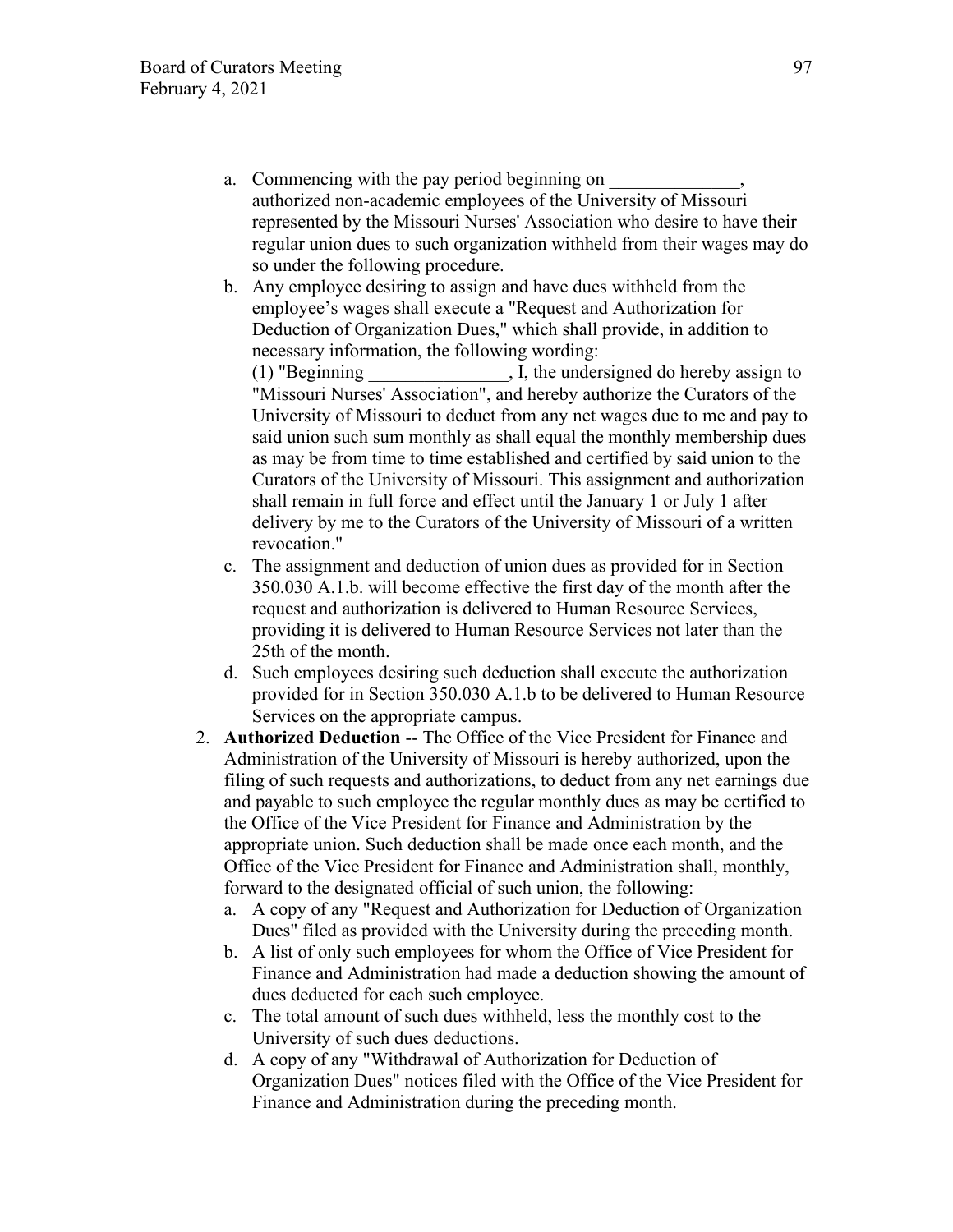3. **Withdrawal of Authorization for Deduction** -- Any employee who has executed and filed with the Curators of the University of Missouri a "Request and Authorization for Deduction of Organization Dues" as herein above provided may terminate such assignment and revoke such authorization by executing, at the Office provided in Section 350.030 A.2.d above, a "Withdrawal of Authorization for Deduction of Organization Dues" form, which shall, in addition to the necessary identification, contain the following language:

 "I, the undersigned, do hereby revoke my assignment to, and authorization to deduct dues from my wages for (Missouri Nurses' Association), effective with the first payroll period beginning on or after the first January 1 or July 1 following the date of this revocation."

4. **Rules and Regulations** -- The Office of the Vice President for Finance and Administration is hereby authorized to make such rules and regulations as may be necessary or desirable to carry into effect the terms of this resolution.

#### B. **Service and Maintenance Bargaining Units**

1. **Policy** -- Any employee within the recognized bargaining unit desiring to assign and have dues withheld from the employee's wages shall execute a "Request and Authorization for Deduction of Organization Dues", which shall provide, in addition to necessary information, the following wording:

"Beginning The U.S. I, the undersigned, do hereby assign to (Laborers' International Union of North America, Local 955), or (International Union of Operating Engineers', Local 148), and hereby authorize The Curators of the University of Missouri to deduct from any net wages due to me and pay to said union such sum monthly as shall equal the monthly membership dues as may be from time to time established and certified by said union to The Curators of the University of Missouri."

 "This assignment and authorization shall remain in full force and effect until January 1 after delivery by me to The Curators of the University of Missouri of a written revocation."

- a. The assignment and deduction of union dues as provided for above will become effective the first day of the month after the request and authorization is delivered to Human Resource Services, providing it is delivered to Human Resource Services not later than the 25th of the month.
- b. Such employees desiring such deduction shall execute the authorization to be delivered to Human Resource Services on the appropriate campus:
- c. Regular employees in classifications within the recognized bargaining unit will be eligible for membership and may choose to authorize check-off of union dues as outlined above. Such membership does not alter any other section, policy or procedure outlined herein and does not make the provisions of this document, unless otherwise stated, applicable to nonregular employees.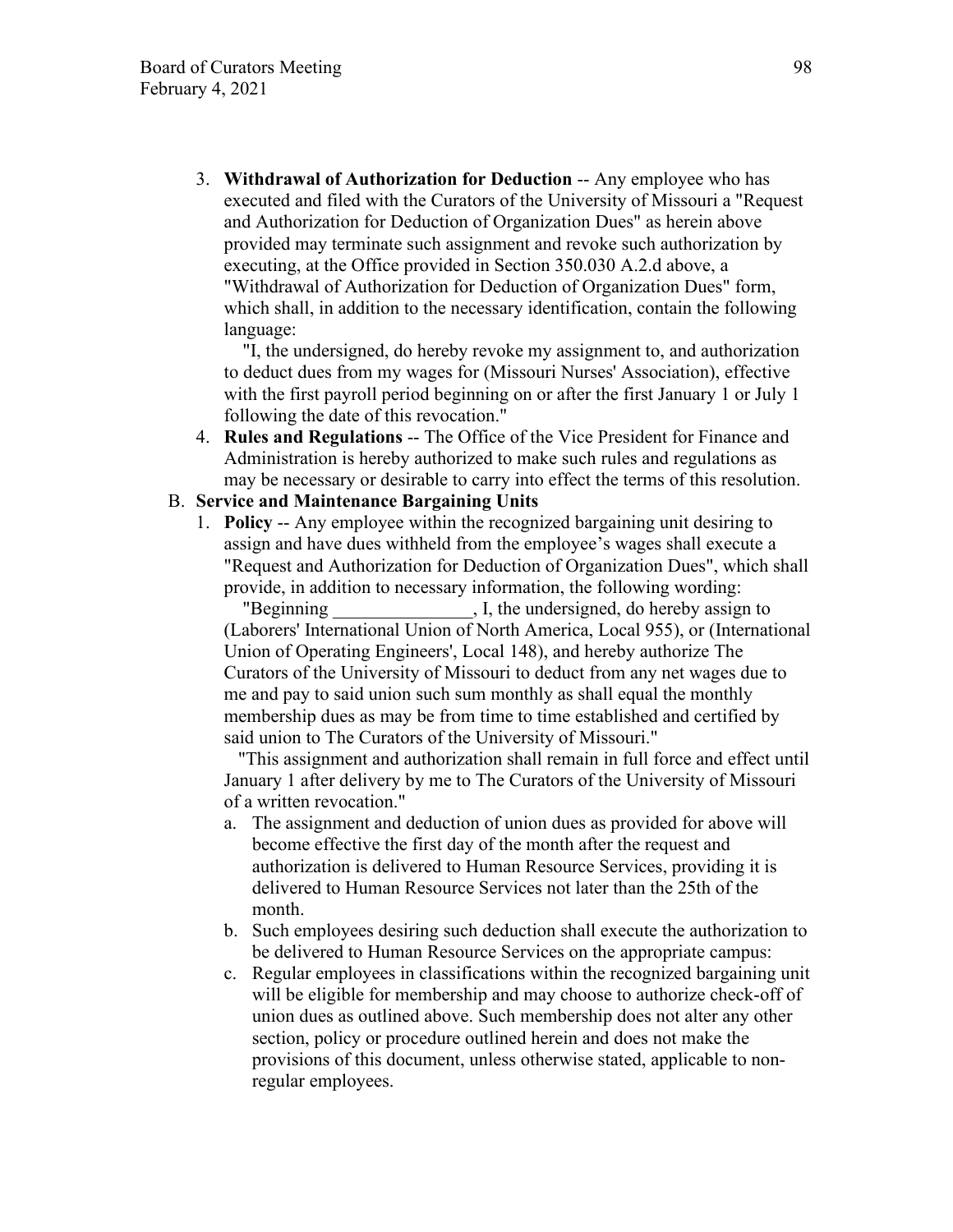- 2. **Authorized Deduction** -- The Office of the Vice President for Finance and Administration of the University of Missouri is hereby authorized, upon the filing of such requests and authorizations, to deduct from any net earnings due and payable to such employee the regular monthly dues as may be certified to the Office of the Vice President for Finance and Administration by the appropriate union. Such deduction shall be made once each month, and the Office of the Vice President for Finance and Administration shall, monthly, forward to the designated official of such union, the following:
	- a. A copy of any "Request and Authorization for Deduction of Organization Dues" filed as provided with the University during the preceding month.
	- b. A list of only such employees for whom the Office of the Vice President for Finance and Administration had made a deduction showing the amount of dues deducted for each such employee.
	- c. The total amount of such dues withheld, less the monthly cost to the University of such dues deductions.
	- d. A copy of any "Withdrawal of Authorization for Deduction of Organization Dues" notices filed with the Office of the Vice President for Finance and Administration during the preceding month.
- 3. **Withdrawal of Authorization for Deduction** -- Any employee who has executed and filed with the Curators of the University of Missouri a "Request and Authorization for Deduction of Organization Dues" as hereinabove provided, may during the period December 1 thru December 31 annually, terminate such assignment and revoke such authorization by executing at the office provided in Section 350.030 B.2.d, a "Withdrawal of Authorization for Deduction of Organization Dues" form, which shall, in addition to the necessary identification, contain the following language:

 "I, the undersigned, do hereby revoke my assignment to, and authorization to deduct dues from my wages for (Laborers' International Union of North America, Local 955), (International Union of Operating Engineers', Local 148), effective with the first payroll period beginning on or after the first January 1 following the date of this revocation."

4. **Rules and Regulations** -- The Office of the Vice President for Finance and Administration is hereby authorized to make such rules and regulations as may be necessary or desirable to carry into effect the terms of this resolution.

### C. **International Brotherhood of Electrical Workers**

1. **Policy** -- Any employee within the recognized bargaining unit desiring to assign and have dues withheld from the employee's wages shall execute a "Request and Authorization for Deduction of Organization Dues," which shall provide, in addition to necessary information, the following wording:

"Beginning The U.S. I, the undersigned, do hereby assign to International Brotherhood of Electrical Workers, Local 257, and hereby authorize The Curators of the University of Missouri to deduct from any net wages due to me and pay to said union such sum monthly as shall equal the monthly membership dues as may be from time to time established and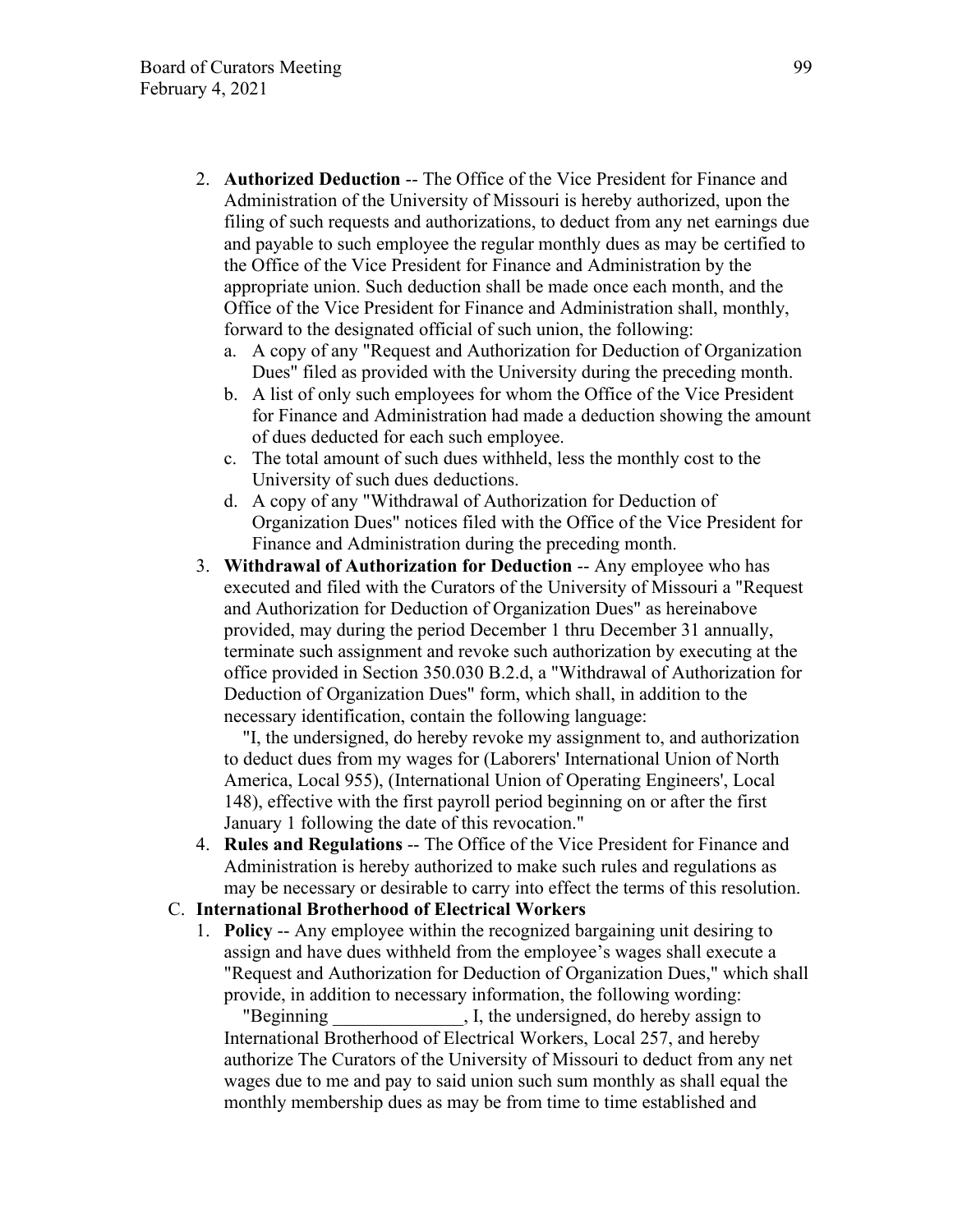certified by said union to The Curators of the University of Missouri."

 "This assignment and authorization shall remain in full force and effect until January 1 after delivery by me to The Curators of the University of Missouri of a written revocation."

- a. The assignment and deduction of union dues as provided for above will become effective the first day of the month after the request and authorization is delivered to Human Resource Services, providing it is delivered to Human Resource Services not later than the 25th of the month.
- b. Such employees desiring such deduction shall execute the authorization provided for in 1. to be delivered to Human Resource Services located at Columbia, Missouri.
- c. Regular employees in classifications within the recognized bargaining unit will be eligible for membership and may choose to authorize check-off of union dues as outlined above. Such membership does not alter any other section, policy or procedure outlined herein and does not make the provisions of this document, unless otherwise stated, applicable to nonregular employees.
- 2. **Authorized Deduction** -- The Office of the Vice President for Finance and Administration of the University of Missouri is hereby authorized, upon the filing of such requests and authorizations, to deduct from any net earnings due and payable to such employee the regular monthly dues as may be certified to the Office of the Vice President for Finance and Administration by International Brotherhood of Electrical Workers, Local 257. Such deduction shall be made once each month, and the Office of the Vice President for Finance and Administration shall, monthly, forward to the designated official of International Brotherhood of Electrical Workers, Local 257, the following:
	- a. A copy of any "Request and Authorization for Deduction of Organization Dues" filed as provided with the University during the preceding month.
	- b. A list of only such employees for whom the Office of the Vice President for Finance and Administration had made a deduction showing the amount of dues deducted for each such employee.
	- c. The total amount of such dues withheld, less the monthly cost to the University of such dues deductions.
	- d. A copy of any "Withdrawal of Authorization for Deduction of Organization Dues" notices filed with the Office of the Vice President for Finance and Administration during the preceding month.
- 3. **Withdrawal of Authorization for Deduction** -- Any employee who has executed and filed with the Curators of the University of Missouri a "Request and Authorization for Deduction of Organization Dues" as hereinabove provided, may during the period December 1 thru December 31 annually, terminate such assignment and revoke such authorization by executing at the office provided in Section 350.030 1.a "Withdrawal of Authorization for Deduction of Organization Dues" form, which shall, in addition to the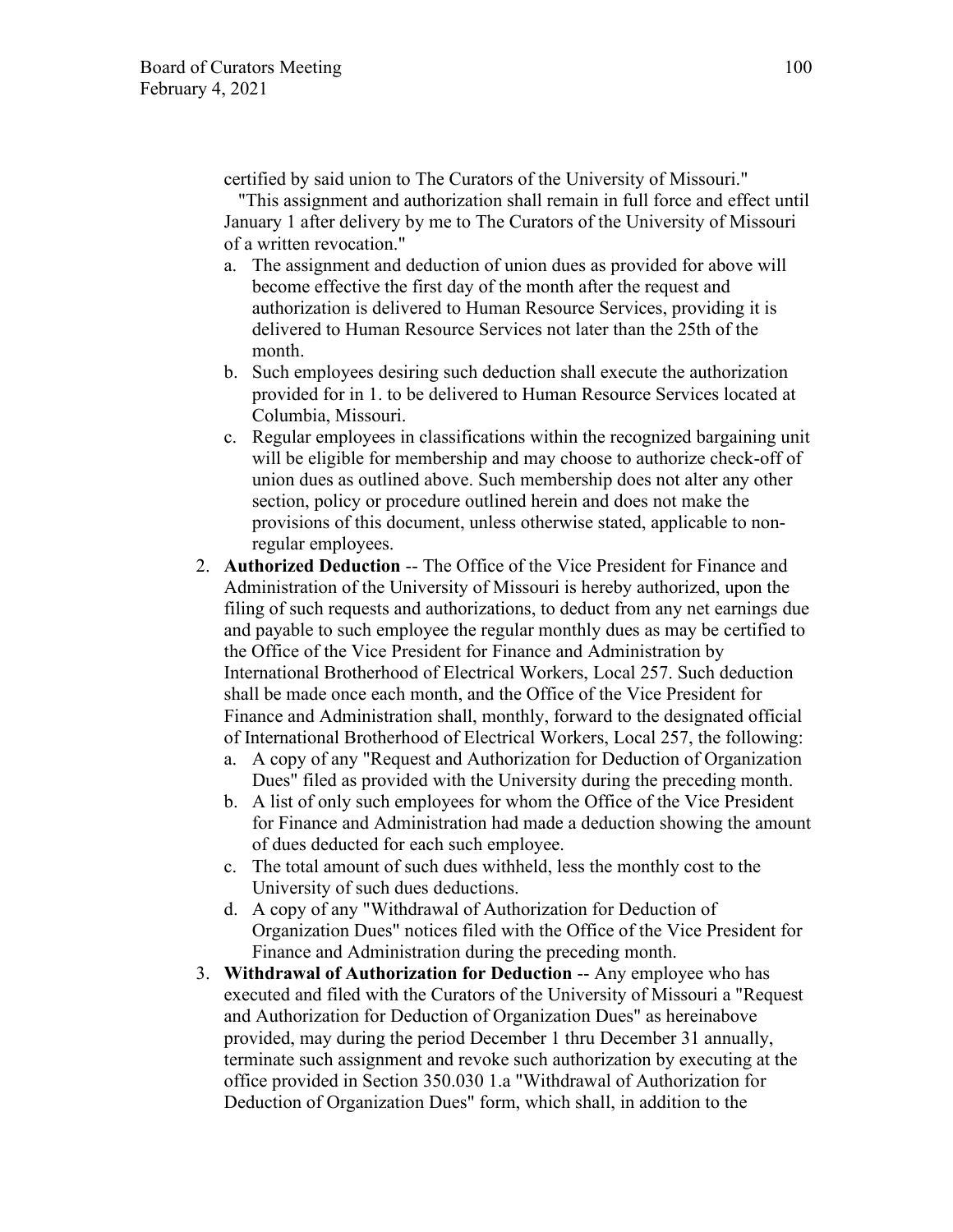necessary identification, contain the following language:

 "I, the undersigned, do hereby revoke my assignment to, and authorization to deduct dues from my wages for International Brotherhood of Electrical Workers, Local 257, effective with the first payroll period beginning on or after the first January 1 following the date of this revocation."

- 4. **Rules and Regulations** -- The Office of the Vice President for Finance and Administration is hereby authorized to make such rules and regulations as may be necessary or desirable to carry into effect the terms of this resolution.
- 9. Sole Source, Hydrogen Steelmaking Pilot Reactor, Missouri S&T

that Missouri S&T be authorized to purchase a Hydrogen Steelmaking Pilot Reactor from Hazen Research Inc., Golden, Colorado, at a total estimated cost of \$1,435,000 for a three-year term.

Funding is as follows: Missouri S&T Grant Fund w/funds for the full expense coming from the DOE contract award MoCode TBD

The motion carried unanimously (9-0) by voice vote with no abstentions.

# **Governance, Compensation and Human Resources Committee**

Curator Williams provided time for discussion of committee business.

Annual Approval, Board Standing Committee Charters (information on file)

It was recommended by the Governance, Compensation and Human Resources Committee, endorsed by Chair Chatman, moved by Curator Williams and seconded by Curator Graham, that the following action be taken:

that the Board Standing Committee Charters, as reviewed by the Committee Chairs and executive liaisons, be approved as attached, and as amended (and as on file with the minutes of this meeting).

# **Finance Committee Chair Report**

.

Curator Hoberock provided time for discussion of committee business.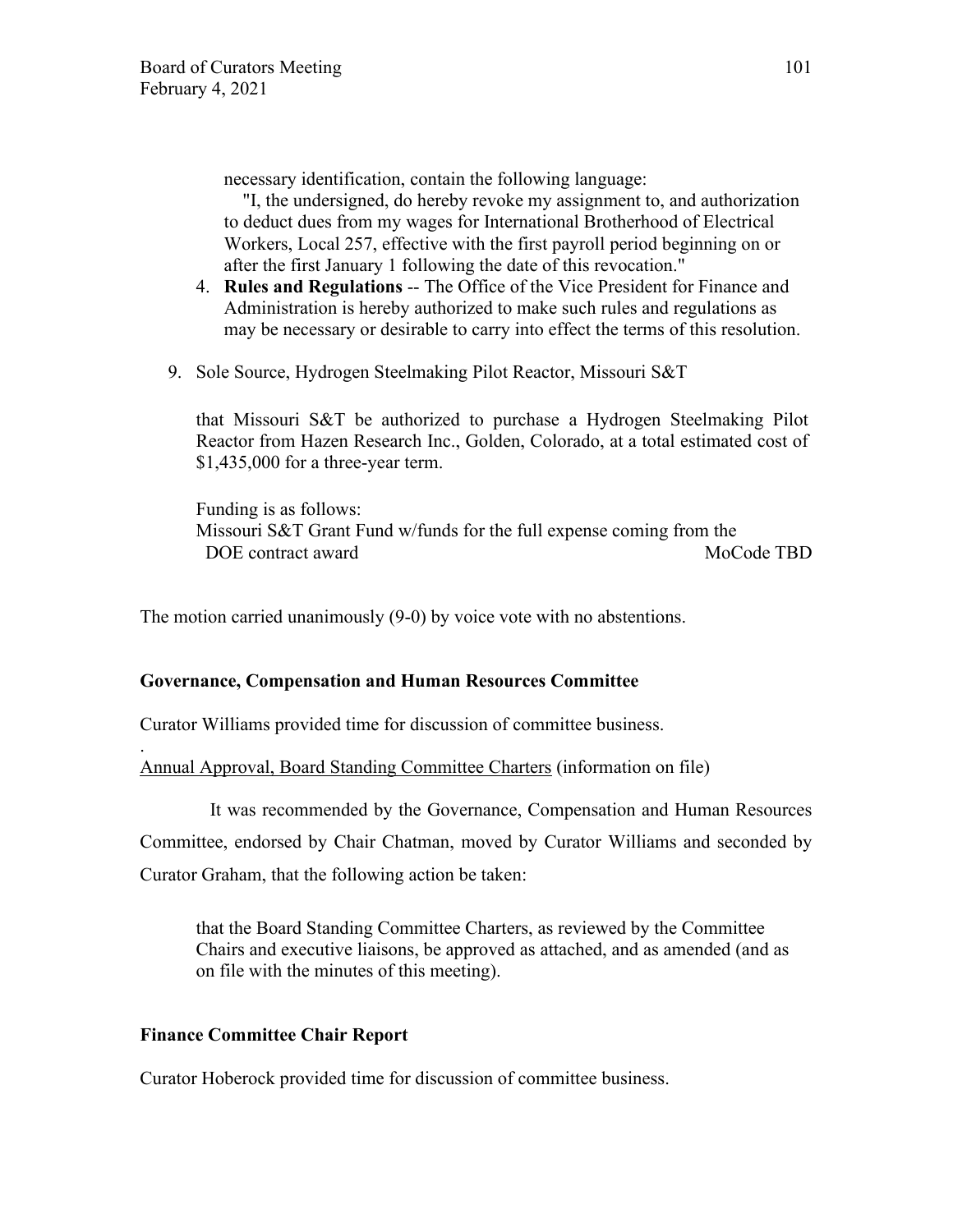Federal Budget Stabilization Fund Maintenance and Repair Plan, UM – presented by Vice President Rapp (information on file for this information item)

Amendment, Collected Rule and Regulation 140.013, Investment Policy for Endowment Pool, UM – presented by Vice President Rapp (information and slides on file)

It was recommended by Vice President Rapp, endorsed by University of Missouri President Mun Y. Choi, recommended by the Finance Committee, moved by Curator Hoberock and seconded by Curator Steelman, that the:

Existing investment policy of Collected Rules and Regulations, Section 140.013, be amended, as noted in the attached documents. Further, the asset allocation changes noted in Section 140.013 should occur in a methodical manner over a reasonable period of time as determined by investment staff.

## **140.013 Investment Policy for Endowment Pool**

Bd. Min 7-22-11. Revised in entirety, Bd. Min. 6-26-12. (Note: Board approval on 6-26-12 replaced previous rules 140.010, 140.011, 140.012 and 140.013 with new language and reissued new rules 140.010 through and including 140.016.) Revised Bd. Min 6-14-13; Revised 9-12-13; Revised 6-25-15; Revised 2-4-16; Revised 4-14-16; Revised 6-23-17; Revised Bd. Min. 9-28-17; Amended 2-4-21.

- A. **Introduction** -- The University's Endowment Pool contains gifts, bequests and other funds directed to be used to support a University program in perpetuity. Some donors require such a commitment as a condition of their gift ("true endowments"). Also, funds may be assigned to function as endowments by the Board of Curators or by University administration ("quasi endowments").
- B. **Responsibilities and Authorities** See CRR 140.010 "*Policy for Management and Oversight of Selected University Investment Pools*."
- C. **Investment Objectives --** The Endowment Pool must be managed to provide ongoing support of endowed programs in perpetuity, in conformance with donor stipulations. To accomplish this, investment returns, net of inflation, should be sufficient over time to cover annual spending distributions while maintaining or growing the underlying purchasing power of each endowed gift.

Endowment Pool investments should be managed in a manner that maximizes returns while attempting to minimize losses during adverse economic and market events, with an overall appetite for risk governed by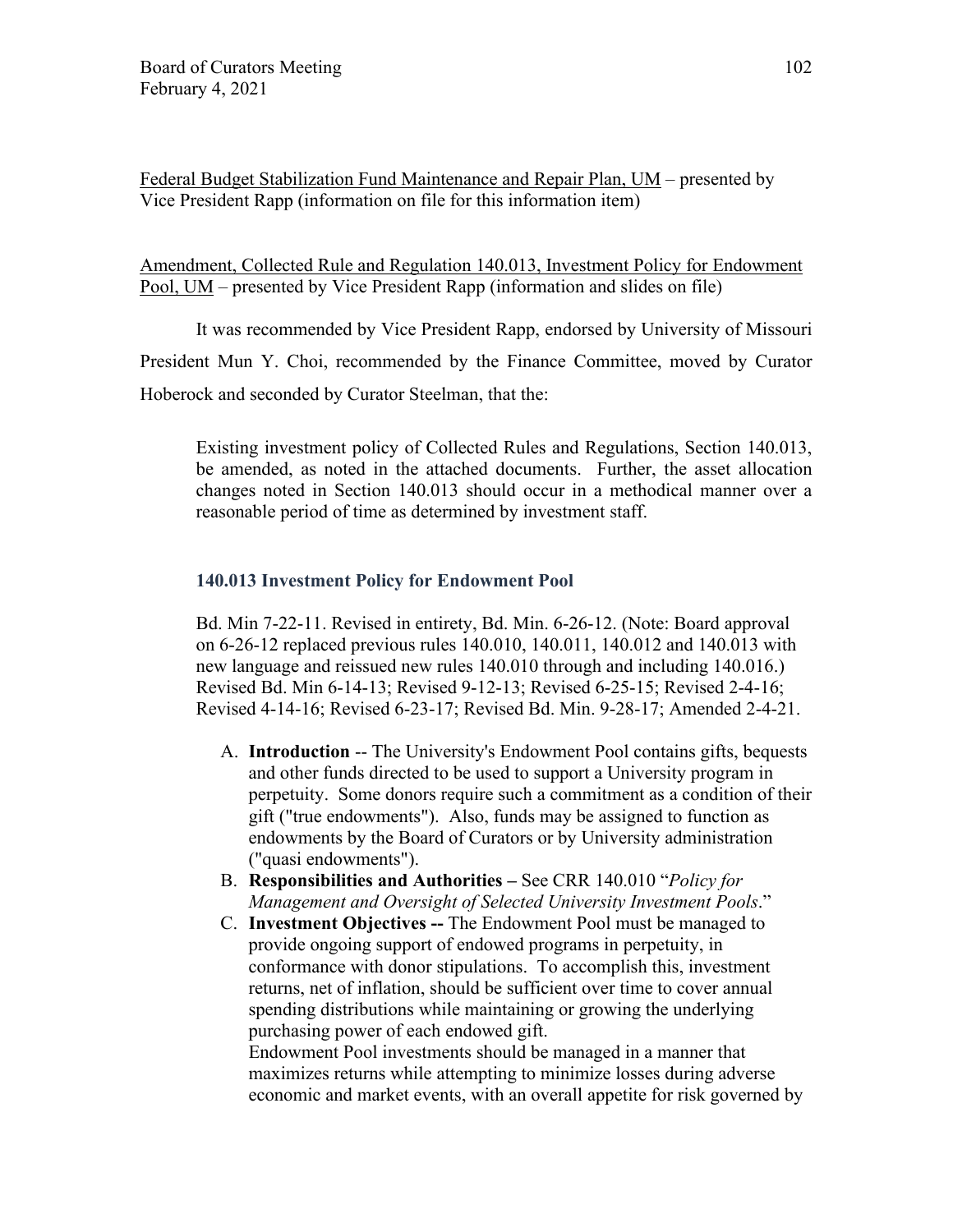the objectives noted above. This will be accomplished through a more 'risk-balanced' portfolio that seeks meaningful diversification of assets, which necessarily means less equity risk and more long-term bond exposure relative to peers. To offset potentially lower returns from a more risk-balanced portfolio, a key component of this strategy includes a less common, yet prudent, program of return enhancement commonly referred to in the investment industry as portable alpha. These investment objectives seek to prioritize the long-term structural needs of the Endowment Pool over short-term performance comparisons of the investment portfolio relative to peers.

D. **Authorized Investments –** The Endowment Pool shall be invested in externally managed funds, consistent with the guidelines established in CRR 140.011, "*Policy for Investment Manager Selection, Monitoring and Retention*" and CRR 140.017, "*Allowable Investments,*" in the following asset classes: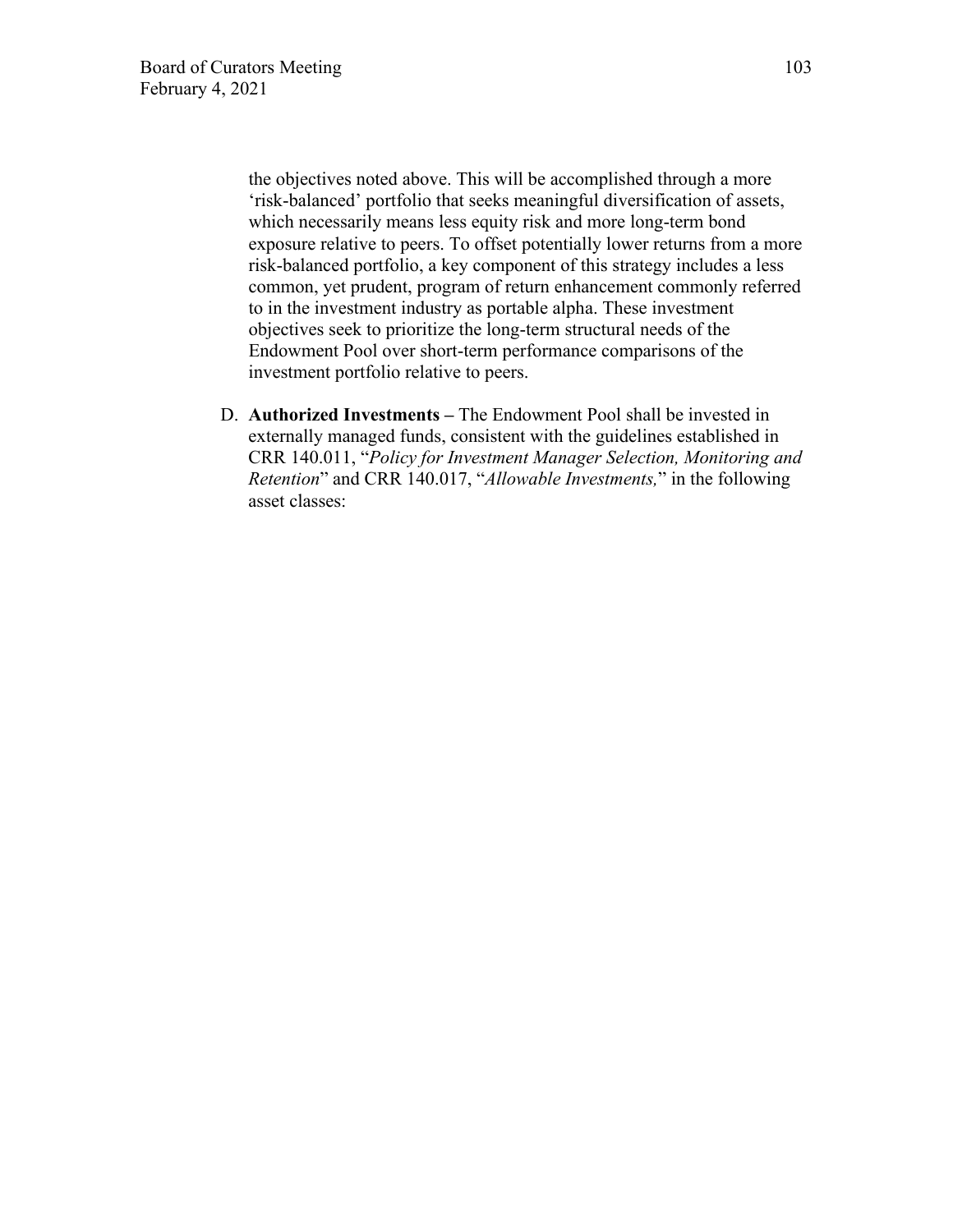| <b>Asset Class</b>                                                                                       | <b>Economic</b><br><b>Environment</b>                                                                                                                     | <b>Risk</b><br><b>Factor(s)</b>                                                                                                   | <b>Sub-Class</b><br><b>Target</b> | <b>Asset Class</b><br><b>Target</b> | Range          |
|----------------------------------------------------------------------------------------------------------|-----------------------------------------------------------------------------------------------------------------------------------------------------------|-----------------------------------------------------------------------------------------------------------------------------------|-----------------------------------|-------------------------------------|----------------|
| <b>Public Equity</b>                                                                                     | <b>Rising Growth</b><br><b>Falling Inflation</b>                                                                                                          | Equity<br>Currency                                                                                                                |                                   | 35%                                 | $25% -$<br>45% |
| <b>Private Equity</b>                                                                                    | <b>Rising Growth</b><br><b>Falling Inflation</b>                                                                                                          | Equity<br>Currency<br>Liquidity                                                                                                   |                                   | 15%                                 | $10% -$<br>20% |
| <b>Public Debt</b><br>Sovereign<br><b>Bonds</b><br>Inflation-<br>Linked<br><b>Bonds</b><br>Opportunistic | <b>Falling Growth</b><br><b>Falling Inflation</b><br><b>Falling Growth</b><br><b>Rising Inflation</b><br><b>Rising Growth</b><br><b>Falling Inflation</b> | <b>Interest Rates</b><br>Currency<br>Inflation<br><b>Interest Rates</b><br>Currency<br><b>Interest Rates</b><br>Credit<br>spreads | 8%<br>10%<br>$0\%$                | 18%                                 | $8\% - 28\%$   |
| <b>Private Debt</b>                                                                                      | <b>Rising Growth</b><br><b>Falling Inflation</b>                                                                                                          | Credit<br><b>Spreads</b><br>Liquidity                                                                                             |                                   | 7%                                  | $2\% - 12\%$   |
| <b>Diversifiers</b><br>Risk Balanced<br>Commodities                                                      | <b>Rising Growth</b><br><b>Falling Growth</b><br><b>Rising Inflation</b>                                                                                  | Diversified                                                                                                                       | 12%                               | 25%                                 | $20% -$<br>30% |
| Real Estate /                                                                                            | <b>Falling Inflation</b><br><b>Rising Growth</b><br><b>Rising Inflation</b>                                                                               | Inflation                                                                                                                         | 3%                                |                                     |                |
| Infrastructure                                                                                           | <b>Rising Growth</b><br><b>Rising Inflation</b>                                                                                                           | Equity<br>Credit<br><b>Spreads</b>                                                                                                | 10%                               |                                     |                |
| Opportunistic                                                                                            | <b>Rising Growth</b><br><b>Rising Inflation</b>                                                                                                           | Inflation<br>Liquidity<br>Equity<br><b>Interest Rates</b>                                                                         | $0\%$                             |                                     |                |
| <b>Total Portfolio</b>                                                                                   |                                                                                                                                                           |                                                                                                                                   | 100%                              |                                     |                |

# E. **Portfolio Rebalancing**

Asset allocations shall be monitored on an ongoing basis as changes in market behavior may cause variations from the target asset mix. Rebalancing of the portfolio shall be considered at least quarterly,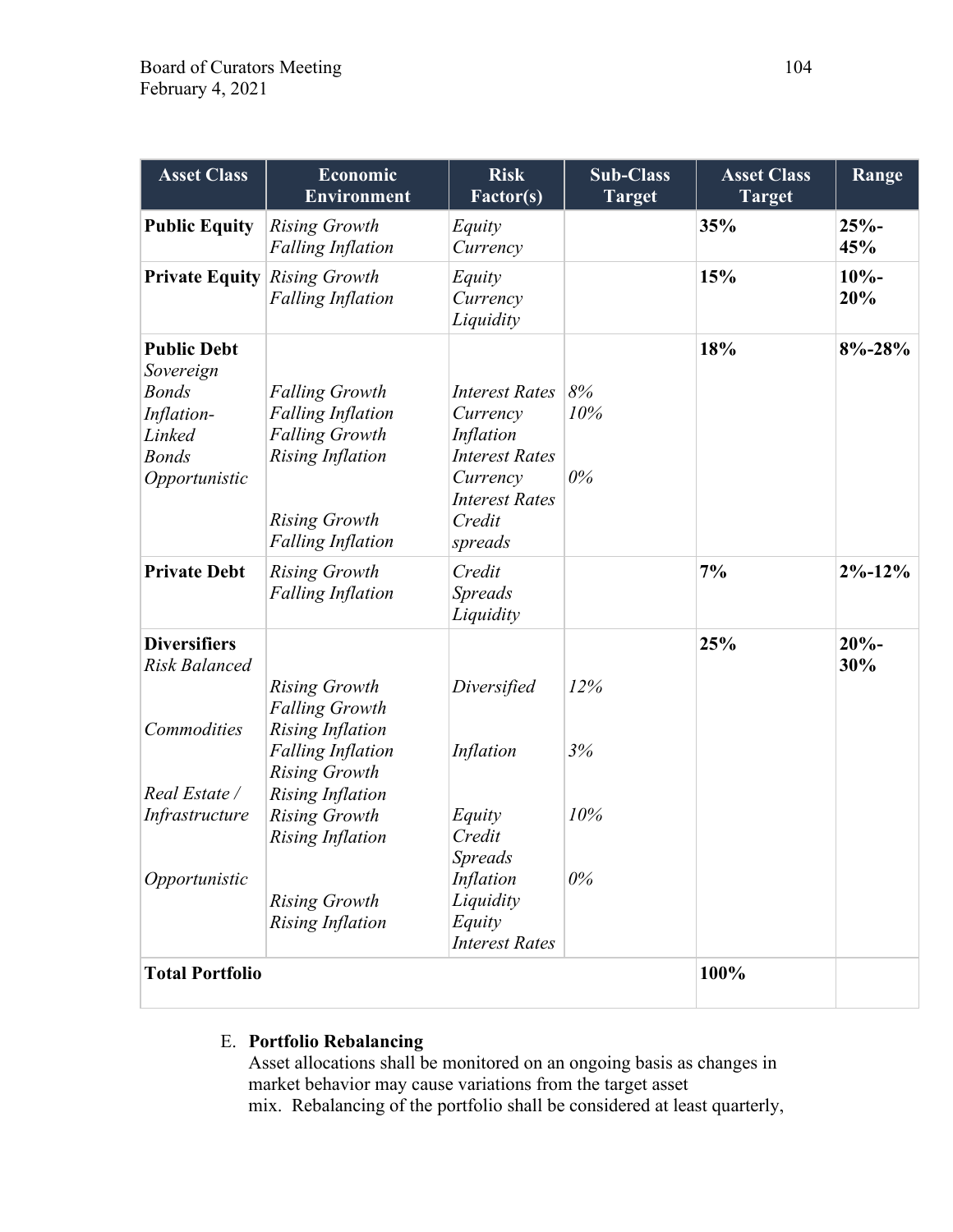and more often if necessary to maintain allocations within the allowable range. The need to rebalance shall take into account any logistical issues associated with fully funding a particular asset sector, as well as any tactical decisions to overweight or underweight a particular asset sector based on current market conditions. The University may utilize external managers to rebalance portfolio exposures consistent with targets and allowable ranges established by this policy. In those instances, conventional derivative instruments commonly accepted by other institutional investors, such as futures, swaps, options, forward contracts and reverse repurchase agreements may be utilized. Actual asset class allocations shall not fall outside of the allowable ranges, with the exception of violations caused solely by periods of extreme market distress, when it may not be possible or advisable to immediately bring such allocations back to within the allowable ranges.

#### F. **Currency Risk Management**

In the context of a global investment portfolio, currency risk exists to the extent that investments contain exposures to foreign currencies. The desirability of this currency exposure is not necessarily aligned dollar for dollar with the desired exposure to assets denominated in foreign currencies. As such, external managers in any asset class may implement currency strategies to alter the currency exposure of the portfolio when deemed prudent to do so in the context of the particular investment mandate. In addition, the University may utilize external managers to implement currency strategies to alter exposures in an active or passive manner as part of a portfolio or asset class overlay when deemed prudent to do so.

#### G. **Portable Alpha Program**

Synthetic market exposures across asset classes including equities, sovereign bonds, inflation-linked bonds and commodities may be obtained through derivative instruments commonly accepted by other institutional investors, such as futures, swaps, options, forward contracts and reverse repurchase agreements. These derivative instruments shall be managed by external investment firms with appropriate expertise, experience and depth of resources.

When synthetic market exposures are obtained through derivative instruments, a portion of the resulting cash and cash equivalent balances may be invested by active alpha managers seeking to add returns over the benchmark. These alpha managers will possess broadly diverse strategies/styles and, in the aggregate, are expected to produce returns that show little or no relationship to the economic environment being experienced at any given time. Furthermore, this portfolio of managers will be constructed with a goal of low/no correlation to the synthetic market exposures obtained through the derivative instruments. The risk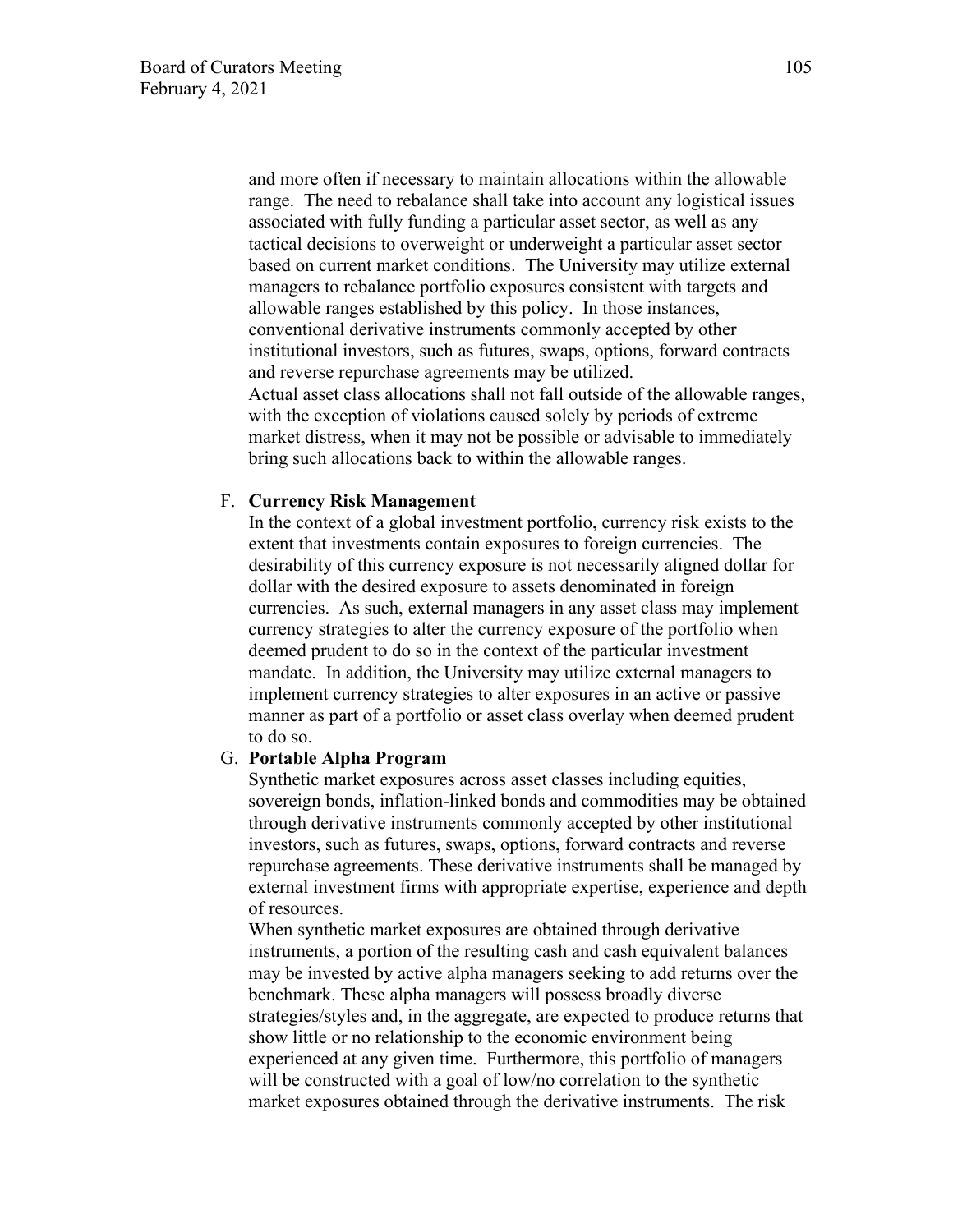drivers with the portable alpha portfolio should generally be well-known, empirically-tested, sources of return that can be systematically harvested through dynamic long/short strategies. They can be thought of either as returns that underlie "classic" hedge fund strategies (hedge fund risk premia), such as arbitrage and macro or the returns from "classic" styles (style premia), such as value, momentum, carry, defensive and low volatility.

Legal account structures will be in the form of one or a combination of separate accounts, institutional commingled funds and/or limited partnerships or other similar forms.

The allowable range of the portable alpha portfolio shall be 0-27% of the total Endowment Pool.

Management of liquidity risk is a critical component of the portable alpha program. If not managed appropriately, there is a risk that synthetic market exposures may need to be unwound at undesirable points in time in order to meet margin calls during volatile markets. To help mitigate this risk, prudent balances of cash and cash equivalents shall be maintained as part of the program and monitored daily.

The following table outlines the minimum cash requirements with associated replenishing guidelines:

|         | Cash<br>Margin*            | <b>Replenishing Guidelines</b>                                                                                                                                                                   |
|---------|----------------------------|--------------------------------------------------------------------------------------------------------------------------------------------------------------------------------------------------|
| Target  | 30%                        | n/a                                                                                                                                                                                              |
| Range 1 | $29.9\%$ to<br>20%         | Develop action plan to replenish to Target within 12 months                                                                                                                                      |
|         | Range $2 19.9\%$ to<br>10% | Develop action plan to replenish to Range 1 within 60 days, with subsequent<br>plan to replenish to Target within 12 months                                                                      |
|         | Range $3 9.9\%$ or<br>less | Take immediate action to replenish to Range 2 as quickly as possible. Follow<br>with plan to replenish to Range 1 within 60 days, and subsequent plan to<br>replenish to Target within 12 months |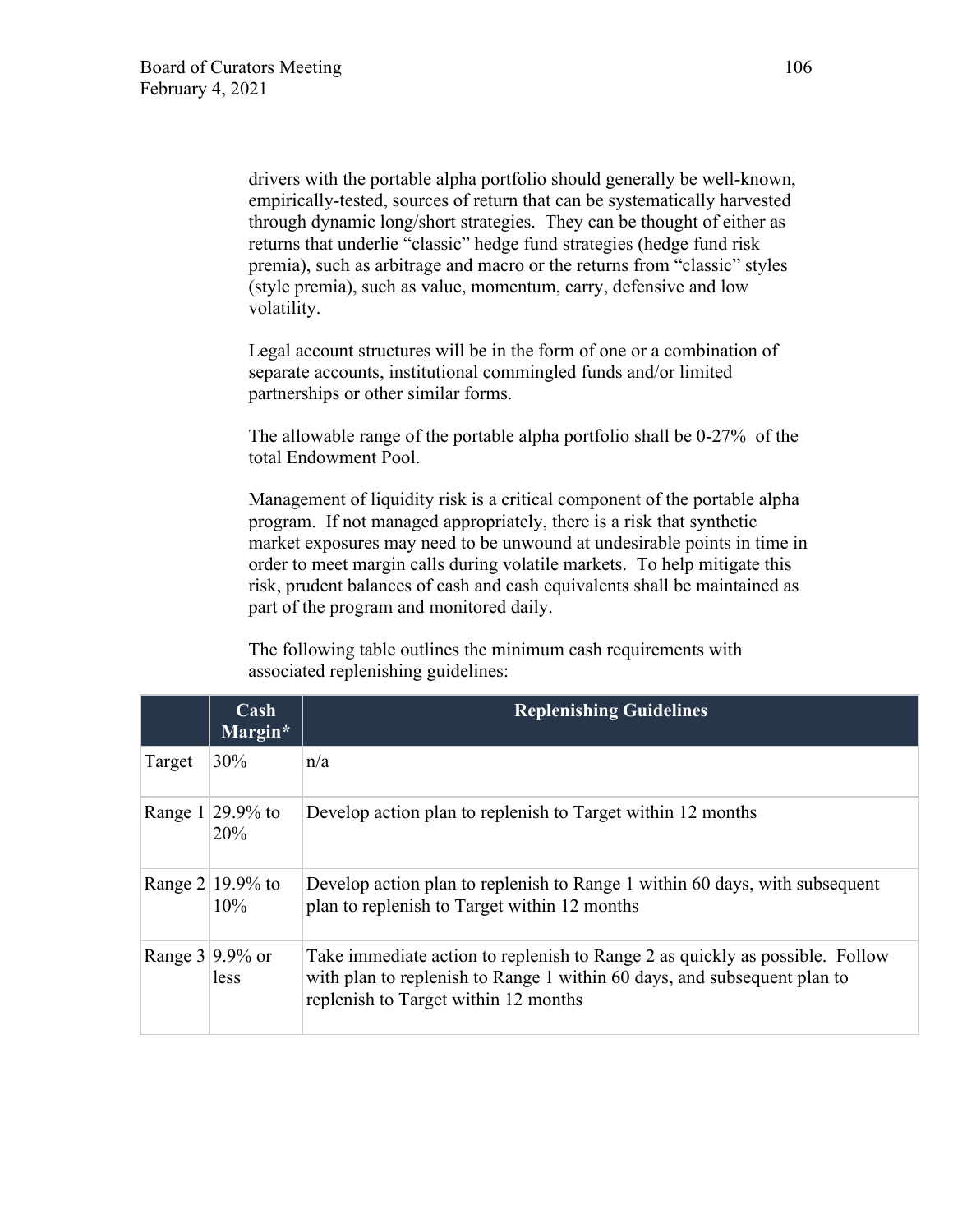*\* Cash Margin is defined as Portable Alpha Program cash and cash equivalents divided by the total of synthetic market exposures outstanding across all asset classes with the program.*

- H. **Spending Policy** To provide ongoing support to endowed programs in perpetuity, the spending policy must be managed in conjunction with investment objectives and other factors in compliance with applicable law, such that the spending rate plus an inflationary assumption shall not exceed expected investment returns over time. At minimum, the spending policy should be reviewed in conjunction with asset/liability studies performed by the Investment Consultant not less than once every three years.
	- 1. The formula used to determine the Endowment Pool spending distribution for each fiscal year shall apply a rate of 4.0% to a base equal to the 28-quarter trailing average of market values as of December  $31<sup>st</sup>$  of the prior fiscal year. Endowment spending distributions shall be paid on a monthly basis. The transition of the rate from 4.5% to 4.0% shall be accomplished in a methodical manner over a period not to exceed the seven years ended June 30, 2024. In no case shall the transition from 4.5% to 4.0% cause the actual spending distribution to decrease from one year to the next during the transition phase.
	- 2. In addition to the spending distribution noted above, the President shall have the discretion to distribute from the Endowment Pool an administrative fee each fiscal year to be used for support of internal endowment administration and development functions. Such administrative fee shall be calculated by applying a rate of up to 1.25% to a base equal to the 28-quarter trailing average of market values as of December  $31<sup>st</sup>$  of the prior fiscal year. The administrative fee shall be paid on a monthly basis. In addition, internal investment management, accounting and legal expenses may be charged directly to the Endowment Pool.
	- 3. The spending policy, spending distribution formula and administrative fee may be adjusted over time by the Board to respond to general economic conditions and other factors as appropriate and in compliance with applicable law.
	- 4. Implementation of the spending policy is delegated to the Vice President for Finance or her/his designees.

The motion carried (8-0) by voice vote and with one abstention, Curator Layman.

Fiscal Year 2022 Student Housing and Dining Rates, UM – presented by Vice President Rapp (information and slides on file)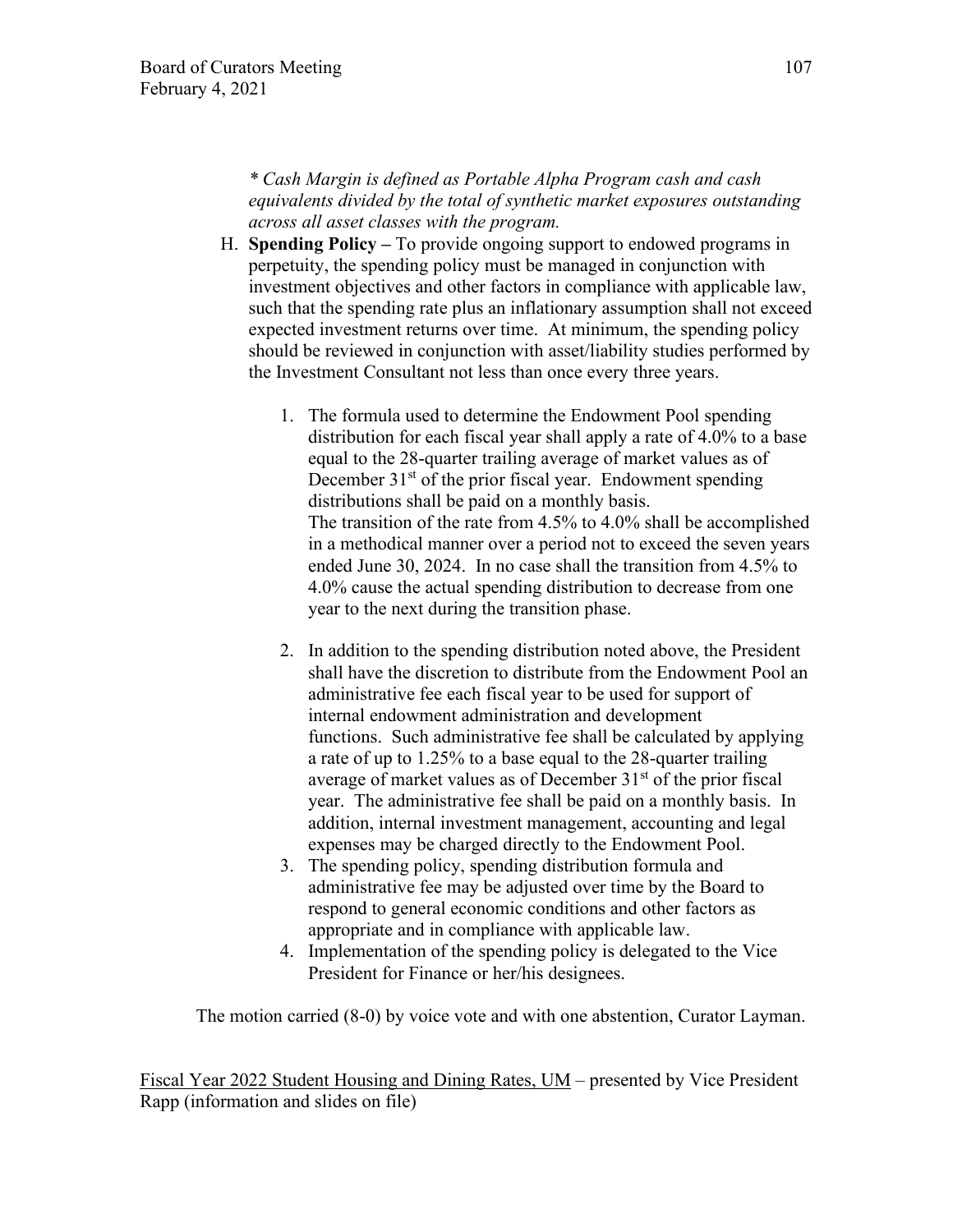It was recommended by the respective Chancellors, endorsed by President Choi, recommended by the Finance Committee, moved by Curator Hoberock and seconded by Curator Layman, that the attached schedule of rates for the Residence Halls and Family Student Housing at MU, UMKC, Missouri S&T, and UMSL (and as on file with the minutes of this meeting) be approved effective beginning with the 2021 Summer Session.

The motion carried unanimously (9-0) by voice vote with no abstentions.

## Project Approval, Research Commons – Thermal Plant, MU – presented by Vice President Rapp (information on file)

It was recommended by President Mun Y. Choi, recommended by the Finance Committee, moved by Curator Hoberock and seconded by Curator Graham, that the following action be approved:

the project approval for the Research Commons – Thermal Plant, MU

| Funding of the project budget is from: |             |
|----------------------------------------|-------------|
| MU Energy Management Capital Reserves  | \$9,000,000 |
| Total                                  | \$9,000,000 |

The motion carried unanimously (9-0) by voice vote with no abstentions.

Project Approval, Student Experience Center, Missouri S&T – presented by Vice President Rapp (information on file)

It was recommended by Chancellor Dehghani, endorsed by President Choi, recommended by the Finance Committee, moved by Curator Hoberock and seconded by Curator Brncic, that the following action be approved:

the project approval for the Student Experience Center, Missouri S&T

| Funding of the project budget is from: |              |
|----------------------------------------|--------------|
| Gifts                                  | \$30,000,000 |
| Total Funding                          | \$30,000,000 |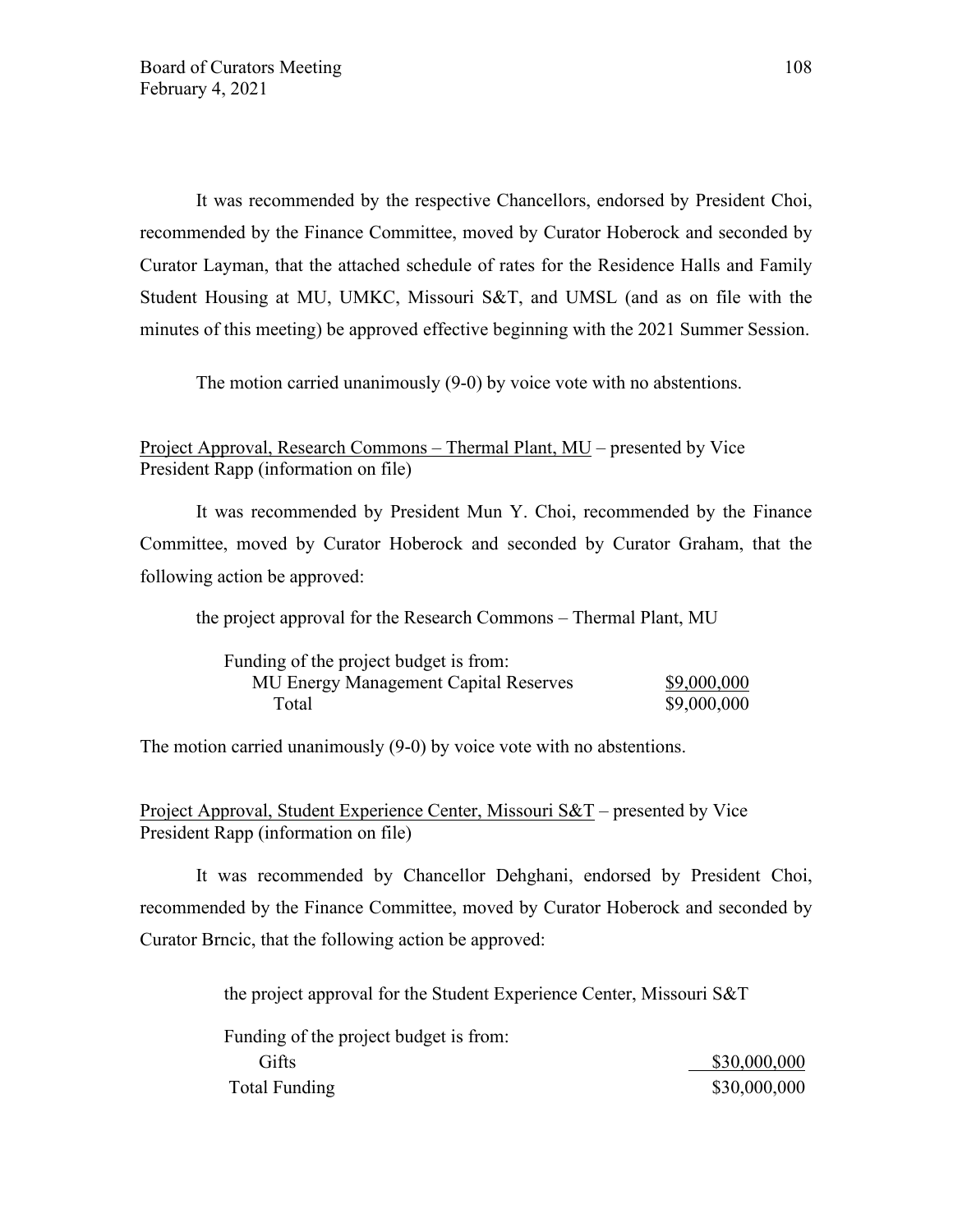The motion carried unanimously (9-0) by voice vote with no abstentions.

# Architect/Engineer Hire, Indoor Practice Facility, MU – presented by Vice President Rapp (information on file)

It was recommended by President Mun Y. Choi, recommended by the Finance Committee, moved by Curator Hoberock and seconded by Curator Layman, that the following action be approved:

the architect/engineer hire for the Indoor Practice Facility, MU

Funding of the project budget is TBD.

The motion carried unanimously (9-0) by voice vote with no abstentions.

## **Academic, Student Affairs, Research and Economic Development Committee**

Curator Wenneker provided time for discussion of committee business.

New Degree Proposal, Bachelor of Arts in Applied Psychology of Child Advocacy Studies, UMSL – presented by Senior Associate Vice President Graham and Andrew Kersten (information on file)

It was recommended by Sr. Associate Vice President Steve Graham, endorsed by President of the University of Missouri Mun Choi, recommended by the Academic, Student Affairs and Research & Economic Development Committee, moved by Curator Wenneker, seconded by Curator Hoberock, that the following action be approved:

that the University of Missouri – St. Louis be authorized to submit the attached proposal (and as on file with the minutes of this meeting) for a Bachelor of Arts in Applied Psychology of Child Advocacy Studies to the Coordinating Board for Higher Education for approval.

The motion carried unanimously (9-0) by voice vote with no abstentions.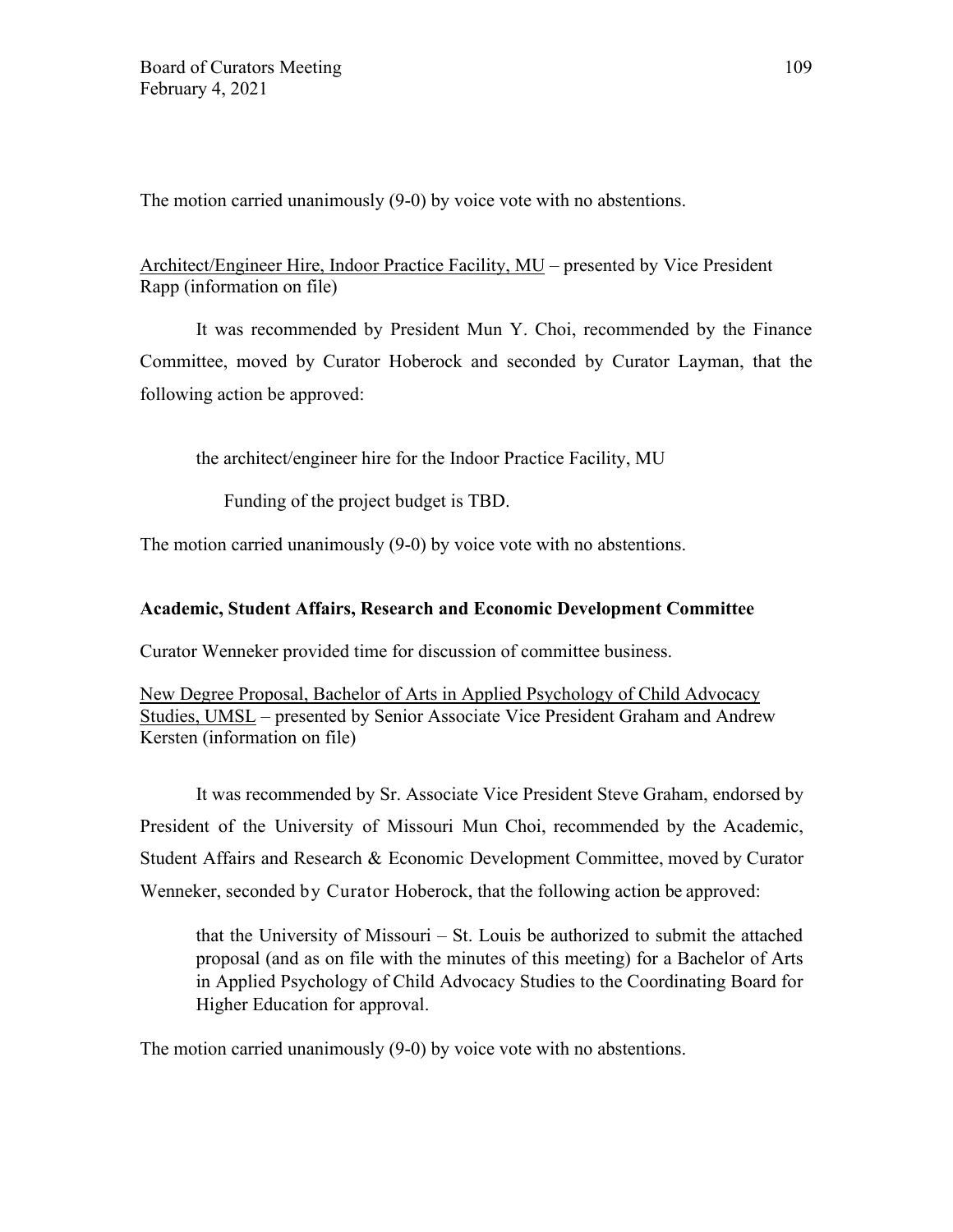New Degree Proposal, Bachelor of Arts in Public Administration and Policy, MU – presented by Senior Associate Vice President Graham and Lael Keiser (information on file)

It was recommended by Sr. Associate Vice President Steve Graham, endorsed by President of the University of Missouri Mun Choi, recommended by the Academic, Student Affairs and Research & Economic Development Committee, moved by Curator Wenneker, seconded by Curator Graham, that the following action be approved:

that the University of Missouri – Columbia be authorized to submit the attached proposal (and as on file with the minutes of this meeting) for a Bachelor of Arts in Public Administration and Policy to the Coordinating Board for Higher Education for approval.

The motion carried unanimously (9-0) by voice vote with no abstentions.

New Degree Proposal, Master of Science in Water Science and Engineering, S&T – presented by Senior Associate Vice President Graham and Dick Brow (information on file)

It was recommended by Sr. Associate Vice President Steve Graham, endorsed by President of the University of Missouri Mun Choi, recommended by the Academic, Student Affairs and Research & Economic Development Committee, moved by Curator Wenneker, seconded by Curator Graham, that the following action be approved:

that the Missouri University of Science & Technology be authorized to submit the attached proposal (and as on file with the minutes of this meeting) for a Master of Science in Water Science and Engineering to the Coordinating Board for Higher Education for approval.

The motion carried unanimously (9-0) by voice vote with no abstentions.

New Degree Proposal, Bachelor of Science in Education, S&T – presented by Senior Associate Vice President Graham and Steve Roberts (information on file)

It was recommended by Sr. Associate Vice President Steve Graham, endorsed by President of the University of Missouri Mun Choi, recommended by the Academic,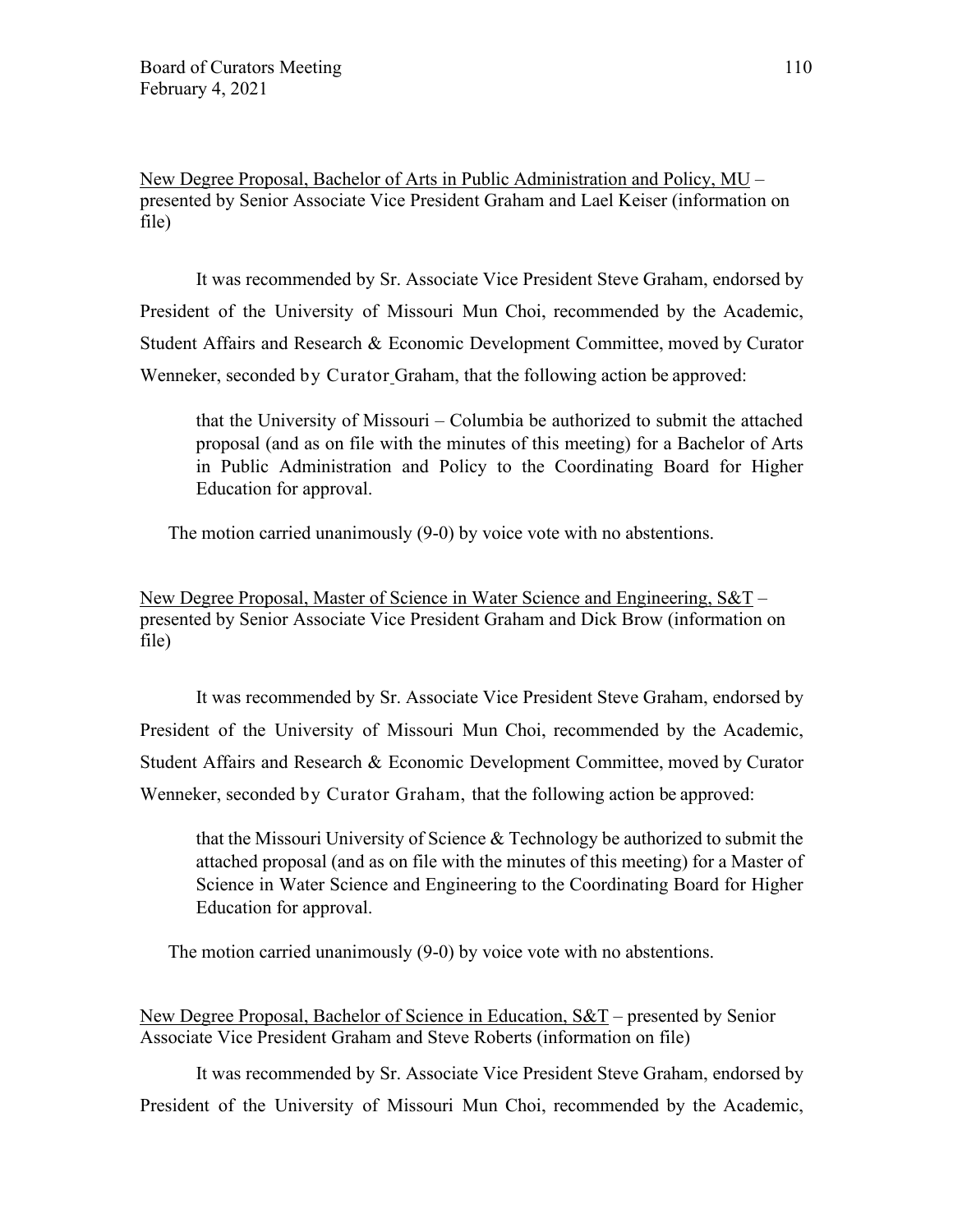Student Affairs and Research & Economic Development Committee, moved by Curator Wenneker, seconded by Curator Graham, that the following action be approved:

that the Missouri University of Science & Technology be authorized to submit the attached proposal (and as on file with the minutes of this meeting) for a Bachelor of Science in Education to the Coordinating Board for Higher Education for approval.

The motion carried unanimously (9-0) by voice vote with no abstentions.

## **Audit, Compliance and Ethics Committee**

Curator Layman provided time for discussion of committee business.

Audit Compliance and Ethics Quarterly Report, UM – presented by Chief Audit and Compliance Officer Piranio (information and slides on file for this information item)

University of Missouri System Reporting Hotlines Annual Report 2020, UM (written report only) – No discussion.

External Auditor's Report, UM – presented by Rachel Dwiggins with BKD (information and slides on file for this information item)

Engagement of Independent Auditors and Related Fees, UM – presented by Vice President Rapp (information on file)

It was recommended by Vice President Rapp, endorsed by President Choi, moved

by Curator Layman, seconded by Curator Graham, that the following action be approved:

that the Vice President for Finance be authorized to employ the firm of BKD LLP to provide audit services to the University of Missouri for fiscal year ending June 30, 2021 for fees of \$622,698.

The motion carried unanimously (9-0) by voice vote with no abstentions.

The Audit, Compliance and Ethics Committee had one additional action item to convene in an executive session later in the day.

#### **Health Affairs Committee Chair Report**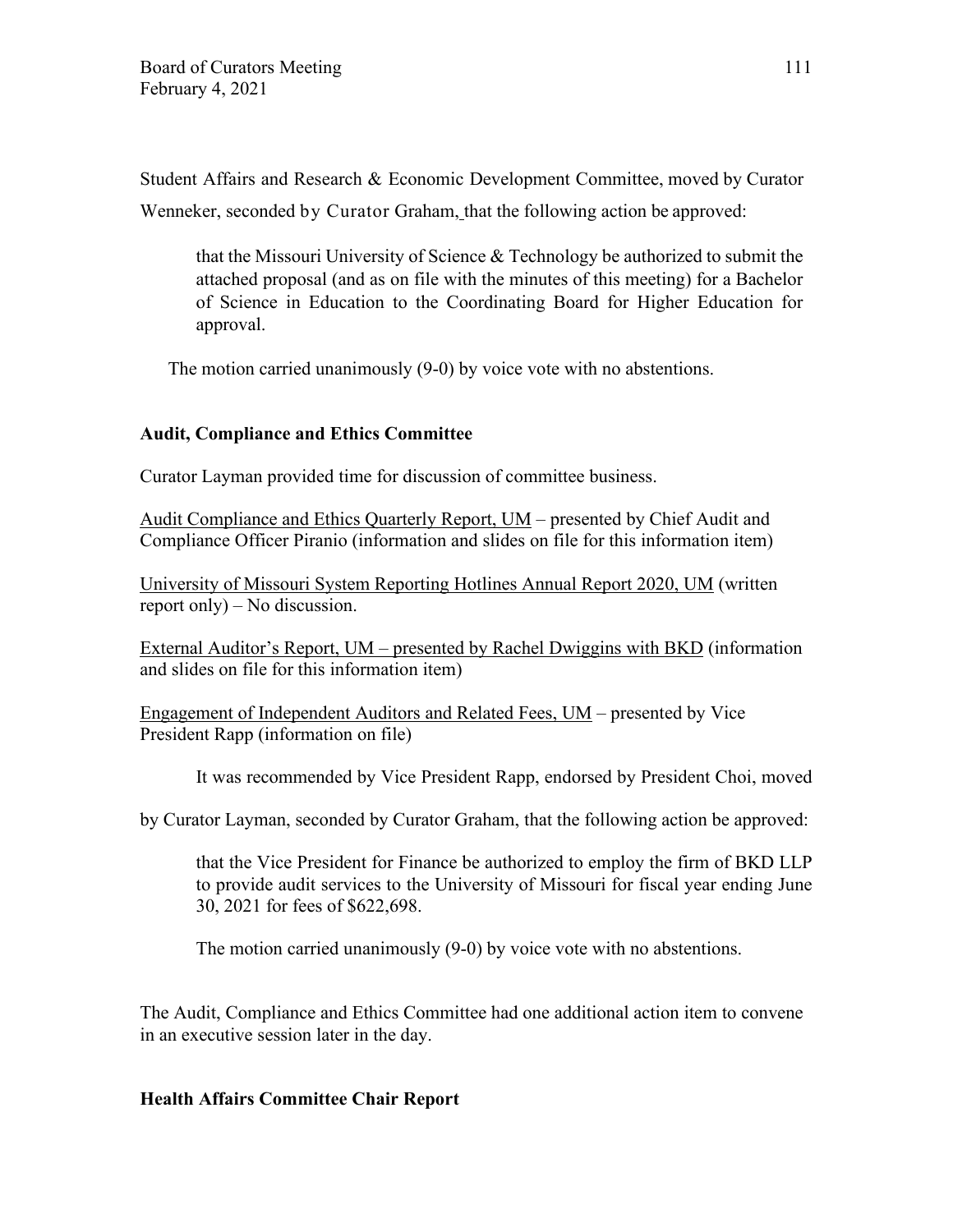Curator Steelman provided an overview of committee business.

Executive Vice Chancellor Report – presented by Richard Barohn, MD (slides on file for this information item)

School of Medicine Report – (slides on file for this information item)

MU Health Care Report – (slides on file for this information item)

Chief Quality Officer Report – (slides on file for this information item)

Quarterly Financial Report, MU Health – Written Report Only

No discussion.

Quarterly Compliance Report, MU Health – Written Report Only

No discussion.

The minutes for the November 12, 2020 Health Affairs Committee meeting were approved at the January 28, 2021 committee meeting.

# **General Business**

University of Missouri – Columbia Campus Highlights – presented by President Choi and Provost Ramchand (slides on file for this information only item)

Strategic Theme Discussion – Advancing Research – President Choi, Senior Associate Vice President Steve Graham and MU, UMKC, UMSL and Missouri S&T Provosts and Vice Chancellors for Research (slides on file)

A presentation and discussion were held centered around the following objectives:

- Centrality of research and scholarship for research universities
- Metrics for national benchmark comparisons
- Trends in research performance for UM universities
- High expectations for faculty performance
- University highlights and strategies to achieve excellence

At the conclusion of the discussion, the Board and leadership reconfirmed investments in the excellence of research as a priority.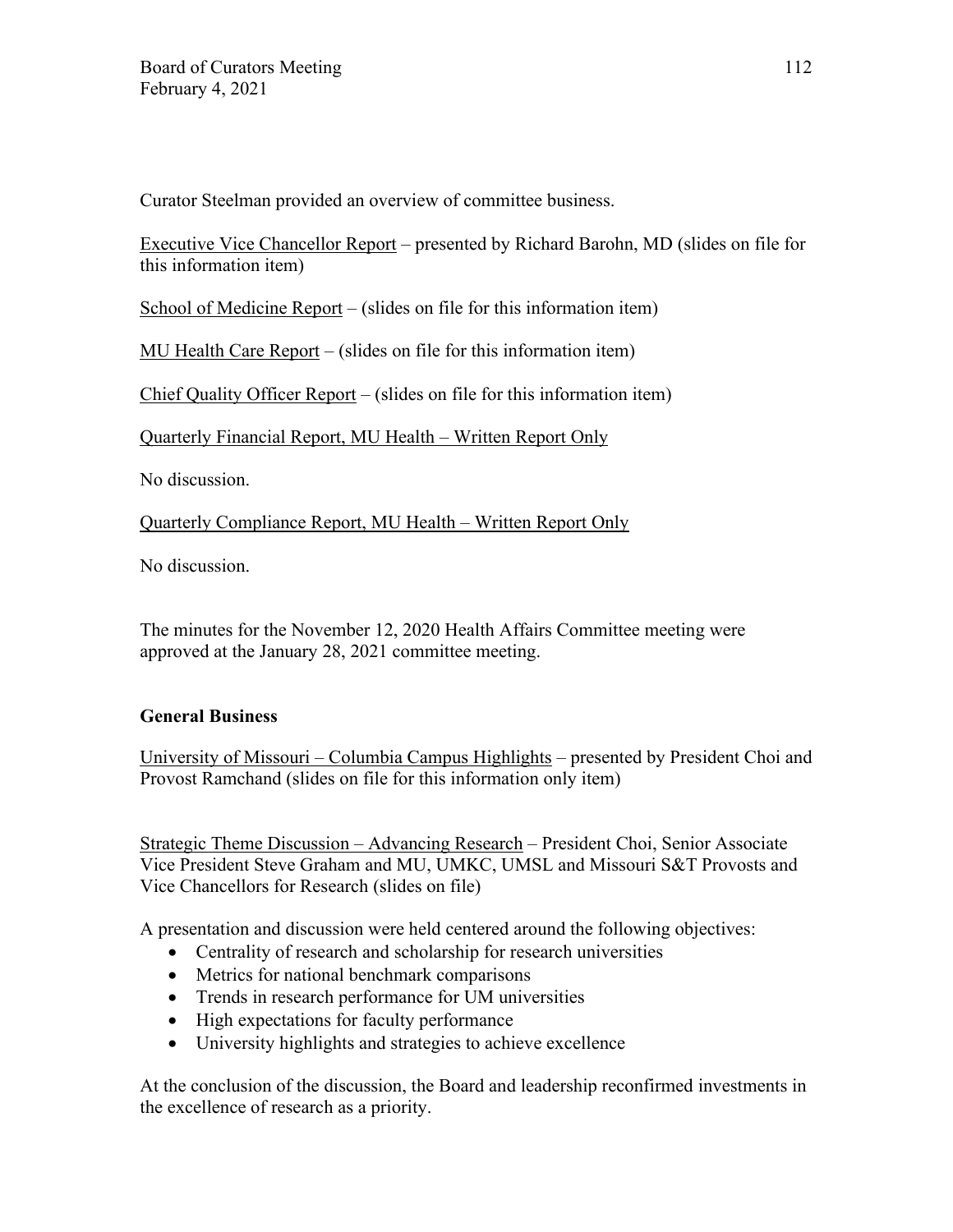## Good and Welfare of the Board

Draft April 22, 2021 Board of Curators meeting agenda – no discussion (on file)

### Resolution for Executive Session of the Board of Curators Meeting, February 4, 2021

It was moved by Curator Williams and seconded by Curator Wenneker, that there shall be an executive session with a closed record and closed vote of the Board of Curators meeting February 4, 2021 for consideration of:

- **Section 610.021(1), RSMo**, relating to matters identified in that provision, which include legal actions, causes of action or litigation, and confidential or privileged communications with counsel; and
- **Section 610.021(2), RSMo,** relating to matters identified in that provision, which include leasing, purchase, or sale of real estate; and
- **Section 610.021(3), RSMo**, relating to matters identified in that provision, which include hiring, firing, disciplining, or promoting of particular employees; and
- **Section 610.021(12), RSMo,** relating to matters identified in that provision, which include sealed bids and related documents and sealed proposals and related documents or documents related to a negotiated contract; and
- **Section 610.021 (13), RSMo**, relating to matters identified in that provision, which include individually identifiable personnel records, performance ratings, or records pertaining to employees or applicants for employment; and
- **Section 610.021 (14), RSMo,** relating to matters identified in that provision, which include records which are protected from disclosure by law.

Roll call vote of the Board:

Curator Brncic voted yes. Curator Chatman voted yes. Curator Graham voted yes. Curator Hoberock voted yes. Curator Layman voted yes. Curator Snowden voted yes. Curator Steelman voted yes.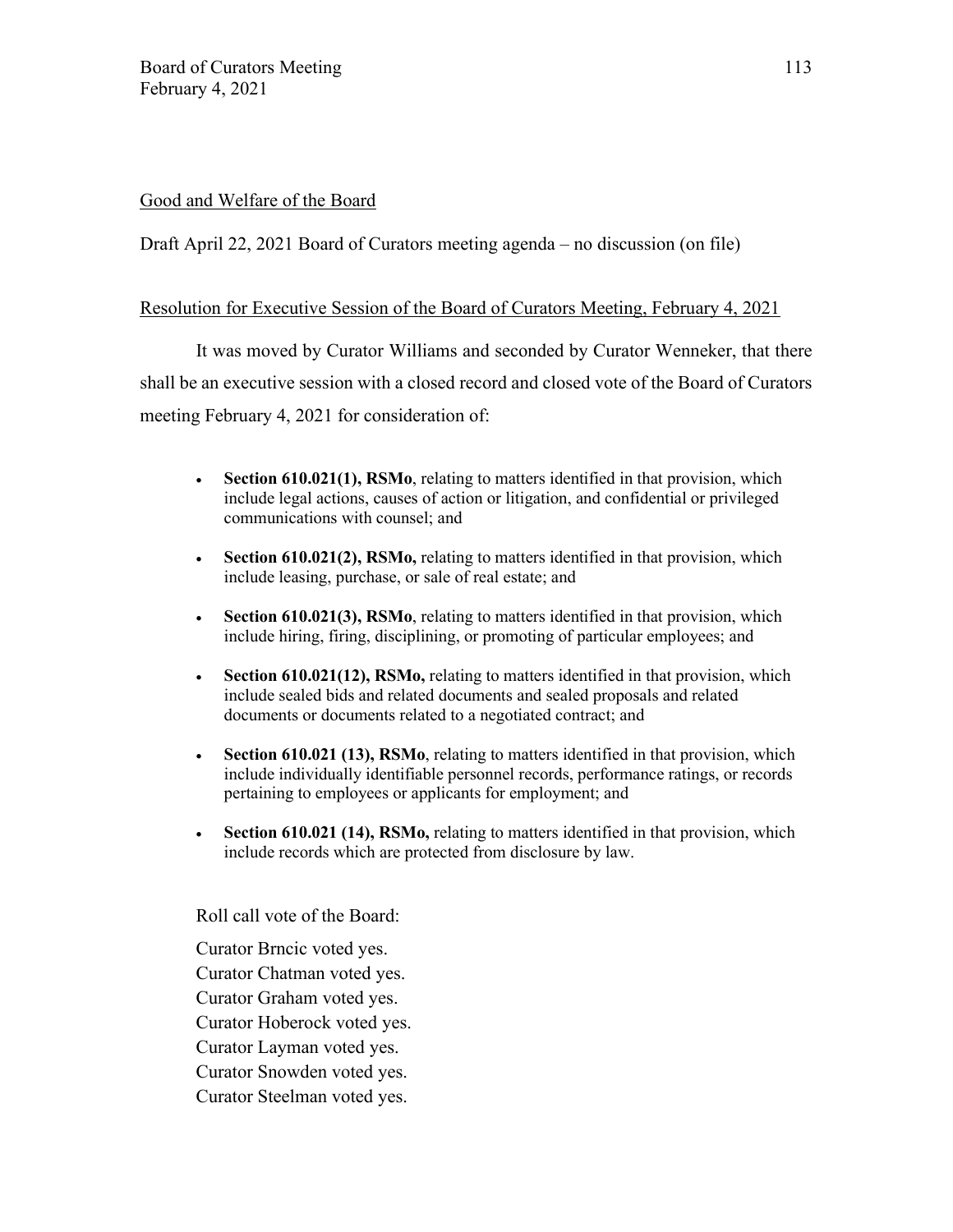Curator Wenneker voted yes. Curator Williams voted yes.

The motion carried.

The public session of the Board of Curators meeting recessed at 2:17 P.M. on February 4, 2021.

## **Board of Curators Meeting – Executive Session**

A meeting of the University of Missouri Board of Curators was convened in executive session at 3:00 P.M., on Thursday, February 4, 2021, via Zoom video and at remote locations via conference telephone, pursuant to public notice given of said meeting. Curator Darryl M. Chatman, Chair of the Board of Curators, presided over the meeting.

Present

The Honorable Julia G. Brncic The Honorable Darryl M. Chatman The Honorable Maurice B. Graham The Honorable Greg E. Hoberock The Honorable Jeffrey L. Layman The Honorable Phillip H. Snowden The Honorable David L. Steelman The Honorable Robin R. Wenneker The Honorable Michael A. Williams

Also Present

- Dr. Mun Y. Choi, President, University of Missouri
- Mr. Stephen J. Owens, General Counsel
- Ms. Cindy Harmon, Secretary of the Board of Curators
- Mr. Remington Williams, Student Representative to the Board of Curators
- Ms. Kamrhan Farwell, Chief Marketing and Communications Officer
- Ms. Marsha Fischer, Vice President for Human Resources and Chief Human Resources **Officer**
- Ms. Christine Holt, Chief of Staff, UM System
- Mr. Ryan D. Rapp, Vice President for Finance and Chief Financial Officer

Rachel Dwiggins and Fred Helfrich with BKD joined the meeting.

President Choi, General Counsel Owens, Ms. Farwell, Ms. Fischer, Ms. Holt and Mr. Rapp excused themselves from the meeting.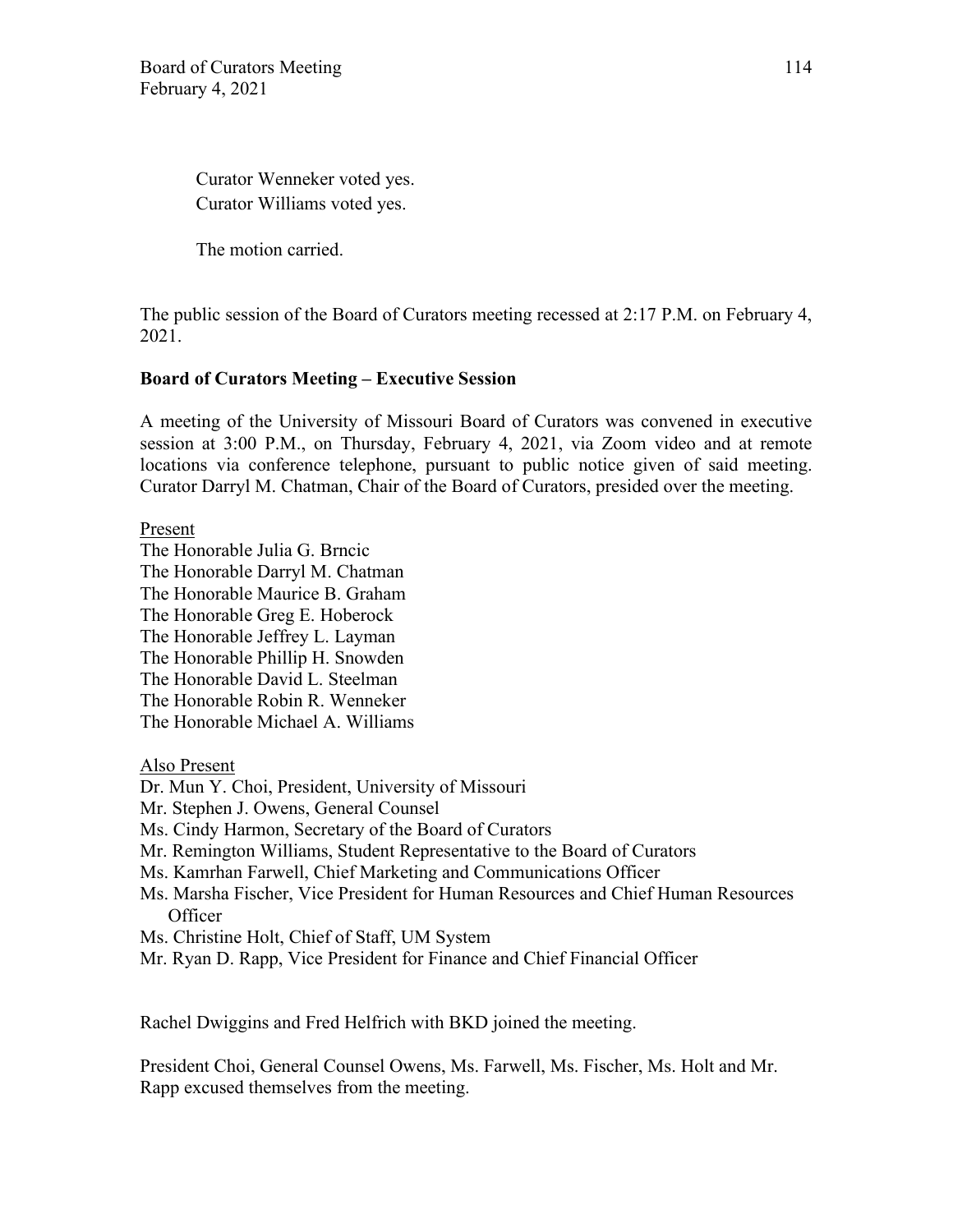# **Audit, Compliance and Ethics Committee Meeting – Executive Session**

Annual Meeting Without Management and Performance Review of Independent Auditors

No action taken by the Board.

Members of BKD excused themselves from the meeting.

President Choi, General Counsel Owens, Ms. Farwell, Ms. Fischer, Ms. Holt, and Mr. Rapp rejoined the meeting.

### **General Business**

### Consent Agenda – Executive Session

It was endorsed by University of Missouri President Mun Y. Choi, moved by Curator Graham and seconded by Curator Steelman, that the following items be approved by consent agenda:

#### Action

- $\overline{1.}$  <sup>320</sup>Property Purchase, Missouri, S&T this item is closed and may be made public when completed.
- 2. V.A. Samaranayake, Curators' Distinguished Teaching Professor Emeritus, S&T

that upon the recommendation of Chancellor Mohammad Dehghani, the Interim Provost, and the Senior Associate Vice President for Academic Affairs, it is recommended that Professor V.A. Samaranayake be named to the position University of Missouri Curators' Distinguished Teaching Professor Emeritus, effective 09/01/2021.

3. Michael Schulz, Curators' Distinguished Professor Emeritus, S&T

that upon the recommendation of Chancellor Mohammad Dehghani, the Interim Provost, and the Senior Associate Vice President for Academic Affairs, it is recommended that Professor Michael Schulz be named to the position University of Missouri Curators' Distinguished Professor Emeritus, effective 09/01/2021.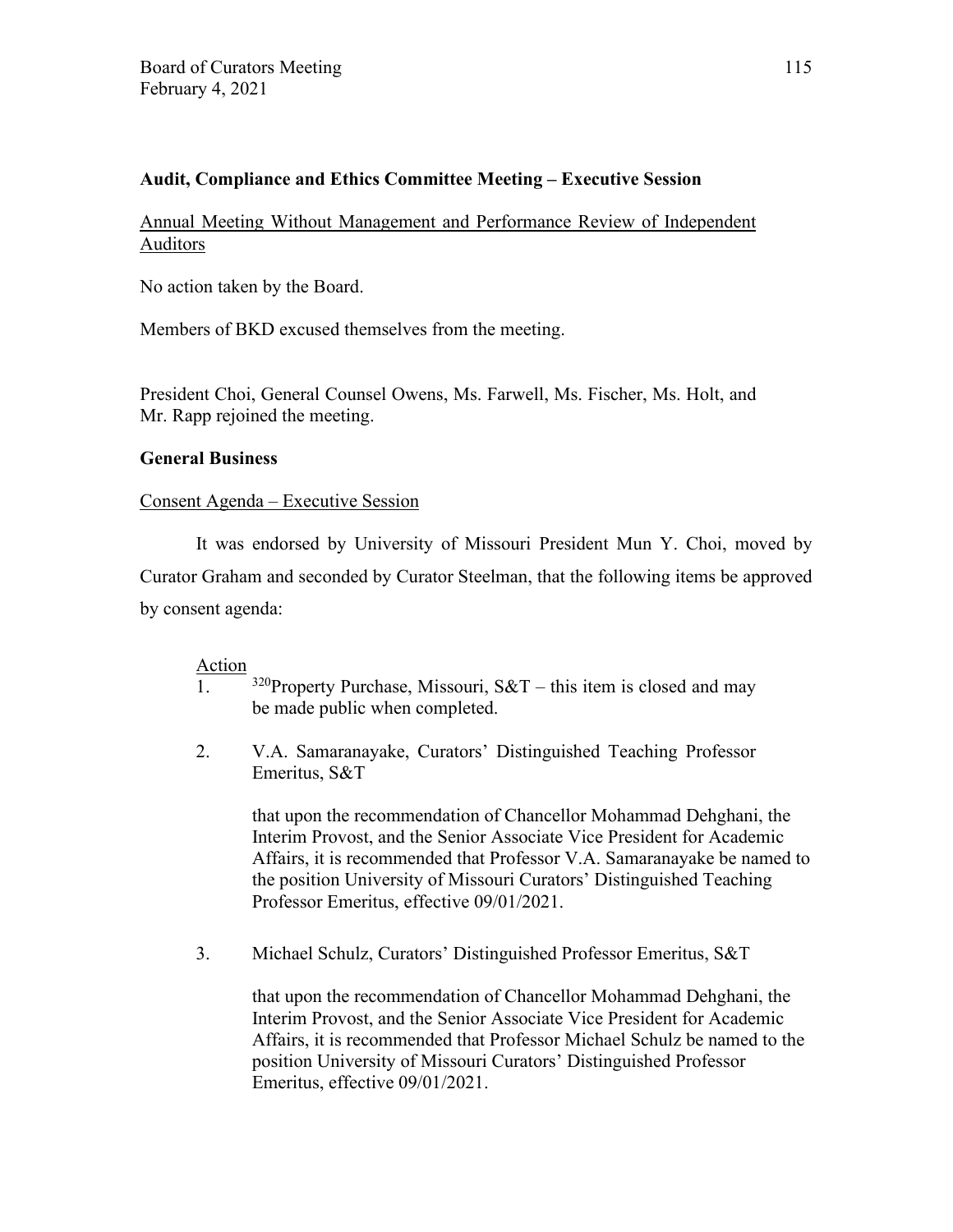that upon the recommendation of Chancellor C. Mauli Agrawal, the Provost, and the Senior Associate Vice President for Academic Affairs, it is recommended that Professor Larson Powell be named to the position University of Missouri Curators' Distinguished Professor, effective 09/01/2021. Professor Larson Powell will receive a \$10,000 annual stipend as long as the position title is held. \$5,000 will go to increased compensation (salary and benefits less applicable taxes) with the remaining \$5,000 available for professional expenses associated with teaching, research, or creative activities. In accordance with Collected Rules and regulations, 320.070, this appointment is for a period of five years which may be renewed at the discretion of the Chancellor.

5. James Drallmeier, Curators' Distinguished Teaching Professor Emeritus, S&T

> that upon the recommendation of Chancellor Mohammad Dehghani, the Interim Provost, and the Senior Associate Vice President for Academic Affairs, it is recommended that Professor James Drallmeier be named to the position University of Missouri Curators' Distinguished Teaching Professor Emeritus, effective 09/01/2021.

6. David Riggins, Curators' Distinguished Teaching Professor Emeritus, S&T

> that upon the recommendation of Chancellor Mohammad Dehghani, the Interim Provost, and the Senior Associate Vice President for Academic Affairs, it is recommended that Professor David W. Riggins be named to the position University of Missouri Curators' Distinguished Teaching Professor Emeritus, effective 09/01/2021.

Roll call vote of the Board:

Curator Brncic was absent for vote. Curator Chatman voted yes. Curator Graham voted yes. Curator Hoberock voted yes. Curator Layman was absent for vote. Curator Snowden voted yes. Curator Steelman voted yes.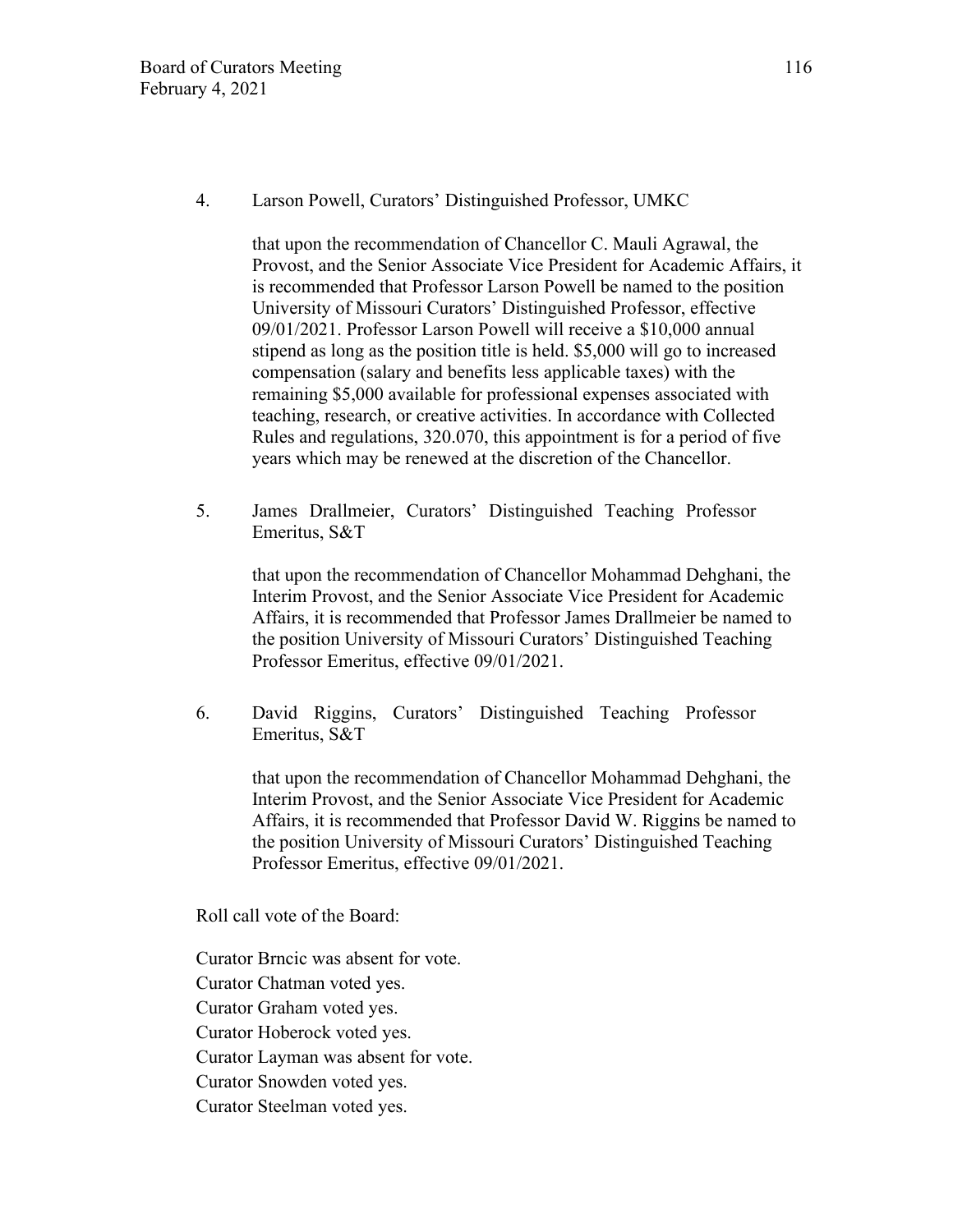Curator Wenneker voted yes. Curator Williams voted yes.

The motion carried.

President's Report on personnel and contract matters – presented by President Choi

No action taken by the Board.

General Counsel's Report – presented by General Counsel Owens

No action taken by the Board.

Curator's Report

No action taken by the Board.

#### Adjourn, Board of Curators Meeting and Committee Meetings, February 4, 2021

It was moved by Curator Steelman and seconded by Curator Wenneker that the Board of Curators meeting and committee meetings, February 4, 2021, be adjourned.

Roll call vote of the Board:

Curator Brncic voted yes. Curator Chatman voted yes. Curator Graham voted yes. Curator Hoberock voted yes. Curator Layman voted yes. Curator Snowden voted yes. Curator Steelman voted yes. Curator Wenneker voted yes. Curator Williams voted yes.

The motion carried.